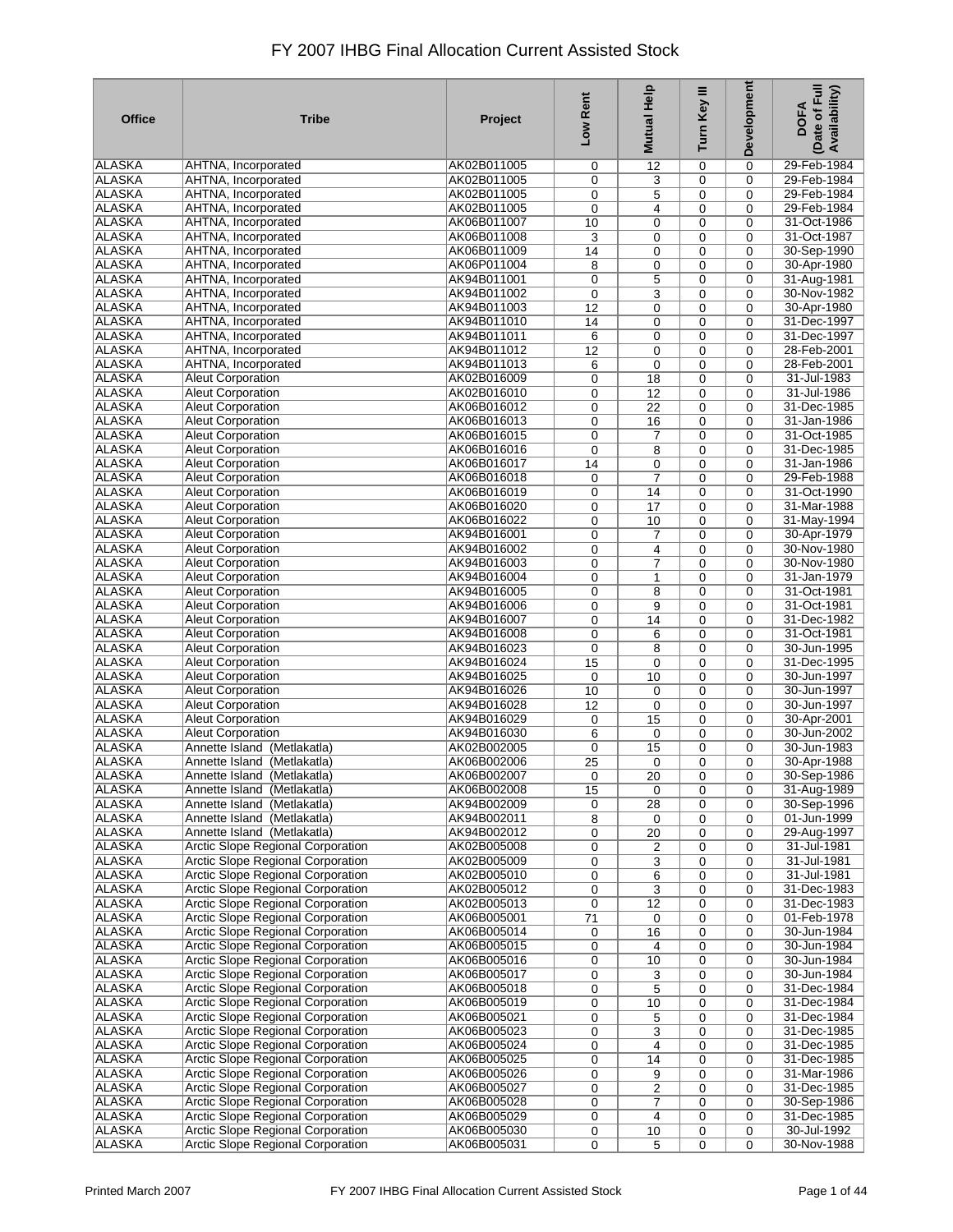| <b>Office</b> | <b>Tribe</b>                               | Project     | Low Rent | Mutual Help             | Turn Key III | Development | Date of Full<br>Availability)<br><b>DOFA</b> |
|---------------|--------------------------------------------|-------------|----------|-------------------------|--------------|-------------|----------------------------------------------|
| <b>ALASKA</b> | <b>Arctic Slope Regional Corporation</b>   | AK06B005033 | 0        | 3                       | 0            | 0           | 30-Sep-1987                                  |
| <b>ALASKA</b> | Arctic Slope Regional Corporation          | AK06B005034 | 0        | 5                       | 0            | $\mathbf 0$ | 31-Jul-1991                                  |
| ALASKA        | Arctic Slope Regional Corporation          | AK06B005036 | 0        | 4                       | 0            | 0           | 30-Jul-1992                                  |
| ALASKA        | Arctic Slope Regional Corporation          | AK94B005002 | 0        | 1                       | 0            | $\mathbf 0$ | 30-Sep-1979                                  |
| <b>ALASKA</b> | <b>Arctic Slope Regional Corporation</b>   | AK94B005003 | 0        | 3                       | 0            | 0           | 30-Apr-1981                                  |
| <b>ALASKA</b> | Arctic Slope Regional Corporation          | AK94B005004 | 0        | 3                       | 0            | 0           | 30-Sep-1979                                  |
| <b>ALASKA</b> | <b>Arctic Slope Regional Corporation</b>   | AK94B005005 | 0        | 1                       | 0            | 0           | 30-Sep-1979                                  |
| <b>ALASKA</b> | <b>Arctic Slope Regional Corporation</b>   | AK94B005006 | 0        | 4                       | 0            | 0           | 30-Sep-1979                                  |
| <b>ALASKA</b> | Arctic Slope Regional Corporation          | AK94B005007 | 0        | $\overline{2}$          | 0            | 0           | 31-Mar-1980                                  |
| <b>ALASKA</b> | Arctic Slope Regional Corporation          | AK94B005037 | 0        | 20                      | 0            | 0           | 31-Jul-1997                                  |
| <b>ALASKA</b> | Arctic Slope Regional Corporation          | AK94B005038 | 0        | 17                      | 0            | 2           | 31-Mar-1999                                  |
| <b>ALASKA</b> | <b>Arctic Slope Regional Corporation</b>   | AK94B005039 | 19       | 0                       | $\mathbf 0$  | 0           | 31-Jan-2000                                  |
| <b>ALASKA</b> | Arctic Slope Regional Corporation          | AK94B005040 | 17       | $\mathbf 0$             | 0            | 0           | 31-Jan-2000                                  |
| <b>ALASKA</b> | Arctic Slope Regional Corporation          | AK94B005041 | 0        | 17                      | 0            | $\mathbf 0$ | 31-Mar-1999                                  |
| <b>ALASKA</b> | Arctic Slope Regional Corporation          | AK94B005042 | 0        | $\overline{2}$          | 0            | 0           | 31-Dec-2002                                  |
| <b>ALASKA</b> | <b>Arctic Slope Regional Corporation</b>   | AK94B005042 | 0        | 2                       | 0            | $\mathbf 0$ | 31-Dec-2002                                  |
| <b>ALASKA</b> | Arctic Slope Regional Corporation          | AK94B005042 | 0        | $\overline{2}$          | 0            | $\mathbf 0$ | 31-Dec-2002                                  |
| ALASKA        | Arctic Slope Regional Corporation          | AK94B005042 | 0        | 3                       | 0            | $\mathbf 0$ | 31-Dec-2002                                  |
| ALASKA        | Arctic Slope Regional Corporation          | AK94B005042 | 0        | $\overline{2}$          | 0            | $\mathbf 0$ | 31-Dec-2002                                  |
| <b>ALASKA</b> | <b>Arctic Slope Regional Corporation</b>   | AK94B005042 | 0        | 3                       | 0            | 0           | 31-Dec-2002                                  |
| ALASKA        | Arctic Slope Regional Corporation          | AK94B005042 | 0        | $\overline{2}$          | $\mathbf 0$  | 0           | 31-Dec-2002                                  |
| ALASKA        | Baranof Island Housing Authority           | AK06B017001 | 0        | 16                      | 0            | 0           | 30-Sep-1987                                  |
| ALASKA        | Baranof Island Housing Authority           | AK06B017002 | 0        | 9                       | $\mathbf 0$  | $\mathbf 0$ | 31-May-1989                                  |
| ALASKA        | Baranof Island Housing Authority           | AK94B017003 | 20       | $\mathbf 0$             | 0            | 0           | 30-Jun-1996                                  |
| ALASKA        | Baranof Island Housing Authority           | AK94B017004 | 0        | 25                      | 0            | 0           | 30-Jun-1996                                  |
| <b>ALASKA</b> | Baranof Island Housing Authority           | AK94B017005 | 0        | 4                       | 0            | 0           | 01-Sep-1999                                  |
| <b>ALASKA</b> | Baranof Island Housing Authority           | AK94B017005 | 0        | 1                       | 0            | $\mathbf 0$ | 01-Mar-2000                                  |
| <b>ALASKA</b> | Baranof Island Housing Authority           | AK94B017005 | 0        | $\overline{4}$          | 0            | 0           | 01-Aug-2000                                  |
| <b>ALASKA</b> | Baranof Island Housing Authority           | AK94B017005 | 0        | 8                       | 0            | $\mathbf 0$ | 07-Nov-2001                                  |
| <b>ALASKA</b> | Baranof Island Housing Authority           | AK94B017005 | 0        | 1                       | 0            | 0           | 31-Dec-2001                                  |
| <b>ALASKA</b> | <b>Bering Straits Regional Corporation</b> | AK02B008018 | 0        | 15                      | 0            | 0           | 30-Sep-1982                                  |
| <b>ALASKA</b> | Bering Straits Regional Corporation        | AK02B008019 | 0        | 18                      | 0            | 0           | 31-Jan-1983                                  |
| <b>ALASKA</b> | Bering Straits Regional Corporation        | AK02B008021 | 0        | 14                      | 0            | 0           | 30-Sep-1982                                  |
| <b>ALASKA</b> | <b>Bering Straits Regional Corporation</b> | AK02B008022 | 0        | 16                      | 0            | 0           | 31-Oct-1982                                  |
| <b>ALASKA</b> | <b>Bering Straits Regional Corporation</b> | AK06B008023 | 0        | 15                      | 0            | 0           | 28-Feb-1991                                  |
| <b>ALASKA</b> | Bering Straits Regional Corporation        | AK06B008024 | 0        | 20                      | 0            | 0           | 30-Nov-1988                                  |
| ALASKA        | Bering Straits Regional Corporation        | AK06B008028 | 0        | 13                      | $\mathbf 0$  | 0           | 29-Feb-1992                                  |
| ALASKA        | <b>Bering Straits Regional Corporation</b> | AK06B008029 | 0        | 20                      | 0            | 0           | 31-Dec-1992                                  |
| <b>ALASKA</b> | Bering Straits Regional Corporation        | AK06B008030 | 0        | 15                      | 0            | 0           | 31-Mar-1991                                  |
| <b>ALASKA</b> | Bering Straits Regional Corporation        | AK06B008031 | 0        | 10                      | 0            | $\Omega$    | 31-Mar-1991                                  |
| <b>ALASKA</b> | <b>Bering Straits Regional Corporation</b> | AK06B008032 | 0        | 10                      | 0            | $\mathbf 0$ | 28-Feb-1991                                  |
| <b>ALASKA</b> | Bering Straits Regional Corporation        | AK06P008009 | 18       | 0                       | 0            | $\mathbf 0$ | 31-Mar-1978                                  |
| <b>ALASKA</b> | Bering Straits Regional Corporation        | AK94B008006 | 0        | 3                       | 0            | 0           | 31-Mar-1977                                  |
| <b>ALASKA</b> | <b>Bering Straits Regional Corporation</b> | AK94B008007 | 0        | 1                       | 0            | 0           | 30-Nov-1976                                  |
| ALASKA        | Bering Straits Regional Corporation        | AK94B008008 | 0        | $\overline{2}$          | 0            | 0           | 31-Dec-1976                                  |
| ALASKA        | Bering Straits Regional Corporation        | AK94B008014 | 0        | 20                      | 0            | 0           | 30-Sep-1980                                  |
| ALASKA        | <b>Bering Straits Regional Corporation</b> | AK94B008015 | 0        | 25                      | 0            | 0           | 31-Oct-1980                                  |
| ALASKA        | <b>Bering Straits Regional Corporation</b> | AK94B008016 | 0        | 5                       | $\mathbf 0$  | $\mathbf 0$ | 30-Sep-1980                                  |
| ALASKA        | Bering Straits Regional Corporation        | AK94B008034 | 0        | 11                      | 0            | 0           | 31-Aug-1993                                  |
| <b>ALASKA</b> | <b>Bering Straits Regional Corporation</b> | AK94B008035 | 0        | 18                      | 0            | 0           | 31-Oct-1992                                  |
| <b>ALASKA</b> | <b>Bering Straits Regional Corporation</b> | AK94B008036 | 0        | 23                      | 0            | 0           | 30-Nov-1995                                  |
| ALASKA        | Bering Straits Regional Corporation        | AK94B008037 | 0        | 16                      | 0            | 0           | 30-Nov-1995                                  |
| <b>ALASKA</b> | <b>Bering Straits Regional Corporation</b> | AK94B008038 | 0        | 20                      | 0            | $\mathbf 0$ | 31-Jan-1997                                  |
| <b>ALASKA</b> | Bering Straits Regional Corporation        | AK94B008039 | 0        | 20                      | 0            | 0           | 31-Oct-1996                                  |
| <b>ALASKA</b> | <b>Bering Straits Regional Corporation</b> | AK94B008040 | 0        | 20                      | 0            | 0           | 31-Aug-1997                                  |
| <b>ALASKA</b> | <b>Bering Straits Regional Corporation</b> | AK94B008041 | 0        | 19                      | 0            | 0           | 31-Aug-1997                                  |
| <b>ALASKA</b> | <b>Bering Straits Regional Corporation</b> | AK94B008042 | 28       | 0                       | 0            | 0           | 31-Oct-1999                                  |
| <b>ALASKA</b> | <b>Bering Straits Regional Corporation</b> | AK94B008043 | 0        | 20                      | 0            | 0           | 31-Dec-1999                                  |
| <b>ALASKA</b> | <b>Bering Straits Regional Corporation</b> | AK94B008046 | 0        | 8                       | 0            | 2           | 30-Sep-1999                                  |
| <b>ALASKA</b> | <b>Bering Straits Regional Corporation</b> | AK94B008047 | 0        | 18                      | 0            | 0           | 31-Jan-2000                                  |
| <b>ALASKA</b> | <b>Bristol Bay Native Corporation</b>      | AK02B010012 | 0        | 1                       | 0            | 0           | 31-Aug-1983                                  |
| ALASKA        | <b>Bristol Bay Native Corporation</b>      | AK02B010013 | 0        | 1                       | 0            | 0           | 29-Feb-1984                                  |
| <b>ALASKA</b> | <b>Bristol Bay Native Corporation</b>      | AK02B010013 | 0        | $\overline{\mathbf{c}}$ | 0            | 0           | 29-Feb-1984                                  |
| <b>ALASKA</b> | <b>Bristol Bay Native Corporation</b>      | AK02B010013 | 0        | 6                       | 0            | 0           | 29-Feb-1984                                  |
| ALASKA        | <b>Bristol Bay Native Corporation</b>      | AK02P010011 | 15       | 0                       | 0            | 0           | 31-Dec-1982                                  |
| <b>ALASKA</b> | <b>Bristol Bay Native Corporation</b>      | AK06B010018 | 0        | $\overline{c}$          | 0            | 0           | 29-Nov-1985                                  |
| <b>ALASKA</b> | <b>Bristol Bay Native Corporation</b>      | AK06B010020 | 0        | 14                      | 0            | 0           | 30-Jun-1988                                  |
| ALASKA        | <b>Bristol Bay Native Corporation</b>      | AK06B010022 | 0        | 4                       | 0            | 0           | 30-Sep-1986                                  |
| <b>ALASKA</b> | <b>Bristol Bay Native Corporation</b>      | AK06B010023 | 15       | 0                       | 0            | 0           | 31-May-1986                                  |
| ALASKA        | <b>Bristol Bay Native Corporation</b>      | AK06B010024 | 0        | 17                      | 0            | 0           | 31-Dec-1992                                  |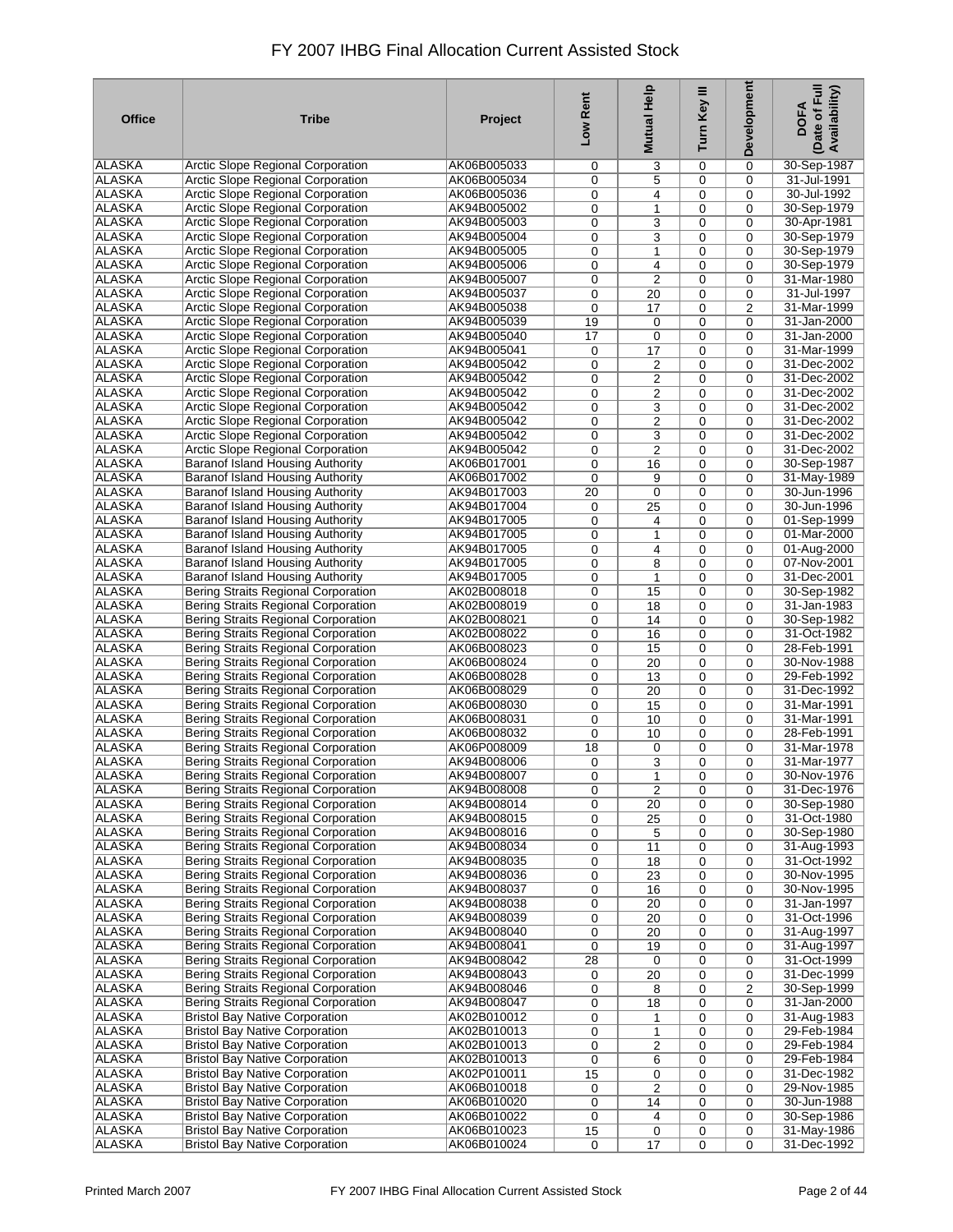| <b>Office</b> | <b>Tribe</b>                          | Project     | Low Rent | <b>Mutual Help</b>      | Turn Key III | Development | (Date of Full<br>Availability)<br><b>DOFA</b> |
|---------------|---------------------------------------|-------------|----------|-------------------------|--------------|-------------|-----------------------------------------------|
| <b>ALASKA</b> | <b>Bristol Bay Native Corporation</b> | AK06B010025 | 0        | 9                       | 0            | 0           | 30-Nov-1988                                   |
| <b>ALASKA</b> | <b>Bristol Bay Native Corporation</b> | AK06B010026 | 0        | 8                       | 0            | 0           | 30-Jan-1990                                   |
| <b>ALASKA</b> | <b>Bristol Bay Native Corporation</b> | AK06B010027 | 0        | 10                      | 0            | 0           | 30-Nov-1989                                   |
| <b>ALASKA</b> | <b>Bristol Bay Native Corporation</b> | AK06B010028 | 0        | 7                       | 0            | 0           | 30-Dec-1995                                   |
| <b>ALASKA</b> | <b>Bristol Bay Native Corporation</b> | AK06B010029 | 0        | 20                      | 0            | 0           | 30-Nov-1995                                   |
| <b>ALASKA</b> | <b>Bristol Bay Native Corporation</b> | AK06B010030 | 0        | 16                      | 0            | 0           | 30-Jun-1995                                   |
| <b>ALASKA</b> | <b>Bristol Bay Native Corporation</b> | AK06B010033 | 0        | 5                       | 0            | 0           | 31-Dec-1992                                   |
| <b>ALASKA</b> | <b>Bristol Bay Native Corporation</b> | AK06B010034 | 0        | 14                      | 0            | $\mathbf 0$ | 31-Dec-1992                                   |
| <b>ALASKA</b> | <b>Bristol Bay Native Corporation</b> | AK94B010003 | 0        | 5                       | $\mathbf 0$  | $\mathbf 0$ | 30-Sep-1979                                   |
| <b>ALASKA</b> | <b>Bristol Bay Native Corporation</b> | AK94B010004 | 0        | 5                       | 0            | $\mathbf 0$ | 31-Oct-1979                                   |
| <b>ALASKA</b> | <b>Bristol Bay Native Corporation</b> | AK94B010006 | 0        | 3                       | 0            | $\mathbf 0$ | 30-Sep-1979                                   |
| <b>ALASKA</b> | <b>Bristol Bay Native Corporation</b> | AK94B010007 | 0        | 3                       | 0            | $\mathbf 0$ | 31-Aug-1983                                   |
| <b>ALASKA</b> | <b>Bristol Bay Native Corporation</b> | AK94B010035 | 0        | 13                      | 0            | $\mathbf 0$ | 30-Nov-1995                                   |
| <b>ALASKA</b> | <b>Bristol Bay Native Corporation</b> | AK94B010037 | 0        | 8                       | 0            | $\mathbf 0$ | 31-Mar-1998                                   |
| <b>ALASKA</b> | <b>Bristol Bay Native Corporation</b> | AK94B010038 | 4        | 0                       | 0            | 0           | 31-May-1998                                   |
| ALASKA        | <b>Bristol Bay Native Corporation</b> | AK94B010039 | 4        | 0                       | 0            | 0           | 31-Mar-1998                                   |
| <b>ALASKA</b> | <b>Bristol Bay Native Corporation</b> | AK94B010040 | 0        | $\overline{4}$          | $\mathbf 0$  | $\mathbf 0$ | 31-Mar-1998                                   |
| ALASKA        | <b>Bristol Bay Native Corporation</b> | AK94B010041 | 8        | $\mathbf 0$             | 0            | 0           | 31-Dec-1998                                   |
| <b>ALASKA</b> | <b>Bristol Bay Native Corporation</b> | AK94B010042 | 0        | 16                      | 0            | 0           | 31-Mar-1998                                   |
| <b>ALASKA</b> | <b>Bristol Bay Native Corporation</b> | AK94B010043 | 0        | 19                      | 0            | 0           | 01-Jan-2000                                   |
| <b>ALASKA</b> | <b>Bristol Bay Native Corporation</b> | AK94B010044 | 6        | 0                       | 0            | 0           | 01-Jan-2000                                   |
| <b>ALASKA</b> | <b>Calista Corporation</b>            | AK02B009010 | 0        | $\mathbf{1}$            | 0            | 0           | 31-Oct-1981                                   |
| <b>ALASKA</b> | Calista Corporation                   | AK02B009011 | 0        | 26                      | 0            | $\mathbf 0$ | 31-Aug-1983                                   |
| <b>ALASKA</b> | <b>Calista Corporation</b>            | AK02B009012 | 0        | $\mathbf{1}$            | 0            | 0           | 31-Oct-1981                                   |
| <b>ALASKA</b> | Calista Corporation                   | AK02B009015 | 0        | 1                       | 0            | 0           | 30-Sep-1981                                   |
| <b>ALASKA</b> | Calista Corporation                   | AK02B009016 | 0        | 4                       | 0            | 0           | 31-Oct-1981                                   |
| <b>ALASKA</b> | <b>Calista Corporation</b>            | AK02B009017 | 0        | 24                      | 0            | 0           | 30-Sep-1984                                   |
| <b>ALASKA</b> | <b>Calista Corporation</b>            | AK02B009019 | 0        | $\overline{7}$          | 0            | 0           | 30-Sep-1981                                   |
| <b>ALASKA</b> | <b>Calista Corporation</b>            | AK02B009020 | 0        | 11                      | 0            | 0           | 31-Oct-1986                                   |
| <b>ALASKA</b> | Calista Corporation                   | AK02B009024 | 0        | 9                       | 0            | 0           | 31-Oct-1986                                   |
| <b>ALASKA</b> | <b>Calista Corporation</b>            | AK02B009025 | 0        | 20                      | 0            | 0           | 31-Oct-1983                                   |
| <b>ALASKA</b> | <b>Calista Corporation</b>            | AK02B009026 | 0        | 15                      | 0            | 0           | 31-Oct-1984                                   |
| <b>ALASKA</b> | <b>Calista Corporation</b>            | AK02B009028 | 0        | 9                       | 0            | $\mathbf 0$ | 30-Apr-1984                                   |
| <b>ALASKA</b> | <b>Calista Corporation</b>            | AK02B009029 | 0        | 25                      | $\mathbf 0$  | $\mathbf 0$ | 30-May-1985                                   |
| <b>ALASKA</b> | <b>Calista Corporation</b>            | AK02B009030 | 0        | 22                      | 0            | $\mathbf 0$ | 30-May-1984                                   |
| <b>ALASKA</b> | <b>Calista Corporation</b>            | AK02B009031 | 0        | 24                      | 0            | $\mathbf 0$ | 30-Nov-1986                                   |
| <b>ALASKA</b> | <b>Calista Corporation</b>            | AK02B009033 | 0        | 3                       | 0            | $\mathbf 0$ | 31-Oct-1981                                   |
| <b>ALASKA</b> | Calista Corporation                   | AK02B009034 | 0        | $\overline{\mathbf{c}}$ | 0            | $\mathbf 0$ | 31-Oct-1981                                   |
| <b>ALASKA</b> | Calista Corporation                   | AK02B009035 | 0        | $\overline{\mathbf{c}}$ | 0            | $\mathbf 0$ | 30-Sep-1981                                   |
| <b>ALASKA</b> | <b>Calista Corporation</b>            | AK02B009037 | 0        | 3                       | $\mathbf 0$  | 0           | 31-Oct-1981                                   |
| <b>ALASKA</b> | Calista Corporation                   | AK02B009038 | 0        | 3                       | 0            | 0           | 30-Sep-1981                                   |
| ALASKA        | Calista Corporation                   | AK02B009039 | 0        | 5                       | 0            | $\mathbf 0$ | 31-Mar-1982                                   |
| <b>ALASKA</b> | Calista Corporation                   | AK02B009040 | 0        | 12                      | 0            | 0           | 30-Apr-1982                                   |
| ALASKA        | Calista Corporation                   | AK02B009041 | 0        | $\overline{2}$          | 0            | 0           | 30-Apr-1982                                   |
| <b>ALASKA</b> | Calista Corporation                   | AK02B009043 | 0        | 11                      | 0            | 0           | 31-Aug-1983                                   |
| <b>ALASKA</b> | <b>Calista Corporation</b>            | AK06B009042 | 0        | 15                      | 0            | 0           | 31-Oct-1986                                   |
| <b>ALASKA</b> | <b>Calista Corporation</b>            | AK06B009044 | 0        | 23                      | 0            | $\mathbf 0$ | 30-Nov-1986                                   |
| <b>ALASKA</b> | <b>Calista Corporation</b>            | AK06B009045 | 0        | 14                      | 0            | 0           | 30-Nov-1986                                   |
| <b>ALASKA</b> | Calista Corporation                   | AK06B009046 | 0        | 17                      | 0            | 0           | 30-Nov-1986                                   |
| <b>ALASKA</b> | <b>Calista Corporation</b>            | AK06B009047 | 0        | 25                      | 0            | 0           | 31-Dec-1983                                   |
| <b>ALASKA</b> | <b>Calista Corporation</b>            | AK06B009054 | 0        | 11                      | 0            | 0           | 31-Oct-1984                                   |
| <b>ALASKA</b> | Calista Corporation                   | AK06B009056 | 0        | 6                       | 0            | 0           | 31-Oct-1986                                   |
| <b>ALASKA</b> | Calista Corporation                   | AK06B009059 | 0        | 13                      | 0            | 0           | 30-Dec-1987                                   |
| <b>ALASKA</b> | <b>Calista Corporation</b>            | AK06B009060 | 0        | 15                      | 0            | 0           | 30-Dec-1987                                   |
| <b>ALASKA</b> | <b>Calista Corporation</b>            | AK06B009062 | 0        | 25                      | 0            | 0           | 28-Feb-1989                                   |
| <b>ALASKA</b> | Calista Corporation                   | AK06B009063 | 0        | 21                      | 0            | 0           | 31-Dec-1988                                   |
| ALASKA        | <b>Calista Corporation</b>            | AK06B009064 | 0        | 16                      | 0            | 0           | 28-Feb-1989                                   |
| <b>ALASKA</b> | <b>Calista Corporation</b>            | AK06B009065 | 0        | 16                      | 0            | 0           | 31-May-1989                                   |
| <b>ALASKA</b> | <b>Calista Corporation</b>            | AK06B009067 | 0        | 5                       | $\mathbf 0$  | $\mathbf 0$ | 28-Feb-1989                                   |
| <b>ALASKA</b> | <b>Calista Corporation</b>            | AK06B009068 | 0        | 15                      | 0            | $\mathbf 0$ | 31-Aug-1991                                   |
| <b>ALASKA</b> | <b>Calista Corporation</b>            | AK06B009069 | 12       | $\mathbf 0$             | 0            | $\mathbf 0$ | 30-Nov-1992                                   |
| ALASKA        | <b>Calista Corporation</b>            | AK06B009070 | 0        | 24                      | 0            | $\mathbf 0$ | 31-Mar-1991                                   |
| <b>ALASKA</b> | <b>Calista Corporation</b>            | AK06B009072 | 0        | 22                      | 0            | 0           | 31-Jul-1994                                   |
| <b>ALASKA</b> | <b>Calista Corporation</b>            | AK06B009073 | 0        | 7                       | 0            | 0           | 31-Jan-1994                                   |
| ALASKA        | Calista Corporation                   | AK06B009074 | 0        | 6                       | $\mathbf 0$  | 0           | 31-Mar-1991                                   |
| <b>ALASKA</b> | <b>Calista Corporation</b>            | AK06B009075 | 0        | 9                       | 0            | 0           | 31-Jan-1992                                   |
| <b>ALASKA</b> | <b>Calista Corporation</b>            | AK06B009076 | 0        | 20                      | $\mathbf 0$  | $\mathbf 0$ | 31-Jul-1991                                   |
| ALASKA        | <b>Calista Corporation</b>            | AK06P00961  | 20       | 0                       | 0            | 0           | 31-Oct-1988                                   |
| <b>ALASKA</b> | <b>Calista Corporation</b>            | AK94B009004 | 0        | 1                       | 0            | 0           | 31-Mar-1979                                   |
| <b>ALASKA</b> | <b>Calista Corporation</b>            | AK94B009007 | 0        | $\mathbf{1}$            | 0            | 0           | 31-Jan-1980                                   |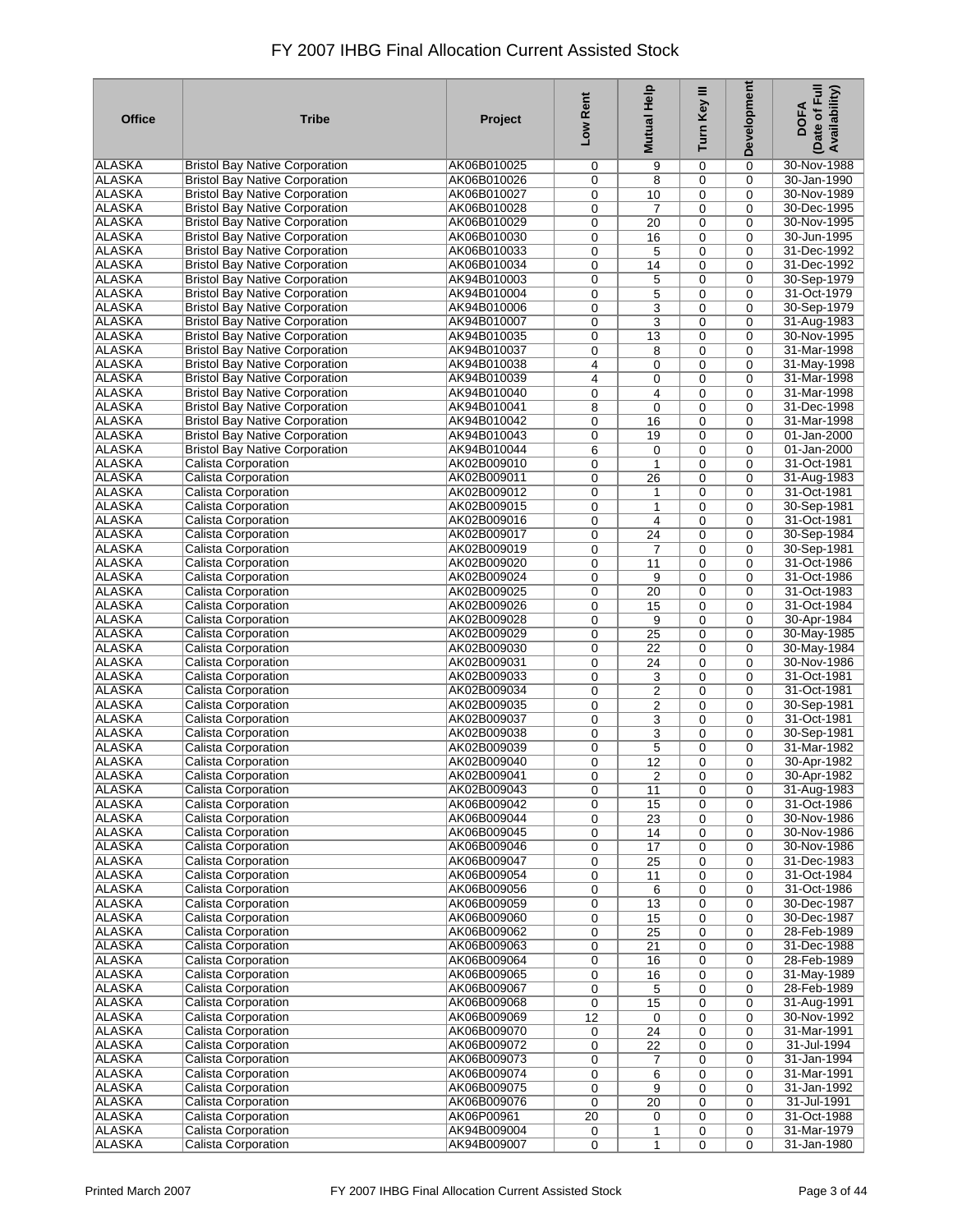| <b>Office</b>                  | <b>Tribe</b>                                                                     | Project                    | Low Rent  | Mutual Help             | Turn Key III     | Development                | Date of Full<br>Availability)<br><b>DOFA</b> |
|--------------------------------|----------------------------------------------------------------------------------|----------------------------|-----------|-------------------------|------------------|----------------------------|----------------------------------------------|
| <b>ALASKA</b>                  | Calista Corporation                                                              | AK94B009008                | 0         | 1                       | 0                | 0                          | 30-Apr-1980                                  |
| <b>ALASKA</b>                  | <b>Calista Corporation</b>                                                       | AK94B009018                | 0         | 3                       | 0                | $\mathbf 0$                | 31-Oct-1981                                  |
| <b>ALASKA</b>                  | <b>Calista Corporation</b>                                                       | AK94B009083                | 0         | 16                      | 0                | 0                          | 31-Dec-1992                                  |
| ALASKA                         | <b>Calista Corporation</b>                                                       | AK94B009084                | 0         | 9                       | 0                | $\mathbf 0$                | 30-Nov-1992                                  |
| <b>ALASKA</b>                  | <b>Calista Corporation</b>                                                       | AK94B009085                | 0         | $\overline{7}$          | 0                | 0                          | 28-Feb-1994                                  |
| <b>ALASKA</b>                  | <b>Calista Corporation</b>                                                       | AK94B009086                | 0         | 9                       | 0                | 0                          | 28-Feb-1994                                  |
| <b>ALASKA</b>                  | <b>Calista Corporation</b>                                                       | AK94B009087                | 0         | 21                      | 0                | 0                          | 30-May-1995                                  |
| <b>ALASKA</b>                  | Calista Corporation                                                              | AK94B009088                | 0         | 12                      | 0                | 0                          | 30-May-1995                                  |
| <b>ALASKA</b>                  | <b>Calista Corporation</b>                                                       | AK94B009089                | 0         | 28                      | 0                | $\Omega$                   | 30-Jun-1995                                  |
| <b>ALASKA</b>                  | <b>Calista Corporation</b>                                                       | AK94B009090                | 0         | 25                      | 0                | $\mathbf 0$                | 30-Apr-1995                                  |
| <b>ALASKA</b>                  | <b>Calista Corporation</b>                                                       | AK94B009093                | 0         | 33                      | 0                | 0                          | 30-Sep-1997                                  |
| <b>ALASKA</b>                  | <b>Calista Corporation</b>                                                       | AK94B009094                | 0         | 30                      | $\mathbf 0$      | $\mathbf 0$                | 31-Dec-1996                                  |
| <b>ALASKA</b>                  | <b>Calista Corporation</b>                                                       | AK94B009095                | 0         | 9                       | 0                | 0                          | 30-Jun-1997                                  |
| <b>ALASKA</b>                  | <b>Calista Corporation</b>                                                       | AK94B009096                | 0         | 23                      | 0                | $\mathbf 0$                | 31-Jul-1997                                  |
| <b>ALASKA</b>                  | <b>Calista Corporation</b>                                                       | AK94B009097                | 0         | 20                      | 0                | $\Omega$                   | 31-Jan-1998                                  |
| <b>ALASKA</b>                  | <b>Calista Corporation</b>                                                       | AK94B009098                | 0         | 5                       | 0                | $\mathbf 0$                | 28-Feb-2003                                  |
| ALASKA                         | <b>Calista Corporation</b>                                                       | AK94B009098                | 0         | 19                      | $\mathbf 0$      | $\mathbf 0$                | 31-Dec-1999                                  |
| <b>ALASKA</b>                  | <b>Calista Corporation</b>                                                       | AK94B009099                | 0         | 18                      | 0                | $\mathbf 0$                | 30-Nov-1999                                  |
| <b>ALASKA</b>                  | <b>Calista Corporation</b>                                                       | AK94B009102                | 0         | 18                      | $\mathbf 0$      | $\mathbf 0$                | 31-Dec-1999                                  |
| <b>ALASKA</b>                  | Calista Corporation                                                              | AK94B009103                | 0         | 20                      | 0                | $\mathbf 0$                | 31-Jul-2000                                  |
| <b>ALASKA</b>                  | Chugach Alaska Corporation                                                       | AK02B015005                | 0         | 18                      | $\mathbf 0$      | 0                          | 31-Dec-1982                                  |
| ALASKA                         | Chugach Alaska Corporation                                                       | AK02B015006                | 0         | 21                      | 0                | $\mathbf 0$                | 30-May-1984                                  |
| <b>ALASKA</b>                  | Chugach Alaska Corporation                                                       | AK02B015016                | 0         | 16                      | $\mathbf 0$      | $\mathbf 0$                | 30-May-1984                                  |
| ALASKA                         | Chugach Alaska Corporation                                                       | AK02P015008                | 23        | 0                       | 0                | $\Omega$                   | 31-Jan-1984                                  |
| ALASKA                         | Chugach Alaska Corporation                                                       | AK06B015007                | 0         | 20                      | 0                | 0                          | 31-Aug-1984                                  |
| <b>ALASKA</b>                  | Chugach Alaska Corporation                                                       | AK06B015011                | 0         | 11                      | 0                | 0                          | 31-Oct-1986                                  |
| <b>ALASKA</b>                  | Chugach Alaska Corporation                                                       | AK94B015003                | 0         | 19                      | 0                | $\mathbf 0$                | 28-Feb-1983                                  |
| <b>ALASKA</b>                  | Chugach Alaska Corporation                                                       | AK94B015004                | 0         | $\overline{27}$         | 0                | 0                          | 31-Jan-1983                                  |
| <b>ALASKA</b>                  | Chugach Alaska Corporation                                                       | AK94B015017                | 20        | 0                       | 0                | $\mathbf 0$                | 31-Mar-1994                                  |
| <b>ALASKA</b>                  | Chugach Alaska Corporation                                                       | AK94B015018                | 0         | 15                      | 0                | 0                          | 30-Jun-1998                                  |
| <b>ALASKA</b>                  | Chugach Alaska Corporation                                                       | AK94B015019                | 7         | 0                       | 0                | 0                          | 30-Apr-1997                                  |
| <b>ALASKA</b>                  | Chugach Alaska Corporation                                                       | AK94B015020                | 19        | 0                       | 0                | 0                          | 30-Sep-1999                                  |
| <b>ALASKA</b><br><b>ALASKA</b> | Chugach Alaska Corporation                                                       | AK94B015021                | 15        | 0                       | 0                | 0                          | 30-Aug-2000                                  |
| <b>ALASKA</b>                  | Cook Inlet Native Regional Corporation                                           | AK02B012007<br>AK02B012009 | 0         | 1                       | 0                | $\mathbf 0$<br>$\mathbf 0$ | 30-Apr-1980<br>30-Nov-1980                   |
| <b>ALASKA</b>                  | Cook Inlet Native Regional Corporation                                           |                            | 0         | 1                       | 0                |                            | 31-Jan-1981                                  |
| <b>ALASKA</b>                  | Cook Inlet Native Regional Corporation<br>Cook Inlet Native Regional Corporation | AK02B012010<br>AK02B012012 | 0         | $\mathbf{1}$            | 0<br>$\mathbf 0$ | 0                          | 28-Feb-1983                                  |
| <b>ALASKA</b>                  | Cook Inlet Native Regional Corporation                                           | AK02B012012                | 24<br>10  | 0<br>$\mathbf 0$        | 0                | 0<br>0                     | 28-Feb-1983                                  |
| <b>ALASKA</b>                  | <b>Cook Inlet Native Regional Corporation</b>                                    | AK02B012013                | 60        | 0                       | 0                | $\mathbf 0$                | 30-Jun-1984                                  |
| <b>ALASKA</b>                  | Cook Inlet Native Regional Corporation                                           | AK06B012017                | 60        | 0                       | $\mathbf 0$      | $\Omega$                   | 31-Oct-1984                                  |
| <b>ALASKA</b>                  | Cook Inlet Native Regional Corporation                                           | AK06B012019                | 0         | 1                       | 0                | $\mathbf 0$                | 30-Nov-1985                                  |
| <b>ALASKA</b>                  | Cook Inlet Native Regional Corporation                                           | AK06B012023                | 0         | 2                       | 0                | $\mathbf 0$                | 30-Apr-1987                                  |
| <b>ALASKA</b>                  | Cook Inlet Native Regional Corporation                                           | AK06P012006                | 18        | $\mathbf 0$             | 0                | 0                          | 31-Dec-1979                                  |
| <b>ALASKA</b>                  | Cook Inlet Native Regional Corporation                                           | AK94B012001                | $\pmb{0}$ | $\overline{13}$         | 0                | 0                          | 31-Aug-1979                                  |
| ALASKA                         | Cook Inlet Native Regional Corporation                                           | AK94B012028                | 0         | 6                       | 0                | 0                          | 30-Sep-1992                                  |
| ALASKA                         | Cook Inlet Native Regional Corporation                                           | AK94B012029                | 0         | 8                       | 0                | 0                          | 31-Dec-1991                                  |
| <b>ALASKA</b>                  | Cook Inlet Native Regional Corporation                                           | AK94B012030                | 75        | 0                       | 0                | 0                          | 31-Mar-1996                                  |
| <b>ALASKA</b>                  | Cook Inlet Native Regional Corporation                                           | AK94B012031                | 0         | 19                      | $\mathbf 0$      | $\mathbf 0$                | 31-Dec-1993                                  |
| ALASKA                         | Cook Inlet Native Regional Corporation                                           | AK94B012033                | 0         | 1                       | 0                | 0                          | 31-May-1994                                  |
| <b>ALASKA</b>                  | Cook Inlet Native Regional Corporation                                           | AK94B012034                | 0         | 14                      | 0                | 0                          | 28-Feb-1997                                  |
| <b>ALASKA</b>                  | Cook Inlet Native Regional Corporation                                           | AK94B012035                | 20        | 0                       | 0                | 0                          | 31-May-1998                                  |
| ALASKA                         | Doyon, Ltd.                                                                      | AK02B007011                | 0         | $\overline{\mathbf{c}}$ | 0                | $\mathbf 0$                | 30-Sep-1983                                  |
| <b>ALASKA</b>                  | Doyon, Ltd.                                                                      | AK02B007012                | 0         | 2                       | 0                | $\mathbf 0$                | 30-Sep-1981                                  |
| <b>ALASKA</b>                  | Doyon, Ltd.                                                                      | AK02B007013                | 0         | 3                       | 0                | 0                          | 30-Sep-1988                                  |
| <b>ALASKA</b>                  | Doyon, Ltd.                                                                      | AK02B007015                | 0         | $\overline{\mathbf{c}}$ | 0                | 0                          | 30-Sep-1983                                  |
| <b>ALASKA</b>                  | Doyon, Ltd.                                                                      | AK02B007016                | 0         | 4                       | 0                | 0                          | 30-Nov-1988                                  |
| <b>ALASKA</b>                  | Doyon, Ltd.                                                                      | AK02B007017                | 0         | 3                       | 0                | 0                          | 31-Dec-1986                                  |
| <b>ALASKA</b>                  | Doyon, Ltd.                                                                      | AK02B007018                | 0         | 3                       | 0                | 0                          | 30-Apr-1985                                  |
| <b>ALASKA</b>                  | Doyon, Ltd.                                                                      | AK02B007019                | 0         | 6                       | 0                | 0                          | 31-Dec-1982                                  |
| <b>ALASKA</b>                  | Doyon, Ltd.                                                                      | AK02B007021                | 0         | 8                       | 0                | 0                          | 30-Sep-1988                                  |
| <b>ALASKA</b>                  | Doyon, Ltd.                                                                      | AK06B007026                | 0         | 4                       | 0                | 0                          | 30-Sep-1988                                  |
| ALASKA                         | Doyon, Ltd.                                                                      | AK06B007027                | 0         | 1                       | 0                | 0                          | 30-Sep-1991                                  |
| ALASKA                         | Doyon, Ltd.                                                                      | AK06B007029                | 0         | 3                       | 0                | 0                          | 30-Nov-1990                                  |
| <b>ALASKA</b>                  | Doyon, Ltd.                                                                      | AK06B007031                | 15        | 0                       | 0                | 0                          | 30-Nov-1992                                  |
| ALASKA                         | Doyon, Ltd.                                                                      | AK94B007006                | 0         | $\overline{\mathbf{c}}$ | 0                | $\mathbf 0$                | 31-Dec-1979                                  |
| <b>ALASKA</b>                  | Doyon, Ltd.                                                                      | AK94B007007                | 0         | 3                       | 0                | 0                          | 31-Jul-1982                                  |
| <b>ALASKA</b>                  | Doyon, Ltd.                                                                      | AK94B007032                | 0         | 10                      | 0                | 0                          | 31-Oct-1993                                  |
| ALASKA<br><b>ALASKA</b>        | Doyon, Ltd.<br>Doyon, Ltd.                                                       | AK94B007033<br>AK94B007034 | 0         | 15                      | 0                | 0<br>0                     | 31-May-1993<br>31-Dec-1994                   |
| <b>ALASKA</b>                  | Doyon, Ltd.                                                                      | AK94B007034                | 0<br>0    | 3<br>$\overline{4}$     | 0<br>0           | $\mathbf 0$                | 31-Dec-1994                                  |
|                                |                                                                                  |                            |           |                         |                  |                            |                                              |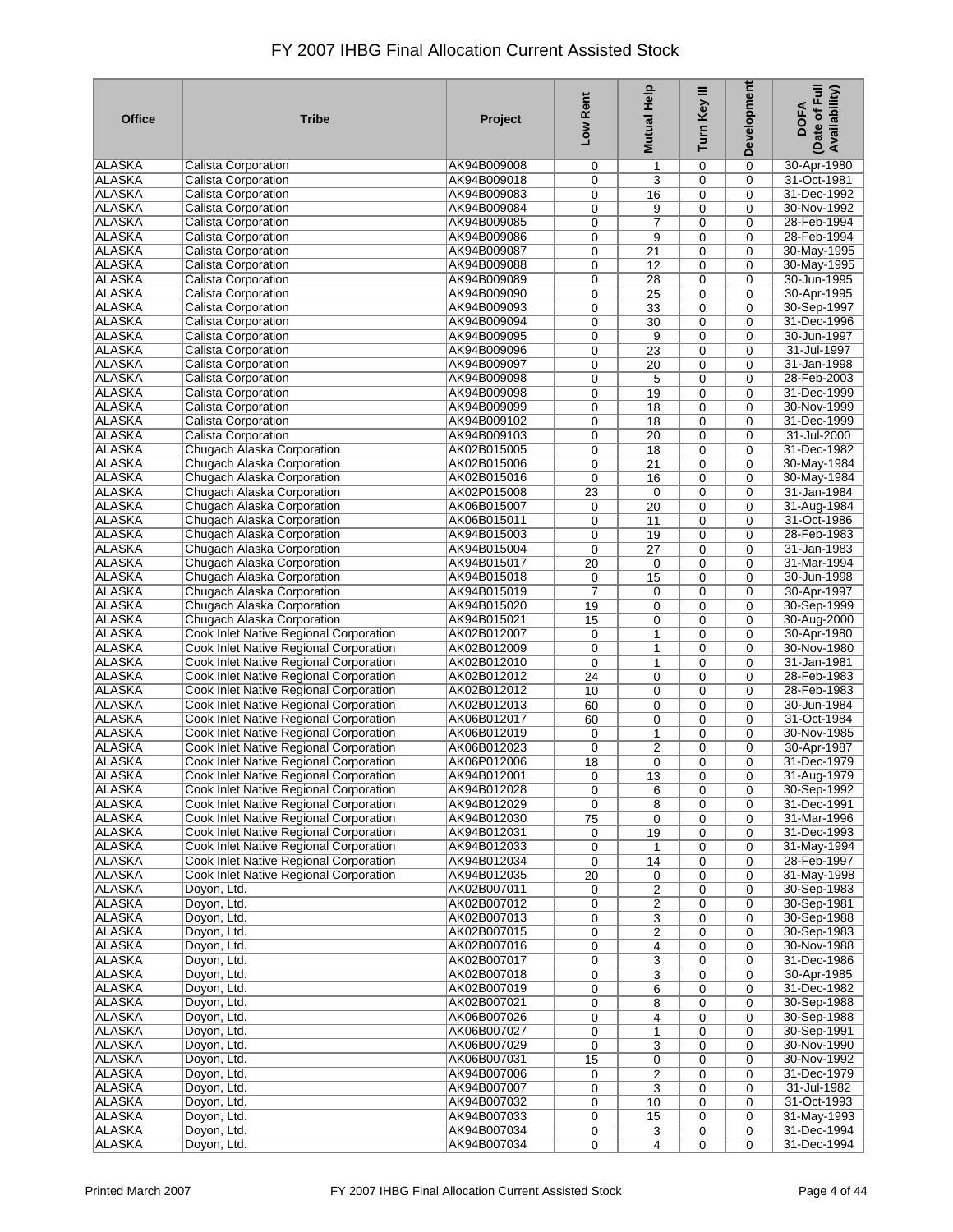| <b>Office</b>                  | <b>Tribe</b>                                       | Project                    | Low Rent | Help<br><b>Mutual</b>       | Turn Key III     | Development      | Date of Full<br>Availability)<br><b>DOFA</b> |
|--------------------------------|----------------------------------------------------|----------------------------|----------|-----------------------------|------------------|------------------|----------------------------------------------|
| ALASKA                         | Doyon, Ltd.                                        | AK94B007034                | 0        | 11                          | 0                | 0                | 31-Dec-1994                                  |
| <b>ALASKA</b>                  | Doyon, Ltd.                                        | AK94B007034                | 0        | 3                           | $\mathbf 0$      | $\mathbf 0$      | 31-Dec-1994                                  |
| <b>ALASKA</b>                  | Doyon, Ltd.                                        | AK94B007035                | 0        | 10                          | 0                | 0                | 30-Sep-1994                                  |
| ALASKA                         | Doyon, Ltd.                                        | AK94B007036                | 0        | 13                          | 0                | 0                | 31-Dec-1994                                  |
| ALASKA                         | Doyon, Ltd.                                        | AK94B007037                | 0        | 5                           | 0                | $\mathbf 0$      | 30-Jun-1997                                  |
| <b>ALASKA</b>                  | Doyon, Ltd.                                        | AK94B007038                | 0        | 24                          | 0                | $\mathbf 0$      | 31-Oct-1997                                  |
| <b>ALASKA</b><br><b>ALASKA</b> | Doyon, Ltd.<br>Doyon, Ltd.                         | AK94B007039<br>AK94B007040 | 0        | 5                           | 0                | 0                | 31-Jul-1997                                  |
| <b>ALASKA</b>                  | Doyon, Ltd.                                        | AK94B007041                | 0<br>0   | 6<br>14                     | 0<br>0           | 0<br>0           | 31-Aug-1997<br>31-Oct-1997                   |
| <b>ALASKA</b>                  | Doyon, Ltd.                                        | AK94B007044                | 6        | 0                           | 0                | 0                | 31-May-1998                                  |
| <b>ALASKA</b>                  | Doyon, Ltd.                                        | AK94B007045                | 0        | 10                          | 0                | $\mathbf 0$      | 31-May-1998                                  |
| <b>ALASKA</b>                  | Doyon, Ltd.                                        | AK94B007046                | 0        | 5                           | 0                | 0                | 31-Jul-1998                                  |
| <b>ALASKA</b>                  | Doyon, Ltd.                                        | AK94B007047                | 0        | 3                           | 0                | $\mathbf 0$      | 30-Jun-1998                                  |
| <b>ALASKA</b>                  | Doyon, Ltd.                                        | AK94B007048                | 0        | $\overline{\mathbf{c}}$     | 0                | $\mathbf 0$      | 30-Sep-2000                                  |
| <b>ALASKA</b>                  | Doyon, Ltd.                                        | AK94B007048                | 1        | 0                           | 0                | 0                | 30-Sep-2000                                  |
| <b>ALASKA</b>                  | Doyon, Ltd.                                        | AK94B007048                | 0        | $\overline{\mathbf{c}}$     | 0                | 0                | 30-Sep-2000                                  |
| <b>ALASKA</b>                  | Doyon, Ltd.                                        | AK94B007048                | 0        | 2                           | 0                | $\mathbf 0$      | 30-Sep-2000                                  |
| <b>ALASKA</b>                  | Doyon, Ltd.                                        | AK94B007048                | 0        | $\overline{2}$              | 0                | $\mathbf 0$      | 30-Sep-2000                                  |
| <b>ALASKA</b>                  | Koniag, Incorporated                               | AK02B013010                | 0        | $\overline{4}$              | $\mathbf 0$      | $\mathbf 0$      | 31-Aug-1982                                  |
| <b>ALASKA</b>                  | Koniag, Incorporated                               | AK02B013012                | 0        | 16                          | 0                | $\mathbf 0$      | 31-Oct-1985                                  |
| <b>ALASKA</b>                  | Koniag, Incorporated                               | AK02P013011                | 48       | 0                           | 0                | $\mathbf 0$      | $31 -$ Jul-1983                              |
| <b>ALASKA</b>                  | Koniag, Incorporated                               | AK06B013013                | 0        | 10                          | 0                | $\mathbf 0$      | 31-Jan-1984                                  |
| <b>ALASKA</b>                  | Koniag, Incorporated                               | AK06B013014                | 0        | 6                           | $\mathbf 0$      | $\mathbf 0$      | 31-Jan-1987                                  |
| <b>ALASKA</b><br><b>ALASKA</b> | Koniag, Incorporated                               | AK06B013015<br>AK06B013016 | 0        | 5                           | 0                | $\Omega$         | 30-Nov-1987                                  |
| <b>ALASKA</b>                  | Koniag, Incorporated<br>Koniag, Incorporated       | AK94B013001                | 0<br>0   | 9<br>5                      | $\mathbf 0$<br>0 | 0<br>$\mathbf 0$ | 30-Sep-1987<br>30-Sep-1978                   |
| <b>ALASKA</b>                  | Koniag, Incorporated                               | AK94B013002                | 0        | 5                           | $\mathbf 0$      | $\mathbf 0$      | 30-Nov-1978                                  |
| <b>ALASKA</b>                  | Koniag, Incorporated                               | AK94B013003                | 0        | 6                           | 0                | 0                | 30-Sep-1978                                  |
| <b>ALASKA</b>                  | Koniag, Incorporated                               | AK94B013004                | 0        | 16                          | 0                | 0                | 30-Sep-1978                                  |
| <b>ALASKA</b>                  | Koniag, Incorporated                               | AK94B013005                | 0        | 3                           | 0                | $\mathbf 0$      | 30-Jun-1979                                  |
| <b>ALASKA</b>                  | Koniag, Incorporated                               | AK94B013006                | 0        | 3                           | 0                | $\mathbf 0$      | 30-Nov-1978                                  |
| <b>ALASKA</b>                  | Koniag, Incorporated                               | AK94B013008                | 0        | 10                          | 0                | 0                | 31-Jul-1982                                  |
| <b>ALASKA</b>                  | Koniag, Incorporated                               | AK94B013009                | 0        | 4                           | 0                | 0                | 31-Jul-1982                                  |
| <b>ALASKA</b>                  | Koniag, Incorporated                               | AK94B013017                | 15       | 0                           | 0                | 0                | 30-Sep-1996                                  |
| <b>ALASKA</b>                  | Koniag, Incorporated                               | AK94B013018                | 20       | 0                           | 0                | 0                | 31-Dec-1996                                  |
| <b>ALASKA</b>                  | Koniag, Incorporated                               | AK94B013019                | 4        | 0                           | 0                | $\mathbf 0$      | 30-Sep-1996                                  |
| <b>ALASKA</b>                  | Koniag, Incorporated                               | AK94B013020                | 0        | 5                           | 0                | 0                | 30-Sep-2001                                  |
| <b>ALASKA</b>                  | Koniag, Incorporated                               | AK94B013020                | 0        | 5                           | 0                | $\mathbf 0$      | 30-Sep-2001                                  |
| <b>ALASKA</b>                  | Koniag, Incorporated                               | AK94B013021                | 3        | 0                           | 0                | 0                | 30-Sep-2001                                  |
| <b>ALASKA</b><br><b>ALASKA</b> | <b>NANA Corporation</b><br><b>NANA Corporation</b> | AK02B006011                | 0        | $\overline{2}$              | $\mathbf 0$      | 0<br>0           | 31-Dec-1981<br>31-Dec-1981                   |
| <b>ALASKA</b>                  | <b>NANA Corporation</b>                            | AK02B006014<br>AK02B006015 | 0<br>0   | 2<br>2                      | 0<br>0           | $\mathbf 0$      | 30-Sep-1981                                  |
| ALASKA                         | <b>NANA Corporation</b>                            | AK02B006016                | 0        | 5                           | 0                | 0                | 31-Dec-1981                                  |
| <b>ALASKA</b>                  | <b>NANA Corporation</b>                            | AK02B006018                | 0        | 1                           | 0                | 0                | 30-Sep-1981                                  |
| <b>ALASKA</b>                  | <b>NANA Corporation</b>                            | AK02B006019                | 0        | 1                           | $\mathbf 0$      | $\mathbf 0$      | 30-Sep-1981                                  |
| <b>ALASKA</b>                  | <b>NANA Corporation</b>                            | AK02B006021                | 0        | 4                           | $\mathbf 0$      | 0                | 31-Dec-1981                                  |
| <b>ALASKA</b>                  | <b>NANA Corporation</b>                            | AK02B006022                | 0        | 1                           | 0                | 0                | 30-Nov-1981                                  |
| <b>ALASKA</b>                  | <b>NANA Corporation</b>                            | AK02B006023                | 0        | $\mathbf{1}$                | $\mathbf 0$      | $\mathbf 0$      | 31-Oct-1981                                  |
| ALASKA                         | <b>NANA Corporation</b>                            | AK02P006017                | 43       | $\mathbf 0$                 | 0                | 0                | 31-Mar-1983                                  |
| ALASKA                         | <b>NANA Corporation</b>                            | AK06B006029                | 0        | 10                          | $\mathbf 0$      | $\mathbf 0$      | 30-Nov-1986                                  |
| <b>ALASKA</b>                  | <b>NANA Corporation</b>                            | AK06B006030                | 0        | 10                          | 0                | 0                | 31-Dec-1986                                  |
| ALASKA                         | <b>NANA Corporation</b>                            | AK06B006034                | 0        | 23                          | $\mathbf 0$      | $\mathbf 0$      | 28-Feb-1991                                  |
| <b>ALASKA</b>                  | <b>NANA Corporation</b>                            | AK06B006038                | 0        | 8                           | 0                | 0                | 31-Dec-1991                                  |
| <b>ALASKA</b>                  | <b>NANA Corporation</b><br><b>NANA Corporation</b> | AK06B006039                | 0        | 10                          | 0                | 0                | 31-Dec-1991                                  |
| <b>ALASKA</b><br><b>ALASKA</b> | <b>NANA Corporation</b>                            | AK94B006006<br>AK94B006008 | 0        | 2                           | 0                | $\mathbf 0$      | 31-Oct-1979<br>31-Oct-1979                   |
| <b>ALASKA</b>                  | <b>NANA Corporation</b>                            | AK94B006040                | 0<br>20  | $\mathbf{1}$<br>$\mathbf 0$ | 0<br>0           | 0<br>0           | 01-Oct-1994                                  |
| <b>ALASKA</b>                  | <b>NANA Corporation</b>                            | AK94B006042                | 0        | 10                          | 0                | 0                | 30-Jun-1992                                  |
| <b>ALASKA</b>                  | <b>NANA Corporation</b>                            | AK94B006043                | 0        | 10                          | 0                | 0                | 31-Mar-1992                                  |
| <b>ALASKA</b>                  | <b>NANA Corporation</b>                            | AK94B006044                | 20       | 0                           | 0                | 0                | 30-Sep-1994                                  |
| <b>ALASKA</b>                  | <b>NANA Corporation</b>                            | AK94B006045                | 0        | 14                          | 0                | 0                | 30-Apr-1994                                  |
| <b>ALASKA</b>                  | <b>NANA Corporation</b>                            | AK94B006046                | 0        | 23                          | 0                | 0                | 31-Aug-1995                                  |
| <b>ALASKA</b>                  | <b>NANA Corporation</b>                            | AK94B006047                | 0        | 20                          | 0                | 0                | 30-Sep-1996                                  |
| <b>ALASKA</b>                  | <b>NANA Corporation</b>                            | AK94B006048                | 0        | 5                           | 0                | 0                | 30-Nov-1995                                  |
| <b>ALASKA</b>                  | <b>NANA Corporation</b>                            | AK94B006049                | 0        | 18                          | 0                | $\mathbf 0$      | 30-Apr-1998                                  |
| <b>ALASKA</b>                  | <b>NANA Corporation</b>                            | AK94B006050                | 0        | 8                           | 0                | 0                | 31-Mar-1998                                  |
| <b>ALASKA</b>                  | <b>NANA Corporation</b>                            | AK94B006051                | 0        | $\overline{7}$              | 0                | 0                | 31-Jan-2002                                  |
| <b>ALASKA</b>                  | <b>NANA</b> Corporation                            | AK94B006052                | 0        | 16                          | 0                | $\mathbf 0$      | 04-Apr-1998                                  |
| <b>ALASKA</b>                  | <b>NANA Corporation</b>                            | AK94B006054                | 0        | 10                          | 0                | 0                | 31-May-2002                                  |
| <b>ALASKA</b>                  | <b>NANA Corporation</b>                            | AK94B006055                | 0        | 15                          | 0                | 0                | 31-Aug-2002                                  |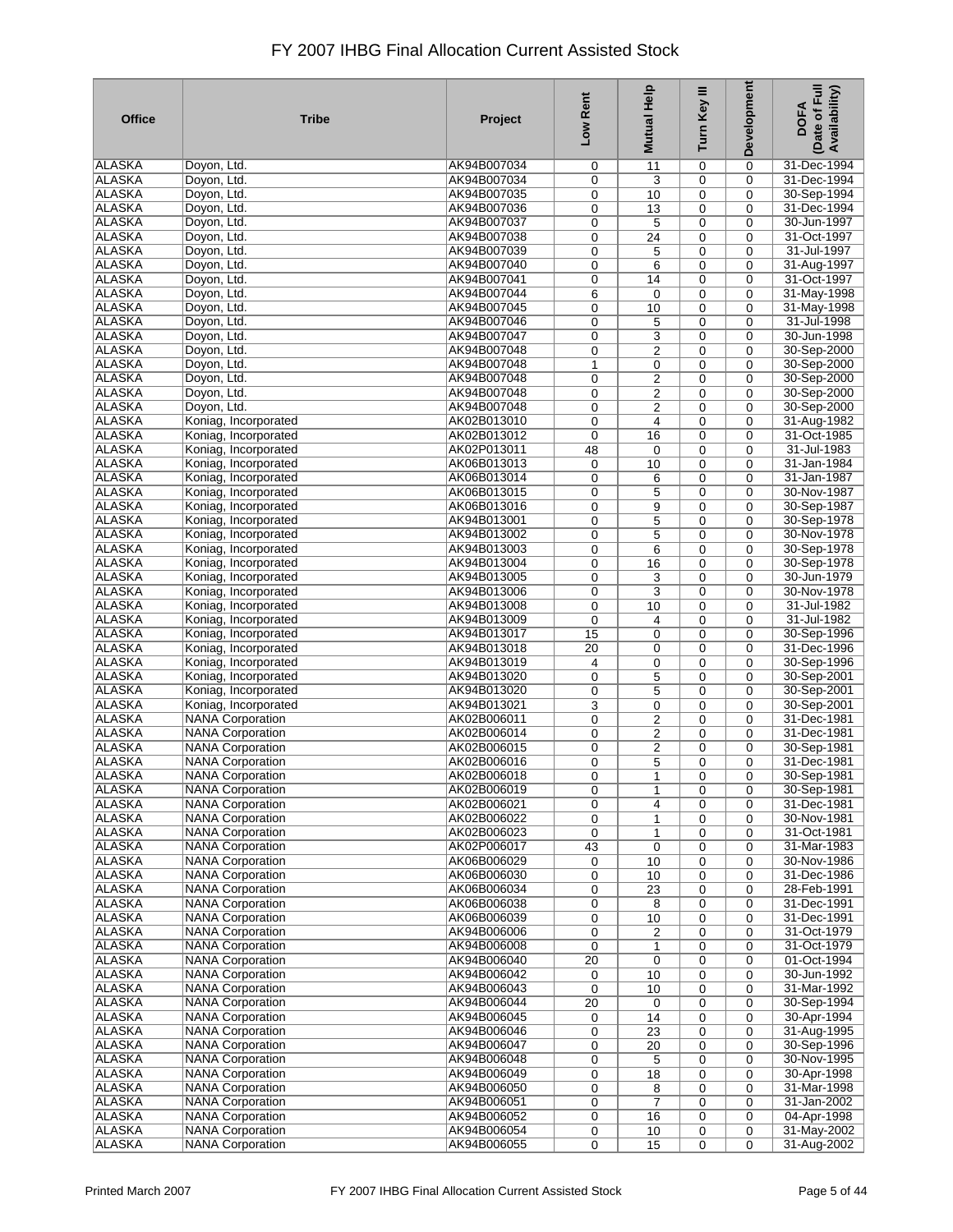| <b>Office</b> | <b>Tribe</b>                         | <b>Project</b> | Low Rent        | <b>Mutual Help</b> | Turn Key III   | <b>Development</b> | Date of Full<br>Availability)<br><b>DOFA</b> |
|---------------|--------------------------------------|----------------|-----------------|--------------------|----------------|--------------------|----------------------------------------------|
| ALASKA        | <b>Tlingit-Haida Central Council</b> | AK06B004024    | 12              | $\mathbf 0$        | $\Omega$       | $\Omega$           | 31-Jan-1982                                  |
| <b>ALASKA</b> | <b>Tlingit-Haida Central Council</b> | AK06B004025    | $\overline{12}$ | $\mathbf 0$        | 0              | $\Omega$           | 31-Jan-1982                                  |
| <b>ALASKA</b> | <b>Tlingit-Haida Central Council</b> | AK06B004026    | $\overline{12}$ | $\mathbf 0$        | $\Omega$       | $\Omega$           | 31-Jan-1982                                  |
| <b>ALASKA</b> | Tlingit-Haida Central Council        | AK06B004027    | $\overline{9}$  | 0                  | 0              | $\Omega$           | 31-Jan-1982                                  |
| <b>ALASKA</b> | Tlingit-Haida Central Council        | AK06B004028    | 12              | $\Omega$           | $\Omega$       | $\Omega$           | 31-Jan-1982                                  |
| <b>ALASKA</b> | Tlingit-Haida Central Council        | AK06B004029    | 0               | 15                 | 0              | $\Omega$           | 28-Feb-1986                                  |
| <b>ALASKA</b> | Tlingit-Haida Central Council        | AK06B004030    | 0               | 14                 | 0              | $\Omega$           | 31-Jul-1988                                  |
| <b>ALASKA</b> | Tlingit-Haida Central Council        | AK06B004031    | 0               | 18                 | $\mathbf 0$    | $\Omega$           | 30-Jun-1988                                  |
| <b>ALASKA</b> | Tlingit-Haida Central Council        | AK06B004032    | 10              | $\mathbf 0$        | $\Omega$       | $\Omega$           | 30-Sep-1987                                  |
| <b>ALASKA</b> | <b>Tlingit-Haida Central Council</b> | AK06B004034    | 0               | $\overline{25}$    | $\Omega$       | $\Omega$           | 31-Jul-1991                                  |
| <b>ALASKA</b> | Tlingit-Haida Central Council        | AK06B004040    | 0               | 18                 | 0              | $\Omega$           | 29-Feb-1992                                  |
| <b>ALASKA</b> | Tlingit-Haida Central Council        | AK06B004043    | 0               | 13                 | $\Omega$       | 0                  | 30-Sep-1990                                  |
| <b>ALASKA</b> | Tlingit-Haida Central Council        | AK94B004044    | 0               | $\overline{20}$    | 0              | $\Omega$           | 31-Jan-1994                                  |
| <b>ALASKA</b> | Tlingit-Haida Central Council        | AK94B004045    | 0               | 10                 | $\mathbf 0$    | $\Omega$           | 22-Feb-1995                                  |
| <b>ALASKA</b> | <b>Tlingit-Haida Central Council</b> | AK94B004046    | 10              | $\Omega$           | $\Omega$       | $\Omega$           | 22-Feb-1995                                  |
| <b>ALASKA</b> | Tlingit-Haida Central Council        | AK94B004047    | $\mathbf 0$     | $\overline{30}$    | 0              | $\overline{0}$     | 29-Mar-1997                                  |
| <b>ALASKA</b> | <b>Tlingit-Haida Central Council</b> | AK94B004048    | $\Omega$        | 20                 | $\Omega$       | $\Omega$           | 29-Oct-1995                                  |
| <b>ALASKA</b> | Tlingit-Haida Central Council        | AK94B004049    | 20              | $\mathbf 0$        | 0              | $\Omega$           | 29-Mar-1997                                  |
| <b>ALASKA</b> | <b>Tlingit-Haida Central Council</b> | AK94B004050    | 0               | 2                  | $\Omega$       | $\Omega$           | 31-Dec-1974                                  |
| <b>ALASKA</b> | Tlingit-Haida Central Council        | AK94B004051    | 0               | 5                  | 0              | $\overline{0}$     | 31-Aug-1974                                  |
| <b>ALASKA</b> | Tlingit-Haida Central Council        | AK94B004052    | 0               | $\mathbf{1}$       | $\Omega$       | $\Omega$           | 30-Apr-1974                                  |
| <b>ALASKA</b> | <b>Tlingit-Haida Central Council</b> | AK94B004053    | 0               | 3                  | $\Omega$       | $\Omega$           | 31-Dec-1974                                  |
| <b>ALASKA</b> | Tlingit-Haida Central Council        | AK94B004054    | 0               | $\mathbf{1}$       | 0              | $\Omega$           | 31-Jan-1974                                  |
| <b>ALASKA</b> | <b>Tlingit-Haida Central Council</b> | AK94B004055    | 0               | $\overline{2}$     | $\Omega$       | $\Omega$           | 31-Dec-1973                                  |
| <b>ALASKA</b> | Tlingit-Haida Central Council        | AK94B004056    | 0               | 2                  | 0              | $\Omega$           | 31-Mar-1975                                  |
| <b>ALASKA</b> | Tlingit-Haida Central Council        | AK94B004057    | $\overline{0}$  | $\overline{6}$     | $\overline{0}$ | $\Omega$           | 31-Oct-1975                                  |
| <b>ALASKA</b> | <b>Tlingit-Haida Central Council</b> | AK94B004058    | 0               | 15                 | $\Omega$       | $\Omega$           | 31-May-1975                                  |
| <b>ALASKA</b> | Tlingit-Haida Central Council        | AK94B004059    | 0               | $\mathbf{1}$       | $\Omega$       | $\Omega$           | 31-Aug-1975                                  |
| <b>ALASKA</b> | <b>Tlingit-Haida Central Council</b> | AK94B004060    | 0               | 2                  | 0              | $\Omega$           | 30-Sep-1975                                  |
| <b>ALASKA</b> | Tlingit-Haida Central Council        | AK94B004061    | 0               | $\overline{7}$     | 0              | $\Omega$           | 30-Sep-1975                                  |
| <b>ALASKA</b> | <b>Tlingit-Haida Central Council</b> | AK94B004062    | 0               | 3                  | $\Omega$       | $\Omega$           | 30-Jun-1975                                  |
| <b>ALASKA</b> | Tlingit-Haida Central Council        | AK94B004063    | 0               | 4                  | 0              | $\Omega$           | 30-Sep-1975                                  |
| <b>ALASKA</b> | Tlingit-Haida Central Council        | AK94B004064    | 0               | $\overline{2}$     | $\overline{0}$ | $\Omega$           | 31-May-1975                                  |
| <b>ALASKA</b> | <b>Tlingit-Haida Central Council</b> | AK94B004065    | 0               | 20                 | $\Omega$       | $\Omega$           | 28-Feb-1998                                  |
| <b>ALASKA</b> | Tlingit-Haida Central Council        | AK94B004066    | $\overline{6}$  | $\mathbf 0$        | $\overline{0}$ | $\Omega$           | 31-Aug-1997                                  |
| <b>ALASKA</b> | <b>Tlingit-Haida Central Council</b> | AK94B004067    | 0               | 18                 | $\Omega$       | $\Omega$           | 30-Apr-1998                                  |
| <b>ALASKA</b> | Tlingit-Haida Central Council        | AK94B004068    | 16              | $\mathbf 0$        | 0              | $\Omega$           | 31-Aug-1997                                  |
| <b>ALASKA</b> | <b>Tlingit-Haida Central Council</b> | AK94B004069    | $\overline{17}$ | 0                  | 0              | $\Omega$           | 31-Jan-1999                                  |
| <b>ALASKA</b> | Tlingit-Haida Central Council        | AK94B004070    | 20              | $\mathbf 0$        | $\mathbf 0$    | $\mathbf 0$        | 31-Aug-1999                                  |
| <b>ALASKA</b> | <b>Tlingit-Haida Central Council</b> | AK94B004071    | 3               | 0                  | 0              | $\Omega$           | 31-May-1975                                  |
| <b>ALASKA</b> | <b>Tlingit-Haida Central Council</b> | AK94B004072    | $\overline{20}$ | $\Omega$           | $\Omega$       | $\Omega$           | 30-Jun-2000                                  |
| <b>ALASKA</b> | <b>TOTAL</b>                         |                | 1172            | 3195               | 0              | 4                  |                                              |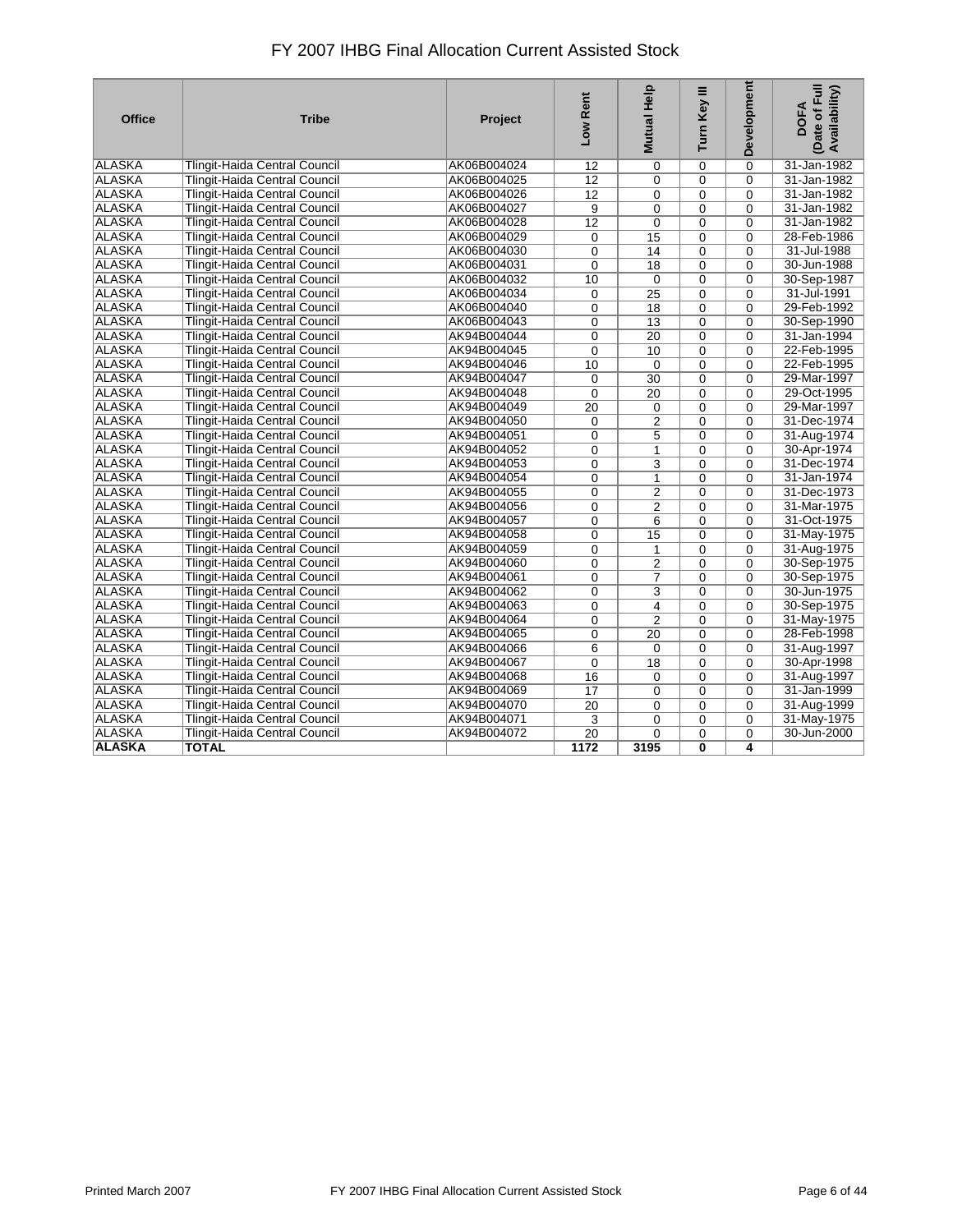| <b>Office</b>                    | <b>Tribe</b>                                                                     | Project                    | Low Rent              | Help<br><b>Mutual</b>   | Turn Key III     | Development          | Date of Full<br>Availability)<br><b>DOFA</b> |
|----------------------------------|----------------------------------------------------------------------------------|----------------------------|-----------------------|-------------------------|------------------|----------------------|----------------------------------------------|
| CHICAGO                          | Aroostook Band of Micmac                                                         | ME93B034001                | 66                    | 0                       | 0                | 0                    | 30-Mar-1997                                  |
| <b>CHICAGO</b>                   | Aroostook Band of Micmac                                                         | ME93B034002                | 0                     | 4                       | 0                | 0                    | 31-Oct-2001                                  |
| <b>CHICAGO</b>                   | <b>Aroostook Band of Micmac</b>                                                  | ME93B034002                | 0                     | 1                       | 0                | $\Omega$             | 30-Nov-2001                                  |
| <b>CHICAGO</b><br><b>CHICAGO</b> | Aroostook Band of Micmac<br>Aroostook Band of Micmac                             | ME93B034002<br>ME93B034002 | 0<br>0                | $\overline{4}$<br>10    | 0<br>0           | 0<br>0               | 31-Dec-2001<br>30-Sep-2002                   |
| <b>CHICAGO</b>                   | Aroostook Band of Micmac                                                         | ME93B034002                | 0                     | 1                       | 0                | 0                    | 30-Nov-2002                                  |
| <b>CHICAGO</b>                   | Aroostook Band of Micmac                                                         | ME93B034002                | 0                     | 1                       | 0                | 0                    | 30-Jun-2003                                  |
| <b>CHICAGO</b>                   | Aroostook Band of Micmac                                                         | ME93B034002                | 0                     | 2                       | 0                | 7                    | 30-Dec-2003                                  |
| <b>CHICAGO</b>                   | <b>Bad River Band</b>                                                            | WI93B012001                | 14                    | $\mathbf 0$             | 0                | $\Omega$             | 28-Feb-1967                                  |
| <b>CHICAGO</b>                   | <b>Bad River Band</b>                                                            | WI93B012004                | 40                    | 0                       | 0                | 0                    | 31-Oct-1978                                  |
| <b>CHICAGO</b>                   | <b>Bad River Band</b>                                                            | WI93B012005                | 20                    | $\mathbf 0$             | 0                | $\Omega$             | 31-Oct-1985                                  |
| <b>CHICAGO</b>                   | <b>Bad River Band</b>                                                            | WI93B012006                | 35                    | 0                       | $\mathbf 0$      | $\mathbf 0$          | 29-Jan-1988                                  |
| <b>CHICAGO</b><br><b>CHICAGO</b> | <b>Bad River Band</b><br><b>Bad River Band</b>                                   | WI93B012012<br>WI93B012013 | $\overline{20}$<br>17 | 0<br>0                  | 0<br>0           | 0<br>$\mathbf 0$     | 31-Aug-1992<br>30-Nov-1995                   |
| <b>CHICAGO</b>                   | <b>Bad River Band</b>                                                            | WI93B012014                | 0                     | $\overline{7}$          | 0                | $\Omega$             | 30-Nov-1995                                  |
| <b>CHICAGO</b>                   | <b>Bad River Band</b>                                                            | WI93B012015                | 5                     | 0                       | 0                | 0                    | 30-Nov-1995                                  |
| <b>CHICAGO</b>                   | <b>Bad River Band</b>                                                            | WI93B012016                | 16                    | 0                       | $\mathbf 0$      | 0                    | 31-Dec-1995                                  |
| <b>CHICAGO</b>                   | <b>Bad River Band</b>                                                            | WI93B012017                | 0                     | $\overline{7}$          | 0                | 0                    | 28-Feb-1998                                  |
| <b>CHICAGO</b>                   | <b>Bad River Band</b>                                                            | WI93B012018                | $\mathbf 0$           | 2                       | $\mathbf 0$      | 0                    | 28-Feb-1998                                  |
| <b>CHICAGO</b>                   | Bay Mills Indian Community                                                       | MI93B062002                | 23                    | $\mathbf 0$             | 0                | $\Omega$             | 30-Sep-1982                                  |
| <b>CHICAGO</b>                   | <b>Bay Mills Indian Community</b>                                                | MI93B062004                | 0                     | 10                      | $\mathbf 0$      | 0                    | 28-Sep-1992                                  |
| <b>CHICAGO</b>                   | Bay Mills Indian Community                                                       | MI93B062005<br>MI93B062006 | $\mathbf 0$           | 8                       | 0                | $\Omega$             | 10-Oct-1993                                  |
| <b>CHICAGO</b><br><b>CHICAGO</b> | Bay Mills Indian Community<br><b>Bay Mills Indian Community</b>                  | MI93B062007                | 10<br>$\mathbf 0$     | $\mathbf 0$<br>10       | $\mathbf 0$<br>0 | $\Omega$<br>$\Omega$ | 30-Jun-1994<br>10-Oct-1994                   |
| <b>CHICAGO</b>                   | Bay Mills Indian Community                                                       | MI93B062008                | 0                     | 14                      | 0                | 0                    | 29-Feb-1996                                  |
| <b>CHICAGO</b>                   | Bay Mills Indian Community                                                       | MI93B062009                | 20                    | $\mathbf 0$             | 0                | $\Omega$             | 30-Apr-1997                                  |
| <b>CHICAGO</b>                   | Bay Mills Indian Community                                                       | MI93B062010                | $\mathbf 0$           | 26                      | 0                | 0                    | 01-Nov-1999                                  |
| <b>CHICAGO</b>                   | <b>Bay Mills Indian Community</b>                                                | MI93B062011                | 12                    | $\mathbf 0$             | 0                | $\Omega$             | 31-Dec-1997                                  |
| <b>CHICAGO</b>                   | Bay Mills Indian Community                                                       | MI93B062012                | 0                     | 24                      | 0                | 0                    | 01-Nov-1999                                  |
| <b>CHICAGO</b>                   | <b>Bay Mills Indian Community</b>                                                | MI93B062013                | 0                     | 23                      | 0                | 0                    | 01-Nov-1999                                  |
| <b>CHICAGO</b>                   | Boise Forte Band of Minnesota Chippewa                                           | MN93B081001                | 1                     | 2                       | 0                | 0                    | 01-Sep-1972                                  |
| <b>CHICAGO</b><br><b>CHICAGO</b> | Boise Forte Band of Minnesota Chippewa<br>Boise Forte Band of Minnesota Chippewa | MN93B081002<br>MN93B081003 | 8                     | 0<br>$\mathbf 0$        | 0<br>$\mathbf 0$ | 0<br>$\mathbf 0$     | 01-May-1974<br>31-Oct-1974                   |
| <b>CHICAGO</b>                   | Boise Forte Band of Minnesota Chippewa                                           | MN93B081004                | 5<br>0                | 22                      | 0                | $\Omega$             | 30-Nov-1979                                  |
| <b>CHICAGO</b>                   | Boise Forte Band of Minnesota Chippewa                                           | MN93B081005                | 26                    | 0                       | 0                | $\mathbf 0$          | 30-Nov-1979                                  |
| <b>CHICAGO</b>                   | Boise Forte Band of Minnesota Chippewa                                           | MN93B081006                | 8                     | 0                       | 0                | 0                    | 30-Nov-1996                                  |
| <b>CHICAGO</b>                   | Catawba Indian Tribe                                                             | SC93B062001                | 24                    | $\mathbf 0$             | $\mathbf 0$      | $\mathbf 0$          | 31-Aug-1998                                  |
| <b>CHICAGO</b>                   | Catawba Indian Tribe                                                             | SC93B062002                | 0                     | 30                      | $\mathbf 0$      | 0                    | 18-Jul-1998                                  |
| <b>CHICAGO</b>                   | Catawba Indian Tribe                                                             | SC93B062003                | 10                    | $\mathbf 0$             | $\mathbf 0$      | $\mathbf 0$          | 31-Aug-1998                                  |
| <b>CHICAGO</b>                   | Catawba Indian Tribe                                                             | SC93B062004                | 0                     | 10                      | 0                | 0                    | 01-Jul-1998                                  |
| <b>CHICAGO</b><br><b>CHICAGO</b> | Coharie State Tribe                                                              | NC93B171003<br>NC93B041001 | 20                    | 0                       | 0                | $\mathbf 0$          | 28-Apr-1993                                  |
| <b>CHICAGO</b>                   | Eastern Cherokee<br>Eastern Cherokee                                             | NC93B041008                | 37<br>25              | 0<br>$\mathbf 0$        | 0<br>0           | 0<br>0               | 31-Dec-1966<br>30-Sep-1978                   |
| <b>CHICAGO</b>                   | Eastern Cherokee                                                                 | NC93B041009                | 0                     | $\boldsymbol{2}$        | 0                | 0                    | 30-Sep-1978                                  |
| <b>CHICAGO</b>                   | Eastern Cherokee                                                                 | NC93B041010                | $\mathbf 0$           | 39                      | 0                | 0                    | 28-Feb-1982                                  |
| <b>CHICAGO</b>                   | Eastern Cherokee                                                                 | NC93B041012                | 0                     | 21                      | 0                | 0                    | 31-Aug-1982                                  |
| <b>CHICAGO</b>                   | Eastern Cherokee                                                                 | NC93B041013                | 0                     | 27                      | 0                | 0                    | 28-Feb-1983                                  |
| <b>CHICAGO</b>                   | Eastern Cherokee                                                                 | NC93B041014                | 63                    | 0                       | $\mathbf 0$      | $\mathbf 0$          | 28-Feb-1983                                  |
| <b>CHICAGO</b>                   | Eastern Cherokee                                                                 | NC93B041015                | 0                     | 46                      | 0                | $\mathbf 0$          | 30-Sep-1984                                  |
| <b>CHICAGO</b>                   | Eastern Cherokee                                                                 | NC93B041016                | 0                     | 13                      | $\mathbf 0$      | $\mathbf 0$          | 31-Jul-1986                                  |
| <b>CHICAGO</b><br><b>CHICAGO</b> | Eastern Cherokee<br>Eastern Cherokee                                             | NC93B041017<br>NC93B041019 | 0<br>0                | 19<br>12                | 0<br>$\mathbf 0$ | 0<br>$\mathbf 0$     | 30-Jun-1987<br>30-Jun-1987                   |
| <b>CHICAGO</b>                   | Eastern Cherokee                                                                 | NC93B041020                | 0                     | 19                      | 0                | 0                    | 30-Sep-1988                                  |
| <b>CHICAGO</b>                   | Eastern Cherokee                                                                 | NC93B041021                | 0                     | $\overline{37}$         | 0                | $\mathbf 0$          | 31-Dec-1989                                  |
| <b>CHICAGO</b>                   | Eastern Cherokee                                                                 | NC93B041022                | 0                     | 35                      | 0                | 0                    | 31-Oct-1991                                  |
| <b>CHICAGO</b>                   | Eastern Cherokee                                                                 | NC93B041024                | 0                     | 20                      | 0                | 0                    | 28-Feb-1993                                  |
| <b>CHICAGO</b>                   | Eastern Cherokee                                                                 | NC93B041025                | 0                     | 15                      | 0                | 0                    | 25-Oct-1995                                  |
| <b>CHICAGO</b>                   | Eastern Cherokee                                                                 | NC93B041026                | 0                     | 25                      | 0                | 0                    | 30-Apr-2001                                  |
| <b>CHICAGO</b>                   | Eastern Cherokee                                                                 | NC93B041027                | 15                    | 0                       | 0                | $\overline{7}$       | 31-Aug-2001                                  |
| <b>CHICAGO</b><br><b>CHICAGO</b> | Eastern Cherokee                                                                 | NC93B041027<br>NC93B041028 | 0                     | 3                       | 0                | 0                    | 06-Sep-2006                                  |
| <b>CHICAGO</b>                   | Eastern Cherokee<br>Eastern Cherokee                                             | NC93B041029                | 0<br>0                | 23<br>23                | 0<br>0           | $\mathbf 0$<br>0     | 31-Aug-2001<br>30-Nov-2001                   |
| <b>CHICAGO</b>                   | Eastern Cherokee                                                                 | NC93B041030                | 0                     | 24                      | 0                | $\overline{7}$       | 29-Oct-2003                                  |
| <b>CHICAGO</b>                   | Eastern Cherokee                                                                 | NC93B041030                | 0                     | 1                       | 0                | 0                    | 22-Dec-2004                                  |
| <b>CHICAGO</b>                   | Eastern Cherokee                                                                 | NC93B041030                | 0                     | $\overline{7}$          | $\mathbf 0$      | $\mathbf 0$          | 30-Dec-2005                                  |
| <b>CHICAGO</b>                   | Eastern Cherokee                                                                 | NC93B041030                | 0                     | $\overline{\mathbf{c}}$ | 0                | 0                    | 31-Jan-2007                                  |
| <b>CHICAGO</b>                   | Eastern Cherokee                                                                 | NC93B041030                | 0                     | 1                       | $\mathbf 0$      | $\mathbf 0$          | 10-Oct-2006                                  |
| <b>CHICAGO</b>                   | <b>Eastern Cherokee</b>                                                          | NC93B041030                | 0                     | 2                       | 0                | $\mathbf 0$          | 07-Jul-2006                                  |
| <b>CHICAGO</b>                   | Fond Du Lac Band of Minnesota Chippewa                                           | MN93B015001                | 25                    | 0                       | $\mathbf 0$      | 0                    | 31-Aug-1967                                  |
| <b>CHICAGO</b>                   | Fond Du Lac Band of Minnesota Chippewa                                           | MN93B015003                | 35                    | $\mathbf 0$             | 0                | 0                    | 31-Dec-1982                                  |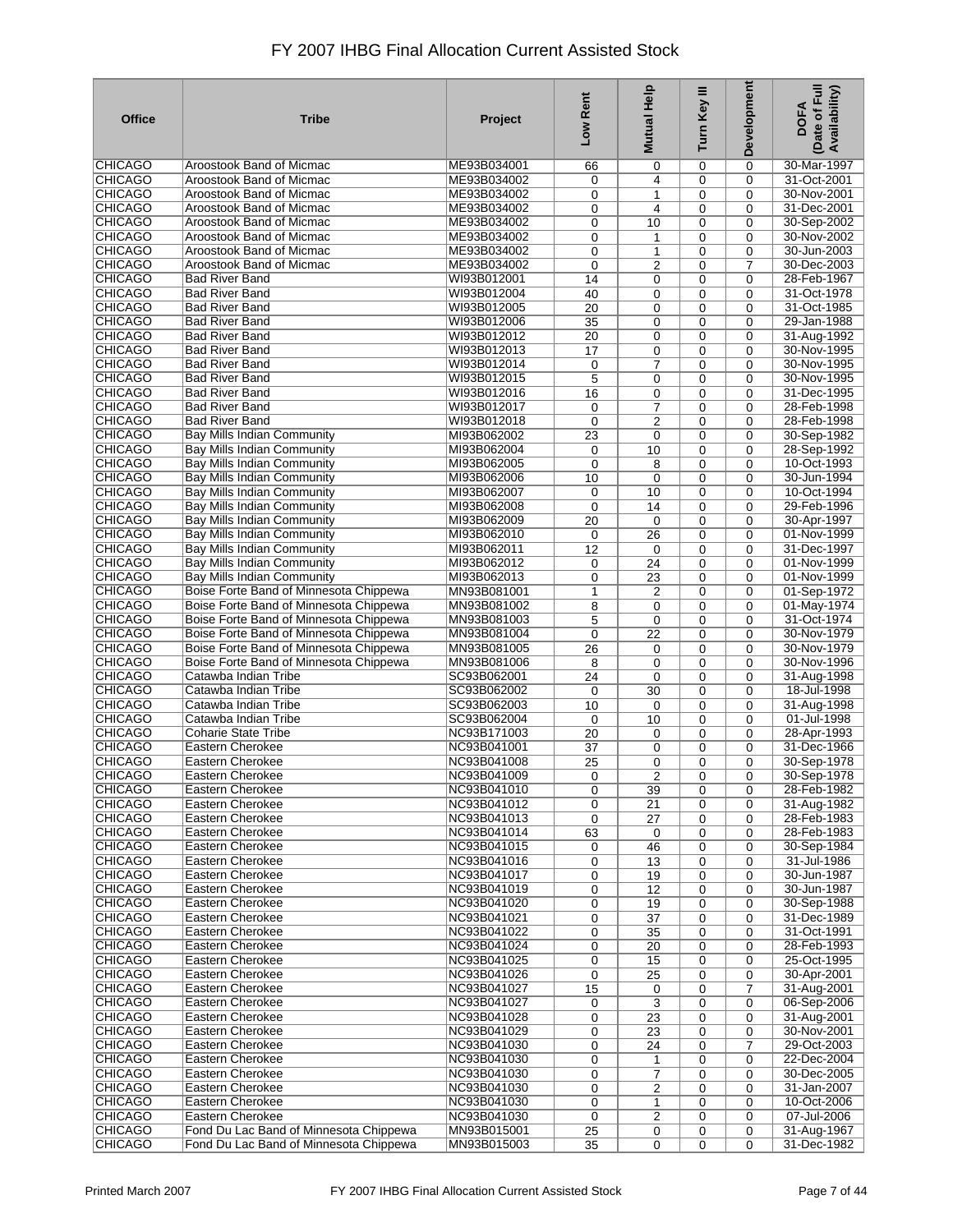| <b>Office</b>                    | <b>Tribe</b>                                                                     | Project                    | Low Rent        | Help<br><b>Mutual</b> | Turn Key III     | Development         | Date of Full<br>Availability)<br><b>DOFA</b> |
|----------------------------------|----------------------------------------------------------------------------------|----------------------------|-----------------|-----------------------|------------------|---------------------|----------------------------------------------|
| CHICAGO                          | Fond Du Lac Band of Minnesota Chippewa                                           | MN93B015004                | 0               | 2                     | 0                | 0                   | 31-Jan-1983                                  |
| <b>CHICAGO</b>                   | Fond Du Lac Band of Minnesota Chippewa                                           | MN93B015005                | 47              | 0                     | 0                | $\mathbf 0$         | 30-Nov-1983                                  |
| <b>CHICAGO</b>                   | Fond Du Lac Band of Minnesota Chippewa                                           | MN93B015006                | 0               | 8                     | 0                | 0                   | 31-Aug-1984                                  |
| <b>CHICAGO</b>                   | Fond Du Lac Band of Minnesota Chippewa                                           | MN93B015007                | 11              | 0                     | 0                | 0                   | 31-Aug-1984                                  |
| <b>CHICAGO</b>                   | Fond Du Lac Band of Minnesota Chippewa                                           | MN93B015008                | 20              | 0                     | 0                | 0                   | 31-Mar-1985                                  |
| <b>CHICAGO</b><br><b>CHICAGO</b> | Fond Du Lac Band of Minnesota Chippewa<br>Fond Du Lac Band of Minnesota Chippewa | MN93B015009<br>MN93B015013 | $\overline{23}$ | 0                     | 0<br>0           | 0<br>$\overline{0}$ | 31-Dec-1986<br>30-Apr-1987                   |
| <b>CHICAGO</b>                   | Fond Du Lac Band of Minnesota Chippewa                                           | MN93B015014                | 15<br>0         | $\mathbf 0$<br>13     | 0                | $\mathbf 0$         | 31-Dec-1988                                  |
| <b>CHICAGO</b>                   | Fond Du Lac Band of Minnesota Chippewa                                           | MN93B015015                | $\overline{12}$ | 0                     | 0                | 0                   | 31-Dec-1988                                  |
| <b>CHICAGO</b>                   | Fond Du Lac Band of Minnesota Chippewa                                           | MN93B015016                | 15              | 0                     | 0                | 0                   | 31-Dec-1991                                  |
| <b>CHICAGO</b>                   | Fond Du Lac Band of Minnesota Chippewa                                           | MN93B015017                | 0               | 15                    | 0                | 0                   | 30-Nov-1991                                  |
| <b>CHICAGO</b>                   | Fond Du Lac Band of Minnesota Chippewa                                           | MN93B015018                | 0               | 10                    | 0                | 0                   | 28-Feb-1994                                  |
| <b>CHICAGO</b>                   | Fond Du Lac Band of Minnesota Chippewa                                           | MN93B015019                | 0               | 16                    | 0                | 0                   | 30-Apr-1996                                  |
| <b>CHICAGO</b>                   | Fond Du Lac Band of Minnesota Chippewa                                           | MN93B015020                | 0               | 16                    | 0                | 0                   | 31-Jan-1998                                  |
| <b>CHICAGO</b>                   | Fond Du Lac Band of Minnesota Chippewa                                           | MN93B015021                | 12              | 0                     | 0                | 0                   | 31-Jan-1998                                  |
| <b>CHICAGO</b>                   | Fond Du Lac Band of Minnesota Chippewa                                           | MN93B015022                | 16              | $\mathbf 0$           | 0                | 0                   | 16-Dec-1996                                  |
| <b>CHICAGO</b>                   | Fond Du Lac Band of Minnesota Chippewa                                           | MN93B015023                | 0               | 12                    | 0                | 9                   | 31-Dec-2000                                  |
| <b>CHICAGO</b>                   | Fond Du Lac Band of Minnesota Chippewa                                           | MN93B015023                | 0               | 6                     | 0                | $\mathbf 0$         | 31-Dec-2001                                  |
| <b>CHICAGO</b>                   | <b>Forest County Potawatomi</b>                                                  | WI93B035001                | $\overline{7}$  | 0                     | 0                | 0                   | 01-Jun-1971                                  |
| <b>CHICAGO</b>                   | Forest County Potawatomi                                                         | WI93B035004                | 0               | 17                    | 0                | 0                   | 31-May-1995                                  |
| <b>CHICAGO</b><br><b>CHICAGO</b> | Forest County Potawatomi<br><b>Forest County Potawatomi</b>                      | WI93B035005<br>WI93B035006 | 0<br>0          | 10<br>25              | 0<br>0           | $\mathbf 0$<br>0    | 31-May-1995<br>31-Jan-1997                   |
| <b>CHICAGO</b>                   | <b>Forest County Potawatomi</b>                                                  | WI93B035007                | 8               | 0                     | 0                | $\mathbf 0$         | 31-Mar-1998                                  |
| <b>CHICAGO</b>                   | Forest County Potawatomi                                                         | WI93B035008                | 6               | 0                     | 0                | 0                   | 31-Jul-1999                                  |
| <b>CHICAGO</b>                   | <b>Forest County Potawatomi</b>                                                  | WI93B035009                | 0               | $\overline{4}$        | 0                | $\mathbf 0$         | 31-Jul-1999                                  |
| <b>CHICAGO</b>                   | Grand Portage Band of Minn. Chippewa                                             | MN93B175001                | 5               | $\mathbf 0$           | 0                | 0                   | 31-Jan-1981                                  |
| <b>CHICAGO</b>                   | Grand Portage Band of Minn. Chippewa                                             | MN93B175003                | 4               | $\mathbf 0$           | 0                | $\mathbf 0$         | 31-Dec-1983                                  |
| <b>CHICAGO</b>                   | Grand Portage Band of Minn. Chippewa                                             | MN93B175004                | 4               | $\mathbf 0$           | 0                | $\Omega$            | 30-Nov-1986                                  |
| <b>CHICAGO</b>                   | Grand Portage Band of Minn. Chippewa                                             | MN93B175005                | 0               | 14                    | 0                | 0                   | 11-Oct-1995                                  |
| <b>CHICAGO</b>                   | Grand Traverse Band                                                              | MI93B197001                | 30              | 0                     | 0                | 0                   | 31-May-1989                                  |
| <b>CHICAGO</b>                   | <b>Grand Traverse Band</b>                                                       | MI93B197002                | 16              | 0                     | 0                | 0                   | 31-Aug-1989                                  |
| <b>CHICAGO</b>                   | Grand Traverse Band                                                              | MI93B197003                | 14              | 0                     | 0                | $\overline{0}$      | 30-Apr-1995                                  |
| <b>CHICAGO</b>                   | Grand Traverse Band                                                              | MI93B197004                | 0               | 8                     | 0                | $\mathbf 0$         | 31-Aug-1998                                  |
| <b>CHICAGO</b><br><b>CHICAGO</b> | <b>Grand Traverse Band</b><br><b>Grand Traverse Band</b>                         | MI93B197005<br>MI93B197006 | 0               | 8                     | 0                | 0                   | 31-Aug-1998                                  |
| <b>CHICAGO</b>                   | Haliwa-Saponi State Tribe                                                        | NC93B171002                | 0<br>30         | 4<br>0                | 0<br>0           | 0<br>0              | 31-Aug-2000<br>31-Mar-1991                   |
| <b>CHICAGO</b>                   | Hannahville Community                                                            | MI93B075001                | 15              | $\mathbf 0$           | 0                | 0                   | 01-Jan-1971                                  |
| <b>CHICAGO</b>                   | <b>Hannahville Community</b>                                                     | MI93B075002                | 0               | 10                    | 0                | 0                   | 30-Sep-1996                                  |
| <b>CHICAGO</b>                   | <b>Ho-Chunk Nation</b>                                                           | WI93B238001                | 21              | 0                     | 0                | 0                   | 31-May-1971                                  |
| <b>CHICAGO</b>                   | <b>Ho-Chunk Nation</b>                                                           | WI93B238002                | 51              | $\mathbf 0$           | 0                | 0                   | 30-Jun-1983                                  |
| <b>CHICAGO</b>                   | Ho-Chunk Nation                                                                  | WI93B238003                | 10              | 0                     | 0                | 0                   | 31-Mar-1973                                  |
| <b>CHICAGO</b>                   | Ho-Chunk Nation                                                                  | WI93B238004                | 39              | 0                     | 0                | $\overline{0}$      | 31-Mar-1978                                  |
| <b>CHICAGO</b>                   | Ho-Chunk Nation                                                                  | WI93B238005                | 20              | 0                     | 0                | 0                   | 31-May-1973                                  |
| <b>CHICAGO</b>                   | <b>Ho-Chunk Nation</b>                                                           | WI93B238008                | 10              | 0                     | $\pmb{0}$        | 0                   | 31-Jul-1971                                  |
| <b>CHICAGO</b>                   | <b>Ho-Chunk Nation</b>                                                           | WI93B238009                | $\mathbf 0$     | 14                    | $\mathbf 0$      | 12                  | 28-Feb-1999                                  |
| <b>CHICAGO</b>                   | Ho-Chunk Nation                                                                  | WI93B238010                | $\mathbf 0$     | 8                     | $\mathbf 0$      | 0                   | 28-Feb-1999                                  |
| <b>CHICAGO</b><br><b>CHICAGO</b> | <b>Houlton Band of Maliseets</b>                                                 | ME93B033001                | 40              | 0                     | 0                | 0                   | 28-Feb-1994                                  |
| CHICAGO                          | <b>Houlton Band of Maliseets</b><br><b>Houlton Band of Maliseets</b>             | ME93B033002<br>ME93B033003 | 10<br>15        | 0<br>0                | $\mathbf 0$<br>0 | $\mathbf 0$<br>0    | 31-Jan-1994<br>15-Sep-2003                   |
| <b>CHICAGO</b>                   | <b>Houlton Band of Maliseets</b>                                                 | ME93B033004                | 3               | 0                     | $\mathbf 0$      | $\overline{2}$      | 15-Sep-2003                                  |
| <b>CHICAGO</b>                   | <b>Houlton Band of Maliseets</b>                                                 | ME93B033005                | 0               | 9                     | 0                | 6                   | 15-Sep-2003                                  |
| <b>CHICAGO</b>                   | Keweenaw Bay Indian Community                                                    | MI93B065001                | 33              | 0                     | $\mathbf 0$      | $\mathbf 0$         | 01-Dec-1972                                  |
| <b>CHICAGO</b>                   | Keweenaw Bay Indian Community                                                    | MI93B065002                | 45              | 0                     | 0                | 0                   | 30-Jun-1981                                  |
| <b>CHICAGO</b>                   | Keweenaw Bay Indian Community                                                    | MI93B065003                | 50              | 0                     | $\mathbf 0$      | 0                   | 28-Feb-1983                                  |
| <b>CHICAGO</b>                   | Keweenaw Bay Indian Community                                                    | MI93B065004                | 30              | 0                     | 0                | $\mathbf 0$         | 30-Nov-1985                                  |
| <b>CHICAGO</b>                   | Keweenaw Bay Indian Community                                                    | MI93B065005                | 50              | 0                     | 0                | 0                   | 30-Nov-1985                                  |
| <b>CHICAGO</b>                   | Keweenaw Bay Indian Community                                                    | MI93B065006                | 0               | 4                     | 0                | $\mathbf 0$         | 30-Sep-1986                                  |
| <b>CHICAGO</b>                   | Keweenaw Bay Indian Community                                                    | MI93B065009                | 20              | 0                     | 0                | 0                   | 31-Oct-1993                                  |
| <b>CHICAGO</b><br><b>CHICAGO</b> | Keweenaw Bay Indian Community<br>Lac Courte Oreilles                             | MI93B065010<br>WI93B054001 | 20<br>23        | 0                     | 0<br>0           | 0                   | 31-Oct-1993<br>01-Oct-1970                   |
| <b>CHICAGO</b>                   | Lac Courte Oreilles                                                              | WI93B054003                | 15              | 0<br>0                | 0                | 0<br>0              | 31-Oct-1974                                  |
| <b>CHICAGO</b>                   | Lac Courte Oreilles                                                              | WI93B054004                | 45              | 0                     | 0                | 0                   | 30-Jan-1979                                  |
| <b>CHICAGO</b>                   | Lac Courte Oreilles                                                              | WI93B054005                | 49              | 0                     | 0                | $\mathbf 0$         | 30-Nov-1980                                  |
| <b>CHICAGO</b>                   | Lac Courte Oreilles                                                              | WI93B054006                | 0               | 3                     | 0                | 0                   | 30-Sep-1983                                  |
| CHICAGO                          | Lac Courte Oreilles                                                              | WI93B054007                | 34              | 0                     | 0                | 0                   | 30-Nov-1982                                  |
| <b>CHICAGO</b>                   | <b>Lac Courte Oreilles</b>                                                       | WI93B054008                | 24              | 0                     | 0                | 0                   | 31-Jul-1984                                  |
| <b>CHICAGO</b>                   | Lac Courte Oreilles                                                              | WI93B054009                | 20              | 0                     | 0                | $\mathbf 0$         | 28-Feb-1984                                  |
| CHICAGO                          | Lac Courte Oreilles                                                              | WI93B054010                | 10              | 0                     | 0                | $\mathbf 0$         | 30-Sep-1985                                  |
| <b>CHICAGO</b>                   | Lac Courte Oreilles                                                              | WI93B054011                | 40              | 0                     | 0                | $\mathbf 0$         | 31-Aug-1986                                  |
| <b>CHICAGO</b>                   | Lac Courte Oreilles                                                              | WI93B054012                | $\mathbf 0$     | 1                     | 0                | $\mathbf 0$         | 31-Dec-1987                                  |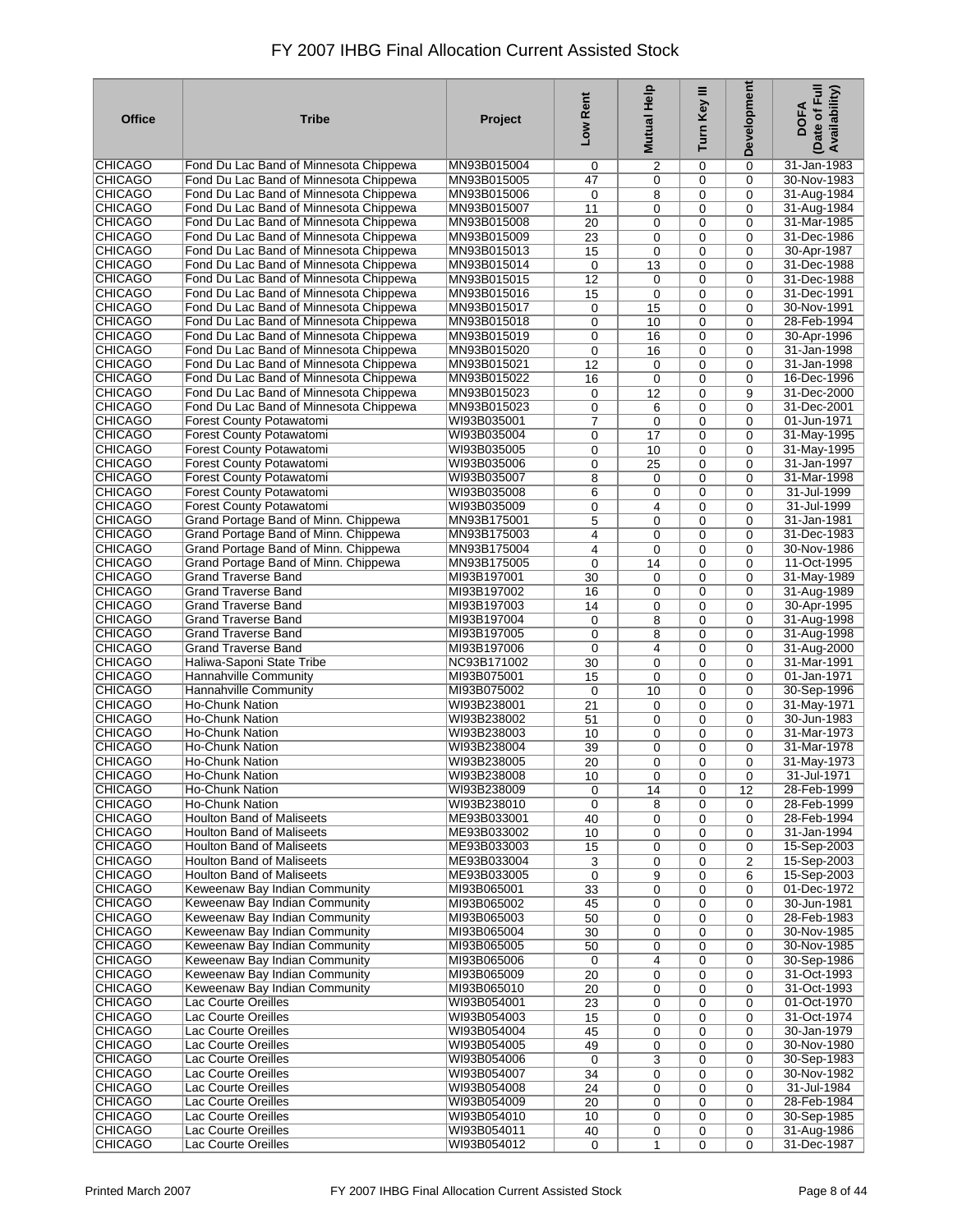| <b>Office</b>                    | <b>Tribe</b>                                                                   | Project                    | Low Rent        | <b>Mutual Help</b>         | Turn Key III | Development                | Date of Full<br>Availability)<br><b>DOFA</b> |
|----------------------------------|--------------------------------------------------------------------------------|----------------------------|-----------------|----------------------------|--------------|----------------------------|----------------------------------------------|
| <b>CHICAGO</b>                   | Lac Courte Oreilles                                                            | WI93B054013                | 20              | 0                          | 0            | $\mathbf 0$                | 31-Dec-1988                                  |
| <b>CHICAGO</b>                   | Lac Courte Oreilles                                                            | WI93B054014                | 0               | 1                          | 0            | $\mathbf 0$                | 30-Sep-1989                                  |
| <b>CHICAGO</b>                   | Lac Courte Oreilles                                                            | WI93B054015                | 0               | 5                          | 0            | $\mathbf 0$                | 30-Nov-1992                                  |
| <b>CHICAGO</b><br><b>CHICAGO</b> | Lac Courte Oreilles<br>Lac Courte Oreilles                                     | WI93B054016<br>WI93B054017 | 16<br>0         | 0<br>4                     | 0<br>0       | $\mathbf 0$<br>$\Omega$    | 31-Dec-1996<br>20-Jun-1994                   |
| <b>CHICAGO</b>                   | Lac Courte Oreilles                                                            | WI93B054018                | 0               | 15                         | 0            | $\mathbf 0$                | 30-Sep-2000                                  |
| <b>CHICAGO</b>                   | Lac Courte Oreilles                                                            | WI93B054019                | $\overline{20}$ | 0                          | 0            | 5                          | 31-Aug-2001                                  |
| <b>CHICAGO</b>                   | Lac Courte Oreilles                                                            | WI93B054019                | 5               | $\mathbf 0$                | 0            | $\mathbf 0$                | 31-Dec-2001                                  |
| <b>CHICAGO</b>                   | Lac Courte Oreilles                                                            | WI93B054021                | 0               | 10                         | 0            | $\mathbf 0$                | 30-Jan-1979                                  |
| <b>CHICAGO</b>                   | Lac Courte Oreilles                                                            | WI93B054022                | $\overline{7}$  | $\mathbf 0$                | 0            | $\mathbf 0$                | 31-Jan-1975                                  |
| <b>CHICAGO</b>                   | Lac Courte Oreilles                                                            | WI93B054023                | 12              | $\mathbf 0$                | 0            | $\mathbf 0$                | 11-Mar-1999                                  |
| <b>CHICAGO</b>                   | Lac Courte Oreilles                                                            | WI93B054024                | 0               | $\overline{7}$             | 0            | $\mathbf 0$                | 01-Oct-1970                                  |
| <b>CHICAGO</b><br><b>CHICAGO</b> | Lac Du Flambeau Band<br>Lac Du Flambeau Band                                   | WI93B009001<br>WI93B009004 | $\overline{20}$ | 0                          | 0            | $\mathbf 0$                | 01-Jul-1966<br>30-Jan-1979                   |
| <b>CHICAGO</b>                   | Lac Du Flambeau Band                                                           | WI93B009005                | 18<br>20        | $\mathbf 0$<br>$\mathbf 0$ | 0<br>0       | $\mathbf 0$<br>$\mathbf 0$ | 31-Jan-1980                                  |
| <b>CHICAGO</b>                   | Lac Du Flambeau Band                                                           | WI93B009006                | 25              | 0                          | 0            | $\mathbf 0$                | 31-May-1982                                  |
| <b>CHICAGO</b>                   | Lac Du Flambeau Band                                                           | WI93B009007                | 48              | 0                          | 0            | $\mathbf 0$                | 29-Feb-1984                                  |
| <b>CHICAGO</b>                   | Lac Du Flambeau Band                                                           | WI93B009008                | 24              | 0                          | 0            | $\mathbf 0$                | 31-Jan-1985                                  |
| <b>CHICAGO</b>                   | Lac Du Flambeau Band                                                           | WI93B009009                | $\overline{18}$ | 0                          | 0            | $\mathbf 0$                | 28-Feb-1986                                  |
| <b>CHICAGO</b>                   | Lac Du Flambeau Band                                                           | WI93B009010                | 0               | 1                          | 0            | $\mathbf 0$                | 30-Nov-1988                                  |
| <b>CHICAGO</b>                   | Lac Du Flambeau Band                                                           | WI93B009011                | 0               | 1                          | 0            | $\mathbf 0$                | 31-Dec-1990                                  |
| <b>CHICAGO</b>                   | Lac Du Flambeau Band                                                           | WI93B009013                | 0               | $\overline{2}$             | 0            | $\mathbf 0$                | 31-May-1982                                  |
| <b>CHICAGO</b>                   | Lac Du Flambeau Band                                                           | WI93B009014<br>WI93B009015 | 0               | 3                          | 0            | $\mathbf 0$                | 31-May-1982                                  |
| <b>CHICAGO</b><br><b>CHICAGO</b> | Lac Du Flambeau Band<br>Lac Du Flambeau Band                                   | WI93B009016                | 13<br>0         | 0<br>4                     | 0<br>0       | $\Omega$<br>$\mathbf 0$    | 30-Jun-1996<br>30-Jun-1996                   |
| <b>CHICAGO</b>                   | Lac Du Flambeau Band                                                           | WI93B009017                | 0               | 5                          | 0            | $\mathbf 0$                | 01-Jan-1995                                  |
| <b>CHICAGO</b>                   | Lac Du Flambeau Band                                                           | WI93B009018                | 0               | $\mathbf{1}$               | 0            | $\mathbf 0$                | 31-Aug-1998                                  |
| <b>CHICAGO</b>                   | Lac Du Flambeau Band                                                           | WI93B009019                | 2               | $\mathbf 0$                | 0            | 3                          | 31-Aug-1998                                  |
| <b>CHICAGO</b>                   | Lac Vieux Desert Band                                                          | MI93B085001                | 15              | $\mathbf 0$                | 0            | $\mathbf 0$                | 01-Oct-1970                                  |
| <b>CHICAGO</b>                   | Lac Vieux Desert Band                                                          | MI93B085002                | 20              | 0                          | 0            | $\Omega$                   | 31-Oct-1983                                  |
| <b>CHICAGO</b>                   | Lac Vieux Desert Band                                                          | MI93B085003                | 0               | 8                          | 0            | $\mathbf 0$                | 30-Sep-1995                                  |
| <b>CHICAGO</b>                   | Leech Lake Band of Minnesota Chippewa                                          | MN93B012002                | 50              | 0                          | 0            | $\mathbf 0$                | 01-May-1967                                  |
| <b>CHICAGO</b><br><b>CHICAGO</b> | Leech Lake Band of Minnesota Chippewa<br>Leech Lake Band of Minnesota Chippewa | MN93B012005<br>MN93B012007 | 15<br>45        | $\mathbf 0$<br>0           | 0<br>0       | $\mathbf 0$<br>$\mathbf 0$ | 01-Dec-1967<br>31-Oct-1978                   |
| <b>CHICAGO</b>                   | Leech Lake Band of Minnesota Chippewa                                          | MN93B012008                | 0               | 5                          | 0            | $\mathbf 0$                | 31-Oct-1978                                  |
| <b>CHICAGO</b>                   | Leech Lake Band of Minnesota Chippewa                                          | MN93B012009                | 52              | $\mathbf 0$                | 0            | $\mathbf 0$                | 31-Mar-1983                                  |
| <b>CHICAGO</b>                   | Leech Lake Band of Minnesota Chippewa                                          | MN93B012010                | 0               | 24                         | 0            | $\mathbf 0$                | 31-Mar-1983                                  |
| <b>CHICAGO</b>                   | Leech Lake Band of Minnesota Chippewa                                          | MN93B012012                | 0               | 46                         | 0            | $\mathbf 0$                | 30-Sep-1986                                  |
| <b>CHICAGO</b>                   | Leech Lake Band of Minnesota Chippewa                                          | MN93B012013                | 10              | $\mathbf 0$                | 0            | $\mathbf 0$                | 30-Sep-1985                                  |
| <b>CHICAGO</b>                   | Leech Lake Band of Minnesota Chippewa                                          | MN93B012015                | 30              | 0                          | 0            | $\mathbf 0$                | 31-Dec-1987                                  |
| <b>CHICAGO</b><br><b>CHICAGO</b> | Leech Lake Band of Minnesota Chippewa                                          | MN93B012016                | 41              | $\mathbf 0$                | 0            | $\mathbf 0$                | 28-Feb-1989<br>31-Jul-1993                   |
| <b>CHICAGO</b>                   | Leech Lake Band of Minnesota Chippewa<br>Leech Lake Band of Minnesota Chippewa | MN93B012017<br>MN93B012018 | 10<br>20        | 0<br>$\mathbf 0$           | 0<br>0       | $\mathbf 0$<br>$\mathbf 0$ | 30-Jun-1994                                  |
| <b>CHICAGO</b>                   | Leech Lake Band of Minnesota Chippewa                                          | MN93B012019                | $\overline{20}$ | 0                          | 0            | 0                          | 30-Apr-1996                                  |
| <b>CHICAGO</b>                   | Leech Lake Band of Minnesota Chippewa                                          | MN93B012020                | 0               | 16                         | 0            | 0                          | 30-Apr-1996                                  |
| <b>CHICAGO</b>                   | Leech Lake Band of Minnesota Chippewa                                          | MN93B012021                | 20              | 0                          | 0            | 0                          | 27-Feb-1998                                  |
| <b>CHICAGO</b>                   | Leech Lake Band of Minnesota Chippewa                                          | MN93B012022                | 0               | 18                         | 0            | 0                          | 29-May-1998                                  |
| CHICAGO                          | Lower Sioux                                                                    | MN93B207002                | 15              | $\mathbf 0$                | 0            | $\mathbf 0$                | 31-Dec-1989                                  |
| <b>CHICAGO</b>                   | <b>Lower Sioux</b>                                                             | MN93B207003                | 8               | 0                          | 0            | $\mathbf 0$                | 31-Dec-1986                                  |
| <b>CHICAGO</b>                   | <b>Lower Sioux</b>                                                             | MN93B207004                | 9               | 0                          | 0            | $\mathbf 0$                | 31-May-1987                                  |
| <b>CHICAGO</b><br><b>CHICAGO</b> | <b>Lumbee State Tribe</b><br>Menominee Indian Tribe                            | NC93B171001<br>WI93B243001 | 204             | 0                          | 0<br>0       | $\mathbf 0$<br>$\mathbf 0$ | 29-Feb-1988                                  |
| <b>CHICAGO</b>                   | Menominee Indian Tribe                                                         | WI93B243002                | 147<br>0        | 0<br>1                     | 0            | $\mathbf 0$                | 30-Sep-1984<br>31-Dec-1983                   |
| <b>CHICAGO</b>                   | Menominee Indian Tribe                                                         | WI93B243003                | 0               | 2                          | 0            | 0                          | 28-Feb-1985                                  |
| <b>CHICAGO</b>                   | Menominee Indian Tribe                                                         | WI93B243004                | 0               | $\overline{\mathbf{c}}$    | 0            | $\mathbf 0$                | 30-Sep-1986                                  |
| <b>CHICAGO</b>                   | Menominee Indian Tribe                                                         | WI93B243005                | 0               | 2                          | 0            | 0                          | 30-Sep-1986                                  |
| <b>CHICAGO</b>                   | Menominee Indian Tribe                                                         | WI93B243006                | 0               | 3                          | 0            | $\mathbf 0$                | 30-Jun-1988                                  |
| <b>CHICAGO</b>                   | Menominee Indian Tribe                                                         | WI93B243008                | 0               | 5                          | 0            | 0                          | 30-Sep-1990                                  |
| <b>CHICAGO</b>                   | Menominee Indian Tribe                                                         | WI93B243009                | 12              | 0                          | 0            | $\mathbf 0$                | 31-Jul-1990                                  |
| <b>CHICAGO</b>                   | Menominee Indian Tribe                                                         | WI93B243010                | 43              | 0                          | 0            | 0                          | 30-Apr-1969                                  |
| <b>CHICAGO</b><br><b>CHICAGO</b> | Menominee Indian Tribe<br>Menominee Indian Tribe                               | WI93B243011<br>WI93B243012 | 59<br>0         | 0<br>4                     | 0<br>0       | $\mathbf 0$<br>$\mathbf 0$ | 30-Apr-1974<br>31-Jan-1991                   |
| <b>CHICAGO</b>                   | Menominee Indian Tribe                                                         | WI93B243013                | 0               | 1                          | 0            | $\mathbf 0$                | 30-Jan-1992                                  |
| <b>CHICAGO</b>                   | Menominee Indian Tribe                                                         | WI93B243014                | 14              | $\mathbf 0$                | 0            | $\mathbf 0$                | 31-May-1996                                  |
| <b>CHICAGO</b>                   | Menominee Indian Tribe                                                         | WI93B243015                | 0               | 8                          | 0            | $\mathbf 0$                | 31-Dec-1996                                  |
| <b>CHICAGO</b>                   | Mille Lacs Band of Minnesota Chippewa                                          | MN93B204001                | 30              | $\mathbf 0$                | 0            | $\mathbf 0$                | 31-Mar-1983                                  |
| <b>CHICAGO</b>                   | Mille Lacs Band of Minnesota Chippewa                                          | MN93B204002                | 0               | 15                         | 0            | $\mathbf 0$                | 30-Sep-1986                                  |
| <b>CHICAGO</b>                   | Mille Lacs Band of Minnesota Chippewa                                          | MN93B204003                | 20              | 0                          | 0            | $\mathbf 0$                | 31-Aug-1995                                  |
| <b>CHICAGO</b>                   | Mille Lacs Band of Minnesota Chippewa                                          | MN93B204004                | 25              | 0                          | 0            | 0                          | 30-Jun-1996                                  |
| <b>CHICAGO</b>                   | Mille Lacs Band of Minnesota Chippewa                                          | MN93B204005                | 40              | 0                          | 0            | $\mathbf 0$                | 30-Jun-1997                                  |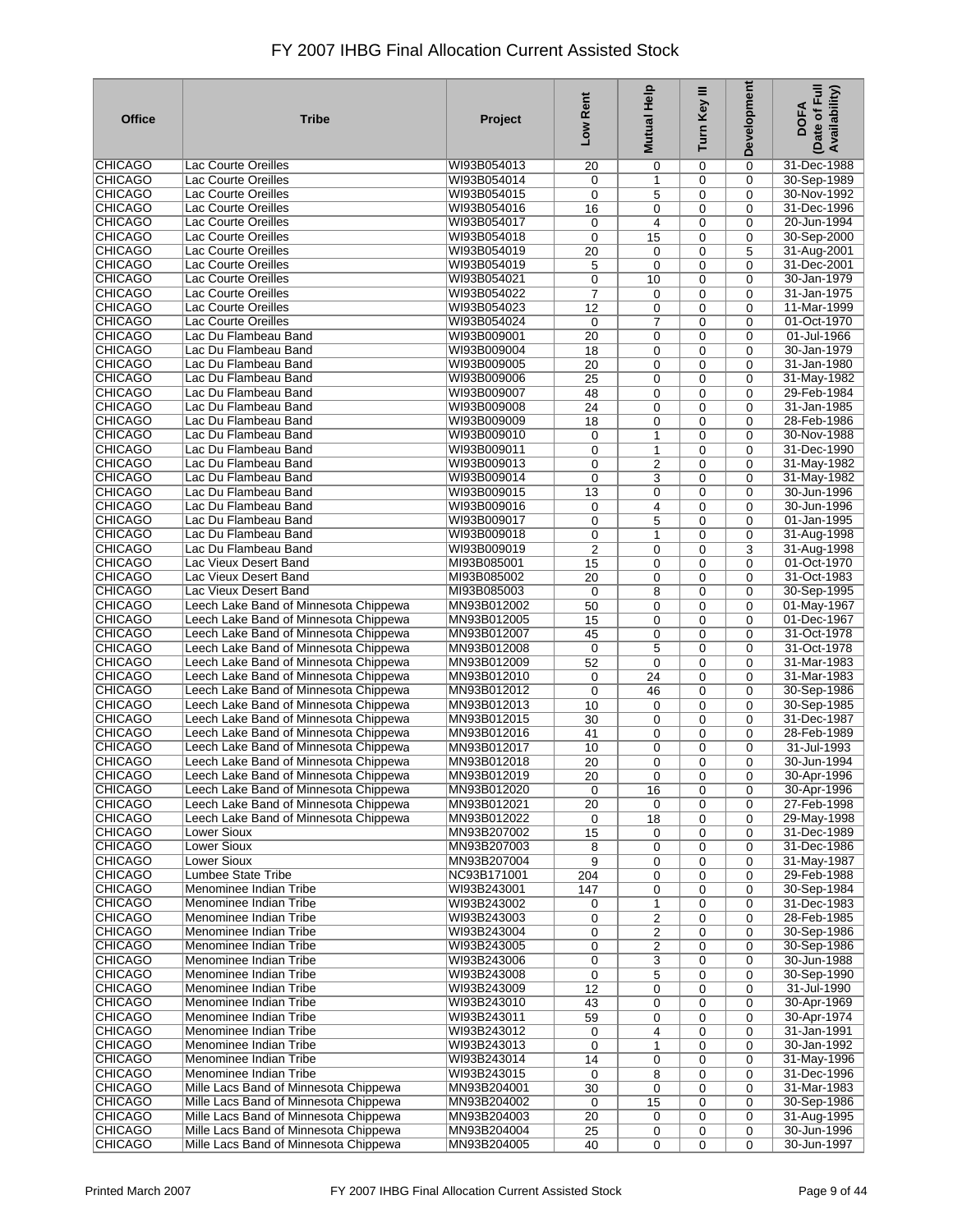| <b>Office</b>                    | <b>Tribe</b>                        | Project                    | Low Rent       | Mutual Help    | Turn Key III     | Development                | Date of Full<br>Availability)<br><b>DOFA</b> |
|----------------------------------|-------------------------------------|----------------------------|----------------|----------------|------------------|----------------------------|----------------------------------------------|
| <b>CHICAGO</b>                   | Mississippi Choctaw Tribe           | MS93B092001                | 30             | 0              | 0                | 0                          | 01-Jun-1970                                  |
| <b>CHICAGO</b>                   | Mississippi Choctaw Tribe           | MS93B092005                | 45             | 0              | 0                | $\mathbf 0$                | 01-Apr-1975                                  |
| <b>CHICAGO</b>                   | Mississippi Choctaw Tribe           | MS93B092006                | 45             | 0              | 0                | 0                          | 30-Apr-1977                                  |
| <b>CHICAGO</b>                   | Mississippi Choctaw Tribe           | MS93B092007                | 100            | 0              | 0                | $\mathbf 0$                | 31-Mar-1983                                  |
| <b>CHICAGO</b>                   | Mississippi Choctaw Tribe           | MS93B092008                | 0              | 41             | 0                | 0                          | 31-May-1985                                  |
| <b>CHICAGO</b>                   | Mississippi Choctaw Tribe           | MS93B092009                | 0              | 71             | 0                | 0                          | 31-May-1985                                  |
| <b>CHICAGO</b>                   | Mississippi Choctaw Tribe           | MS93B092010                | 0              | 11             | 0                | 0                          | 28-Feb-1986                                  |
| <b>CHICAGO</b>                   | Mississippi Choctaw Tribe           | MS93B092012                | 0              | 18             | 0                | 0                          | 31-Mar-1987                                  |
| <b>CHICAGO</b>                   | Mississippi Choctaw Tribe           | MS93B092013                | 0              | 25             | 0                | 0                          | 31-May-1988                                  |
| <b>CHICAGO</b>                   | Mississippi Choctaw Tribe           | MS93B092014                | 0              | 39             | 0                | 0                          | 30-Sep-1989                                  |
| <b>CHICAGO</b>                   | Mississippi Choctaw Tribe           | MS93B092015                | 0              | 37             | 0                | 0                          | 31-Dec-1990                                  |
| <b>CHICAGO</b>                   | Mississippi Choctaw Tribe           | MS93B092016                | 0              | 35             | $\mathbf 0$      | $\mathbf 0$                | 31-Jul-1992                                  |
| <b>CHICAGO</b>                   | Mississippi Choctaw Tribe           | MS93B092017                | 0              | 17             | 0                | 0                          | 31-Aug-1993                                  |
| <b>CHICAGO</b>                   | Mississippi Choctaw Tribe           | MS93B092018                | 0              | 17             | 0                | $\mathbf 0$                | 31-Mar-1995                                  |
| <b>CHICAGO</b>                   | Mississippi Choctaw Tribe           | MS93B092019                | 0              | 17             | $\mathbf 0$      | $\Omega$                   | 31-Mar-1995                                  |
| <b>CHICAGO</b>                   | Mississippi Choctaw Tribe           | MS93B092020                | 30             | 0              | 0                | $\mathbf 0$                | 31-Aug-1996                                  |
| <b>CHICAGO</b>                   | Mississippi Choctaw Tribe           | MS93B092021                | 0              | 51             | $\mathbf 0$      | $\mathbf 0$                | 30-Sep-1996                                  |
| <b>CHICAGO</b>                   | Mississippi Choctaw Tribe           | MS93B092023                | 22             | 0              | 0                | $\mathbf 0$                | 30-Sep-1996                                  |
| <b>CHICAGO</b>                   | Mississippi Choctaw Tribe           | MS93B092024                | 0              | 42             | $\mathbf 0$      | $\mathbf 0$                | 31-May-1998                                  |
| <b>CHICAGO</b>                   | Mississippi Choctaw Tribe           | MS93B092025                | $\mathbf 0$    | 39             | 0                | $\mathbf 0$                | 30-Apr-2000                                  |
| <b>CHICAGO</b>                   | Mississippi Choctaw Tribe           | MS93B092026                | 33             | 0              | $\mathbf 0$      | 0                          | 29-Feb-2000                                  |
| <b>CHICAGO</b>                   | <b>MOWA Band of Choctaw Indians</b> | AL93B205001                | 30             | 0              | 0                | $\mathbf 0$                | 31-Dec-1993                                  |
| <b>CHICAGO</b>                   | <b>MOWA Band of Choctaw Indians</b> | AL93B205002                | 20             | $\mathbf 0$    | $\mathbf 0$      | $\mathbf 0$                | 30-Oct-1994                                  |
| <b>CHICAGO</b>                   | <b>MOWA Band of Choctaw Indians</b> | AL93B205003                | 0              | 20             | 0                | $\Omega$                   | 30-Jun-1996                                  |
| <b>CHICAGO</b>                   | <b>MOWA Band of Choctaw Indians</b> | AL93B205004                | $\overline{2}$ | 0              | 0                | 14                         | 09-Aug-1998                                  |
| <b>CHICAGO</b>                   | Narragansett Tribe                  | RI93B028001                | 0              | 0              | 0                | 12                         |                                              |
| <b>CHICAGO</b>                   | Oneida Nation of New York           | NY93B445001                | 30             | 0              | 0                | $\mathbf 0$                | 30-Sep-1994                                  |
| <b>CHICAGO</b>                   | Oneida Tribe                        | WI93B010001                | 24             | 0              | 0                | $\mathbf 0$                | 30-Apr-1967                                  |
| <b>CHICAGO</b>                   | Oneida Tribe                        | WI93B010003                | 40             | 0              | 0                | $\mathbf 0$                | 31-May-1973                                  |
| <b>CHICAGO</b>                   | Oneida Tribe                        | WI93B010004                | 25             | $\mathbf 0$    | 0                | 0                          | 31-May-1976                                  |
| <b>CHICAGO</b>                   | Oneida Tribe                        | WI93B010006                | 30             | 0              | 0                | 0                          | 30-Sep-1979                                  |
| <b>CHICAGO</b>                   | Oneida Tribe                        | WI93B010007                | 0              | 6              | 0                | 0                          | 30-Jun-1983                                  |
| <b>CHICAGO</b>                   | Oneida Tribe                        | WI93B010008                | 50             | 0              | 0                | 0                          | 30-Apr-1986                                  |
| <b>CHICAGO</b>                   | Oneida Tribe                        | WI93B010010                | 0              | 2              | 0                | $\mathbf 0$                | 28-Feb-1993                                  |
| <b>CHICAGO</b>                   | Oneida Tribe                        | WI93B010011                | 0              | $\overline{7}$ | 0                | 0                          | 19-May-1995                                  |
| <b>CHICAGO</b>                   | Oneida Tribe                        | WI93B010012                | 0              | 19             | 0                | 0                          | 14-Jan-1997                                  |
| <b>CHICAGO</b><br><b>CHICAGO</b> | Oneida Tribe                        | WI93B010013                | 0              | 15             | $\mathbf 0$      | $\mathbf 0$                | 26-Mar-1999                                  |
| <b>CHICAGO</b>                   | Oneida Tribe<br>Oneida Tribe        | WI93B010014<br>WI93B010015 | 20             | $\mathbf 0$    | 0                | 0                          | 31-Jan-1997<br>31-Jan-1997                   |
| <b>CHICAGO</b>                   | Oneida Tribe                        | WI93B010016                | 0<br>5         | 13             | 0<br>$\mathbf 0$ | $\mathbf 0$<br>$\mathbf 0$ | 31-May-2000                                  |
| <b>CHICAGO</b>                   | Oneida Tribe                        | WI93B010017                | 0              | 0<br>5         | 0                | $\mathbf 0$                | 31-Jan-2000                                  |
| <b>CHICAGO</b>                   | Passamaquody Indian Tribe           | ME93B014001                | 0              | $\mathbf{1}$   | 0                | $\mathbf 0$                | 30-Jun-1974                                  |
| <b>CHICAGO</b>                   | Passamaquody Indian Tribe           | ME93B014002                | 0              | $\mathbf 0$    | 6                | 0                          | 31-Jul-1977                                  |
| <b>CHICAGO</b>                   | Passamaquody Indian Tribe           | ME93B014003                | 16             | 0              | 0                | 0                          | 31-May-1979                                  |
| <b>CHICAGO</b>                   | Passamaquody Indian Tribe           | ME93B014004                | 23             | $\mathbf 0$    | $\mathbf 0$      | 0                          | 30-Sep-1981                                  |
| CHICAGO                          | Passamaquody Indian Tribe           | ME93B014005                | 28             | 0              | 0                | 0                          | 31-Jan-1983                                  |
| CHICAGO                          | Passamaquody Indian Tribe           | ME93B014008                | 10             | $\mathbf 0$    | $\mathbf 0$      | 0                          | 30-Nov-1990                                  |
| <b>CHICAGO</b>                   | Passamaquody Indian Tribe           | ME93B014009                | 0              | 20             | $\mathbf 0$      | $\mathbf 0$                | 30-Nov-1990                                  |
| CHICAGO                          | Passamaquody Indian Tribe           | ME93B014010                | 0              | 16             | 0                | $\mathbf 0$                | 30-Apr-1994                                  |
| <b>CHICAGO</b>                   | Passamaguody Indian Tribe           | ME93B014011                | 0              | 12             | $\mathbf 0$      | $\mathbf 0$                | 29-Jul-1999                                  |
| <b>CHICAGO</b>                   | Penobscot Tribe                     | ME93B012001                | 0              | 0              | 9                | 0                          | 31-Jul-1977                                  |
| <b>CHICAGO</b>                   | <b>Penobscot Tribe</b>              | ME93B012002                | 8              | 0              | 0                | $\mathbf 0$                | 30-Jun-1977                                  |
| <b>CHICAGO</b>                   | Penobscot Tribe                     | ME93B012003                | 0              | 0              | 17               | $\mathbf 0$                | 30-Apr-1980                                  |
| <b>CHICAGO</b>                   | Penobscot Tribe                     | ME93B012004                | 24             | 0              | 0                | 0                          | 31-Oct-1985                                  |
| <b>CHICAGO</b>                   | Penobscot Tribe                     | ME93B012006                | 0              | 8              | 0                | $\mathbf 0$                | 31-May-1992                                  |
| <b>CHICAGO</b>                   | Penobscot Tribe                     | ME93B012007                | 10             | 0              | 0                | 0                          | 30-Nov-1993                                  |
| <b>CHICAGO</b>                   | <b>Penobscot Tribe</b>              | ME93B012008                | 10             | 0              | 0                | 0                          | 31-Jul-1995                                  |
| <b>CHICAGO</b>                   | <b>Pleasant Point</b>               | ME93B013002                | 16             | 0              | 0                | 0                          | 29-Feb-1976                                  |
| <b>CHICAGO</b>                   | <b>Pleasant Point</b>               | ME93B013003                | 0              | 0              | 1                | $\mathbf 0$                | 31-Dec-1977                                  |
| <b>CHICAGO</b>                   | <b>Pleasant Point</b>               | ME93B013004                | 0              | $\mathbf 0$    | 3                | 0                          | 30-Sep-1979                                  |
| <b>CHICAGO</b>                   | <b>Pleasant Point</b>               | ME93B013008                | 0              | 19             | 0                | $\mathbf 0$                | 30-Sep-1992                                  |
| <b>CHICAGO</b>                   | Pleasant Point                      | ME93B013009                | 15             | $\mathbf 0$    | 0                | 0                          | 31-Jul-1996                                  |
| CHICAGO                          | <b>Pleasant Point</b>               | ME93B013010                | 0              | 10             | 0                | 0                          | 08-Feb-1995                                  |
| <b>CHICAGO</b>                   | <b>Pleasant Point</b>               | ME93B013011                | 0              | 13             | 0                | $\mathbf 0$                | 30-Nov-1999                                  |
| <b>CHICAGO</b>                   | <b>Pleasant Point</b>               | ME93B013012                | 20             | $\mathbf 0$    | 0                | $\mathbf 0$                | 31-Aug-1997                                  |
| <b>CHICAGO</b>                   | <b>Pleasant Point</b>               | ME93B013013                | 0              | 18             | 0                | $\mathbf 0$                | 30-Nov-1999                                  |
| <b>CHICAGO</b>                   | Poarch Band of Creek Indians        | AL93B204001                | 20             | 0              | 0                | $\mathbf 0$                | 30-Sep-1987                                  |
| CHICAGO                          | Poarch Band of Creek Indians        | AL93B204002                | 30             | $\mathbf 0$    | 0                | $\mathbf 0$                | 30-Sep-1987                                  |
| <b>CHICAGO</b>                   | Poarch Band of Creek Indians        | AL93B204004                | 30             | 0              | 0                | 0                          | 31-Aug-1989                                  |
| <b>CHICAGO</b>                   | Poarch Band of Creek Indians        | AL93B204005                | 15             | $\mathbf 0$    | $\mathbf 0$      | $\mathbf 0$                | 27-Feb-1995                                  |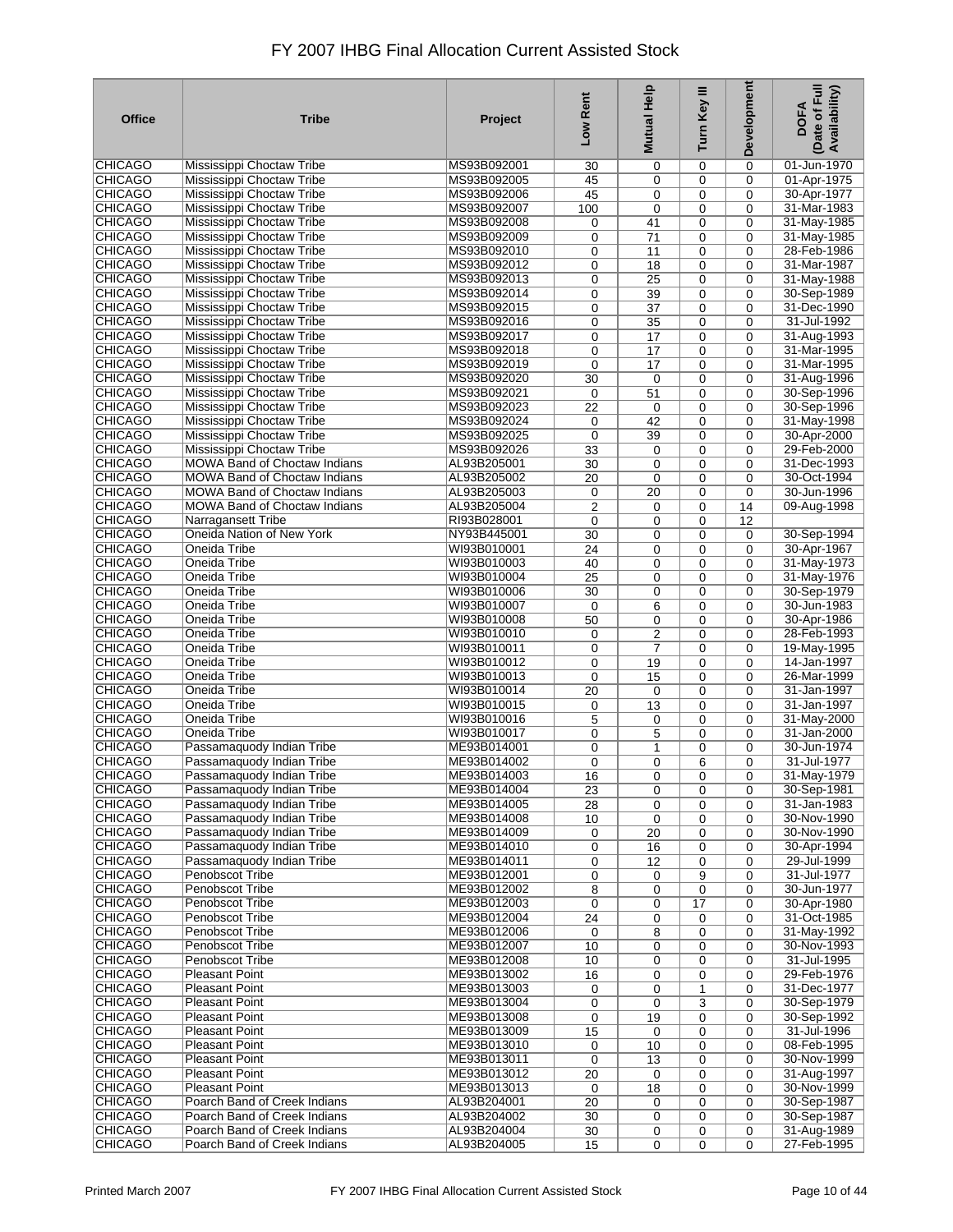| <b>Office</b>                    | <b>Tribe</b>                                              | Project                    | Low Rent              | <b>Mutual Help</b>         | Ξ<br>Turn Key | Development                | Date of Full<br>Availability)<br><b>DOFA</b> |
|----------------------------------|-----------------------------------------------------------|----------------------------|-----------------------|----------------------------|---------------|----------------------------|----------------------------------------------|
| <b>CHICAGO</b>                   | Poarch Band of Creek Indians                              | AL93B204006                | 10                    | 0                          | 0             | 0                          | 27-Feb-1995                                  |
| <b>CHICAGO</b>                   | Poarch Band of Creek Indians                              | AL93B204007                | 0                     | 21                         | 0             | $\mathbf 0$                | 01-Oct-1998                                  |
| <b>CHICAGO</b>                   | Poarch Band of Creek Indians                              | AL93B204008                | 0                     | 10                         | 0             | $\Omega$                   | 01-Oct-1998                                  |
| <b>CHICAGO</b>                   | Poarch Band of Creek Indians                              | AL93B204009                | 0                     | 19                         | 0             | $\mathbf 0$                | 01-Dec-1998                                  |
| <b>CHICAGO</b>                   | Poarch Band of Creek Indians                              | AL93B204010                | 0                     | 9                          | 0             | $\Omega$                   | 01-Feb-1999                                  |
| <b>CHICAGO</b>                   | Poarch Band of Creek Indians                              | AL93B204011<br>MI93B200001 | 0                     | $\overline{27}$            | 0             | $\Omega$<br>$\Omega$       | 01-Sep-1999                                  |
| <b>CHICAGO</b><br><b>CHICAGO</b> | Pokagon Band of Potawatomi<br><b>Prairie Island Sioux</b> | MN93B207001                | 0                     | 15                         | 0<br>0        | $\mathbf 0$                | 31-Aug-2004<br>30-Sep-1985                   |
| <b>CHICAGO</b>                   | Red Cliff Band of Lake Superior Chippewa                  | WI93B013001                | 24<br>$\overline{20}$ | $\mathbf 0$<br>0           | 0             | $\Omega$                   | 01-Dec-1967                                  |
| <b>CHICAGO</b>                   | Red Cliff Band of Lake Superior Chippewa                  | WI93B013003                | 3                     | 4                          | 0             | $\mathbf 0$                | 30-Nov-1971                                  |
| <b>CHICAGO</b>                   | Red Cliff Band of Lake Superior Chippewa                  | WI93B013004                | 50                    | $\mathbf 0$                | 0             | $\mathbf 0$                | 31-Mar-1979                                  |
| <b>CHICAGO</b>                   | Red Cliff Band of Lake Superior Chippewa                  | WI93B013005                | 26                    | $\mathbf{1}$               | 0             | $\mathbf 0$                | 31-Oct-1984                                  |
| <b>CHICAGO</b>                   | Red Cliff Band of Lake Superior Chippewa                  | WI93B013007                | 0                     | 10                         | 0             | $\mathbf 0$                | 30-Jun-1995                                  |
| <b>CHICAGO</b>                   | Red Cliff Band of Lake Superior Chippewa                  | WI93B013008                | 0                     | $\overline{7}$             | 0             | $\mathbf 0$                | 31-Aug-1997                                  |
| <b>CHICAGO</b>                   | Red Cliff Band of Lake Superior Chippewa                  | WI93B013009                | 18                    | $\mathbf 0$                | 0             | $\Omega$                   | 31-Mar-1998                                  |
| <b>CHICAGO</b>                   | Red Lake Band of Chippewa                                 | MN93B016001                | $\overline{12}$       | 0                          | 0             | $\mathbf 0$                | 01-Sep-1967                                  |
| <b>CHICAGO</b>                   | Red Lake Band of Chippewa                                 | MN93B016003                | 10                    | $\mathbf 0$                | 0             | $\Omega$                   | 01-Sep-1966                                  |
| <b>CHICAGO</b>                   | Red Lake Band of Chippewa                                 | MN93B016004                | 10                    | $\mathbf 0$                | 0             | $\Omega$                   | 01-Mar-1969                                  |
| <b>CHICAGO</b>                   | Red Lake Band of Chippewa                                 | MN93B016009                | 0                     | 16                         | 0             | $\mathbf 0$                | 31-May-1982                                  |
| <b>CHICAGO</b>                   | Red Lake Band of Chippewa                                 | MN93B016011                | 17                    | $\mathbf 0$                | 0             | $\mathbf 0$                | 30-Apr-1980                                  |
| <b>CHICAGO</b>                   | Red Lake Band of Chippewa                                 | MN93B016013                | 58                    | $\mathbf 0$                | 0             | $\mathbf 0$                | 31-Oct-1983                                  |
| <b>CHICAGO</b>                   | Red Lake Band of Chippewa                                 | MN93B016014                | 20                    | $\mathbf 0$                | 0             | $\mathbf 0$                | 30-Aug-1984                                  |
| <b>CHICAGO</b>                   | Red Lake Band of Chippewa                                 | MN93B016015                | 30                    | $\mathbf 0$                | 0             | $\mathbf 0$                | 31-Dec-1984                                  |
| <b>CHICAGO</b>                   | Red Lake Band of Chippewa                                 | MN93B016021                | 0                     | 30                         | 0             | $\Omega$                   | 31-Aug-1988                                  |
| <b>CHICAGO</b>                   | Red Lake Band of Chippewa                                 | MN93B016022                | 0                     | 30                         | 0             | $\mathbf 0$                | 31-Jan-1989                                  |
| <b>CHICAGO</b>                   | Red Lake Band of Chippewa                                 | MN93B016023                | 0                     | 20                         | 0             | $\mathbf 0$                | 30-Nov-1990                                  |
| <b>CHICAGO</b>                   | Red Lake Band of Chippewa                                 | MN93B016024                | 31                    | $\mathbf 0$                | 0             | $\Omega$                   | 30-Sep-1993                                  |
| <b>CHICAGO</b>                   | Red Lake Band of Chippewa                                 | MN93B016025                | 10                    | $\mathbf 0$                | 0             | $\Omega$                   | 28-Feb-1994                                  |
| <b>CHICAGO</b><br><b>CHICAGO</b> | Red Lake Band of Chippewa<br>Red Lake Band of Chippewa    | MN93B016026                | $\overline{12}$       | $\mathbf 0$                | 0             | $\mathbf 0$                | 30-Sep-1994<br>30-Nov-1995                   |
| <b>CHICAGO</b>                   | Red Lake Band of Chippewa                                 | MN93B016027<br>MN93B016028 | 44                    | $\mathbf 0$<br>20          | 0<br>0        | $\mathbf 0$<br>$\mathbf 0$ | 01-May-1997                                  |
| <b>CHICAGO</b>                   | Red Lake Band of Chippewa                                 | MN93B016029                | $\mathbf 0$<br>40     | $\mathbf 0$                | 0             | $\Omega$                   | 01-Oct-1997                                  |
| <b>CHICAGO</b>                   | Sac & Fox Tribe                                           | IA93B112001                | 20                    | 0                          | 0             | $\mathbf 0$                | 30-Jun-1981                                  |
| <b>CHICAGO</b>                   | Saginaw Chippewa                                          | MI93B043001                | $\overline{20}$       | 0                          | 0             | $\Omega$                   | 01-May-1967                                  |
| <b>CHICAGO</b>                   | Saginaw Chippewa                                          | MI93B043002                | 14                    | 0                          | 0             | $\mathbf 0$                | 30-Sep-1976                                  |
| <b>CHICAGO</b>                   | Saginaw Chippewa                                          | MI93B043003                | 20                    | $\mathbf 0$                | 0             | $\mathbf 0$                | 31-Aug-1980                                  |
| <b>CHICAGO</b>                   | Saginaw Chippewa                                          | MI93B043004                | 8                     | $\mathbf 0$                | 0             | $\mathbf 0$                | 22-Nov-1992                                  |
| <b>CHICAGO</b>                   | Saginaw Chippewa                                          | MI93B043005                | 0                     | 2                          | 0             | $\mathbf 0$                | 30-Jun-1992                                  |
| <b>CHICAGO</b>                   | Saginaw Chippewa                                          | MI93B043006                | 0                     | 8                          | 0             | $\mathbf 0$                | 31-Mar-1995                                  |
| <b>CHICAGO</b>                   | Saginaw Chippewa                                          | MI93B043007                | 9                     | $\mathbf 0$                | 0             | $\mathbf 0$                | 30-Jun-1999                                  |
| <b>CHICAGO</b>                   | Saginaw Chippewa                                          | MI93B043008                | 3                     | 0                          | 0             | $\mathbf{1}$               | 30-Jun-1999                                  |
| <b>CHICAGO</b>                   | Saginaw Chippewa                                          | MI93B043009                | 0                     | 5                          | 0             | $\mathbf 0$                | 23-Jun-1997                                  |
| <b>CHICAGO</b>                   | Saint Croix Chippewa                                      | WI93B062001                | 25                    | $\mathbf 0$                | 0             | $\mathbf 0$                | 01-May-1973                                  |
| <b>CHICAGO</b>                   | Saint Croix Chippewa                                      | WI93B062003                | $\overline{30}$       | 0                          | 0             | 0                          | 30-Nov-1982                                  |
| <b>CHICAGO</b>                   | Saint Croix Chippewa                                      | WI93B062004                | 10                    | $\mathbf 0$                | 0             | 0                          | 30-Jun-1984                                  |
| <b>CHICAGO</b>                   | Saint Croix Chippewa                                      | WI93B062005                | 10                    | 0                          | 0             | 0                          | 30-Jun-1984                                  |
| CHICAGO                          | Saint Croix Chippewa                                      | WI93B062006                | 10                    | $\mathbf 0$                | 0             | 0                          | 31-Aug-1986                                  |
| CHICAGO                          | Saint Croix Chippewa                                      | WI93B062009                | 20                    | $\mathbf 0$                | 0             | $\mathbf 0$                | 31-Jan-1992                                  |
| <b>CHICAGO</b>                   | Saint Croix Chippewa                                      | WI93B062010                | 38                    | 0                          | 0             | $\mathbf 0$                | 01-Dec-1973                                  |
| <b>CHICAGO</b>                   | Saint Croix Chippewa                                      | WI93B062011                | 10                    | $\mathbf 0$                | 0             | 0                          | 30-Apr-1994                                  |
| <b>CHICAGO</b>                   | Saint Croix Chippewa                                      | WI93B062012                | 0                     | 10                         | 0             | 0                          | 30-Sep-1997                                  |
| <b>CHICAGO</b><br><b>CHICAGO</b> | Saint Croix Chippewa<br>Saint Croix Chippewa              | WI93B062013                | 21                    | $\mathbf 0$                | 0             | $\mathbf 0$                | 30-Apr-1996                                  |
| <b>CHICAGO</b>                   | Sault Ste. Marie Tribe                                    | WI93B062014<br>MI93B149001 | 0                     | 25                         | 0<br>0        | $\mathbf 0$<br>$\mathbf 0$ | 30-Apr-1996<br>31-Mar-1983                   |
| <b>CHICAGO</b>                   | Sault Ste. Marie Tribe                                    | MI93B149003                | 48<br>40              | $\mathbf 0$<br>$\mathbf 0$ | 0             | $\mathbf 0$                | 31-May-1983                                  |
| <b>CHICAGO</b>                   | Sault Ste. Marie Tribe                                    | MI93B149005                | 88                    | $\mathbf 0$                | 0             | $\mathbf 0$                | 30-Sep-1984                                  |
| <b>CHICAGO</b>                   | Sault Ste. Marie Tribe                                    | MI93B149006                | 25                    | $\mathbf 0$                | 0             | $\mathbf 0$                | 30-Nov-1984                                  |
| <b>CHICAGO</b>                   | Sault Ste. Marie Tribe                                    | MI93B149007                | 12                    | 0                          | 0             | 0                          | 31-Mar-1986                                  |
| <b>CHICAGO</b>                   | Sault Ste. Marie Tribe                                    | MI93B149008                | 9                     | 0                          | 0             | 0                          | 31-Oct-1986                                  |
| <b>CHICAGO</b>                   | Sault Ste. Marie Tribe                                    | MI93B149009                | 11                    | 0                          | 0             | 0                          | 31-Oct-1986                                  |
| <b>CHICAGO</b>                   | Sault Ste. Marie Tribe                                    | MI93B149010                | 0                     | 19                         | 0             | 0                          | 31-Mar-1988                                  |
| <b>CHICAGO</b>                   | Sault Ste. Marie Tribe                                    | MI93B149012                | 20                    | 0                          | 0             | 0                          | 30-Jun-1992                                  |
| <b>CHICAGO</b>                   | Sault Ste. Marie Tribe                                    | MI93B149013                | 10                    | 0                          | 0             | 0                          | 30-Nov-1992                                  |
| <b>CHICAGO</b>                   | Sault Ste. Marie Tribe                                    | MI93B149014                | 51                    | $\mathbf 0$                | 0             | $\mathbf 0$                | 30-Jun-1997                                  |
| <b>CHICAGO</b>                   | Sault Ste. Marie Tribe                                    | MI93B149015                | 39                    | 0                          | 0             | $\mathbf 0$                | 30-Jun-1997                                  |
| <b>CHICAGO</b>                   | Sault Ste. Marie Tribe                                    | MI93B149016                | 45                    | 0                          | 0             | $\mathbf 0$                | 30-Aug-1998                                  |
| <b>CHICAGO</b>                   | Sault Ste. Marie Tribe                                    | MI93B149017                | 0                     | 10                         | 0             | $\mathbf 0$                | 30-Sep-1996                                  |
| <b>CHICAGO</b>                   | Sault Ste. Marie Tribe                                    | MI93B149018                | 0                     | 4                          | 0             | $\mathbf 0$                | 01-Jan-1998                                  |
| <b>CHICAGO</b>                   | Sault Ste. Marie Tribe                                    | MI93B149019                | 0                     | 5                          | 0             | 0                          | 31-Mar-2002                                  |
| <b>CHICAGO</b>                   | Sault Ste. Marie Tribe                                    | MI93B149019                | 0                     | 11                         | 0             | $\mathbf 0$                | 31-Jul-2002                                  |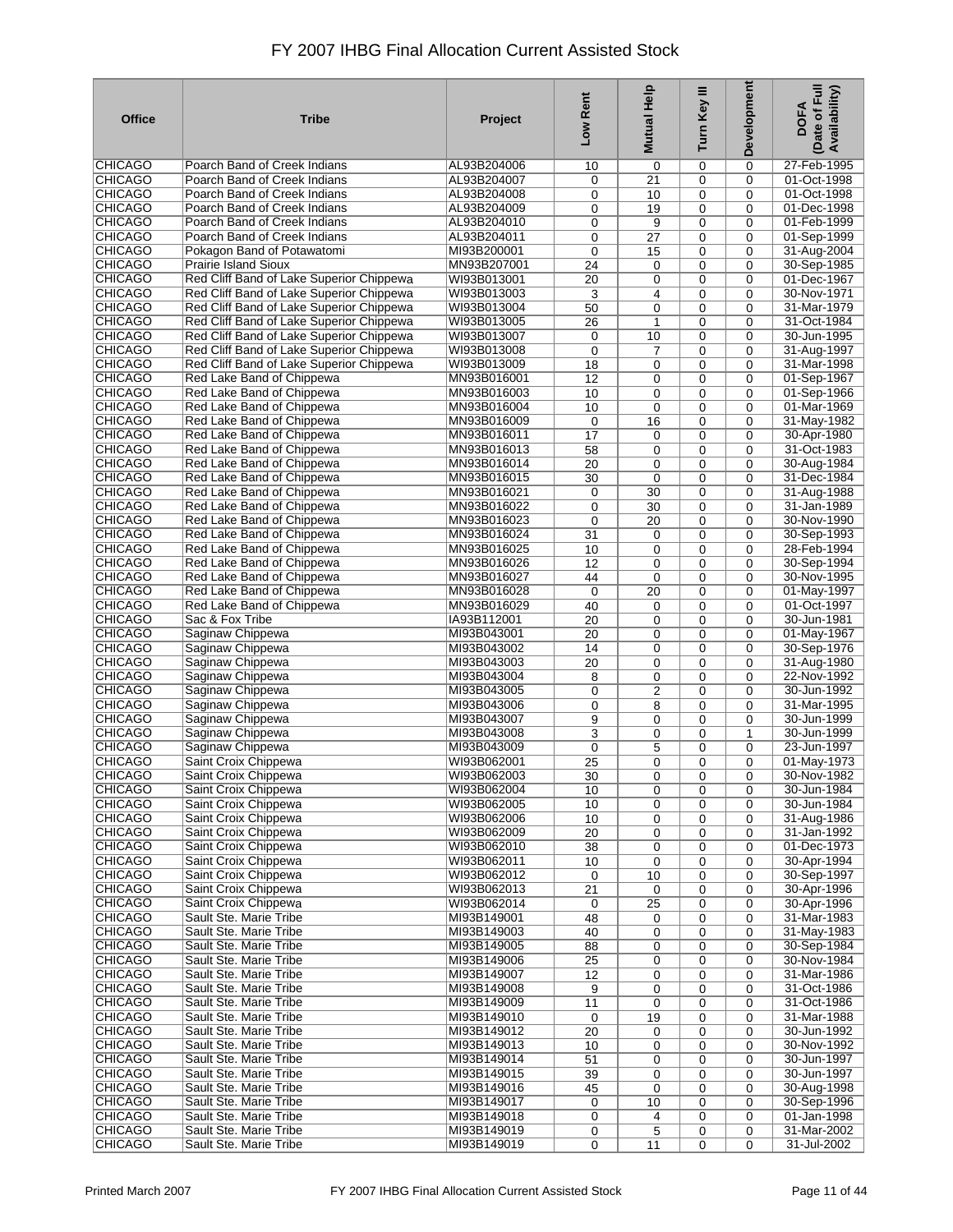| <b>Office</b>                    | <b>Tribe</b>                                     | Project     | Low Rent    | Help<br><b>Mutual</b> | Turn Key III | Development | Date of Full<br>Availability)<br><b>DOFA</b> |
|----------------------------------|--------------------------------------------------|-------------|-------------|-----------------------|--------------|-------------|----------------------------------------------|
| CHICAGO                          | Sault Ste. Marie Tribe                           | MI93B149019 | 0           | 9                     | 0            | 0           | 31-Oct-2002                                  |
| <b>CHICAGO</b>                   | Seminole Tribe                                   | FL93B059004 | 10          | 0                     | 0            | 0           | 31-Jan-1974                                  |
| <b>CHICAGO</b>                   | Seminole Tribe                                   | FL93B059006 | 50          | 0                     | 0            | 0           | 31-Mar-1983                                  |
| <b>CHICAGO</b>                   | Seminole Tribe                                   | FL93B059018 | 40          | 0                     | 0            | 0           | 30-Apr-1990                                  |
| <b>CHICAGO</b>                   | Seminole Tribe                                   | FL93B059019 | 0           | 12                    | 0            | 0           | 28-Feb-1992                                  |
| <b>CHICAGO</b>                   | Seminole Tribe                                   | FL93B059020 | 0           | 11                    | 0            | 0           | 30-Apr-1993                                  |
| <b>CHICAGO</b>                   | Seminole Tribe                                   | FL93B059021 | 0           | 11                    | 0            | 0           | 31-Jul-1995                                  |
| <b>CHICAGO</b>                   | Seminole Tribe                                   | FL93B059022 | 0           | 7                     | 0            | 0           | 31-Oct-1995                                  |
| <b>CHICAGO</b>                   | Seminole Tribe                                   | FL93B059023 | 24          | $\mathbf 0$           | 0            | 0           | 31-Jan-1999                                  |
| <b>CHICAGO</b>                   | Seminole Tribe                                   | FL93B059024 | 0           | 25                    | 0            | 0           | 30-Nov-1997                                  |
| <b>CHICAGO</b>                   | Seminole Tribe                                   | FL93B059025 | 0           | 4                     | 0            | 0           | 30-Nov-1995                                  |
| <b>CHICAGO</b>                   | Seminole Tribe                                   | FL93B059026 | 10          | $\mathbf 0$           | 0            | 0           | 01-Apr-1997                                  |
| <b>CHICAGO</b>                   | Seminole Tribe                                   | FL93B059027 | 0           | 20                    | 0            | 0           | 01-May-1997                                  |
| <b>CHICAGO</b>                   | Seminole Tribe                                   | FL93B059028 | 0           | 45                    | 0            | 0           | 28-Feb-1979                                  |
| <b>CHICAGO</b>                   | Seminole Tribe                                   | FL93B059030 | 12          | 0                     | $\mathbf 0$  | 0           | 31-Dec-1998                                  |
| <b>CHICAGO</b>                   | Seminole Tribe                                   | FL93B059031 | 5           | 0                     | 0            | 0           | 30-Apr-1999                                  |
| <b>CHICAGO</b>                   | Seminole Tribe                                   | FL93B059032 | 0           | $\mathbf 0$           | 0            | 35          |                                              |
| <b>CHICAGO</b>                   | Seneca Nation of New York                        | NC93B171005 | 0           | 10                    | 0            | 0           | 31-Aug-1998                                  |
| <b>CHICAGO</b>                   | Seneca Nation of New York                        | NY93B040001 | 28          | 0                     | 0            | 0           | 01-Dec-1964                                  |
| <b>CHICAGO</b>                   | Seneca Nation of New York                        | NY93B040002 | 17          | $\mathbf 0$           | $\mathbf 0$  | 0           | 01-May-1967                                  |
| <b>CHICAGO</b>                   | Seneca Nation of New York                        | NY93B040004 | $\mathbf 0$ | $\mathbf 0$           | 27           | 0           | 16-Feb-1979                                  |
| <b>CHICAGO</b>                   | Seneca Nation of New York                        | NY93B040005 | 40          | $\mathbf 0$           | $\mathbf 0$  | 0           | 31-Oct-1981                                  |
| <b>CHICAGO</b>                   | Seneca Nation of New York                        | NY93B040006 | 0           | 0                     | 42           | 0           | 31-May-1982                                  |
| <b>CHICAGO</b>                   | Seneca Nation of New York                        | NY93B040007 | 51          | $\mathbf 0$           | 0            | 0           | 31-Mar-1987                                  |
| <b>CHICAGO</b>                   | Seneca Nation of New York                        | NY93B040009 | 28          | 0                     | 0            | 0           | 31-Mar-1989                                  |
| <b>CHICAGO</b>                   | Seneca Nation of New York                        | NY93B040010 | 12          | 0                     | 0            | 0           | 31-Jul-1997                                  |
| <b>CHICAGO</b>                   | Seneca Nation of New York                        | NY93B040011 | 7           | $\mathbf 0$           | 0            | 0           | 31-Jul-1997                                  |
| <b>CHICAGO</b>                   | Seneca Nation of New York                        | NY93B040013 | 0           | 11                    | 0            | 0           | 31-Mar-2001                                  |
| <b>CHICAGO</b>                   | Seneca Nation of New York                        | NY93B040014 | 1           | 3                     | 0            | 0           | 01-Jan-1997                                  |
| <b>CHICAGO</b>                   | Seneca Nation of New York                        | NY93B040015 | 0           | 0                     | 0            | 25          |                                              |
| <b>CHICAGO</b>                   | Seneca Nation of New York                        | <b>SA16</b> | 16          | 0                     | 0            | 0           | 22-Sep-1997                                  |
| <b>CHICAGO</b>                   | Sokagoan Chippewa Tribe                          | WI93B036001 | 14          | 0                     | 0            | 0           | 01-Dec-1972                                  |
| <b>CHICAGO</b>                   | Sokagoan Chippewa Tribe                          | WI93B036002 | 20          | 0                     | 0            | 0           | 30-Jun-1980                                  |
| <b>CHICAGO</b>                   | Sokagoan Chippewa Tribe                          | WI93B036003 | 10          | 0                     | 0            | 0           | 28-Feb-1986                                  |
| <b>CHICAGO</b>                   | Sokagoan Chippewa Tribe                          | WI93B036004 | 30          | 0                     | 0            | 0           | 30-Sep-1987                                  |
| <b>CHICAGO</b>                   | Sokagoan Chippewa Tribe                          | WI93B036005 | 0           | 11                    | 0            | 0           | 31-Dec-1989                                  |
| <b>CHICAGO</b>                   | Sokagoan Chippewa Tribe                          | WI93B036006 | 11          | 0                     | 0            | 0           | 30-Nov-1989                                  |
| <b>CHICAGO</b>                   | Sokagoan Chippewa Tribe                          | WI93B036007 | 10          | 0                     | 0            | 0           | 30-Jan-1994                                  |
| <b>CHICAGO</b>                   | Sokagoan Chippewa Tribe                          | WI93B036008 | 10          | 0                     | 0            | 0           | 30-Aug-1994                                  |
| <b>CHICAGO</b>                   | Sokagoan Chippewa Tribe                          | WI93B036009 | 0           | 15                    | $\mathbf 0$  | 0           | 30-Jun-1997                                  |
| <b>CHICAGO</b>                   | Sokagoan Chippewa Tribe                          | WI93B036010 | 15          | $\mathbf 0$           | 0            | 0           | 31-Aug-2000                                  |
| <b>CHICAGO</b>                   | St. Regis Mohawk Tribe                           | NY93B436001 | 0           | 40                    | 0            | 0           | 30-Sep-1987                                  |
| <b>CHICAGO</b>                   | St. Regis Mohawk Tribe                           | NY93B436003 | 0           | 34                    | 0            | 0           | 31-Mar-1990                                  |
| <b>CHICAGO</b>                   | St. Regis Mohawk Tribe                           | NY93B436004 | 10          | $\pmb{0}$             | 0            | 0           | 31-Mar-1990                                  |
| CHICAGO                          | St. Regis Mohawk Tribe                           | NY93B436005 | 20          | 0                     | 0            | 0           | 28-Feb-1991                                  |
| <b>CHICAGO</b>                   | St. Regis Mohawk Tribe                           | NY93B436006 | 0           | 18                    | 0            | 0           | 24-Dec-1991                                  |
| <b>CHICAGO</b>                   | St. Regis Mohawk Tribe                           | NY93B436007 | 0           | 16                    | 0            | 0           | 28-Feb-1994                                  |
| <b>CHICAGO</b>                   | St. Regis Mohawk Tribe                           | NY93B436008 | 0           | 18                    | 0            | 0           | 28-Feb-1994                                  |
| <b>CHICAGO</b>                   | St. Regis Mohawk Tribe                           | NY93B436009 | 18          | 0                     | 0            | 0           | 10-May-1995                                  |
| <b>CHICAGO</b>                   | St. Regis Mohawk Tribe                           | NY93B436010 | 0           | 36                    | 0            | 0           | 28-Feb-1995                                  |
| <b>CHICAGO</b>                   | St. Regis Mohawk Tribe                           | NY93B436011 | 0           | 18                    | 0            | 0           | 31-Jan-1997                                  |
| <b>CHICAGO</b>                   | St. Regis Mohawk Tribe                           | NY93B436012 | 19          | 0                     | 0            | 0           | 31-Dec-1999                                  |
| <b>CHICAGO</b>                   | St. Regis Mohawk Tribe                           | NY93B436012 | 1           | 0                     | 0            | 0           | 31-Dec-2000                                  |
| <b>CHICAGO</b>                   | St. Regis Mohawk Tribe                           | NY93B436013 | 31          | 0                     | 0            | 0           | 31-Dec-1999                                  |
| <b>CHICAGO</b>                   | St. Regis Mohawk Tribe                           | NY93B436013 | 4           | 0                     | 0            | 0           | 31-Dec-2000                                  |
| <b>CHICAGO</b>                   | St. Regis Mohawk Tribe                           | NY93B436013 | 3           | 0                     | 0            | 0           | 31-Aug-2002                                  |
| <b>CHICAGO</b>                   | St. Regis Mohawk Tribe                           | NY93B436014 | 0           | 7                     | 0            | 0           | 30-Apr-1997                                  |
| <b>CHICAGO</b>                   | Stockbridge-Munsee Tribe                         | WI93B014001 | 20          | 0                     | 0            | 0           | 01-Sep-1967                                  |
| <b>CHICAGO</b>                   | Stockbridge-Munsee Tribe                         | WI93B014004 | 6           | $\mathbf 0$           | 0            | 0           | 01-Dec-1972                                  |
| <b>CHICAGO</b>                   | Stockbridge-Munsee Tribe                         | WI93B014005 | 0           | 10                    | 0            | 0           | 28-Feb-1994                                  |
| <b>CHICAGO</b>                   | Stockbridge-Munsee Tribe                         | WI93B014006 | 0           | 1                     | 0            | 0           | 31-May-1994                                  |
| <b>CHICAGO</b>                   | Stockbridge-Munsee Tribe                         | WI93B014007 | 0           | 0                     | 0            | 9           |                                              |
| <b>CHICAGO</b>                   | Stockbridge-Munsee Tribe                         | WI93B014008 | 0           | 25                    | 0            | 0           | 05-Nov-1993                                  |
| <b>CHICAGO</b>                   | Stockbridge-Munsee Tribe                         | WI93B014009 | 0           | 0                     | 0            | 10          |                                              |
| <b>CHICAGO</b>                   | Stockbridge-Munsee Tribe                         | WI93B014010 | 0           | 0                     | $\mathbf 0$  | 20          |                                              |
| <b>CHICAGO</b>                   | <b>Upper Sioux Indian Community</b>              | MN93B207006 | 0           | 11                    | 0            | 0           | 01-Dec-1999                                  |
| <b>CHICAGO</b>                   | <b>Upper Sioux Indian Community</b>              | MN93B207006 | 0           | 4                     | $\mathbf 0$  | 0           | 01-Jan-2001                                  |
| <b>CHICAGO</b>                   | Waccamaw Siouan State Tribe                      | NC93B171004 | 12          | 0                     | 0            | 0           | 30-Sep-1998                                  |
| <b>CHICAGO</b><br><b>CHICAGO</b> | <b>Wampanoag Tribe</b><br><b>Wampanoag Tribe</b> | MA93B176001 | 18          | 0                     | 0            | 0           | 31-Mar-1996<br>31-Dec-2000                   |
|                                  |                                                  | MA93B176002 | $\mathbf 0$ | $\overline{7}$        | 0            | 0           |                                              |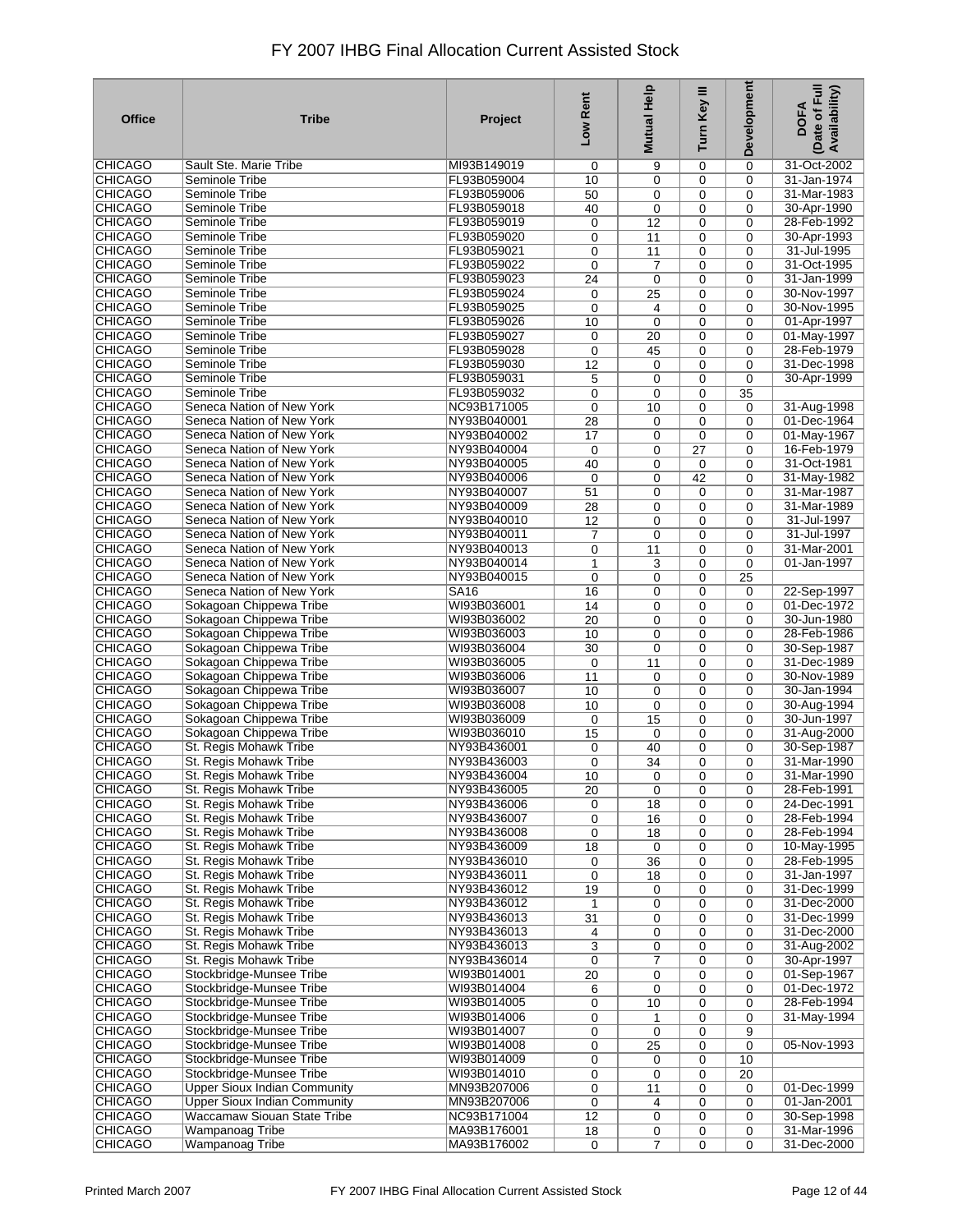| <b>Office</b>  | <b>Tribe</b>                           | <b>Project</b> | ā<br>œ<br>Mo⊤  | <b>d</b> eH<br>Mutual | ≡<br>Key<br><b>S</b> | Development | Availability)<br>Œ<br><b>DOFA</b><br>đ<br>(Date |
|----------------|----------------------------------------|----------------|----------------|-----------------------|----------------------|-------------|-------------------------------------------------|
| CHICAGO        | Wampanoag Tribe                        | MA93B176003    | 6              | 0                     | 0                    | 0           | 30-Sep-1998                                     |
| <b>CHICAGO</b> | Wampanoag Tribe                        | MA93B176003    | $\overline{2}$ | $\Omega$              | $\Omega$             | $\Omega$    | 31-Oct-2003                                     |
| CHICAGO        | White Earth Band of Minnesota Chippewa | MN93B013001    | 50             | $\Omega$              | 0                    | $\Omega$    | 01-Apr-1968                                     |
| CHICAGO        | White Earth Band of Minnesota Chippewa | MN93B013005    | 15             | $\mathbf 0$           | $\Omega$             | $\Omega$    | 01-Jan-1968                                     |
| CHICAGO        | White Earth Band of Minnesota Chippewa | MN93B013006    | 50             | $\Omega$              | $\Omega$             | $\Omega$    | 30-Jul-1979                                     |
| <b>CHICAGO</b> | White Earth Band of Minnesota Chippewa | MN93B013007    | 0              | 42                    | $\Omega$             | $\Omega$    | 31-Dec-1981                                     |
| CHICAGO        | White Earth Band of Minnesota Chippewa | MN93B013008    | 8              | 0                     | 0                    | 0           | 31-Oct-1981                                     |
| CHICAGO        | White Earth Band of Minnesota Chippewa | MN93B013009    | 60             | $\Omega$              | $\Omega$             | $\Omega$    | 30-Jun-1984                                     |
| <b>CHICAGO</b> | White Earth Band of Minnesota Chippewa | MN93B013010    | 0              | 25                    | $\Omega$             | $\Omega$    | 28-Feb-1987                                     |
| <b>CHICAGO</b> | White Earth Band of Minnesota Chippewa | MN93B013013    | $\Omega$       | 20                    | $\Omega$             | $\Omega$    | 30-Sep-1988                                     |
| CHICAGO        | White Earth Band of Minnesota Chippewa | MN93B013015    | 20             | $\Omega$              | $\Omega$             | $\Omega$    | 31-Dec-1990                                     |
| <b>CHICAGO</b> | White Earth Band of Minnesota Chippewa | MN93B013016    | 20             | $\Omega$              | $\Omega$             | $\Omega$    | 31-Jan-1992                                     |
| <b>CHICAGO</b> | White Earth Band of Minnesota Chippewa | MN93B013017    | $\Omega$       | 10                    | $\Omega$             | 0           | 24-Feb-1995                                     |
| CHICAGO        | White Earth Band of Minnesota Chippewa | MN93B013018    | $\Omega$       | 10                    | $\Omega$             | $\Omega$    | 24-Feb-1995                                     |
| <b>CHICAGO</b> | White Earth Band of Minnesota Chippewa | MN93B013019    | 20             | $\Omega$              | 0                    | $\Omega$    | 31-Dec-1995                                     |
| CHICAGO        | White Earth Band of Minnesota Chippewa | MN93B013020    | $\Omega$       | 22                    | $\Omega$             | $\Omega$    | 30-Sep-1998                                     |
| CHICAGO        | White Earth Band of Minnesota Chippewa | MN93B013021    | 22             | $\Omega$              | 0                    | 0           | 31-Jul-1998                                     |
| <b>CHICAGO</b> | White Earth Band of Minnesota Chippewa | MN93B013022    | $\Omega$       | $\Omega$              | $\Omega$             | 25          |                                                 |
| <b>CHICAGO</b> | <b>TOTAL</b>                           |                | 5752           | 2660                  | 105                  | 209         |                                                 |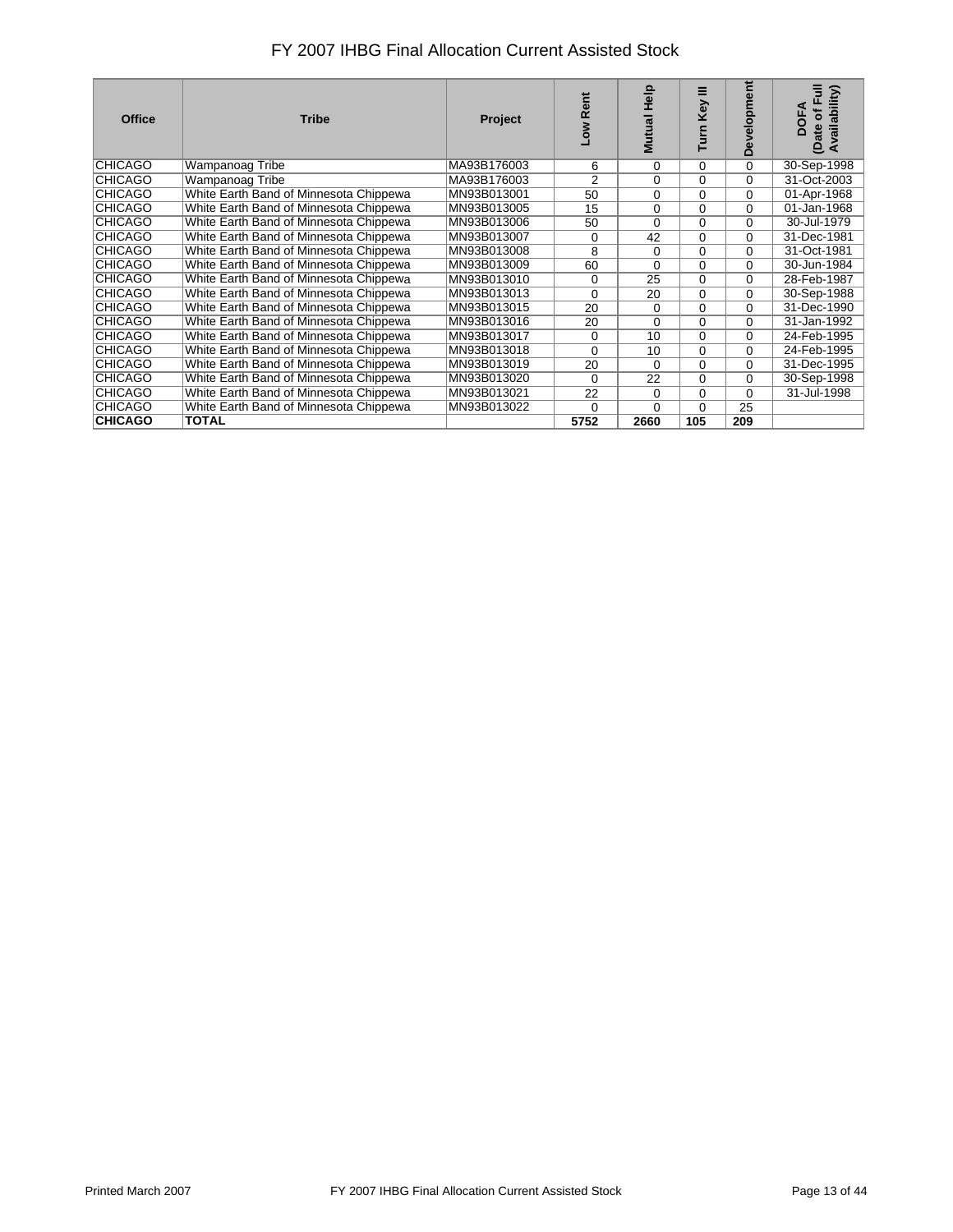| <b>Office</b>                  | <b>Tribe</b>                                               | Project                    | Low Rent         | Help<br><b>Mutual</b> | Turn Key III | Development | Date of Full<br>Availability)<br><b>DOFA</b> |
|--------------------------------|------------------------------------------------------------|----------------------------|------------------|-----------------------|--------------|-------------|----------------------------------------------|
| DENVER                         | <b>Blackfeet Tribe</b>                                     | MT10B008001                | 50               | 0                     | 0            | 0           | 31-Jan-1966                                  |
| <b>DENVER</b>                  | <b>Blackfeet Tribe</b>                                     | MT10B008002                | 0                | 2                     | 0            | 0           | 30-Apr-1972                                  |
| <b>DENVER</b>                  | <b>Blackfeet Tribe</b>                                     | MT10B008006                | 55               | 0                     | 0            | 0           | 31-Mar-1971                                  |
| <b>DENVER</b>                  | <b>Blackfeet Tribe</b>                                     | MT10B008007                | 55               | 0                     | 0            | 0           | 31-Dec-1973                                  |
| <b>DENVER</b>                  | <b>Blackfeet Tribe</b>                                     | MT10B008008                | 6                | 0                     | 0            | 0           | 30-Jun-1977                                  |
| <b>DENVER</b>                  | <b>Blackfeet Tribe</b>                                     | MT10B008010                | 0                | 3                     | 0            | 0           | 30-Sep-1979                                  |
| <b>DENVER</b>                  | <b>Blackfeet Tribe</b>                                     | MT10B008011                | 14               | 0                     | 0            | 0           | 31-May-1977                                  |
| <b>DENVER</b>                  | <b>Blackfeet Tribe</b>                                     | MT10B008012                | 25               | 0                     | 0            | 0           | 28-Feb-1975                                  |
| <b>DENVER</b>                  | <b>Blackfeet Tribe</b>                                     | MT10B008013                | 10               | 0                     | 0            | 0           | 31-May-1975                                  |
| <b>DENVER</b><br><b>DENVER</b> | <b>Blackfeet Tribe</b><br><b>Blackfeet Tribe</b>           | MT10B008014<br>MT10B008015 | 43               | 0                     | 0            | 0           | 30-Sep-1975<br>31-Jul-1979                   |
| <b>DENVER</b>                  | <b>Blackfeet Tribe</b>                                     | MT10B008017                | 0<br>0           | 71<br>53              | 0<br>0       | 0<br>0      | 30-Sep-1980                                  |
| <b>DENVER</b>                  | <b>Blackfeet Tribe</b>                                     | MT10B008018                | 50               | 0                     | 0            | 0           | 31-Aug-1981                                  |
| <b>DENVER</b>                  | <b>Blackfeet Tribe</b>                                     | MT10B008019                | 0                | 23                    | 0            | 0           | 31-Jul-1981                                  |
| <b>DENVER</b>                  | <b>Blackfeet Tribe</b>                                     | MT10B008020                | 50               | 0                     | $\mathbf 0$  | 0           | 31-Jul-1982                                  |
| <b>DENVER</b>                  | <b>Blackfeet Tribe</b>                                     | MT10B008021                | 0                | 21                    | 0            | 0           | 30-Jun-1982                                  |
| <b>DENVER</b>                  | <b>Blackfeet Tribe</b>                                     | MT10B008022                | 20               | 0                     | 0            | 0           | 31-Jan-1984                                  |
| DENVER                         | <b>Blackfeet Tribe</b>                                     | MT10B008023                | 20               | 0                     | 0            | 0           | 31-Mar-1984                                  |
| <b>DENVER</b>                  | <b>Blackfeet Tribe</b>                                     | MT10B008024                | 25               | 0                     | 0            | 0           | 30-Nov-1981                                  |
| <b>DENVER</b>                  | <b>Blackfeet Tribe</b>                                     | MT10B008025                | $\mathbf 0$      | 2                     | 0            | 0           | 30-Jun-1982                                  |
| <b>DENVER</b>                  | <b>Blackfeet Tribe</b>                                     | MT10B008036                | 11               | $\mathbf 0$           | 0            | 0           | 31-Oct-1985                                  |
| <b>DENVER</b>                  | <b>Blackfeet Tribe</b>                                     | MT10B008037                | 10               | $\mathbf 0$           | 0            | 0           | 30-Sep-1986                                  |
| <b>DENVER</b>                  | <b>Blackfeet Tribe</b>                                     | MT10B008045                | 50               | 0                     | 0            | 0           | 31-Jul-1988                                  |
| <b>DENVER</b>                  | <b>Blackfeet Tribe</b>                                     | MT10B008046                | 50               | $\mathbf 0$           | 0            | 0           | 30-Sep-1988                                  |
| <b>DENVER</b>                  | <b>Blackfeet Tribe</b>                                     | MT91B008047                | 0                | 25                    | 0            | 0           | 31-Jan-1992                                  |
| <b>DENVER</b>                  | <b>Blackfeet Tribe</b>                                     | MT91B008048                | 0                | 50                    | 0            | 0           | 29-Feb-1992                                  |
| <b>DENVER</b>                  | <b>Blackfeet Tribe</b>                                     | MT91B008049                | 10               | 0                     | 0            | 0           | 30-Apr-1992                                  |
| <b>DENVER</b>                  | <b>Blackfeet Tribe</b>                                     | MT91B008050                | 50               | $\mathbf 0$           | 0            | 0           | 30-Nov-1994                                  |
| <b>DENVER</b>                  | <b>Blackfeet Tribe</b>                                     | MT91B008051                | 0                | 30                    | 0            | 0           | 30-Jun-1997                                  |
| <b>DENVER</b>                  | <b>Blackfeet Tribe</b>                                     | MT91B008052                | 25               | 0                     | 0            | 0           | 30-Jun-1995                                  |
| <b>DENVER</b>                  | <b>Blackfeet Tribe</b>                                     | MT91B008053                | 0                | 50                    | 0            | 0           | 30-Jun-1997                                  |
| <b>DENVER</b>                  | <b>Blackfeet Tribe</b>                                     | MT91B008055                | 20               | 0                     | 0            | 0           | 31-Mar-2000                                  |
| <b>DENVER</b>                  | <b>Cheyenne River Sioux</b>                                | SD10B005001                | 46               | 0                     | 0            | 0           | 28-Feb-1966                                  |
| <b>DENVER</b><br><b>DENVER</b> | <b>Cheyenne River Sioux</b>                                | SD10B005002                | $\overline{32}$  | 0                     | 0            | 0           | 31-Aug-1968                                  |
| <b>DENVER</b>                  | <b>Cheyenne River Sioux</b>                                | SD10B005004<br>SD10B005005 | 156              | 0                     | 0            | 0           | 31-Dec-1974                                  |
| <b>DENVER</b>                  | <b>Cheyenne River Sioux</b><br><b>Cheyenne River Sioux</b> | SD10B005008                | 68<br>53         | 0<br>0                | 0<br>0       | 0<br>0      | 31-May-1976<br>30-Nov-1977                   |
| <b>DENVER</b>                  | <b>Cheyenne River Sioux</b>                                | SD10B005009                | 0                | 1                     | 0            | 0           | 30-Sep-1977                                  |
| <b>DENVER</b>                  | <b>Cheyenne River Sioux</b>                                | SD10B005012                | 58               | 0                     | 0            | 0           | 30-Sep-1981                                  |
| <b>DENVER</b>                  | Cheyenne River Sioux                                       | SD10B005013                | 0                | 11                    | $\mathbf 0$  | 0           | 31-Dec-1980                                  |
| <b>DENVER</b>                  | <b>Cheyenne River Sioux</b>                                | SD10B005014                | 56               | $\mathbf 0$           | 0            | 0           | 30-Sep-1980                                  |
| <b>DENVER</b>                  | <b>Cheyenne River Sioux</b>                                | SD10B005015                | 0                | 12                    | 0            | 0           | 30-Jun-1980                                  |
| DENVER                         | <b>Cheyenne River Sioux</b>                                | SD10B005016                | 94               | 0                     | 0            | 0           | 31-Dec-1986                                  |
| <b>DENVER</b>                  | <b>Cheyenne River Sioux</b>                                | SD10B005017                | 0                | 44                    | 0            | 0           | 30-Sep-1987                                  |
| DENVER                         | <b>Cheyenne River Sioux</b>                                | SD91B005020                | $\mathbf 0$      | 33                    | 0            | 0           | 30-Sep-1994                                  |
| DENVER                         | <b>Cheyenne River Sioux</b>                                | SD91B005021                | 15               | 0                     | 0            | 0           | 30-Jun-1994                                  |
| <b>DENVER</b>                  | <b>Cheyenne River Sioux</b>                                | SD91B005023                | $\overline{2}$   | 0                     | 0            | 0           | 31-Aug-1976                                  |
| <b>DENVER</b>                  | <b>Cheyenne River Sioux</b>                                | SD91B005024                | 91               | 0                     | $\mathbf 0$  | 0           | 30-Sep-1998                                  |
| DENVER                         | <b>Cheyenne River Sioux</b>                                | SD91B005025                | 0                | 26                    | 0            | 0           | 31-Dec-1974                                  |
| <b>DENVER</b>                  | <b>Cheyenne River Sioux</b>                                | SD91B005026                | 27               | 0                     | 0            | 0           | 30-Apr-1999                                  |
| <b>DENVER</b>                  | <b>Crow Creek Sioux</b>                                    | SD10B004001                | 50               | 0                     | 0            | 0           | 30-Apr-1966                                  |
| DENVER                         | <b>Crow Creek Sioux</b>                                    | SD10B004002                | 0                | 1                     | 0            | 0           | 31-Jan-1970                                  |
| <b>DENVER</b>                  | <b>Crow Creek Sioux</b>                                    | SD10B004003                | 20               | 0                     | 0            | 0           | 30-Sep-1969                                  |
| <b>DENVER</b>                  | <b>Crow Creek Sioux</b>                                    | SD10B004004                | 6                | 0                     | 0            | 0           | 31-Aug-1972                                  |
| <b>DENVER</b>                  | <b>Crow Creek Sioux</b>                                    | SD10B004005                | $\boldsymbol{0}$ | 1                     | 0            | 0           | 30-Jun-1972                                  |
| <b>DENVER</b>                  | <b>Crow Creek Sioux</b>                                    | SD10B004006<br>SD10B004008 | 36               | 0                     | 0            | 0           | 31-Dec-1973                                  |
| <b>DENVER</b><br><b>DENVER</b> | <b>Crow Creek Sioux</b><br><b>Crow Creek Sioux</b>         | SD10B004010                | 15               | 0                     | 0            | 0           | 30-Nov-1976<br>31-Jan-1981                   |
| <b>DENVER</b>                  | <b>Crow Creek Sioux</b>                                    | SD91B004013                | 31<br>10         | 0<br>0                | 0<br>0       | 0<br>0      | 30-Nov-1994                                  |
| <b>DENVER</b>                  | <b>Crow Creek Sioux</b>                                    | SD91B004014                | 0                | 10                    | 0            | 0           | 30-Apr-1994                                  |
| <b>DENVER</b>                  | Crow Creek Sioux                                           | SD91B004015                | 0                | 28                    | 0            | 0           | 31-Oct-1995                                  |
| DENVER                         | <b>Crow Creek Sioux</b>                                    | SD91B004016                | 10               | 0                     | 0            | 0           | 31-Mar-1997                                  |
| <b>DENVER</b>                  | <b>Crow Creek Sioux</b>                                    | SD91B004017                | $\overline{20}$  | 0                     | 0            | 0           | 30-Jun-1998                                  |
| <b>DENVER</b>                  | <b>Crow Tribe</b>                                          | MT10B014004                | 37               | 0                     | 0            | 0           | 31-Dec-1973                                  |
| DENVER                         | <b>Crow Tribe</b>                                          | MT10B014006                | 5                | 0                     | $\mathbf 0$  | 0           | 31-Dec-1973                                  |
| <b>DENVER</b>                  | <b>Crow Tribe</b>                                          | MT10B014007                | 0                | 35                    | 0            | 0           | 30-Nov-1979                                  |
| <b>DENVER</b>                  | <b>Crow Tribe</b>                                          | MT10B014008                | 40               | 0                     | $\mathbf 0$  | 0           | 30-Nov-1979                                  |
| <b>DENVER</b>                  | Crow Tribe                                                 | MT10B014009                | 14               | 0                     | 0            | 0           | 31-Aug-1981                                  |
| DENVER                         | <b>Crow Tribe</b>                                          | MT10B014010                | 44               | 0                     | 0            | 0           | 31-Jul-1981                                  |
| <b>DENVER</b>                  | Crow Tribe                                                 | MT10B014011                | $\mathbf 0$      | 49                    | 0            | 0           | 28-Feb-1987                                  |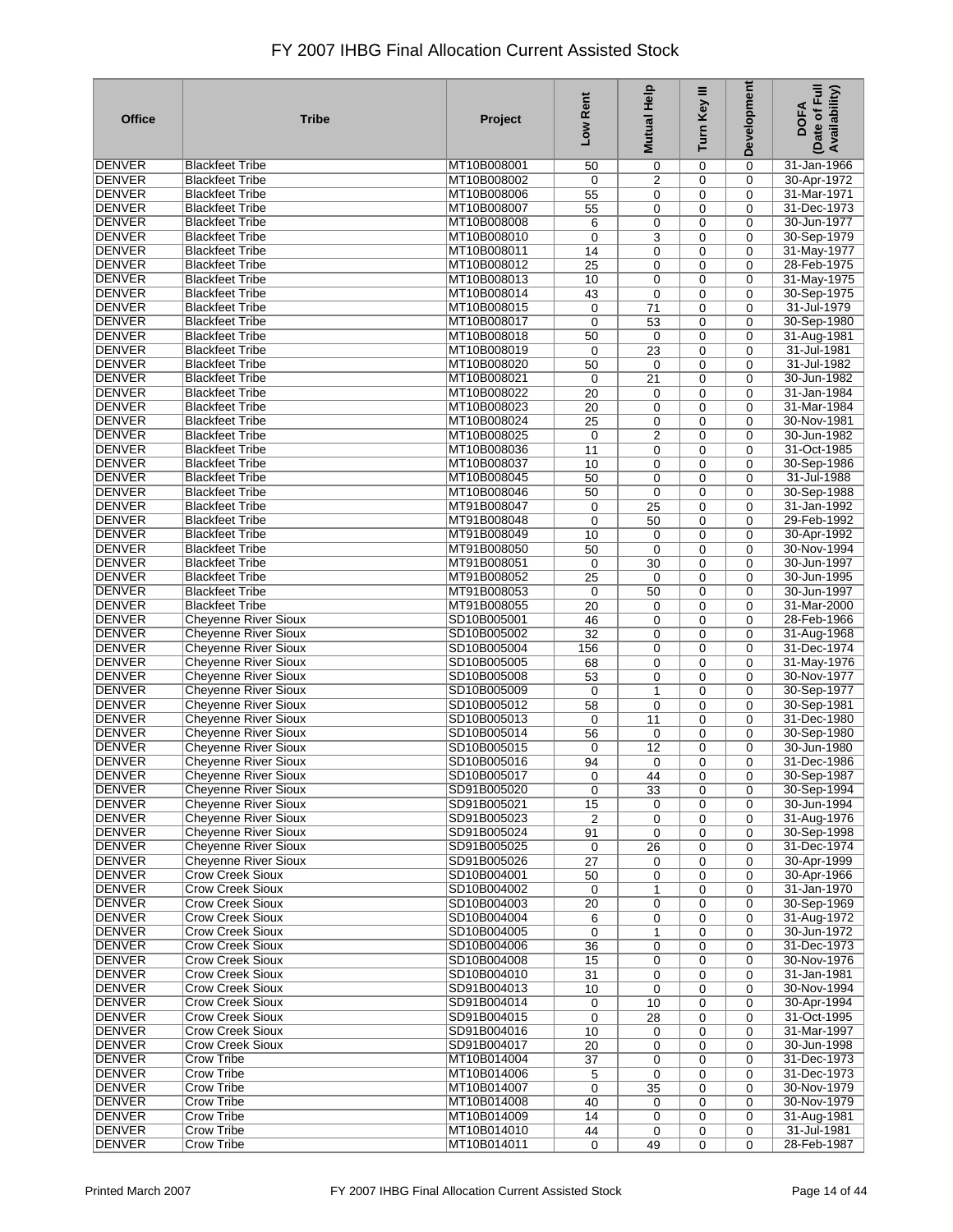| <b>Office</b>                  | <b>Tribe</b>                                                       | Project                    | Low Rent    | Help<br><b>Mutual</b> | Turn Key III | Development | Date of Full<br>Availability)<br><b>DOFA</b> |
|--------------------------------|--------------------------------------------------------------------|----------------------------|-------------|-----------------------|--------------|-------------|----------------------------------------------|
| <b>DENVER</b>                  | <b>Crow Tribe</b>                                                  | MT10B014012                | 4           | 0                     | 0            | 0           | 30-Sep-1980                                  |
| <b>DENVER</b>                  | Crow Tribe                                                         | MT10B014019                | 39          | 0                     | 0            | 0           | 31-Oct-1985                                  |
| DENVER                         | <b>Crow Tribe</b>                                                  | MT10B014020                | 0           | 43                    | 0            | 0           | 31-Dec-1985                                  |
| <b>DENVER</b>                  | Crow Tribe                                                         | MT10B014022                | 0           | 29                    | 0            | 0           | 28-Feb-1987                                  |
| <b>DENVER</b>                  | Crow Tribe                                                         | MT10B014023                | 0           | 20                    | 0            | 0           | 31-Jan-1986                                  |
| <b>DENVER</b>                  | <b>Crow Tribe</b>                                                  | MT91B014024                | 0           | 23                    | 0            | 0           | 31-Jan-1996                                  |
| <b>DENVER</b>                  | <b>Crow Tribe</b>                                                  | MT91B014025                | 0           | 11                    | 0            | 0           | 30-Nov-1979                                  |
| <b>DENVER</b><br><b>DENVER</b> | <b>Flandreau Santee Sioux</b>                                      | SD10B049002<br>SD10B049003 | 10          | 0                     | 0            | 0           | 31-Dec-1979                                  |
| <b>DENVER</b>                  | <b>Flandreau Santee Sioux</b><br>Flandreau Santee Sioux            | SD10B049004                | 10<br>0     | 0<br>1                | 0<br>0       | 0<br>0      | 31-Dec-1980<br>31-Dec-1980                   |
| <b>DENVER</b>                  | <b>Flandreau Santee Sioux</b>                                      | SD10B049005                | 15          | $\mathbf 0$           | 0            | 0           | 30-Sep-1985                                  |
| <b>DENVER</b>                  | <b>Flandreau Santee Sioux</b>                                      | SD91B049006                | 0           | 10                    | 0            | 0           | 28-Feb-1990                                  |
| <b>DENVER</b>                  | <b>Flandreau Santee Sioux</b>                                      | SD91B049007                | 15          | $\mathbf 0$           | 0            | 0           | 24-Feb-1993                                  |
| <b>DENVER</b>                  | <b>Flandreau Santee Sioux</b>                                      | SD91B049008                | 0           | 15                    | 0            | 0           | 31-Dec-1994                                  |
| <b>DENVER</b>                  | Fort Belknap Indian Community                                      | MT10B010001                | 0           | 20                    | $\mathbf 0$  | 0           | 31-Dec-1972                                  |
| DENVER                         | Fort Belknap Indian Community                                      | MT10B010002                | 0           | 7                     | 0            | 0           | 31-Mar-1967                                  |
| DENVER                         | Fort Belknap Indian Community                                      | MT10B010003                | 0           | 12                    | 0            | 0           | 30-Sep-1968                                  |
| DENVER                         | Fort Belknap Indian Community                                      | MT10B010004                | 0           | 16                    | 0            | 0           | 31-Jan-1971                                  |
| <b>DENVER</b>                  | Fort Belknap Indian Community                                      | MT10B010005                | 50          | $\mathbf 0$           | 0            | 0           | 31-Aug-1971                                  |
| <b>DENVER</b>                  | Fort Belknap Indian Community                                      | MT10B010006                | 0           | 15                    | 0            | 0           | 31-Mar-1974                                  |
| <b>DENVER</b>                  | Fort Belknap Indian Community                                      | MT10B010007                | 0           | 16                    | 0            | 0           | 30-Nov-1975                                  |
| DENVER                         | Fort Belknap Indian Community                                      | MT10B010008                | 0           | 14                    | 0            | 0           | 31-May-1976                                  |
| <b>DENVER</b>                  | Fort Belknap Indian Community                                      | MT10B010009                | 48          | $\mathbf 0$           | 0            | 0           | 31-Dec-1976                                  |
| <b>DENVER</b>                  | Fort Belknap Indian Community                                      | MT10B010011                | 0           | 26                    | 0            | 0           | 30-Nov-1979                                  |
| <b>DENVER</b>                  | Fort Belknap Indian Community                                      | MT10B010012                | 16          | $\mathbf 0$           | 0            | 0           | 30-Nov-1979                                  |
| <b>DENVER</b>                  | Fort Belknap Indian Community                                      | MT10B010013                | 0           | 15                    | 0            | 0           | 30-Sep-1981                                  |
| <b>DENVER</b><br><b>DENVER</b> | Fort Belknap Indian Community<br>Fort Belknap Indian Community     | MT10B010014<br>MT10B010015 | 20          | 0<br>0                | 0<br>0       | 0<br>0      | 30-Sep-1981<br>30-Jun-1982                   |
| <b>DENVER</b>                  | Fort Belknap Indian Community                                      | MT10B010016                | 10<br>10    | 0                     | 0            | 0           | 30-Jun-1982                                  |
| <b>DENVER</b>                  | Fort Belknap Indian Community                                      | MT10B010017                | 0           | 4                     | 0            | 0           | 31-Jul-1981                                  |
| <b>DENVER</b>                  | Fort Belknap Indian Community                                      | MT10B010019                | 14          | 0                     | 0            | 0           | 30-Nov-1984                                  |
| <b>DENVER</b>                  | Fort Belknap Indian Community                                      | MT10B010020                | 10          | 0                     | 0            | 0           | 30-Nov-1984                                  |
| <b>DENVER</b>                  | Fort Belknap Indian Community                                      | MT10B010021                | 0           | 31                    | 0            | 0           | 31-Jul-1986                                  |
| <b>DENVER</b>                  | Fort Belknap Indian Community                                      | MT10B010022                | 0           | 35                    | 0            | 0           | 30-Sep-1987                                  |
| <b>DENVER</b>                  | Fort Belknap Indian Community                                      | MT10B010023                | 24          | 0                     | 0            | 0           | 31-Oct-1987                                  |
| <b>DENVER</b>                  | Fort Belknap Indian Community                                      | MT10B010028                | 0           | $\overline{2}$        | 0            | 0           | 31-Aug-1971                                  |
| <b>DENVER</b>                  | Fort Belknap Indian Community                                      | MT10B010029                | 0           | 2                     | 0            | 0           | 31-Aug-1971                                  |
| <b>DENVER</b>                  | Fort Belknap Indian Community                                      | MT91B010024                | 0           | 24                    | 0            | 0           | 31-Aug-1994                                  |
| <b>DENVER</b>                  | Fort Belknap Indian Community                                      | MT91B010025                | 0           | 24                    | 0            | 0           | 31-Jul-1994                                  |
| DENVER                         | Fort Belknap Indian Community                                      | MT91B010026                | 27          | 0                     | $\mathbf 0$  | 0           | 31-Dec-1995                                  |
| <b>DENVER</b>                  | Fort Belknap Indian Community                                      | MT91B010027                | 20          | 0                     | 0            | 0           | 31-Jan-1996                                  |
| DENVER<br>DENVER               | Fort Peck Assiniboine and Sioux<br>Fort Peck Assiniboine and Sioux | MT10B009001<br>MT10B009002 | 30          | 0<br>$\mathbf 0$      | 0<br>0       | 0<br>0      | 31-Jul-1964<br>30-Sep-1964                   |
| <b>DENVER</b>                  | Fort Peck Assiniboine and Sioux                                    | MT10B009004                | 26<br>0     | 4                     | 0            | 0           | 31-Jul-1969                                  |
| DENVER                         | Fort Peck Assiniboine and Sioux                                    | MT10B009005                | $\mathbf 0$ | $\mathbf{1}$          | 0            | 0           | 30-Sep-1968                                  |
| DENVER                         | Fort Peck Assiniboine and Sioux                                    | MT10B009006                | 46          | 0                     | 0            | 0           | 30-Jun-1970                                  |
| <b>DENVER</b>                  | Fort Peck Assiniboine and Sioux                                    | MT10B009007                | 0           | 0                     | 43           | 0           | 31-Aug-1972                                  |
| DENVER                         | Fort Peck Assiniboine and Sioux                                    | MT10B009008                | 0           | 0                     | 16           | 0           | 31-Jan-1974                                  |
| <b>DENVER</b>                  | Fort Peck Assiniboine and Sioux                                    | MT10B009009                | 0           | 47                    | 0            | 0           | 30-Nov-1975                                  |
| <b>DENVER</b>                  | Fort Peck Assiniboine and Sioux                                    | MT10B009010                | 10          | 0                     | 0            | 0           | 30-Nov-1975                                  |
| <b>DENVER</b>                  | Fort Peck Assiniboine and Sioux                                    | MT10B009011                | 17          | 0                     | 0            | 0           | 30-Jun-1978                                  |
| DENVER                         | Fort Peck Assiniboine and Sioux                                    | MT10B009012                | 0           | 17                    | 0            | 0           | 30-Jun-1978                                  |
| <b>DENVER</b>                  | Fort Peck Assiniboine and Sioux                                    | MT10B009013                | 0           | 27                    | 0            | 0           | 30-Sep-1979                                  |
| <b>DENVER</b>                  | Fort Peck Assiniboine and Sioux                                    | MT10B009014                | 48          | 0                     | 0            | 0           | 31-May-1979                                  |
| <b>DENVER</b>                  | Fort Peck Assiniboine and Sioux                                    | MT10B009015                | 47          | 0                     | 0            | 0           | 31-Mar-1981                                  |
| <b>DENVER</b>                  | Fort Peck Assiniboine and Sioux                                    | MT10B009016                | 0           | 19                    | 0            | 0           | 30-May-1980                                  |
| <b>DENVER</b><br><b>DENVER</b> | Fort Peck Assiniboine and Sioux<br>Fort Peck Assiniboine and Sioux | MT10B009017<br>MT10B009018 | 0<br>17     | 22                    | 0            | 0<br>0      | 31-Mar-1982<br>28-Feb-1982                   |
| <b>DENVER</b>                  | Fort Peck Assiniboine and Sioux                                    | MT10B009020                | 16          | 0<br>0                | 0<br>0       | 0           | 31-Mar-1983                                  |
| <b>DENVER</b>                  | Fort Peck Assiniboine and Sioux                                    | MT10B009021                | 60          | 0                     | 0            | 0           | 30-Jun-1983                                  |
| <b>DENVER</b>                  | Fort Peck Assiniboine and Sioux                                    | MT10B009022                | 0           | 42                    | 0            | 0           | 30-Sep-1983                                  |
| DENVER                         | Fort Peck Assiniboine and Sioux                                    | MT10B009025                | 39          | 0                     | 0            | 0           | 31-Dec-1985                                  |
| <b>DENVER</b>                  | Fort Peck Assiniboine and Sioux                                    | MT10B009026                | 0           | 27                    | 0            | 0           | 31-May-1986                                  |
| <b>DENVER</b>                  | Fort Peck Assiniboine and Sioux                                    | MT10B009031                | 0           | 74                    | 0            | 0           | 30-Jun-1989                                  |
| DENVER                         | Fort Peck Assiniboine and Sioux                                    | MT10B009032                | 42          | 0                     | $\mathbf 0$  | 0           | 31-Jul-1988                                  |
| <b>DENVER</b>                  | Fort Peck Assiniboine and Sioux                                    | MT91B009033                | 45          | 0                     | 0            | 0           | 31-Dec-1989                                  |
| <b>DENVER</b>                  | Fort Peck Assiniboine and Sioux                                    | MT91B009034                | 0           | 45                    | $\mathbf 0$  | 0           | 30-Jun-1991                                  |
| <b>DENVER</b>                  | Fort Peck Assiniboine and Sioux                                    | MT91B009035                | 16          | 0                     | 0            | 0           | 30-Jun-1993                                  |
| DENVER                         | Fort Peck Assiniboine and Sioux                                    | MT91B009036                | 23          | 0                     | 0            | 0           | 30-Apr-1994                                  |
| <b>DENVER</b>                  | Fort Peck Assiniboine and Sioux                                    | MT91B009037                | 10          | $\mathbf 0$           | 0            | 0           | 30-Jun-1995                                  |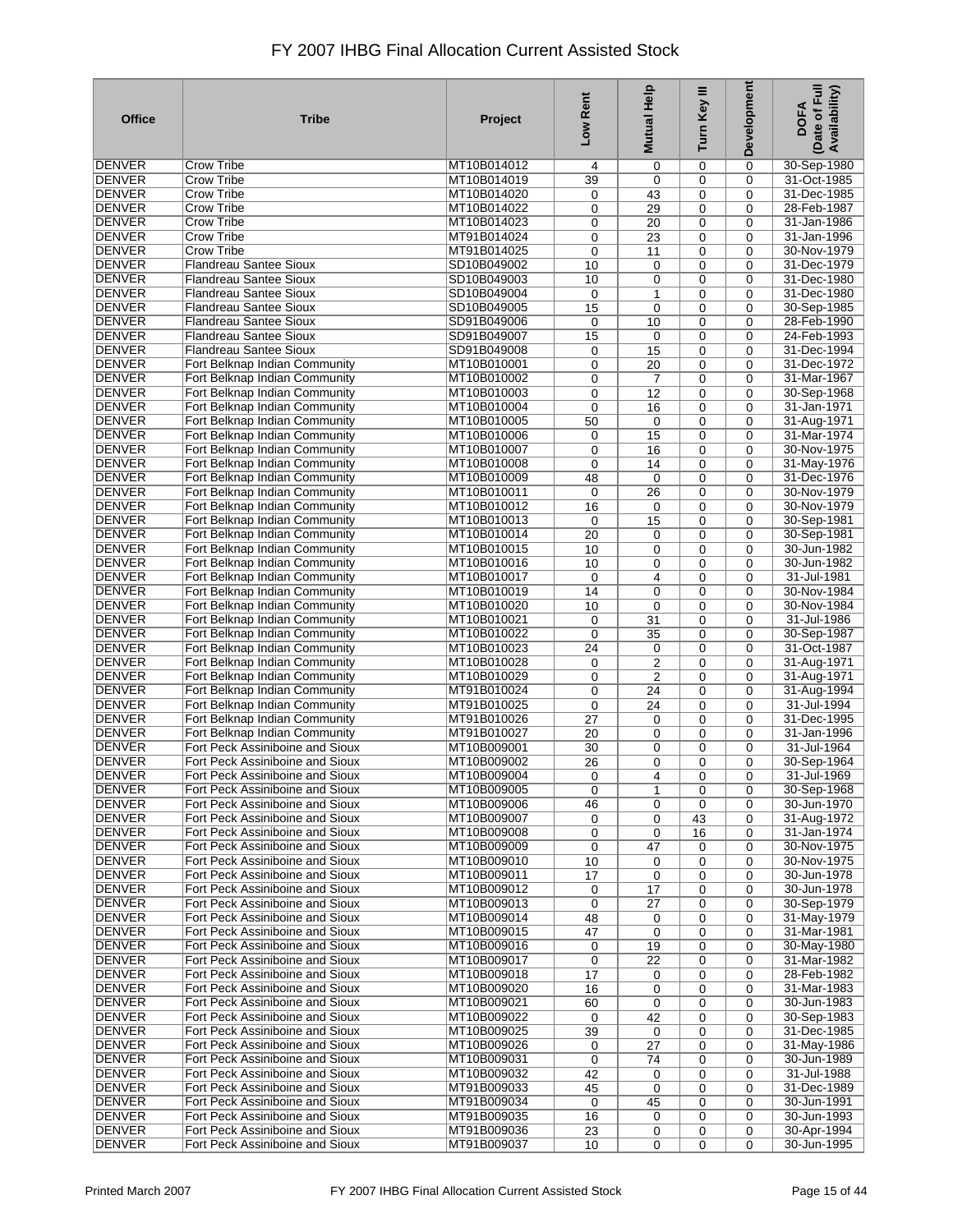| <b>Office</b>                  | <b>Tribe</b>                                                        | Project                    | Low Rent       | <b>Mutual Help</b> | Turn Key III | Development | Date of Full<br>Availability)<br><b>DOFA</b> |
|--------------------------------|---------------------------------------------------------------------|----------------------------|----------------|--------------------|--------------|-------------|----------------------------------------------|
| DENVER                         | Fort Peck Assiniboine and Sioux                                     | MT91B009038                | 0              | 5                  | 0            | 0           | 31-Aug-1972                                  |
| <b>DENVER</b>                  | Fort Peck Assiniboine and Sioux                                     | MT91B009039                | 22             | 0                  | 0            | 0           | 30-Jun-1995                                  |
| DENVER                         | Fort Peck Assiniboine and Sioux                                     | MT91B009040                | 0              | 4                  | 0            | 0           | 31-Oct-1980                                  |
| <b>DENVER</b>                  | Fort Peck Assiniboine and Sioux                                     | MT91B009041                | 0              | 10                 | 0            | 0           | 30-Jun-1978                                  |
| DENVER                         | Fort Peck Assiniboine and Sioux                                     | MT91B009042                | 0              | 42                 | 0            | 0           | 31-Aug-1972                                  |
| <b>DENVER</b>                  | Fort Peck Assiniboine and Sioux                                     | MT91B009043                | 0              | 17                 | 0            | 0           | 31-Aug-1972                                  |
| DENVER                         | Fort Peck Assiniboine and Sioux                                     | MT91B009044                | 0              | 11                 | 0            | 0           | 30-Jun-1970                                  |
| <b>DENVER</b>                  | Fort Peck Assiniboine and Sioux                                     | MT91B009045                | 0              | 6                  | 0            | 0           | 31-Aug-1972                                  |
| <b>DENVER</b>                  | Fort Peck Assiniboine and Sioux                                     | MT91B009046                | 0              | $\overline{7}$     | 0            | 0           | 30-Jun-1970                                  |
| <b>DENVER</b>                  | Fort Peck Assiniboine and Sioux                                     | MT91B009047                | 3              | 0                  | 0            | 0           | 31-Aug-1972                                  |
| <b>DENVER</b>                  | Fort Peck Assiniboine and Sioux                                     | MT91B009048                | 0              | 24                 | 0            | 0           | 30-Jun-1970                                  |
| <b>DENVER</b>                  | Fort Peck Assiniboine and Sioux                                     | MT91B009049                | 20             | 0                  | 0            | 0           | 31-Dec-1999                                  |
| <b>DENVER</b>                  | Ft. Berthold Affiliated Tribes                                      | ND10B005001                | 60             | 0                  | 0            | 0           | 31-Dec-1967                                  |
| <b>DENVER</b>                  | Ft. Berthold Affiliated Tribes                                      | ND10B005003                | 20             | 0                  | 0            | 0           | 30-Sep-1969                                  |
| <b>DENVER</b>                  | Ft. Berthold Affiliated Tribes                                      | ND10B005004                | 120            | 0                  | 0            | 0           | 30-Dec-1971                                  |
| <b>DENVER</b>                  | Ft. Berthold Affiliated Tribes                                      | ND10B005008                | 0              | 41                 | 0            | 0           | 31-Dec-1979                                  |
| <b>DENVER</b>                  | <b>Ft. Berthold Affiliated Tribes</b>                               | ND10B005009                | 64             | $\mathbf 0$        | 0            | 0           | 30-Jun-1980                                  |
| <b>DENVER</b>                  | Ft. Berthold Affiliated Tribes                                      | ND10B005010                | 0              | 10                 | 0            | 0           | 31-Dec-1983                                  |
| <b>DENVER</b>                  | <b>Ft. Berthold Affiliated Tribes</b>                               | ND10B005011                | 39             | $\mathbf 0$        | 0            | 0           | 31-Dec-1981                                  |
| <b>DENVER</b>                  | <b>Ft. Berthold Affiliated Tribes</b>                               | ND10B005013                | 0              | 30                 | 0            | 0           | 31-Oct-1984                                  |
| <b>DENVER</b>                  | Ft. Berthold Affiliated Tribes                                      | ND10B005015                | 54             | $\mathbf 0$        | 0            | 0           | 30-Jul-1987                                  |
| DENVER                         | <b>Ft. Berthold Affiliated Tribes</b>                               | ND10B005019                | 0              | 20                 | 0            | 0           | 31-Jan-1987                                  |
| <b>DENVER</b>                  | <b>Ft. Berthold Affiliated Tribes</b>                               | ND91B005022                | $\mathbf 0$    | 47                 | 0            | 0           | 31-Mar-1995                                  |
| DENVER                         | Ft. Berthold Affiliated Tribes                                      | ND91B005023                | 52             | $\mathbf 0$        | 0            | 0           | 31-Jan-1992                                  |
| <b>DENVER</b>                  | Ft. Berthold Affiliated Tribes                                      | ND91B005024                | 0              | 20                 | 0            | 0           | 31-Oct-1990                                  |
| DENVER                         | Ft. Berthold Affiliated Tribes                                      | ND91B005025                | 0              | 34                 | 0            | 0           | 29-Feb-1992                                  |
| <b>DENVER</b>                  | <b>Ft. Berthold Affiliated Tribes</b>                               | ND91B005026                | 0              | 20                 | 0            | 0           | 31-Mar-1998                                  |
| DENVER<br><b>DENVER</b>        | Ft. Berthold Affiliated Tribes                                      | ND91B005027                | 0              | 17                 | 0            | 0           | 31-Mar-1998<br>31-Mar-1998                   |
| DENVER                         | <b>Ft. Berthold Affiliated Tribes</b><br><b>Goshute Reservation</b> | ND91B005028                | 0              | 18                 | 0            | 0           |                                              |
| <b>DENVER</b>                  | <b>Goshute Reservation</b>                                          | NV99B015012<br>NV99B015016 | 8<br>4         | 0                  | 0<br>0       | 0           | 31-May-1986<br>30-Jun-1995                   |
| DENVER                         | <b>Goshute Reservation</b>                                          | UT91B034001                | 15             | 0<br>0             | 0            | 0<br>0      | 31-Dec-2000                                  |
| <b>DENVER</b>                  | Lower Brule Sioux                                                   | SD10B003003                | 20             | 0                  | 0            | 0           | 31-Dec-1970                                  |
| <b>DENVER</b>                  | Lower Brule Sioux                                                   | SD10B003005                | 10             | 0                  | 0            | 0           | 31-Dec-1974                                  |
| <b>DENVER</b>                  | Lower Brule Sioux                                                   | SD10B003007                | 19             | 0                  | 0            | 0           | 31-Mar-1977                                  |
| <b>DENVER</b>                  | Lower Brule Sioux                                                   | SD10B003009                | 24             | 0                  | 0            | 0           | 28-Feb-1980                                  |
| <b>DENVER</b>                  | Lower Brule Sioux                                                   | SD10B003010                | 0              | 9                  | 0            | 0           | 28-Feb-1980                                  |
| <b>DENVER</b>                  | Lower Brule Sioux                                                   | SD10B003011                | 10             | 0                  | 0            | 0           | 30-Sep-1981                                  |
| <b>DENVER</b>                  | Lower Brule Sioux                                                   | SD10B003012                | 0              | 9                  | 0            | 0           | 31-Oct-1981                                  |
| <b>DENVER</b>                  | Lower Brule Sioux                                                   | SD10B003014                | 12             | $\mathbf 0$        | 0            | 0           | 31-Oct-1985                                  |
| <b>DENVER</b>                  | Lower Brule Sioux                                                   | SD91B003017                | 0              | 20                 | 0            | 0           | 31-Dec-1990                                  |
| <b>DENVER</b>                  | Lower Brule Sioux                                                   | SD91B003018                | 10             | $\mathbf 0$        | 0            | 0           | 31-Jul-1990                                  |
| <b>DENVER</b>                  | Lower Brule Sioux                                                   | SD91B003019                | 29             | $\mathbf 0$        | 0            | 0           | 30-Nov-1995                                  |
| <b>DENVER</b>                  | Lower Brule Sioux                                                   | SD91B003020                | 19             | $\pmb{0}$          | 0            | 0           | 30-Nov-1996                                  |
| DENVER                         | Lower Brule Sioux                                                   | SD91B003021                | 0              | 19                 | 0            | 0           | 31-Dec-1999                                  |
| <b>DENVER</b>                  | Lower Brule Sioux                                                   | SD91B003022                | $\overline{7}$ | 0                  | 0            | 0           | 30-Jun-2000                                  |
| DENVER                         | Northern Arapahoe                                                   | WY91B018001                | 0              | 20                 | 0            | 0           | 31-Dec-1996                                  |
| <b>DENVER</b>                  | Northern Arapahoe                                                   | WY91B018002                | 0              | 17                 | 0            | 1           | 30-Sep-1999                                  |
| DENVER                         | Northern Arapahoe                                                   | WY91B018004                | 42             | 0                  | 0            | 0           | 31-Aug-1972                                  |
| <b>DENVER</b>                  | Northern Arapahoe                                                   | WY91B018005                | 0              | 1                  | 0            | 0           | 30-May-1974                                  |
| <b>DENVER</b>                  | Northern Arapahoe                                                   | WY91B018007                | 0              | 1                  | 0            | 0           | 31-Dec-1979                                  |
| DENVER                         | Northern Arapahoe                                                   | WY91B018009                | 0              | 2                  | 0            | 0           | 30-Sep-1987                                  |
| <b>DENVER</b>                  | Northern Arapahoe                                                   | WY91B018010                | 0              | 5                  | 0            | 0           | 31-May-1988                                  |
| <b>DENVER</b>                  | Northern Arapahoe                                                   | WY91B018011                | 0              | $\mathbf{1}$       | 0            | 0           | 31-Jul-1990                                  |
| <b>DENVER</b>                  | Northern Arapahoe                                                   | WY91B018012                | $\mathbf 0$    | 12                 | 0            | 0           | 30-Jun-1995                                  |
| <b>DENVER</b>                  | Northern Arapahoe                                                   | WY91B018014                | 28             | 0                  | 0            | 0           | 31-Aug-1978                                  |
| <b>DENVER</b><br><b>DENVER</b> | Northern Arapahoe<br>Northern Arapahoe                              | WY91B018015<br>WY91B018016 | 23             | 0                  | 0            | 0           | 30-Nov-1983<br>31-Dec-1984                   |
| <b>DENVER</b>                  |                                                                     |                            | 23             | 0                  | 0            | 0           |                                              |
| <b>DENVER</b>                  | Northern Arapahoe<br>Northern Arapahoe                              | WY91B018017<br>WY91B018018 | 40<br>10       | $\mathbf 0$        | 0<br>0       | 0           | 31-Mar-1986<br>30-Sep-1991                   |
| <b>DENVER</b>                  | Northern Cheyenne                                                   | MT10B012005                | 40             | 0<br>$\mathbf 0$   |              | 0           | 30-Jun-1973                                  |
| DENVER                         | Northern Cheyenne                                                   | MT10B012010                | 0              | 38                 | 0<br>0       | 0<br>0      | 30-Oct-1979                                  |
| DENVER                         | Northern Cheyenne                                                   | MT10B012011                | 0              | 33                 | 0            | 0           | 31-Oct-1979                                  |
| <b>DENVER</b>                  | Northern Cheyenne                                                   | MT10B012012                | 0              | 50                 | 0            | 0           | 30-Nov-1979                                  |
| <b>DENVER</b>                  | Northern Cheyenne                                                   | MT10B012013                | 14             | $\mathbf 0$        | 0            | 0           | 31-May-1981                                  |
| <b>DENVER</b>                  | Northern Cheyenne                                                   | MT10B012014                | 0              | 44                 | 0            | 0           | 30-Nov-1981                                  |
| <b>DENVER</b>                  | Northern Cheyenne                                                   | MT10B012015                | 0              | 24                 | 0            | 0           | 31-Mar-1983                                  |
| DENVER                         | Northern Cheyenne                                                   | MT10B012020                | 94             | 0                  | 0            | 0           | 31-Mar-1984                                  |
| DENVER                         | Northern Cheyenne                                                   | MT10B012024                | $\pmb{0}$      | 20                 | 0            | 0           | 31-Aug-1986                                  |
| <b>DENVER</b>                  | Northern Cheyenne                                                   | MT91B012009                | 35             | $\mathbf 0$        | 0            | $\mathbf 0$ | 31-Aug-1978                                  |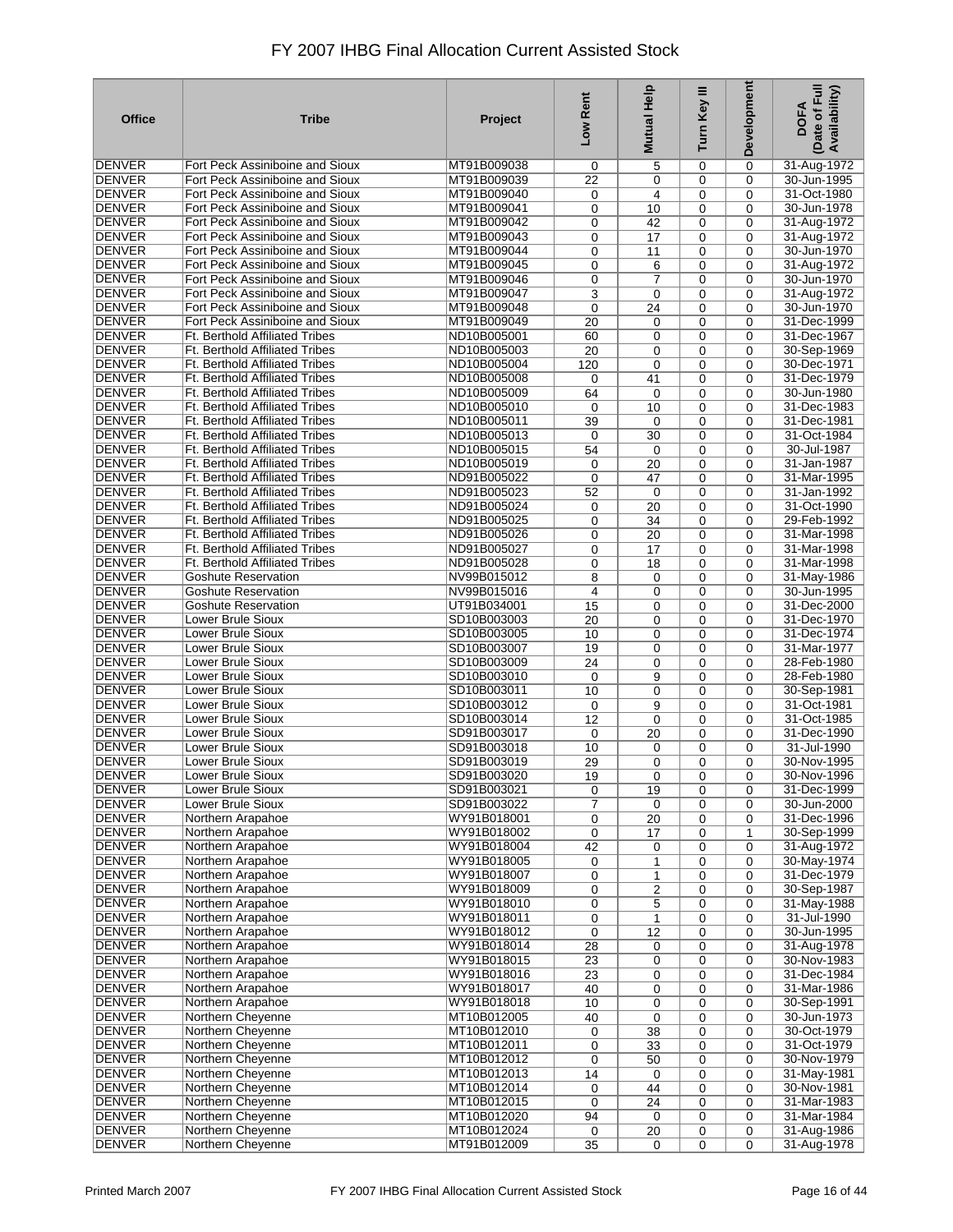| <b>Office</b>                  | <b>Tribe</b>                                                                     | Project                    | Low Rent    | Help<br><b>Mutual</b> | Turn Key III     | Development | Date of Full<br>Availability)<br><b>DOFA</b> |
|--------------------------------|----------------------------------------------------------------------------------|----------------------------|-------------|-----------------------|------------------|-------------|----------------------------------------------|
| DENVER                         | Northern Cheyenne                                                                | MT91B012025                | 0           | 30                    | 0                | 0           | 30-Nov-1990                                  |
| <b>DENVER</b>                  | Northern Cheyenne                                                                | MT91B012026                | 45          | 0                     | 0                | 0           | 30-Nov-1990                                  |
| DENVER                         | Northern Cheyenne                                                                | MT91B012027                | 0           | 15                    | 0                | 0           | 29-Feb-1996                                  |
| <b>DENVER</b>                  | Northern Cheyenne                                                                | MT91B012028                | 37          | 0                     | 0                | 0           | 31-Dec-1991                                  |
| <b>DENVER</b>                  | Northern Cheyenne                                                                | MT91B012029                | 18          | 0                     | 0                | 0           | 31-May-2001                                  |
| <b>DENVER</b>                  | NW Band of Shoshone Nation                                                       | UT91B033001                | 15          | 0                     | 0                | 0           | 30-Nov-1999                                  |
| <b>DENVER</b><br><b>DENVER</b> | Oglala Sioux of Pine Ridge Reservation                                           | SD10B001001<br>SD10B001002 | 51          | 0                     | 0                | 0           | 30-Sep-1963                                  |
| <b>DENVER</b>                  | Oglala Sioux of Pine Ridge Reservation<br>Oglala Sioux of Pine Ridge Reservation | SD10B001003                | 23<br>76    | 0<br>0                | 0<br>0           | 0<br>0      | 30-Sep-1964<br>30-Jun-1966                   |
| <b>DENVER</b>                  | Oglala Sioux of Pine Ridge Reservation                                           | SD10B001004                | 50          | 0                     | 0                | 0           | 30-Sep-1970                                  |
| <b>DENVER</b>                  | Oglala Sioux of Pine Ridge Reservation                                           | SD10B001005                | 243         | 0                     | 0                | 0           | 31-Mar-1974                                  |
| <b>DENVER</b>                  | Oglala Sioux of Pine Ridge Reservation                                           | SD10B001006                | 99          | 0                     | 0                | 0           | 31-Dec-1974                                  |
| <b>DENVER</b>                  | Oglala Sioux of Pine Ridge Reservation                                           | SD10B001008                | 195         | 0                     | 0                | 0           | 31-May-1973                                  |
| <b>DENVER</b>                  | Oglala Sioux of Pine Ridge Reservation                                           | SD10B001015                | 20          | 0                     | 0                | 0           | 31-Mar-1981                                  |
| <b>DENVER</b>                  | Oglala Sioux of Pine Ridge Reservation                                           | SD10B001016                | 50          | 0                     | 0                | 0           | 31-Dec-1979                                  |
| <b>DENVER</b>                  | Oglala Sioux of Pine Ridge Reservation                                           | SD10B001018                | 0           | 24                    | 0                | 0           | 31-Mar-1981                                  |
| <b>DENVER</b>                  | Oglala Sioux of Pine Ridge Reservation                                           | SD10B001019                | 25          | 0                     | $\mathbf 0$      | 0           | 31-Oct-1987                                  |
| <b>DENVER</b>                  | Oglala Sioux of Pine Ridge Reservation                                           | SD10B001020                | 30          | 0                     | 0                | 0           | 31-May-1988                                  |
| <b>DENVER</b>                  | Oglala Sioux of Pine Ridge Reservation                                           | SD10B001021                | 0           | 20                    | $\mathbf 0$      | 0           | 31-Jan-1985                                  |
| <b>DENVER</b>                  | Oglala Sioux of Pine Ridge Reservation                                           | SD10B001022                | $\mathbf 0$ | 21                    | 0                | 0           | 31-May-1986                                  |
| <b>DENVER</b>                  | Oglala Sioux of Pine Ridge Reservation                                           | SD10B001023                | 30          | 0                     | 0                | 0           | 31-May-1988                                  |
| <b>DENVER</b><br><b>DENVER</b> | Oglala Sioux of Pine Ridge Reservation<br>Oglala Sioux of Pine Ridge Reservation | SD10B001024<br>SD10B001027 | 13          | 0                     | 0                | 0           | 31-Oct-1978<br>31-Dec-1981                   |
| <b>DENVER</b>                  | Oglala Sioux of Pine Ridge Reservation                                           | SD91B001028                | 24<br>0     | $\mathbf 0$<br>70     | 0<br>0           | 0<br>0      | 31-Aug-1991                                  |
| <b>DENVER</b>                  | Oglala Sioux of Pine Ridge Reservation                                           | SD91B001029                | 30          | $\mathbf 0$           | 0                | 0           | 30-Apr-1991                                  |
| <b>DENVER</b>                  | Oglala Sioux of Pine Ridge Reservation                                           | SD91B001030                | 40          | $\mathbf 0$           | 0                | 0           | 30-Jun-1994                                  |
| <b>DENVER</b>                  | Oglala Sioux of Pine Ridge Reservation                                           | SD91B001031                | 0           | 25                    | 0                | 0           | 30-Jun-1991                                  |
| <b>DENVER</b>                  | Oglala Sioux of Pine Ridge Reservation                                           | SD91B001032                | 45          | 0                     | 0                | 0           | 31-Mar-1995                                  |
| <b>DENVER</b>                  | Oglala Sioux of Pine Ridge Reservation                                           | SD91B001033                | 0           | 40                    | 0                | 0           | 31-Jul-1996                                  |
| <b>DENVER</b>                  | Oglala Sioux of Pine Ridge Reservation                                           | SD91B001034                | 0           | 40                    | 0                | 0           | 30-Sep-1998                                  |
| <b>DENVER</b>                  | Oglala Sioux of Pine Ridge Reservation                                           | SD91B001035                | 40          | 0                     | 0                | 0           | 30-Jun-1997                                  |
| <b>DENVER</b>                  | Oglala Sioux of Pine Ridge Reservation                                           | SD91B001036                | 0           | 25                    | 0                | 0           | 31-Aug-1998                                  |
| <b>DENVER</b>                  | Oglala Sioux of Pine Ridge Reservation                                           | SD91B001037                | 20          | 0                     | 0                | 0           | 30-Jun-1997                                  |
| <b>DENVER</b>                  | Oglala Sioux of Pine Ridge Reservation                                           | SD91B001038                | 0           | 18                    | 0                | 0           | 20-Feb-2001                                  |
| <b>DENVER</b>                  | Oglala Sioux of Pine Ridge Reservation                                           | SD91B001039                | 54          | 0                     | 0                | 6           | 31-Dec-2001                                  |
| <b>DENVER</b><br><b>DENVER</b> | Omaha Tribe<br>Omaha Tribe                                                       | NE10B013001                | 23          | 0                     | 0                | 0           | 30-Jun-1965                                  |
| <b>DENVER</b>                  | Omaha Tribe                                                                      | NE10B013002<br>NE10B013003 | 33<br>65    | 0<br>0                | 0<br>0           | 0<br>0      | 31-May-1971<br>31-Jul-1974                   |
| <b>DENVER</b>                  | Omaha Tribe                                                                      | NE10B013004                | 70          | 0                     | 0                | 0           | 30-Sep-1980                                  |
| <b>DENVER</b>                  | Omaha Tribe                                                                      | NE10B013005                | 0           | 4                     | 0                | 0           | 30-Jun-1981                                  |
| <b>DENVER</b>                  | Omaha Tribe                                                                      | NE10B013006                | 0           | 1                     | 0                | 0           | 30-Apr-1987                                  |
| <b>DENVER</b>                  | Omaha Tribe                                                                      | NE10B013007                | 0           | 5                     | 0                | 0           | 30-Apr-1988                                  |
| <b>DENVER</b>                  | Ponca Tribe of Nebraska                                                          | NE91B183001                | 12          | 0                     | 0                | 0           | 30-Jun-1997                                  |
| <b>DENVER</b>                  | Ponca Tribe of Nebraska                                                          | NE91B183002                | 0           | 6                     | 0                | 0           | 31-Dec-1996                                  |
| DENVER                         | Ponca Tribe of Nebraska                                                          | NE91B183003                | 4           | $\mathbf 0$           | 0                | 0           | 30-Jun-1997                                  |
| <b>DENVER</b>                  | Ponca Tribe of Nebraska                                                          | NE91B183004                | 0           | 11                    | 0                | 0           | 31-Dec-1996                                  |
| <b>DENVER</b>                  | Ponca Tribe of Nebraska                                                          | NE91B183005                | 22          | 0                     | 0                | 0           | 31-Dec-1996                                  |
| <b>DENVER</b>                  | Ponca Tribe of Nebraska                                                          | NE91B183006                | 0           | 18                    | 0                | 0           | 31-Dec-1996                                  |
| DENVER                         | Rocky Boy Chippewa-Cree                                                          | MT10B011001                | 0           | 7                     | 0                | 0           | 31-May-1969                                  |
| <b>DENVER</b><br><b>DENVER</b> | Rocky Boy Chippewa-Cree<br>Rocky Boy Chippewa-Cree                               | MT10B011002<br>MT10B011003 | 0<br>0      | 4<br>6                | $\mathbf 0$<br>0 | 0<br>0      | 31-Dec-1967<br>30-Sep-1971                   |
| DENVER                         | Rocky Boy Chippewa-Cree                                                          | MT10B011004                | 0           | 10                    | 0                | 0           | 31-May-1972                                  |
| <b>DENVER</b>                  | Rocky Boy Chippewa-Cree                                                          | MT10B011005                | 0           | 3                     | 0                | 0           | 30-Nov-1971                                  |
| <b>DENVER</b>                  | Rocky Boy Chippewa-Cree                                                          | MT10B011006                | 0           | 4                     | 0                | 0           | 31-Oct-1970                                  |
| <b>DENVER</b>                  | Rocky Boy Chippewa-Cree                                                          | MT10B011007                | 30          | 0                     | 0                | 0           | 31-Dec-1971                                  |
| <b>DENVER</b>                  | Rocky Boy Chippewa-Cree                                                          | MT10B011008                | 0           | 30                    | 0                | 0           | 31-Oct-1974                                  |
| <b>DENVER</b>                  | Rocky Boy Chippewa-Cree                                                          | MT10B011009                | 0           | 13                    | 0                | 0           | 30-Nov-1974                                  |
| <b>DENVER</b>                  | Rocky Boy Chippewa-Cree                                                          | MT10B011010                | 0           | $\overline{7}$        | 0                | 0           | 30-May-1976                                  |
| <b>DENVER</b>                  | Rocky Boy Chippewa-Cree                                                          | MT10B011011                | 0           | 11                    | 0                | 0           | 31-Jul-1977                                  |
| <b>DENVER</b>                  | Rocky Boy Chippewa-Cree                                                          | MT10B011012                | 40          | 0                     | 0                | 0           | 30-Jan-1980                                  |
| <b>DENVER</b>                  | Rocky Boy Chippewa-Cree                                                          | MT10B011013                | 36          | 0                     | 0                | 0           | 31-May-1986                                  |
| <b>DENVER</b>                  | Rocky Boy Chippewa-Cree                                                          | MT91B011021                | 43          | 0                     | 0                | 0           | 30-Sep-1990                                  |
| <b>DENVER</b><br><b>DENVER</b> | Rocky Boy Chippewa-Cree<br>Rocky Boy Chippewa-Cree                               | MT91B011022<br>MT91B011023 | 0           | $\overline{22}$       | 0                | 0           | 30-Sep-1990<br>30-Aug-1994                   |
| DENVER                         | Rocky Boy Chippewa-Cree                                                          | MT91B011024                | 15<br>45    | 0<br>0                | 0<br>0           | 0<br>0      | 31-Oct-1995                                  |
| <b>DENVER</b>                  | Rocky Boy Chippewa-Cree                                                          | MT91B011025                | 20          | 0                     | 0                | 0           | 31-Oct-1995                                  |
| <b>DENVER</b>                  | Rocky Boy Chippewa-Cree                                                          | MT91B011026                | 40          | 0                     | $\mathbf 0$      | 0           | 31-Dec-1996                                  |
| DENVER                         | Rocky Boy Chippewa-Cree                                                          | MT91B011027                | 5           | 0                     | 0                | 0           | 30-Aug-1994                                  |
| <b>DENVER</b>                  | Rocky Boy Chippewa-Cree                                                          | MT91B011028                | 22          | 0                     | 0                | 0           | 31-Mar-1999                                  |
| <b>DENVER</b>                  | <b>Rosebud Sioux</b>                                                             | SD10B002001                | 38          | 0                     | 0                | 0           | 31-Dec-1966                                  |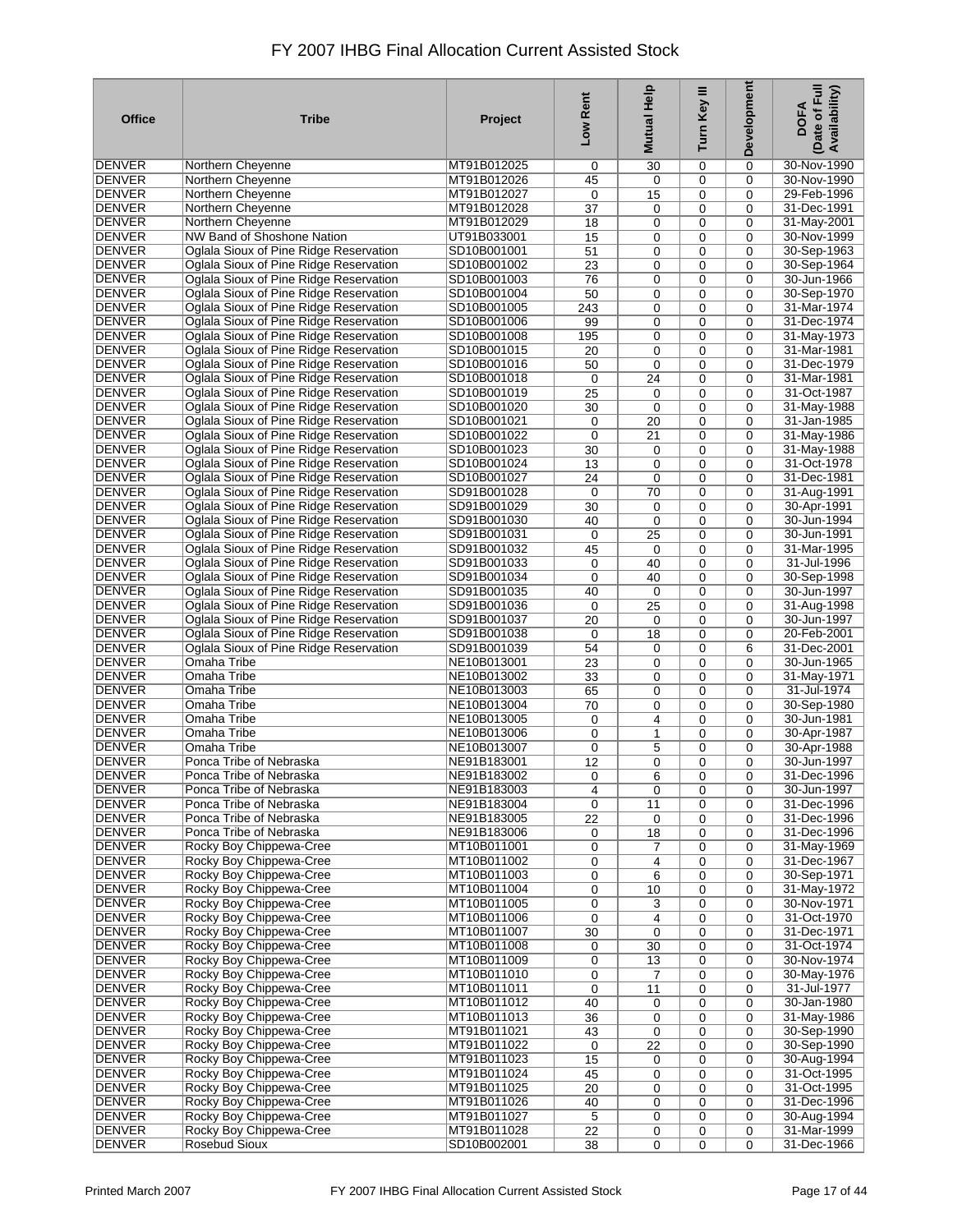| <b>Office</b>                  | <b>Tribe</b>                                             | Project                    | Low Rent        | Mutual Help                   | Turn Key III     | Development      | Date of Full<br>Availability)<br><b>DOFA</b> |
|--------------------------------|----------------------------------------------------------|----------------------------|-----------------|-------------------------------|------------------|------------------|----------------------------------------------|
| DENVER                         | <b>Rosebud Sioux</b>                                     | SD10B002002                | 14              | 0                             | 0                | 0                | 31-Dec-1966                                  |
| <b>DENVER</b>                  | <b>Rosebud Sioux</b>                                     | SD10B002003                | 26              | 0                             | 0                | $\mathbf 0$      | 31-Dec-1966                                  |
| DENVER                         | <b>Rosebud Sioux</b>                                     | SD10B002004                | 14              | 0                             | 0                | 0                | 31-Dec-1966                                  |
| <b>DENVER</b>                  | Rosebud Sioux                                            | SD10B002007                | 62              | 0                             | 0                | $\mathbf 0$      | 30-Nov-1978                                  |
| <b>DENVER</b>                  | Rosebud Sioux                                            | SD10B002008                | 0               | 2                             | 0                | 0                | 30-Nov-1978                                  |
| <b>DENVER</b>                  | Rosebud Sioux                                            | SD10B002009                | 90              | 0                             | 0                | 0                | 30-Sep-1978                                  |
| DENVER                         | <b>Rosebud Sioux</b>                                     | SD10B002011                | 80              | 0                             | 0                | 0                | 30-Sep-1979                                  |
| <b>DENVER</b>                  | Rosebud Sioux                                            | SD10B002012                | $\mathbf 0$     | 4                             | 0                | 0                | 30-Apr-1980                                  |
| <b>DENVER</b>                  | Rosebud Sioux                                            | SD10B002013                | 60              | $\mathbf 0$                   | 0                | 0                | 30-Sep-1980                                  |
| <b>DENVER</b>                  | <b>Rosebud Sioux</b>                                     | SD10B002014                | 120             | 0                             | 0                | 0                | 31-Dec-1979                                  |
| <b>DENVER</b>                  | <b>Rosebud Sioux</b>                                     | SD10B002015                | 0               | 10                            | 0                | 0                | 31-Dec-1979                                  |
| <b>DENVER</b>                  | <b>Rosebud Sioux</b>                                     | SD10B002016                | 31              | 0                             | $\mathbf 0$      | 0                | 31-Aug-1985                                  |
| <b>DENVER</b>                  | <b>Rosebud Sioux</b>                                     | SD10B002017                | 48              | $\mathbf 0$                   | 0                | 0                | 30-Sep-1985                                  |
| <b>DENVER</b>                  | Rosebud Sioux                                            | SD10B002018                | 0               | 12                            | 0                | $\mathbf 0$      | 31-Jul-1986                                  |
| <b>DENVER</b>                  | <b>Rosebud Sioux</b>                                     | SD10B002019                | 0               | 11                            | 0                | $\mathbf 0$      | 31-Aug-1986                                  |
| <b>DENVER</b>                  | Rosebud Sioux                                            | SD10B002020                | 132             | 0                             | 0                | $\mathbf 0$      | 28-Feb-1986                                  |
| <b>DENVER</b>                  | Rosebud Sioux                                            | SD10B002021                | 0               | 28                            | $\mathbf 0$      | $\mathbf 0$      | 30-Sep-1986                                  |
| DENVER                         | <b>Rosebud Sioux</b>                                     | SD91B002026                | 0               | 41                            | 0                | $\mathbf 0$      | 30-Sep-1989                                  |
| <b>DENVER</b>                  | Rosebud Sioux                                            | SD91B002027                | 70              | $\mathbf 0$                   | $\mathbf 0$      | $\mathbf 0$      | 31-Mar-1990                                  |
| <b>DENVER</b>                  | Rosebud Sioux                                            | SD91B002028                | 0               | 30                            | 0                | $\mathbf 0$      | 31-Jan-1990                                  |
| <b>DENVER</b>                  | <b>Rosebud Sioux</b>                                     | SD91B002029                | 0               | 20                            | $\mathbf 0$      | 0                | 30-Jun-1993                                  |
| <b>DENVER</b>                  | Rosebud Sioux                                            | SD91B002030                | 20              | 0                             | 0                | $\mathbf 0$      | 31-May-1992                                  |
| <b>DENVER</b>                  | <b>Rosebud Sioux</b>                                     | SD91B002031                | 0               | 20                            | $\mathbf 0$      | $\mathbf 0$      | 31-Aug-1996                                  |
| <b>DENVER</b>                  | <b>Rosebud Sioux</b>                                     | SD91B002032                | 0               | 28                            | 0                | 0                | 31-Aug-1999                                  |
| <b>DENVER</b>                  | <b>Rosebud Sioux</b>                                     | SD91B002033                | 15              | $\mathbf 0$                   | 0                | 0                | 30-Sep-1999                                  |
| <b>DENVER</b>                  | <b>Rosebud Sioux</b>                                     | SD91B002034                | 0               | 12                            | 0                | 0                | 30-Sep-1999                                  |
| <b>DENVER</b>                  | Salish and Kootenai Tribes                               | MT10B013003                | 40              | 0                             | 0                | $\mathbf 0$      | 30-Nov-1974                                  |
| DENVER                         | Salish and Kootenai Tribes                               | MT10B013005                | 7               | 0                             | 0                | 0                | 30-Jun-1976                                  |
| <b>DENVER</b>                  | Salish and Kootenai Tribes                               | MT10B013006                | 7               | 0                             | 0                | $\mathbf 0$      | 31-Aug-1976                                  |
| DENVER                         | Salish and Kootenai Tribes                               | MT10B013007                | 22              | $\mathbf 0$                   | 0                | 0                | 31-Oct-1976                                  |
| <b>DENVER</b>                  | Salish and Kootenai Tribes                               | MT10B013008                | 9               | 0                             | 0                | 0                | 30-Jun-1977                                  |
| DENVER                         | Salish and Kootenai Tribes                               | MT10B013009                | $\overline{20}$ | 0                             | 0                | 0                | 30-Sep-1977                                  |
| <b>DENVER</b>                  | Salish and Kootenai Tribes                               | MT10B013010                | 35              | 0                             | 0                | 0                | 31-Aug-1978                                  |
| <b>DENVER</b>                  | Salish and Kootenai Tribes                               | MT10B013011                | 0               | 5                             | 0                | $\mathbf 0$      | 31-Jul-1979                                  |
| <b>DENVER</b>                  | Salish and Kootenai Tribes                               | MT10B013012                | 0               | 1                             | 0                | 0                | 30-Sep-1980                                  |
| <b>DENVER</b>                  | Salish and Kootenai Tribes                               | MT10B013013                | 0               | 3                             | 0                | 0                | 30-Sep-1979                                  |
| <b>DENVER</b>                  | Salish and Kootenai Tribes<br>Salish and Kootenai Tribes | MT10B013014<br>MT10B013015 | 10              | 0                             | 0                | 0                | 30-May-1979                                  |
| <b>DENVER</b><br><b>DENVER</b> | Salish and Kootenai Tribes                               | MT10B013017                | 0               | 2                             | 0                | 0                | 30-Sep-1980<br>28-Feb-1981                   |
| <b>DENVER</b>                  | Salish and Kootenai Tribes                               | MT10B013018                | 0<br>40         | $\overline{2}$<br>$\mathbf 0$ | 0<br>$\mathbf 0$ | $\mathbf 0$<br>0 | 28-Feb-1981                                  |
| <b>DENVER</b>                  | Salish and Kootenai Tribes                               | MT10B013019                | 6               | 0                             | 0                | 0                | 30-Jun-1981                                  |
| <b>DENVER</b>                  | Salish and Kootenai Tribes                               | MT10B013020                | 27              | $\mathbf 0$                   | 0                | 0                | 30-Nov-1981                                  |
| <b>DENVER</b>                  | Salish and Kootenai Tribes                               | MT10B013021                | 0               | $\overline{2}$                | 0                | 0                | 31-Mar-1982                                  |
| <b>DENVER</b>                  | Salish and Kootenai Tribes                               | MT10B013022                | 4               | 0                             | 0                | 0                | 31-Aug-1982                                  |
| DENVER                         | Salish and Kootenai Tribes                               | MT10B013023                | 57              | $\mathbf 0$                   | 0                | 0                | 30-Nov-1983                                  |
| DENVER                         | Salish and Kootenai Tribes                               | MT10B013024                | 0               | 10                            | 0                | 0                | 30-Nov-1985                                  |
| DENVER                         | Salish and Kootenai Tribes                               | MT10B013025                | 20              | 0                             | 0                | $\Omega$         | 31-Oct-1984                                  |
| DENVER                         | Salish and Kootenai Tribes                               | MT10B013026                | 0               | 5                             | $\mathbf 0$      | $\mathbf 0$      | 31-Oct-1986                                  |
| DENVER                         | Salish and Kootenai Tribes                               | MT10B013027                | 5               | 0                             | 0                | 0                | 30-Apr-1987                                  |
| <b>DENVER</b>                  | Salish and Kootenai Tribes                               | MT10B013028                | 31              | 0                             | $\mathbf 0$      | 0                | 30-Jun-1986                                  |
| <b>DENVER</b>                  | Salish and Kootenai Tribes                               | MT10B013029                | 0               | 10                            | 0                | 0                | 31-Mar-1989                                  |
| <b>DENVER</b>                  | Salish and Kootenai Tribes                               | MT91B013030                | 28              | 0                             | 0                | $\mathbf 0$      | 30-Jun-1989                                  |
| <b>DENVER</b>                  | Salish and Kootenai Tribes                               | MT91B013031                | 36              | 0                             | 0                | $\mathbf 0$      | 30-Jun-1990                                  |
| <b>DENVER</b>                  | Salish and Kootenai Tribes                               | MT91B013032                | 0               | 13                            | 0                | 0                | 31-Jan-1991                                  |
| <b>DENVER</b>                  | Salish and Kootenai Tribes                               | MT91B013033                | 0               | 11                            | 0                | 0                | 31-Dec-1991                                  |
| <b>DENVER</b>                  | Salish and Kootenai Tribes                               | MT91B013034                | 0               | 10                            | 0                | 0                | 02-Oct-1996                                  |
| <b>DENVER</b>                  | Salish and Kootenai Tribes                               | MT91B013037                | 0               | 19                            | 0                | 0                | 30-Sep-1998                                  |
| <b>DENVER</b>                  | Salish and Kootenai Tribes                               | MT91B013038                | 10              | 0                             | 0                | 0                | 30-Sep-1998                                  |
| <b>DENVER</b>                  | <b>Santee Sioux Tribe</b>                                | NE10B105001                | 36              | 0                             | 0                | 0                | 31-Oct-1971                                  |
| <b>DENVER</b>                  | <b>Santee Sioux Tribe</b>                                | NE10B105002                | 30              | 0                             | 0                | 0                | 31-Jan-1974                                  |
| <b>DENVER</b>                  | Santee Sioux Tribe                                       | NE10B105003                | 10              | $\mathbf 0$                   | 0                | $\mathbf 0$      | 30-Sep-1977                                  |
| DENVER                         | <b>Santee Sioux Tribe</b>                                | NE10B105004                | 0               | 35                            | 0                | 0                | 31-Dec-1984                                  |
| DENVER                         | <b>Santee Sioux Tribe</b>                                | NE10B105005                | 10              | $\mathbf 0$                   | $\mathbf 0$      | 0                | 31-Oct-1984                                  |
| <b>DENVER</b>                  | Santee Sioux Tribe                                       | NE91B105006                | 15              | 0                             | 0                | $\mathbf 0$      | 30-Jun-1994                                  |
| DENVER                         | <b>Santee Sioux Tribe</b>                                | NE91B105007                | 0               | 15                            | 0                | $\mathbf 0$      | $\overline{01 -$ Jul-1995                    |
| <b>DENVER</b>                  | <b>Santee Sioux Tribe</b>                                | NE91B105008                | 0               | 20                            | 0                | 0                | 30-Jun-1999                                  |
| <b>DENVER</b>                  | Shoshone Tribe of the Wind River Reser                   | WY91B019003                | 0               | 36                            | 0                | $\mathbf 0$      | 31-Dec-1979                                  |
| DENVER                         | Shoshone Tribe of the Wind River Reser                   | WY91B019004                | 0               | 32                            | 0                | $\mathbf 0$      | 31-Dec-1981                                  |
| DENVER                         | Shoshone Tribe of the Wind River Reser                   | WY91B019005                | 0               | 12                            | 0                | 0                | 30-Sep-1987                                  |
| <b>DENVER</b>                  | Shoshone Tribe of the Wind River Reser                   | WY91B019006                | 0               | 22                            | $\mathbf 0$      | $\mathbf 0$      | 30-Jun-1988                                  |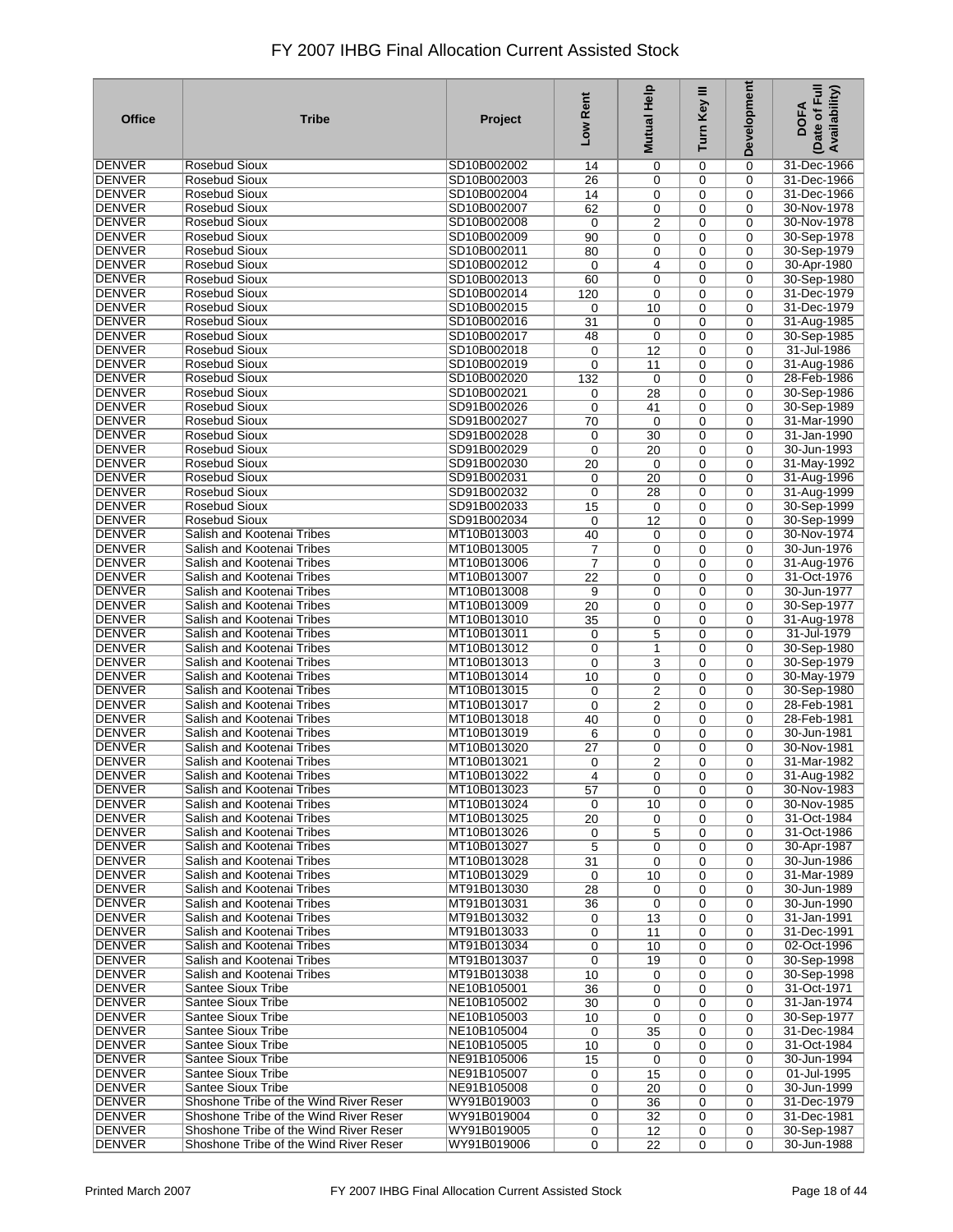| <b>Office</b>                  | <b>Tribe</b>                                                                     | Project                    | Low Rent        | Mutual Help      | Turn Key III     | Development             | Date of Full<br>Availability)<br><b>DOFA</b> |
|--------------------------------|----------------------------------------------------------------------------------|----------------------------|-----------------|------------------|------------------|-------------------------|----------------------------------------------|
| DENVER                         | Shoshone Tribe of the Wind River Reser                                           | WY91B019007                | 0               | 10               | 0                | 0                       | 31-Jul-1990                                  |
| <b>DENVER</b>                  | Shoshone Tribe of the Wind River Reser                                           | WY91B019008                | 0               | 11               | $\mathbf 0$      | $\mathbf 0$             | 30-Jun-1995                                  |
| DENVER                         | Shoshone Tribe of the Wind River Reser                                           | WY91B019009                | 20              | 0                | 0                | 0                       | 31-Mar-1967                                  |
| <b>DENVER</b>                  | Shoshone Tribe of the Wind River Reser                                           | WY91B019010                | 20              | 0                | 0                | 0                       | 31-Aug-1972                                  |
| DENVER                         | Shoshone Tribe of the Wind River Reser                                           | WY91B019011                | 28              | 0                | 0                | $\mathbf 0$             | 31-Aug-1978                                  |
| <b>DENVER</b>                  | Shoshone Tribe of the Wind River Reser                                           | WY91B019012                | $\overline{22}$ | 0                | 0                | $\mathbf 0$             | 31-Oct-1983                                  |
| DENVER<br><b>DENVER</b>        | Shoshone Tribe of the Wind River Reser<br>Shoshone Tribe of the Wind River Reser | WY91B019013                | $\overline{35}$ | 0                | 0                | $\Omega$                | 31-Mar-1986                                  |
| DENVER                         | Shoshone Tribe of the Wind River Reser                                           | WY91B019014<br>WY91B019015 | 10<br>0         | 0<br>28          | 0<br>0           | $\mathbf 0$<br>0        | 30-Sep-1991<br>31-Aug-2000                   |
| <b>DENVER</b>                  | Shoshone Tribe of the Wind River Reser                                           | WY91B019016                | 0               | 15               | 0                | 0                       | 30-Apr-2002                                  |
| <b>DENVER</b>                  | Sisseton-Wahpeton Sioux                                                          | SD10B015001                | 100             | 0                | 0                | $\mathbf 0$             | 30-Jun-1971                                  |
| <b>DENVER</b>                  | Sisseton-Wahpeton Sioux                                                          | SD10B015002                | 80              | 0                | 0                | 0                       | 31-Jul-1972                                  |
| <b>DENVER</b>                  | Sisseton-Wahpeton Sioux                                                          | SD10B015003                | 60              | 0                | 0                | $\mathbf 0$             | 31-Jul-1973                                  |
| <b>DENVER</b>                  | Sisseton-Wahpeton Sioux                                                          | SD10B015004                | 35              | 0                | 0                | $\mathbf 0$             | 31-Mar-1976                                  |
| <b>DENVER</b>                  | Sisseton-Wahpeton Sioux                                                          | SD10B015007                | 90              | $\mathbf 0$      | 0                | $\Omega$                | 31-Oct-1978                                  |
| <b>DENVER</b>                  | Sisseton-Wahpeton Sioux                                                          | SD10B015008                | 55              | 0                | 0                | 0                       | 30-Sep-1979                                  |
| <b>DENVER</b>                  | Sisseton-Wahpeton Sioux                                                          | SD10B015010                | 58              | 0                | 0                | $\mathbf 0$             | 30-Oct-1980                                  |
| <b>DENVER</b>                  | Sisseton-Wahpeton Sioux                                                          | SD10B015017                | 0               | 3                | 0                | $\mathbf 0$             | 31-Oct-1988                                  |
| <b>DENVER</b>                  | Sisseton-Wahpeton Sioux                                                          | SD91B015018                | 0               | 20               | $\mathbf 0$      | $\mathbf 0$             | 31-Dec-1992                                  |
| <b>DENVER</b>                  | Sisseton-Wahpeton Sioux                                                          | SD91B015019                | $\mathbf 0$     | 27               | 0                | 3                       | 31-May-1997                                  |
| <b>DENVER</b>                  | Southern Ute Tribe                                                               | CO10B010003                | 25              | 0                | $\mathbf 0$      | $\mathbf 0$             | 31-Aug-1970                                  |
| DENVER<br><b>DENVER</b>        | Southern Ute Tribe<br>Southern Ute Tribe                                         | CO10B010004                | 40              | $\mathbf 0$      | 0                | $\mathbf 0$             | 28-Feb-1977                                  |
| <b>DENVER</b>                  | Southern Ute Tribe                                                               | CO10B010006<br>CO10B010008 | 16<br>20        | 0<br>$\mathbf 0$ | $\mathbf 0$<br>0 | $\mathbf 0$<br>$\Omega$ | 30-Jun-1978<br>31-Oct-1981                   |
| <b>DENVER</b>                  | Southern Ute Tribe                                                               | CO10B010009                | 0               | 10               | $\mathbf 0$      | $\mathbf 0$             | 28-Feb-1986                                  |
| <b>DENVER</b>                  | Southern Ute Tribe                                                               | CO10B010010                | 0               | 15               | 0                | $\mathbf 0$             | 31-Dec-1987                                  |
| <b>DENVER</b>                  | Southern Ute Tribe                                                               | CO91B010011                | 10              | $\mathbf 0$      | $\mathbf 0$      | $\mathbf 0$             | 31-Oct-1990                                  |
| DENVER                         | Southern Ute Tribe                                                               | CO91B010012                | 0               | 20               | 0                | 0                       | 31-Oct-1990                                  |
| <b>DENVER</b>                  | Southern Ute Tribe                                                               | CO91B010013                | 0               | 15               | 0                | 0                       | 31-Aug-1994                                  |
| DENVER                         | Southern Ute Tribe                                                               | CO91B010014                | 0               | 20               | 0                | 0                       | 30-Sep-1995                                  |
| <b>DENVER</b>                  | Spirit Lake Sioux Tribe                                                          | ND10B008001                | 60              | 0                | 0                | $\mathbf 0$             | 31-Oct-1968                                  |
| DENVER                         | Spirit Lake Sioux Tribe                                                          | ND10B008004                | 48              | 0                | 0                | 0                       | 31-Aug-1974                                  |
| <b>DENVER</b>                  | Spirit Lake Sioux Tribe                                                          | ND10B008005                | 27              | 0                | 0                | $\mathbf 0$             | 31-May-1972                                  |
| DENVER                         | Spirit Lake Sioux Tribe                                                          | ND10B008007                | 20              | $\mathbf 0$      | 0                | 0                       | 30-Nov-1977                                  |
| <b>DENVER</b>                  | <b>Spirit Lake Sioux Tribe</b>                                                   | ND10B008008                | 50              | 0                | 0                | 0                       | 31-Aug-1979                                  |
| <b>DENVER</b>                  | <b>Spirit Lake Sioux Tribe</b>                                                   | ND10B008009                | 50              | 0                | 0                | 0                       | 30-Jun-1981                                  |
| <b>DENVER</b><br><b>DENVER</b> | Spirit Lake Sioux Tribe<br><b>Spirit Lake Sioux Tribe</b>                        | ND10B008010<br>ND10B008011 | 14<br>14        | 0<br>$\mathbf 0$ | 0<br>0           | 0<br>0                  | 31-Jan-1985<br>31-Jan-1985                   |
| <b>DENVER</b>                  | Spirit Lake Sioux Tribe                                                          | ND10B008012                | 25              | $\mathbf 0$      | 0                | $\mathbf 0$             | 31-Jul-1987                                  |
| <b>DENVER</b>                  | Spirit Lake Sioux Tribe                                                          | ND10B008013                | 0               | 40               | 0                | 0                       | 31-Aug-1987                                  |
| <b>DENVER</b>                  | <b>Spirit Lake Sioux Tribe</b>                                                   | ND91B008014                | 20              | $\mathbf 0$      | 0                | $\mathbf 0$             | 31-Jan-1993                                  |
| <b>DENVER</b>                  | Spirit Lake Sioux Tribe                                                          | ND91B008015                | 0               | 0                | 0                | 15                      |                                              |
| <b>DENVER</b>                  | <b>Standing Rock Sioux</b>                                                       | SD10B006001                | 56              | 0                | 0                | 0                       | 31-Jan-1965                                  |
| <b>DENVER</b>                  | <b>Standing Rock Sioux</b>                                                       | SD10B006002                | 109             | 0                | 0                | 0                       | 31-Aug-1971                                  |
| DENVER                         | <b>Standing Rock Sioux</b>                                                       | SD10B006003                | 10              | 0                | $\mathbf 0$      | 0                       | 31-Aug-1974                                  |
| DENVER                         | <b>Standing Rock Sioux</b>                                                       | SD10B006005                | 85              | 0                | $\mathbf 0$      | 0                       | 30-Nov-1974                                  |
| <b>DENVER</b>                  | <b>Standing Rock Sioux</b>                                                       | SD10B006007                | 64              | 0                | 0                | 0                       | 31-Dec-1975                                  |
| <b>DENVER</b>                  | <b>Standing Rock Sioux</b>                                                       | SD10B006008                | 84              | $\mathbf 0$      | 0                | $\mathbf 0$             | 30-Sep-1973                                  |
| DENVER                         | <b>Standing Rock Sioux</b>                                                       | SD10B006009                | 10              | $\mathbf 0$      | 0                | 0                       | 28-Feb-1977                                  |
| <b>DENVER</b>                  | <b>Standing Rock Sioux</b>                                                       | SD10B006011                | $\mathbf 0$     | 24               | $\mathbf 0$      | 0                       | 29-Feb-1980                                  |
| <b>DENVER</b><br><b>DENVER</b> | <b>Standing Rock Sioux</b><br><b>Standing Rock Sioux</b>                         | SD10B006012<br>SD10B006013 | 50              | 0                | 0                | 0                       | 31-May-1979<br>30-Oct-1981                   |
| <b>DENVER</b>                  | <b>Standing Rock Sioux</b>                                                       | SD10B006014                | 15<br>19        | 0<br>0           | $\mathbf 0$<br>0 | $\mathbf 0$<br>0        | 31-Dec-1980                                  |
| <b>DENVER</b>                  | <b>Standing Rock Sioux</b>                                                       | SD10B006015                | 0               | 8                | 0                | 0                       | 28-Feb-1982                                  |
| <b>DENVER</b>                  | <b>Standing Rock Sioux</b>                                                       | SD10B006016                | 5               | 0                | 0                | $\mathbf 0$             | 30-Jun-1985                                  |
| <b>DENVER</b>                  | <b>Standing Rock Sioux</b>                                                       | SD10B006021                | 39              | 0                | 0                | 0                       | 30-Sep-1986                                  |
| <b>DENVER</b>                  | <b>Standing Rock Sioux</b>                                                       | SD10B006022                | 26              | 0                | 0                | 0                       | 31-Jul-1987                                  |
| <b>DENVER</b>                  | <b>Standing Rock Sioux</b>                                                       | SD10B006023                | 0               | 38               | 0                | 0                       | 29-Feb-1988                                  |
| <b>DENVER</b>                  | <b>Standing Rock Sioux</b>                                                       | SD91B006024                | 0               | 28               | 0                | 0                       | 31-Dec-1990                                  |
| <b>DENVER</b>                  | <b>Standing Rock Sioux</b>                                                       | SD91B006025                | 0               | 20               | 0                | 0                       | 31-Mar-1995                                  |
| <b>DENVER</b>                  | <b>Standing Rock Sioux</b>                                                       | SD91B006026                | 0               | 40               | 0                | 0                       | 31-Dec-1999                                  |
| <b>DENVER</b>                  | <b>Standing Rock Sioux</b>                                                       | SD91B006028                | 0               | 0                | 0                | 24                      |                                              |
| <b>DENVER</b>                  | <b>Standing Rock Sioux</b>                                                       | SD91B006029                | $\overline{24}$ | $\mathbf 0$      | 0                | 0                       | 31-Oct-1997                                  |
| <b>DENVER</b>                  | <b>Standing Rock Sioux</b>                                                       | SD91B006030                | 0               | 20               | 0                | 0                       | 31-Dec-1999                                  |
| DENVER<br><b>DENVER</b>        | <b>Standing Rock Sioux</b>                                                       | SD91B006031<br>SD91B006032 | 1               | $\mathbf 0$      | 0                | $\mathbf 0$             | 31-Jan-1997<br>31-Dec-1997                   |
| <b>DENVER</b>                  | <b>Standing Rock Sioux</b><br><b>Standing Rock Sioux</b>                         | SD91B006033                | 0<br>0          | 40<br>19         | 0<br>0           | 0<br>0                  | 30-Mar-1999                                  |
| DENVER                         | <b>Standing Rock Sioux</b>                                                       | SD91B006034                | 0               | 0                | 0                | 6                       |                                              |
| DENVER                         | <b>Standing Rock Sioux</b>                                                       | SD91B006035                | 0               | 17               | 0                | 16                      | 30-Jun-1999                                  |
| <b>DENVER</b>                  | <b>Standing Rock Sioux</b>                                                       | SD91B006036                | 0               | $\mathbf 0$      | $\mathbf 0$      | 33                      |                                              |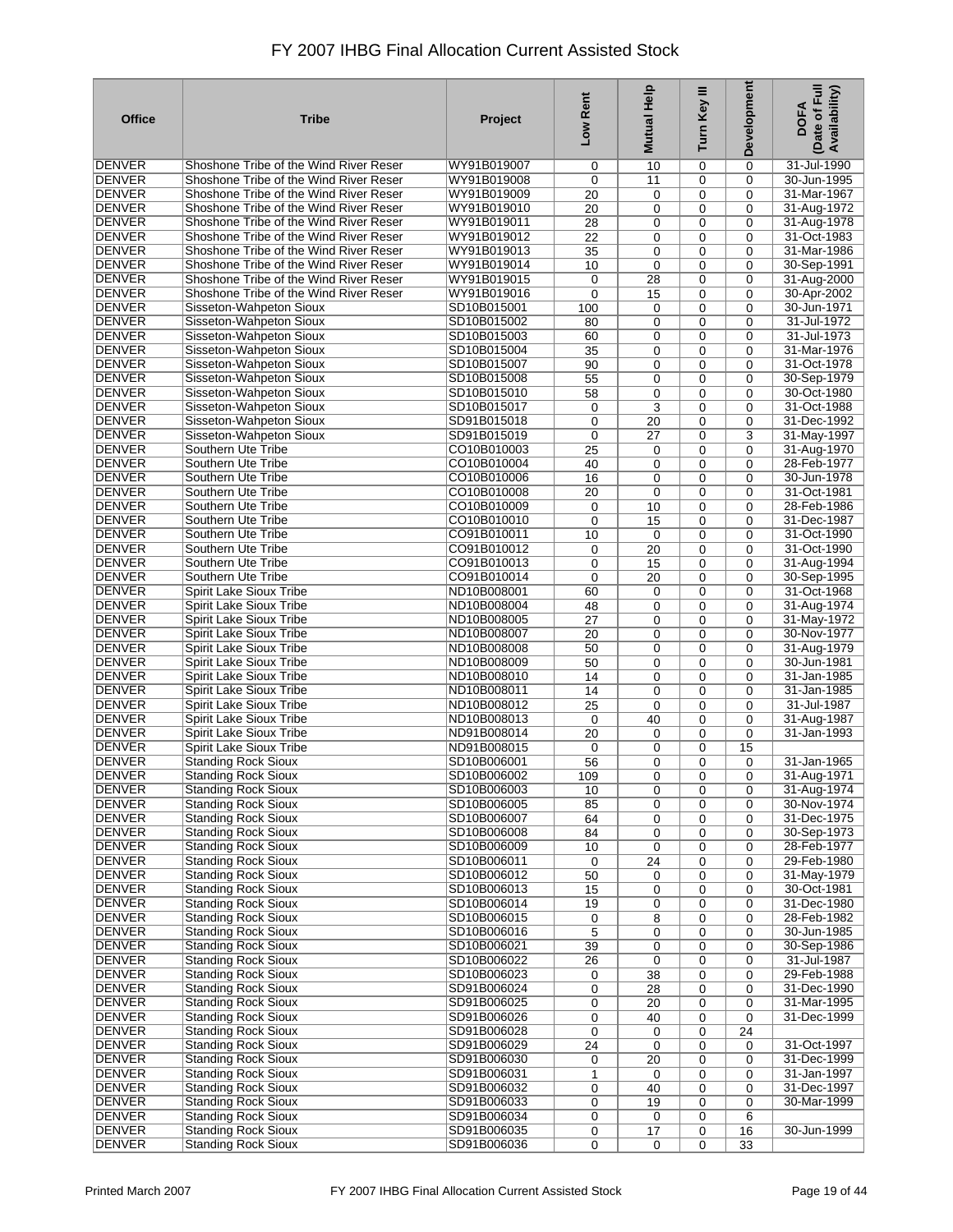| <b>Office</b>           | <b>Tribe</b>                                  | Project                    | Low Rent    | Help<br><b>Mutual</b>   | Turn Key III | Development | Date of Full<br>Availability)<br><b>DOFA</b> |
|-------------------------|-----------------------------------------------|----------------------------|-------------|-------------------------|--------------|-------------|----------------------------------------------|
| <b>DENVER</b>           | Turtle Mountain Band of Chippewa              | ND10B006001                | 57          | 0                       | 0            | 0           | 31-Aug-1967                                  |
| <b>DENVER</b>           | Turtle Mountain Band of Chippewa              | ND10B006002                | 40          | 0                       | 0            | $\mathbf 0$ | 31-Oct-1967                                  |
| DENVER                  | Turtle Mountain Band of Chippewa              | ND10B006003                | 28          | 0                       | 0            | 0           | 31-Dec-1968                                  |
| <b>DENVER</b>           | Turtle Mountain Band of Chippewa              | ND10B006006                | 70          | 0                       | 0            | $\mathbf 0$ | 30-Nov-1974                                  |
| <b>DENVER</b>           | Turtle Mountain Band of Chippewa              | ND10B006008                | 47          | 3                       | 0            | 0           | 30-Apr-1977                                  |
| <b>DENVER</b>           | Turtle Mountain Band of Chippewa              | ND10B006010                | 49          | 1                       | 0            | $\mathbf 0$ | 30-Sep-1978                                  |
| DENVER                  | Turtle Mountain Band of Chippewa              | ND10B006012                | 41          | 1                       | 0            | 0           | 31-Mar-1980                                  |
| <b>DENVER</b>           | Turtle Mountain Band of Chippewa              | ND10B006013                | 50          | 0                       | 0            | 0           | 31-Jul-1981                                  |
| <b>DENVER</b>           | Turtle Mountain Band of Chippewa              | ND10B006014                | 23          | 2                       | 0            | 0           | 30-Apr-1982                                  |
| <b>DENVER</b>           | Turtle Mountain Band of Chippewa              | ND10B006015                | 30          | 0                       | 0            | 0           | 31-Dec-1983                                  |
| <b>DENVER</b>           | Turtle Mountain Band of Chippewa              | ND10B006016                | 0           | 1                       | 0            | 0           | 31-Jul-1981                                  |
| <b>DENVER</b>           | Turtle Mountain Band of Chippewa              | ND10B006017                | 72          | $\overline{2}$          | 0            | 0           | 30-Sep-1983                                  |
| <b>DENVER</b>           | Turtle Mountain Band of Chippewa              | ND10B006018                | 0           | 26                      | 0            | 0           | 31-Dec-1984                                  |
| <b>DENVER</b>           | Turtle Mountain Band of Chippewa              | ND10B006022                | 37          | 0                       | 0            | $\mathbf 0$ | 30-Sep-1985                                  |
| <b>DENVER</b>           | Turtle Mountain Band of Chippewa              | ND10B006023                | 0           | 33                      | 0            | $\mathbf 0$ | 30-Jun-1986                                  |
| <b>DENVER</b>           | Turtle Mountain Band of Chippewa              | ND10B006024                | 24          | 0                       | 0            | $\mathbf 0$ | 31-Oct-1986                                  |
| <b>DENVER</b>           | Turtle Mountain Band of Chippewa              | ND10B006025                | 0           | 16                      | $\mathbf 0$  | $\mathbf 0$ | 31-Dec-1986                                  |
| <b>DENVER</b>           | Turtle Mountain Band of Chippewa              | ND10B006027                | 0           | 51                      | 0            | $\mathbf 0$ | 31-Oct-1987                                  |
| <b>DENVER</b>           | Turtle Mountain Band of Chippewa              | ND10B006028                | 89          | $\mathbf 0$             | 0            | $\mathbf 0$ | 31-Dec-1987                                  |
| <b>DENVER</b>           | Turtle Mountain Band of Chippewa              | ND10B006030                | $\mathbf 0$ | 36                      | 0            | $\mathbf 0$ | 30-Sep-1987                                  |
| <b>DENVER</b>           | Turtle Mountain Band of Chippewa              | ND10B006031                | 40          | $\mathbf 0$             | 0            | 0           | 31-Jan-1989                                  |
| <b>DENVER</b>           | Turtle Mountain Band of Chippewa              | ND10B006032                | 0           | 42                      | 0            | $\mathbf 0$ | 31-Mar-1989                                  |
| <b>DENVER</b>           | Turtle Mountain Band of Chippewa              | ND10B006034                | 0           | 5                       | 0            | $\mathbf 0$ | 30-Apr-1982                                  |
| <b>DENVER</b>           | Turtle Mountain Band of Chippewa              | ND10B042001                | 2           | 0                       | 0            | 0           | 30-Sep-1976                                  |
| <b>DENVER</b>           | Turtle Mountain Band of Chippewa              | ND10B042003                | 4           | 0                       | 0            | 0           | 30-Jun-1977                                  |
| <b>DENVER</b>           | Turtle Mountain Band of Chippewa              | ND10B042004                | 0           | 4                       | 0            | 0           | 30-Jun-1977                                  |
| <b>DENVER</b>           | Turtle Mountain Band of Chippewa              | ND10B068001                | 7           | 0                       | 0            | $\mathbf 0$ | 31-Jul-1980                                  |
| <b>DENVER</b>           | Turtle Mountain Band of Chippewa              | ND10B068002                | 0           | 3                       | 0            | 0           | 31-Jul-1980                                  |
| <b>DENVER</b>           | Turtle Mountain Band of Chippewa              | ND10B068003                | 10          | 0                       | 0            | $\mathbf 0$ | 31-Jul-1980                                  |
| DENVER                  | Turtle Mountain Band of Chippewa              | ND10B068004                | 0           | 2                       | 0            | 0           | 31-Jul-1980                                  |
| <b>DENVER</b>           | Turtle Mountain Band of Chippewa              | ND10B068005                | 5           | 0                       | 0            | 0           | 30-Sep-1981                                  |
| DENVER                  | Turtle Mountain Band of Chippewa              | ND10B068006                | 0           | 6                       | 0            | 0           | 31-Dec-1981                                  |
| <b>DENVER</b>           | Turtle Mountain Band of Chippewa              | ND10B068007                | 20          | $\mathbf 0$             | 0            | 0           | 28-Feb-1985                                  |
| <b>DENVER</b>           | Turtle Mountain Band of Chippewa              | ND10B068008                | 0           | 18                      | 0            | 0           | 31-Mar-1985                                  |
| <b>DENVER</b>           | Turtle Mountain Band of Chippewa              | ND91B006033                | 0           | 48                      | 0            | $\mathbf 0$ | 30-Nov-1989                                  |
| <b>DENVER</b>           | Turtle Mountain Band of Chippewa              | ND91B006035                | 0           | 38                      | 0            | 0           | 31-May-1994                                  |
| <b>DENVER</b>           | Turtle Mountain Band of Chippewa              | ND91B006036                | 17          | 3                       | $\mathbf 0$  | 0           | 30-Sep-1993                                  |
| <b>DENVER</b>           | Turtle Mountain Band of Chippewa              | ND91B006037                | 0           | 14                      | 0            | 0           | 28-Feb-1994                                  |
| <b>DENVER</b>           | Turtle Mountain Band of Chippewa              | ND91B006038                | 40          | 8                       | 0            | $\mathbf 0$ | 31-May-1996                                  |
| <b>DENVER</b>           | Turtle Mountain Band of Chippewa              | ND91B006039                | 0           | 6                       | 0            | $\mathbf 0$ | 31-Oct-1996                                  |
| <b>DENVER</b>           | Turtle Mountain Band of Chippewa              | ND91B006041                | 0           | 10                      | 0            | $\mathbf 0$ | 30-Sep-1978                                  |
| <b>DENVER</b>           | Turtle Mountain Band of Chippewa              | ND91B006042                | 5           | 0                       | 0            | 0           | 31-Jul-1997                                  |
| <b>DENVER</b>           | Turtle Mountain Band of Chippewa              | ND91B006043                | 0           | 1                       | 0            | 0           | 31-Aug-1995                                  |
| <b>DENVER</b>           | Turtle Mountain Band of Chippewa              | ND91B006044                | 0           | $\overline{7}$          | 0            | 0           | 31-May-1996                                  |
| DENVER                  | Turtle Mountain Band of Chippewa              | ND91B006045                | 0           | 18                      | 0            | 1           | 30-Jun-2001                                  |
| DENVER                  | Turtle Mountain Band of Chippewa              | ND91B006046                | 0           | 7                       | 0            | 0           | 31-May-1996                                  |
| <b>DENVER</b>           | Uintah & Ouray Ute Indian Tribe               | UT10B001005                | 0           | $\overline{c}$          | 0            | 0           | 31-Jul-1974                                  |
| DENVER                  | Uintah & Ouray Ute Indian Tribe               | UT10B001006                | 40          | $\mathbf 0$             | $\mathbf 0$  | $\mathbf 0$ | 30-Nov-1974                                  |
| DENVER                  | Uintah & Ouray Ute Indian Tribe               | UT10B001008                | 30          | 0                       | 0            | $\mathbf 0$ | 30-Sep-1978                                  |
| <b>DENVER</b>           | Uintah & Ouray Ute Indian Tribe               | UT10B001009                | $\mathbf 0$ | 12                      | $\mathbf 0$  | $\mathbf 0$ | 31-Oct-1980                                  |
| <b>DENVER</b>           | Uintah & Ouray Ute Indian Tribe               | UT10B001010                | 20          | 0                       | 0            | 0           | 30-Sep-1982                                  |
| DENVER                  | Uintah & Ouray Ute Indian Tribe               | UT10B001012                | 0           | 15                      | 0            | $\mathbf 0$ | 30-Apr-1985                                  |
| <b>DENVER</b>           | Uintah & Ouray Ute Indian Tribe               | UT91B001015                | 0           | 32                      | 0            | $\mathbf 0$ | 31-Jul-1990                                  |
| <b>DENVER</b>           | Uintah & Ouray Ute Indian Tribe               | UT91B001016                | 19          | 0                       | 0            | 0           | 30-Sep-1995                                  |
| <b>DENVER</b>           | Uintah & Ouray Ute Indian Tribe               | UT91B001017                | 0           | 14                      | 0            | 0           | 31-Dec-1995                                  |
| <b>DENVER</b>           | <b>Utah Paiute Tribe</b>                      | UT10B010002                | 0           | 1                       | 0            | 0           | 30-Sep-1979                                  |
| <b>DENVER</b>           | <b>Utah Paiute Tribe</b>                      | UT10B010005                | 0           | $\overline{\mathbf{c}}$ | 0            | 0           | 31-Dec-1980                                  |
| <b>DENVER</b>           | <b>Utah Paiute Tribe</b>                      | UT10B010006                | 24          | 0                       | 0            | 0           | 31-Dec-1988                                  |
| <b>DENVER</b>           | <b>Utah Paiute Tribe</b>                      | UT91B010007                | 32          | 0                       | 0            | $\mathbf 0$ | 31-Jul-1988                                  |
| <b>DENVER</b>           | <b>Utah Paiute Tribe</b>                      | UT91B010008                | 20          | 0                       | 0            | 0           | 30-Nov-1992                                  |
| <b>DENVER</b>           | <b>Utah Paiute Tribe</b>                      | UT91B010010                | 18          | 0                       | 0            | 0           | 30-Sep-1993                                  |
| DENVER                  | Utah Paiute Tribe                             | UT91B010011                | 14          | 0                       | 0            | 0           | 30-Sep-1995                                  |
| DENVER                  | <b>Utah Paiute Tribe</b>                      | UT91B010012                | 13          | 0                       | 0            | 0           | 01-Dec-1996                                  |
| <b>DENVER</b>           | <b>Utah Paiute Tribe</b>                      | UT91B010013                | 1           | 0                       | 0            | 0           | 31-Dec-1980                                  |
| DENVER                  | Utah Paiute Tribe                             | UT91B010015                | 1           | 0                       | 0            | $\mathbf 0$ | 31-Oct-1976                                  |
| <b>DENVER</b>           | <b>Utah Paiute Tribe</b>                      | UT91B010017                | 11          | 0                       | 0            | $\mathbf 0$ | 30-Sep-1997                                  |
| <b>DENVER</b>           | <b>Utah Paiute Tribe</b>                      | UT91B010017                | 5           | 0                       | 0            | $\mathbf 0$ | 31-Oct-1999                                  |
| DENVER                  | Utah Paiute Tribe                             | UT91B010018                | 0           | 4                       | 0            | $\mathbf 0$ | 31-Dec-1988<br>31-Jul-1988                   |
| DENVER<br><b>DENVER</b> | Utah Paiute Tribe<br><b>Utah Paiute Tribe</b> | UT91B010020<br>UT91B010021 | 1           | 0                       | 0            | 0           | 30-Sep-2002                                  |
|                         |                                               |                            | 20          | $\mathbf 0$             | $\mathbf 0$  | $\mathbf 0$ |                                              |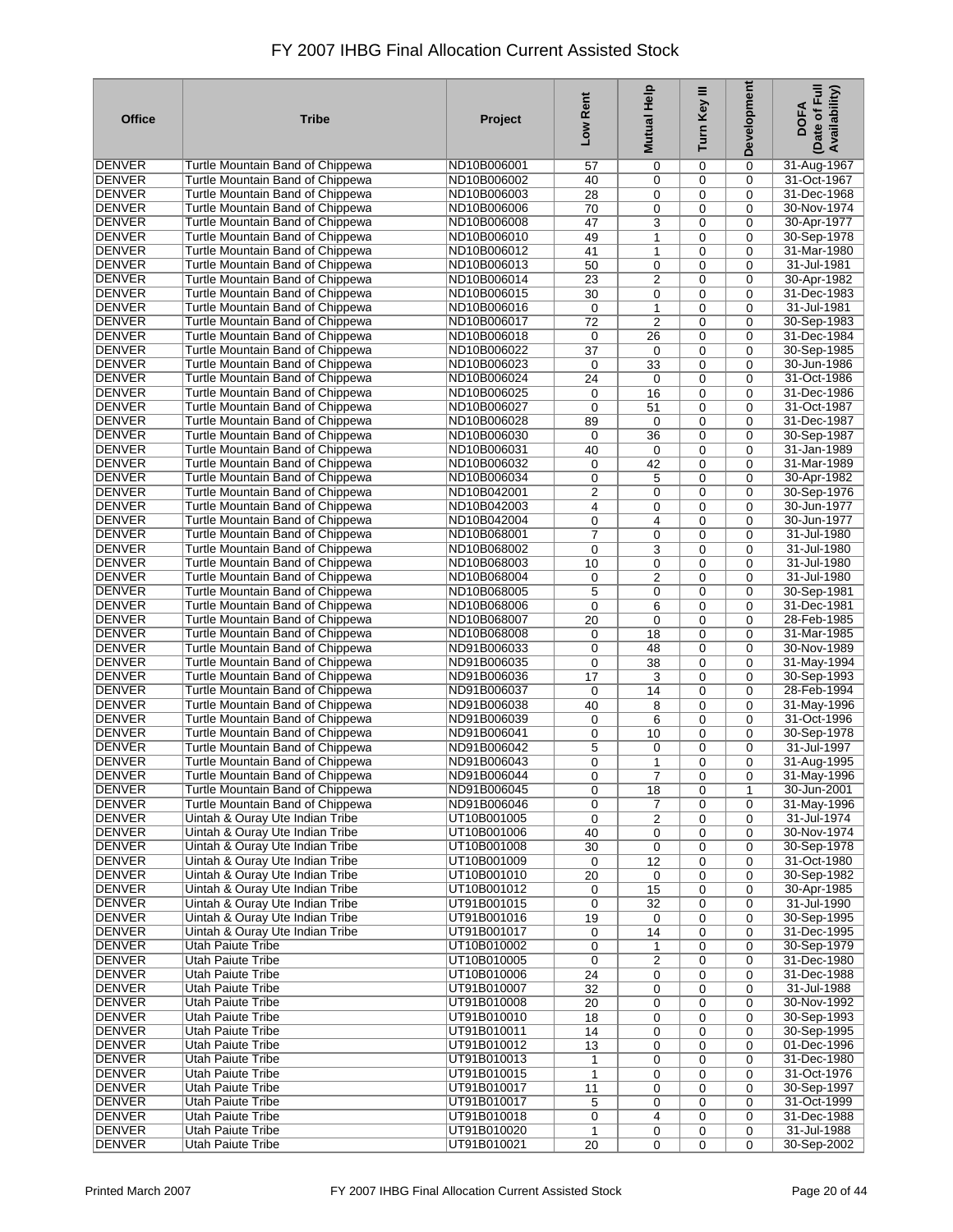| <b>Office</b> | <b>Tribe</b>              | Project     | Low Rent        | Mutual Help     | Turn Key III | <b>Development</b> | (Date of Full<br>Availability)<br><b>DOFA</b> |
|---------------|---------------------------|-------------|-----------------|-----------------|--------------|--------------------|-----------------------------------------------|
| <b>DENVER</b> | <b>Ute Mountain Tribe</b> | CO10B047003 | 16              | $\mathbf 0$     | $\Omega$     | $\Omega$           | 31-Oct-1978                                   |
| <b>DENVER</b> | Ute Mountain Tribe        | CO10B047004 | 15              | $\mathbf 0$     | $\Omega$     | $\Omega$           | 30-Jun-1979                                   |
| <b>DENVER</b> | <b>Ute Mountain Tribe</b> | CO10B047005 | 0               | 19              | 0            | $\Omega$           | 31-May-1986                                   |
| <b>DENVER</b> | <b>Ute Mountain Tribe</b> | CO10B047007 | 0               | 16              | $\Omega$     | $\mathbf 0$        | 30-Nov-1987                                   |
| <b>DENVER</b> | <b>Ute Mountain Tribe</b> | CO91B047008 | $\Omega$        | 20              | $\Omega$     | $\Omega$           | 30-Jun-1989                                   |
| <b>DENVER</b> | <b>Ute Mountain Tribe</b> | CO91B047009 | 10              | $\mathbf 0$     | 0            | $\overline{0}$     | 31-Jul-1990                                   |
| <b>DENVER</b> | <b>Ute Mountain Tribe</b> | CO91B047010 | 20              | $\Omega$        | $\Omega$     | $\Omega$           | 31-Jul-1990                                   |
| <b>DENVER</b> | <b>Ute Mountain Tribe</b> | CO91B047011 | $\mathbf 0$     | 10              | $\mathbf 0$  | $\mathbf 0$        | 31-Oct-1991                                   |
| <b>DENVER</b> | <b>Ute Mountain Tribe</b> | CO91B047012 | $\overline{16}$ | $\mathbf 0$     | $\mathbf{0}$ | $\Omega$           | 31-Oct-1991                                   |
| <b>DENVER</b> | <b>Ute Mountain Tribe</b> | CO91B047013 | $\overline{20}$ | $\mathbf 0$     | 0            | $\Omega$           | 31-Dec-1992                                   |
| <b>DENVER</b> | <b>Ute Mountain Tribe</b> | CO91B047014 | 20              | $\mathbf 0$     | 0            | $\Omega$           | 30-Nov-1993                                   |
| <b>DENVER</b> | <b>Ute Mountain Tribe</b> | CO91B047015 | $\mathbf 0$     | 15              | 0            | $\Omega$           | 30-Nov-1993                                   |
| <b>DENVER</b> | <b>Ute Mountain Tribe</b> | CO91B047016 | $\overline{13}$ | $\mathbf 0$     | $\mathbf{0}$ | $\Omega$           | 30-Nov-1994                                   |
| <b>DENVER</b> | <b>Ute Mountain Tribe</b> | CO91B047017 | 20              | $\mathbf 0$     | 0            | 0                  | 31-Jul-1996                                   |
| <b>DENVER</b> | Winnebago Tribe           | NE10B045001 | 30              | $\Omega$        | $\mathbf{0}$ | $\Omega$           | 28-Feb-1966                                   |
| <b>DENVER</b> | Winnebago Tribe           | NE10B045003 | $\overline{77}$ | $\mathbf 0$     | 0            | $\mathbf 0$        | 31-Jan-1974                                   |
| <b>DENVER</b> | Winnebago Tribe           | NE10B045007 | $\Omega$        | 12              | $\Omega$     | $\Omega$           | 31-Jan-1980                                   |
| <b>DENVER</b> | Winnebago Tribe           | NE10B045008 | 35              | $\mathbf 0$     | 0            | $\mathbf 0$        | 31-Aug-1980                                   |
| <b>DENVER</b> | Winnebago Tribe           | NE10B045009 | $\mathbf 0$     | $\overline{20}$ | 0            | $\Omega$           | 30-Jun-1987                                   |
| <b>DENVER</b> | Winnebago Tribe           | NE10B045011 | 21              | $\Omega$        | 0            | $\mathbf 0$        | 31-May-1989                                   |
| <b>DENVER</b> | Winnebago Tribe           | NE91B045012 | 0               | 10              | $\mathbf{0}$ | $\Omega$           | 31-Jul-1991                                   |
| <b>DENVER</b> | Winnebago Tribe           | NE91B045013 | $\overline{7}$  | $\mathbf 0$     | 0            | $\Omega$           | 31-Jan-1991                                   |
| <b>DENVER</b> | Winnebago Tribe           | NE91B045015 | 0               | 15              | $\mathbf{0}$ | $\Omega$           | 31-Jan-1999                                   |
| <b>DENVER</b> | <b>Yankton Sioux</b>      | SD10B012001 | 100             | $\mathbf 0$     | 0            | $\mathbf 0$        | 31-Dec-1971                                   |
| <b>DENVER</b> | <b>Yankton Sioux</b>      | SD10B012002 | $\overline{30}$ | $\mathbf 0$     | $\mathbf{0}$ | $\Omega$           | 31-Jul-1976                                   |
| <b>DENVER</b> | <b>Yankton Sioux</b>      | SD10B012004 | $\overline{21}$ | 0               | 0            | 0                  | 30-Sep-1979                                   |
| <b>DENVER</b> | <b>Yankton Sioux</b>      | SD10B012006 | $\mathbf 0$     | 1               | 0            | $\Omega$           | 31-Dec-1980                                   |
| <b>DENVER</b> | <b>Yankton Sioux</b>      | SD10B012007 | $\overline{24}$ | $\mathbf 0$     | $\mathbf{0}$ | $\Omega$           | 31-Dec-1980                                   |
| <b>DENVER</b> | <b>Yankton Sioux</b>      | SD10B012008 | 17              | $\mathbf 0$     | $\Omega$     | $\Omega$           | 31-Jul-1981                                   |
| <b>DENVER</b> | <b>Yankton Sioux</b>      | SD10B012010 | $\mathbf 0$     | 3               | 0            | $\Omega$           | 30-Sep-1981                                   |
| <b>DENVER</b> | <b>Yankton Sioux</b>      | SD91B012013 | $\overline{18}$ | $\mathbf 0$     | 0            | 0                  | 31-Mar-1993                                   |
| <b>DENVER</b> | <b>Yankton Sioux</b>      | SD91B012014 | $\overline{18}$ | $\mathbf 0$     | $\Omega$     | $\Omega$           | 31-Jul-1994                                   |
| <b>DENVER</b> | <b>Yankton Sioux</b>      | SD91B012015 | 0               | 20              | $\Omega$     | $\Omega$           | 28-Feb-1995                                   |
| <b>DENVER</b> | <b>Yankton Sioux</b>      | SD91B012016 | 0               | $\overline{27}$ | 0            | $\mathbf 0$        | 08-Sep-1997                                   |
| <b>DENVER</b> | <b>Yankton Sioux</b>      | SD91B012017 | $\overline{23}$ | $\mathbf 0$     | $\Omega$     | $\Omega$           | 10-Nov-1997                                   |
| <b>DENVER</b> | <b>Yankton Sioux</b>      | SD91B012018 | 0               | 1               | 0            | $\mathbf 0$        | 08-Sep-1997                                   |
| <b>DENVER</b> | <b>TOTAL</b>              |             | 9938            | 4173            | 59           | 105                |                                               |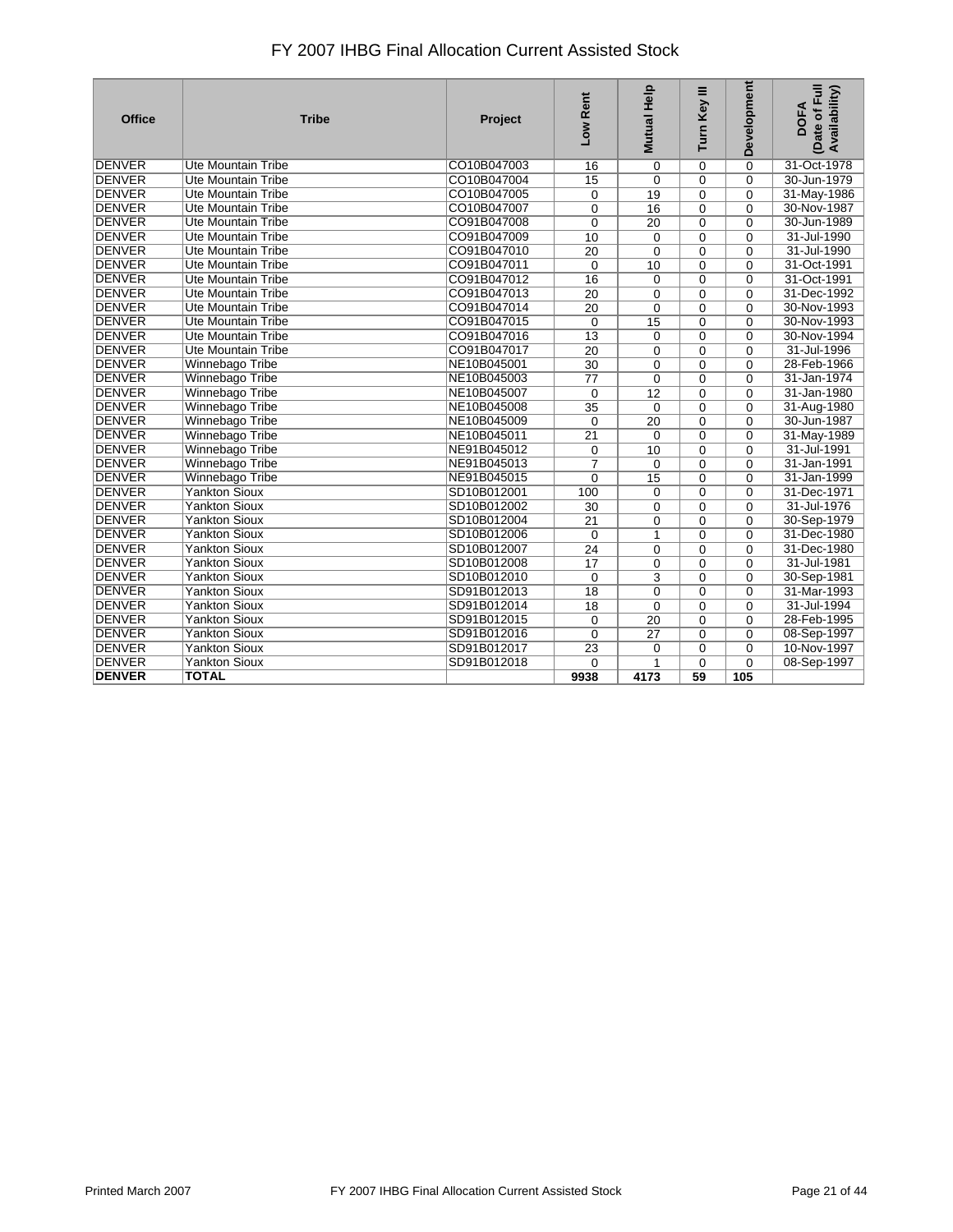| <b>Office</b>                      | <b>Tribe</b>                                     | Project                    | Low Rent                           | Mutual Help                        | Turn Key III     | <b>Development</b> | Date of Full<br>Availability)<br><b>DOFA</b> |
|------------------------------------|--------------------------------------------------|----------------------------|------------------------------------|------------------------------------|------------------|--------------------|----------------------------------------------|
| <b>OKLAHOMA</b>                    | Absentee-Shawnee                                 | OK56B091011                | 0                                  | 11                                 | 0                | $\mathbf 0$        | 31-Mar-1982                                  |
| <b>OKLAHOMA</b>                    | Absentee-Shawnee                                 | OK56B091012                | 25                                 | 0                                  | 0                | $\mathbf 0$        | 30-Jun-1981                                  |
| <b>OKLAHOMA</b>                    | Absentee-Shawnee                                 | OK56B091013                | $\mathbf 0$                        | 17                                 | 0                | $\mathbf 0$        | 31-Oct-1981                                  |
| <b>OKLAHOMA</b>                    | Absentee-Shawnee                                 | OK56B091015                | $\overline{25}$                    | 0                                  | 0                | $\mathbf 0$        | 30-Apr-1982                                  |
| <b>OKLAHOMA</b>                    | Absentee-Shawnee                                 | OK95B091006                | 73                                 | $\mathbf 0$                        | 0                | $\mathbf 0$        | 31-Mar-1979                                  |
| <b>OKLAHOMA</b>                    | Absentee-Shawnee                                 | OK95B091007                | 0                                  | 3                                  | 0                | 0                  | 30-Oct-1979                                  |
| <b>OKLAHOMA</b>                    | Absentee-Shawnee                                 | OK95B091008                | $\pmb{0}$                          | 30                                 | 0                | 0                  | 30-Sep-1982                                  |
| <b>OKLAHOMA</b><br><b>OKLAHOMA</b> | Absentee-Shawnee                                 | OK95B091009                | 0                                  | 8                                  | 0                | 0                  | 31-Dec-1980                                  |
| <b>OKLAHOMA</b>                    | Absentee-Shawnee<br>Absentee-Shawnee             | OK95B091010<br>OK95B091014 | $\overline{25}$<br>$\overline{25}$ | $\mathbf 0$<br>0                   | 0<br>0           | $\mathbf 0$<br>0   | 30-Sep-1979<br>31-Aug-1982                   |
| <b>OKLAHOMA</b>                    | Absentee-Shawnee                                 | OK95B091016                | 0                                  | 16                                 | $\mathbf 0$      | $\mathbf 0$        | 31-Mar-1984                                  |
| <b>OKLAHOMA</b>                    | Absentee-Shawnee                                 | OK95B091017                | 0                                  | 16                                 | $\mathbf 0$      | 0                  | 30-Jun-1984                                  |
| <b>OKLAHOMA</b>                    | Absentee-Shawnee                                 | OK95B091018                | $\pmb{0}$                          | 14                                 | $\mathbf 0$      | 0                  | 31-Mar-1986                                  |
| <b>OKLAHOMA</b>                    | Absentee-Shawnee                                 | OK95B091019                | 0                                  | 11                                 | 0                | $\mathbf 0$        | 30-Nov-1984                                  |
| <b>OKLAHOMA</b>                    | Absentee-Shawnee                                 | OK95B091020                | $\pmb{0}$                          | 8                                  | $\mathbf 0$      | $\mathbf 0$        | 31-Jul-1984                                  |
| OKLAHOMA                           | Absentee-Shawnee                                 | OK95B091021                | 0                                  | 14                                 | 0                | $\mathbf 0$        | 30-Sep-1987                                  |
| <b>OKLAHOMA</b>                    | Absentee-Shawnee                                 | OK95B091023                | $\mathbf 0$                        | 9                                  | $\mathbf 0$      | $\mathbf 0$        | 31-Aug-1986                                  |
| <b>OKLAHOMA</b>                    | Absentee-Shawnee                                 | OK95B091024                | 0                                  | 17                                 | $\mathbf 0$      | $\mathbf 0$        | 31-May-1987                                  |
| OKLAHOMA                           | Absentee-Shawnee                                 | OK95B091025                | $\mathbf 0$                        | 15                                 | $\mathbf 0$      | $\mathbf 0$        | 31-Mar-1989                                  |
| <b>OKLAHOMA</b>                    | Absentee-Shawnee                                 | OK95B091026                | 0                                  | 10                                 | 0                | $\mathbf 0$        | 30-Nov-1989                                  |
| OKLAHOMA                           | Absentee-Shawnee                                 | OK95B091027                | 0                                  | 6                                  | $\mathbf 0$      | $\mathbf 0$        | 31-Mar-1990                                  |
| <b>OKLAHOMA</b>                    | Absentee-Shawnee                                 | OK95B091028                | 0                                  | 10                                 | 0                | $\mathbf 0$        | 31-Dec-1990                                  |
| <b>OKLAHOMA</b>                    | Absentee-Shawnee                                 | OK95B091029                | 0                                  | 21                                 | $\mathbf 0$      | $\mathbf 0$        | 31-Jul-1992                                  |
| <b>OKLAHOMA</b>                    | Absentee-Shawnee                                 | OK95B091030                | $\mathbf 0$                        | 17                                 | 0                | $\mathbf 0$        | 31-Jul-1995                                  |
| <b>OKLAHOMA</b>                    | Absentee-Shawnee                                 | OK95B091031                | $\mathbf 0$                        | 14                                 | 0                | $\mathbf 0$        | 31-Dec-1993                                  |
| <b>OKLAHOMA</b>                    | Absentee-Shawnee                                 | OK95B091032                | 20                                 | 7                                  | 0                | $\mathbf 0$        | 30-Nov-1995                                  |
| <b>OKLAHOMA</b>                    | Absentee-Shawnee                                 | OK95B091033                | 0                                  | 20                                 | 0                | $\mathbf 0$        | 30-Nov-1996                                  |
| <b>OKLAHOMA</b>                    | Absentee-Shawnee                                 | OK95B091034                | 0                                  | 19                                 | 0                | $\mathbf 0$        | 31-Jan-1995                                  |
| <b>OKLAHOMA</b>                    | Absentee-Shawnee                                 | OK95B091035                | 0                                  | $\overline{21}$                    | 0                | $\mathbf 0$        | 31-Oct-1995                                  |
| <b>OKLAHOMA</b>                    | Absentee-Shawnee                                 | OK95B091036                | $\pmb{0}$                          | 25                                 | 0                | $\mathbf 0$        | 30-Jan-1999                                  |
| <b>OKLAHOMA</b><br><b>OKLAHOMA</b> | Absentee-Shawnee<br>Absentee-Shawnee             | OK95B091037<br>OK95B091038 | 0<br>$\pmb{0}$                     | $\overline{25}$<br>$\overline{25}$ | 0<br>0           | 0<br>$\mathbf 0$   | 31-Mar-2000<br>30-Apr-1999                   |
| <b>OKLAHOMA</b>                    | Absentee-Shawnee                                 | OK95B091039                | 0                                  | 24                                 | 0                | 0                  | 30-Apr-2001                                  |
| <b>OKLAHOMA</b>                    | Absentee-Shawnee                                 | OK95B091040                | 0                                  | $\overline{25}$                    | 0                | 0                  | 30-Apr-1999                                  |
| <b>OKLAHOMA</b>                    | Alabama-Coushatta                                | TX95B338005                | 0                                  | 10                                 | 0                | 0                  | 28-Feb-1993                                  |
| <b>OKLAHOMA</b>                    | Alabama-Coushatta                                | TX95B338006                | $\boldsymbol{0}$                   | 10                                 | $\mathbf 0$      | $\mathbf 0$        | 30-Jun-1995                                  |
| <b>OKLAHOMA</b>                    | Alabama-Coushatta                                | TX95B338007                | 0                                  | 30                                 | 0                | 0                  | 31-Dec-1998                                  |
| <b>OKLAHOMA</b>                    | Apache Tribe                                     | OK95B128002                | 0                                  | 19                                 | $\mathbf 0$      | 0                  | 30-Apr-1991                                  |
| <b>OKLAHOMA</b>                    | Apache Tribe                                     | OK95B128003                | 0                                  | 9                                  | 0                | 0                  | 30-Nov-1990                                  |
| <b>OKLAHOMA</b>                    | <b>Apache Tribe</b>                              | OK95B128004                | $\boldsymbol{0}$                   | 9                                  | $\mathbf 0$      | $\mathbf 0$        | 30-Nov-1991                                  |
| <b>OKLAHOMA</b>                    | <b>Apache Tribe</b>                              | OK95B128005                | 0                                  | 19                                 | 0                | 0                  | 30-Sep-1987                                  |
| <b>OKLAHOMA</b>                    | <b>Apache Tribe</b>                              | OK95B128006                | $\mathbf 0$                        | 20                                 | $\mathbf 0$      | 0                  | 30-Sep-1994                                  |
| <b>OKLAHOMA</b>                    | Apache Tribe                                     | OK95B128010                | $\mathbf 0$                        | 36                                 | 0                | $\mathbf 0$        | 31-Mar-1998                                  |
| <b>OKLAHOMA</b>                    | <b>Apache Tribe</b>                              | OK95B128011                | 0                                  | $\overline{18}$                    | 0                | 0                  | 30-Nov-1996                                  |
| OKLAHOMA                           | Caddo Tribe                                      | OK95B077002                | 20                                 | 0                                  | 0                | 0                  | 31-May-1972                                  |
| <b>OKLAHOMA</b>                    | Caddo Tribe                                      | OK95B077007                | 0                                  | 1                                  | 0                | 0                  | 31-Oct-1987                                  |
| <b>OKLAHOMA</b>                    | Caddo Tribe                                      | OK95B077008                | 0                                  | 1                                  | 0                | 0                  | 31-Jan-1991                                  |
| <b>OKLAHOMA</b>                    | Caddo Tribe                                      | OK95B077010                | $\mathbf 0$                        | 0                                  | 0                | 9                  |                                              |
| <b>OKLAHOMA</b><br><b>OKLAHOMA</b> | <b>Cherokee Nation</b><br><b>Cherokee Nation</b> | OK56B045041<br>OK56B045047 | 50                                 | 0                                  | 0                | 0                  | 31-Jul-1982<br>31-Mar-1981                   |
| <b>OKLAHOMA</b>                    | <b>Cherokee Nation</b>                           | OK56B045048                | 32<br>40                           | 0<br>0                             | 0<br>0           | 0<br>0             | 31-Dec-1981                                  |
| <b>OKLAHOMA</b>                    | Cherokee Nation                                  | OK56B045050                | 0                                  | 17                                 | 0                | 0                  | 31-Mar-1983                                  |
| <b>OKLAHOMA</b>                    | <b>Cherokee Nation</b>                           | OK56B045052                | 25                                 | 0                                  | 0                | 0                  | 30-Nov-1981                                  |
| <b>OKLAHOMA</b>                    | <b>Cherokee Nation</b>                           | OK56B045054                | 50                                 | 0                                  | 0                | 0                  | 31-Jan-1983                                  |
| <b>OKLAHOMA</b>                    | <b>Cherokee Nation</b>                           | OK56B045055                | 50                                 | 0                                  | 0                | 0                  | 31-Oct-1981                                  |
| <b>OKLAHOMA</b>                    | <b>Cherokee Nation</b>                           | OK56B045056                | 0                                  | 10                                 | 0                | 0                  | 31-Jan-1983                                  |
| <b>OKLAHOMA</b>                    | <b>Cherokee Nation</b>                           | OK56B045057                | 0                                  | $\overline{7}$                     | 0                | 0                  | 31-Jan-1983                                  |
| <b>OKLAHOMA</b>                    | <b>Cherokee Nation</b>                           | OK56B045058                | 0                                  | 13                                 | 0                | 0                  | 30-Sep-1982                                  |
| <b>OKLAHOMA</b>                    | <b>Cherokee Nation</b>                           | OK95B045001                | 24                                 | 0                                  | 0                | 0                  | 30-Jun-1968                                  |
| <b>OKLAHOMA</b>                    | <b>Cherokee Nation</b>                           | OK95B045002                | 16                                 | 0                                  | 0                | 0                  | 31-Aug-1969                                  |
| <b>OKLAHOMA</b>                    | <b>Cherokee Nation</b>                           | OK95B045005                | 40                                 | 0                                  | $\mathbf 0$      | $\mathbf 0$        | 30-Jun-1971                                  |
| <b>OKLAHOMA</b>                    | <b>Cherokee Nation</b>                           | OK95B045016                | 81                                 | 0                                  | 0                | 0                  | 31-Aug-1972                                  |
| <b>OKLAHOMA</b>                    | <b>Cherokee Nation</b>                           | OK95B045024                | 29                                 | 0                                  | $\mathbf 0$      | $\mathbf 0$        | 31-Jul-1974                                  |
| <b>OKLAHOMA</b>                    | <b>Cherokee Nation</b>                           | OK95B045025                | 19                                 | 0                                  | 0                | $\mathbf 0$        | 30-Nov-1974                                  |
| <b>OKLAHOMA</b>                    | <b>Cherokee Nation</b>                           | OK95B045026                | 19                                 | 0                                  | 0                | $\mathbf 0$        | 30-Nov-1974                                  |
| <b>OKLAHOMA</b>                    | Cherokee Nation                                  | OK95B045030                | 50                                 | 0                                  | 0                | 0                  | 30-Sep-1977                                  |
| <b>OKLAHOMA</b>                    | <b>Cherokee Nation</b>                           | OK95B045032                | 20                                 | 0                                  | $\mathbf 0$      | $\mathbf 0$        | 31-Jan-1978                                  |
| <b>OKLAHOMA</b>                    | <b>Cherokee Nation</b>                           | OK95B045033                | 0                                  | 6                                  | 0                | 0                  | 31-Dec-1977                                  |
| <b>OKLAHOMA</b><br><b>OKLAHOMA</b> | <b>Cherokee Nation</b><br><b>Cherokee Nation</b> | OK95B045034<br>OK95B045035 | 0<br>50                            | 1<br>$\mathbf 0$                   | 0<br>$\mathbf 0$ | 0<br>$\mathbf 0$   | 31-Dec-1979<br>30-Sep-1977                   |
|                                    |                                                  |                            |                                    |                                    |                  |                    |                                              |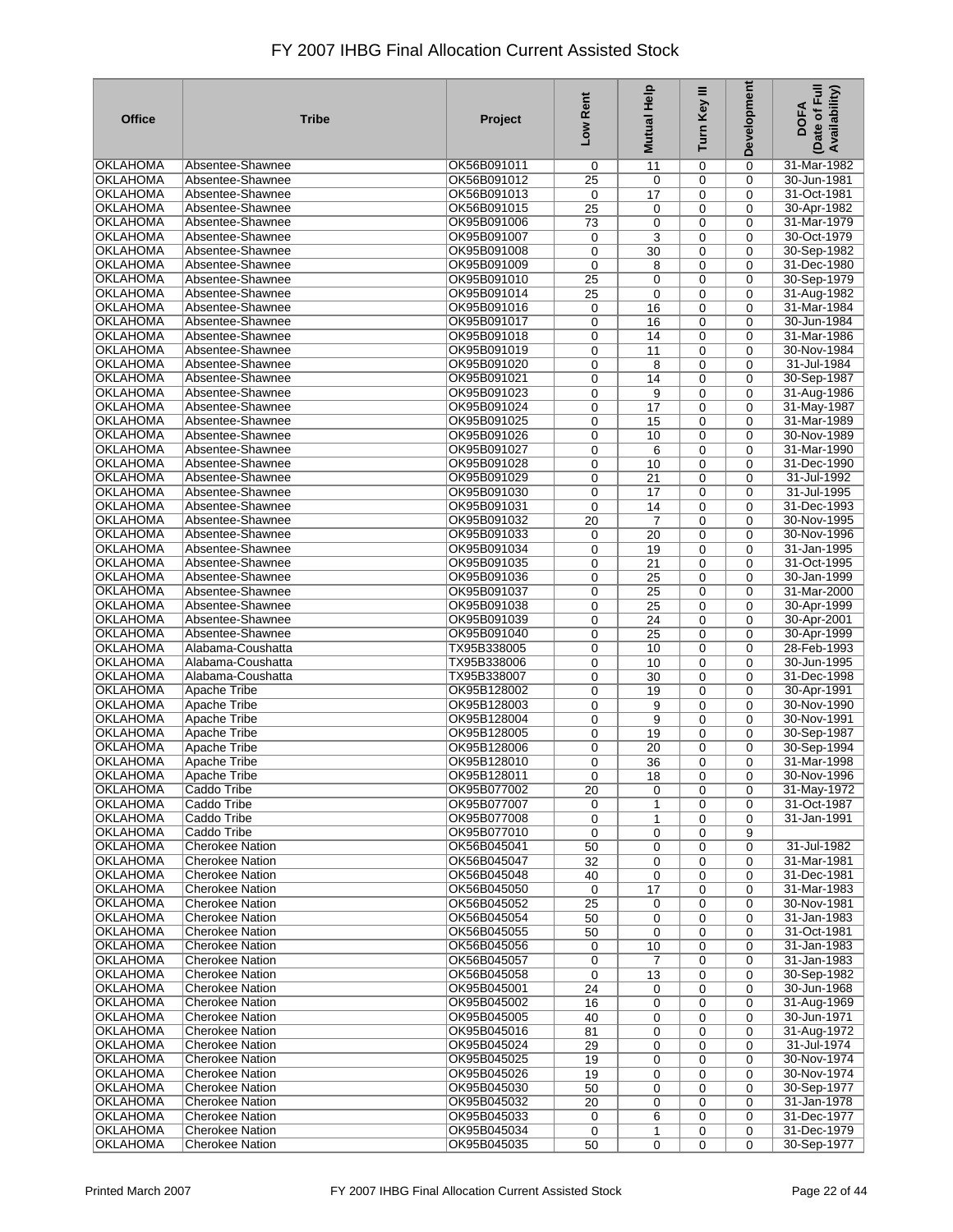| OKLAHOMA<br>OK95B045036<br>2<br>0<br>$\mathbf 0$<br>31-Dec-1979<br><b>Cherokee Nation</b><br>0<br><b>OKLAHOMA</b><br><b>Cherokee Nation</b><br>OK95B045037<br>25<br>0<br>$\mathbf 0$<br>31-Dec-1978<br>$\mathbf 0$<br>OKLAHOMA<br><b>Cherokee Nation</b><br>OK95B045038<br>31-Dec-1979<br>24<br>$\mathbf 0$<br>0<br>$\mathbf 0$<br>OKLAHOMA<br>Cherokee Nation<br>31-Jan-1981<br>OK95B045039<br>30<br>$\mathbf 0$<br>0<br>0<br>OKLAHOMA<br><b>Cherokee Nation</b><br>OK95B045040<br>31-Mar-1981<br>46<br>$\mathbf 0$<br>0<br>$\mathbf 0$<br><b>OKLAHOMA</b><br><b>Cherokee Nation</b><br>OK95B045042<br>31-Oct-1980<br>25<br>$\mathbf 0$<br>0<br>$\mathbf 0$<br><b>OKLAHOMA</b><br><b>Cherokee Nation</b><br>OK95B045043<br>31-Aug-1980<br>48<br>0<br>0<br>$\mathbf 0$<br><b>OKLAHOMA</b><br><b>Cherokee Nation</b><br>OK95B045044<br>30-Nov-1980<br>50<br>$\mathbf 0$<br>0<br>$\mathbf 0$<br><b>OKLAHOMA</b><br><b>Cherokee Nation</b><br>OK95B045045<br>$\overline{24}$<br>31-Aug-1980<br>0<br>0<br>$\Omega$<br><b>OKLAHOMA</b><br><b>Cherokee Nation</b><br>OK95B045046<br>31-Jan-1981<br>60<br>0<br>0<br>$\mathbf 0$<br><b>OKLAHOMA</b><br><b>Cherokee Nation</b><br>OK95B045049<br>31-Oct-1980<br>4<br>0<br>0<br>$\Omega$<br><b>OKLAHOMA</b><br><b>Cherokee Nation</b><br>OK95B045051<br>$\overline{2}$<br>31-Oct-1981<br>0<br>0<br>$\mathbf 0$<br><b>OKLAHOMA</b><br>OK95B045053<br>0<br>30-Sep-1981<br><b>Cherokee Nation</b><br>0<br>32<br>$\mathbf 0$<br><b>OKLAHOMA</b><br>OK95B045059<br><b>Cherokee Nation</b><br>31-Oct-1984<br>0<br>59<br>0<br>$\mathbf 0$<br><b>OKLAHOMA</b><br><b>Cherokee Nation</b><br>OK95B045060<br>28-Feb-1986<br>0<br>18<br>0<br>$\mathbf 0$<br>OK95B045061<br>30-Sep-1986<br>OKLAHOMA<br><b>Cherokee Nation</b><br>0<br>0<br>$\mathbf 0$<br>23<br><b>OKLAHOMA</b><br>OK95B045062<br>30-Nov-1986<br><b>Cherokee Nation</b><br>0<br>20<br>0<br>$\mathbf 0$<br><b>OKLAHOMA</b><br>Cherokee Nation<br>OK95B045063<br>30-Sep-1986<br>0<br>12<br>0<br>$\Omega$<br><b>OKLAHOMA</b><br>OK95B045064<br><b>Cherokee Nation</b><br>0<br>28<br>0<br>$\mathbf 0$<br>31-Oct-1987<br>OKLAHOMA<br><b>Cherokee Nation</b><br>OK95B045065<br>31-Oct-1984<br>0<br>10<br>0<br>$\Omega$<br><b>OKLAHOMA</b><br><b>Cherokee Nation</b><br>OK95B045066<br>28-Feb-1987<br>0<br>28<br>0<br>$\mathbf 0$<br><b>OKLAHOMA</b><br>Cherokee Nation<br>OK95B045067<br>29-Feb-1988<br>0<br>39<br>0<br>$\mathbf 0$<br><b>OKLAHOMA</b><br>OK95B045068<br>31-Mar-1988<br><b>Cherokee Nation</b><br>0<br>0<br>27<br>$\mathbf 0$<br><b>OKLAHOMA</b><br><b>Cherokee Nation</b><br>OK95B045069<br>31-Mar-1988<br>0<br>0<br>$\mathbf 0$<br>12<br>OKLAHOMA<br><b>Cherokee Nation</b><br>0<br>30-Sep-1986<br>OK95B045070<br>0<br>$\overline{4}$<br>$\mathbf 0$<br>OKLAHOMA<br>OK95B045071<br>12<br>0<br>30-Sep-1986<br><b>Cherokee Nation</b><br>0<br>$\mathbf 0$<br>30-Sep-1988<br>OKLAHOMA<br><b>Cherokee Nation</b><br>OK95B045072<br>0<br>0<br>23<br>$\mathbf 0$<br><b>OKLAHOMA</b><br><b>Cherokee Nation</b><br>OK95B045073<br>30-Sep-1988<br>0<br>22<br>0<br>$\mathbf 0$<br>OKLAHOMA<br><b>Cherokee Nation</b><br>30-Sep-1988<br>OK95B045074<br>0<br>12<br>0<br>$\mathbf 0$<br>OKLAHOMA<br><b>Cherokee Nation</b><br>OK95B045075<br>30-Sep-1989<br>0<br>58<br>0<br>$\Omega$<br><b>OKLAHOMA</b><br><b>Cherokee Nation</b><br>OK95B045076<br>30-Apr-1992<br>0<br>75<br>0<br>$\mathbf 0$<br><b>OKLAHOMA</b><br><b>Cherokee Nation</b><br>OK95B045077<br>0<br>5<br>0<br>$\mathbf 0$<br>30-Apr-1990<br><b>OKLAHOMA</b><br>OK95B045078<br><b>Cherokee Nation</b><br>31-Dec-1993<br>0<br>50<br>0<br>$\mathbf 0$<br><b>OKLAHOMA</b><br><b>Cherokee Nation</b><br>OK95B045079<br>31-Oct-1993<br>0<br>42<br>0<br>$\Omega$<br><b>OKLAHOMA</b><br><b>Cherokee Nation</b><br>OK95B045080<br>30-Apr-1994<br>0<br>19<br>0<br>$\mathbf 0$<br><b>OKLAHOMA</b><br><b>Cherokee Nation</b><br>OK95B045081<br>31-May-1994<br>32<br>0<br>0<br>$\mathbf 0$<br><b>OKLAHOMA</b><br>Cherokee Nation<br>OK95B045082<br>0<br>0<br>$\mathbf 0$<br>30-Apr-1995<br>136<br><b>OKLAHOMA</b><br>OK95B045083<br>0<br>30-Nov-1995<br><b>Cherokee Nation</b><br>50<br>0<br>$\mathbf 0$<br><b>OKLAHOMA</b><br>OK95B045085<br><b>Cherokee Nation</b><br>30-Apr-1996<br>136<br>0<br>$\mathbf 0$<br>0<br><b>OKLAHOMA</b><br><b>Cherokee Nation</b><br>OK95B045086<br>0<br>0<br>$\mathbf 0$<br>25-Mar-1998<br>173<br>OKLAHOMA<br><b>Cherokee Nation</b><br>OK95B045087<br>0<br>0<br>$\mathbf 0$<br>31-Dec-1999<br>16<br>OKLAHOMA<br><b>Cherokee Nation</b><br>OK95B045088<br>31-Dec-2000<br>0<br>0<br>$\mathbf 0$<br>48<br><b>OKLAHOMA</b><br><b>Cherokee Nation</b><br>30-Sep-1980<br>OK95B144001<br>25<br>0<br>$\mathbf 0$<br>0<br>31-Jan-1981<br><b>OKLAHOMA</b><br><b>Cherokee Nation</b><br>OK95B144002<br>16<br>0<br>0<br>0<br>OKLAHOMA<br><b>Cherokee Nation</b><br>OK95B144003<br>30-Apr-1990<br>0<br>10<br>0<br>0<br><b>OKLAHOMA</b><br><b>Cherokee Nation</b><br>OK95B144004<br>31-Aug-1989<br>11<br>0<br>0<br>$\Omega$<br><b>OKLAHOMA</b><br><b>Cherokee Nation</b><br>OK95B144005<br>31-May-1990<br>0<br>3<br>0<br>$\mathbf 0$<br><b>OKLAHOMA</b><br><b>Cherokee Nation</b><br>OK95B144006<br>31-May-1990<br>0<br>5<br>0<br>$\mathbf 0$<br><b>OKLAHOMA</b><br><b>Cherokee Nation</b><br>OK95B144007<br>30-Jun-1993<br>0<br>8<br>0<br>$\mathbf 0$<br><b>OKLAHOMA</b><br><b>Cherokee Nation</b><br>OK95B144008<br>0<br>30-Sep-1993<br>0<br>18<br>$\mathbf 0$<br><b>OKLAHOMA</b><br><b>Cherokee Nation</b><br>30-Sep-1995<br>OK95B144009<br>0<br>19<br>0<br>$\mathbf 0$<br><b>OKLAHOMA</b><br><b>Cherokee Nation</b><br>OK95B144010<br>20-Jul-1997<br>0<br>17<br>0<br>$\mathbf 0$<br><b>OKLAHOMA</b><br><b>Cherokee Nation</b><br>OK95B144011<br>20-Nov-1997<br>16<br>0<br>$\mathbf 0$<br>0<br><b>OKLAHOMA</b><br><b>Cherokee Nation</b><br>OK95B144012<br>30-Sep-1998<br>36<br>0<br>0<br>0<br><b>OKLAHOMA</b><br>Cheyenne-Arapaho Tribes<br>OK95B100001<br>28-Feb-1975<br>11<br>0<br>$\mathbf 0$<br>0<br><b>OKLAHOMA</b><br>Cheyenne-Arapaho Tribes<br>OK95B100002<br>28-Feb-1975<br>12<br>0<br>$\mathbf 0$<br>0<br><b>OKLAHOMA</b><br>Cheyenne-Arapaho Tribes<br>OK95B100003<br>30-Sep-1979<br>0<br>69<br>0<br>$\mathbf 0$<br>Cheyenne-Arapaho Tribes<br>OK95B100004<br>OKLAHOMA<br>31-Jul-1981<br>0<br>24<br>0<br>$\mathbf 0$<br>Cheyenne-Arapaho Tribes<br><b>OKLAHOMA</b><br>OK95B100005<br>$\overline{23}$<br>30-Oct-1987<br>0<br>0<br>$\mathbf 0$<br>Cheyenne-Arapaho Tribes<br><b>OKLAHOMA</b><br>OK95B100006<br>31-Aug-1989<br>0<br>25<br>0<br>$\mathbf 0$<br><b>OKLAHOMA</b><br>Cheyenne-Arapaho Tribes<br>OK95B100007<br>30-Apr-1992<br>0<br>0<br>20<br>$\mathbf 0$<br>Cheyenne-Arapaho Tribes<br><b>OKLAHOMA</b><br>OK95B100008<br>31-Jul-1993<br>0<br>0<br>$\mathbf 0$<br>9<br><b>OKLAHOMA</b><br>Cheyenne-Arapaho Tribes<br>OK95B100009<br>13-May-1996<br>0<br>10<br>0<br>$\mathbf 0$<br>Cheyenne-Arapaho Tribes<br>OK95B100010<br>OKLAHOMA<br>30-Dec-1997<br>0<br>21<br>0<br>$\mathbf 0$<br>Cheyenne-Arapaho Tribes<br>28-Feb-1999<br>OKLAHOMA<br>OK95B100012<br>0<br>30<br>0<br>$\mathbf 0$<br>Chickasaw<br>OK56B047041<br>31-Oct-1982<br>OKLAHOMA<br>0<br>9<br>0<br>$\mathbf 0$<br>OKLAHOMA<br>Chickasaw<br>OK56B047042<br>30-Apr-1982<br>0<br>8<br>0<br>$\mathbf 0$<br>Chickasaw<br>OK56B047044<br>31-May-1985<br>OKLAHOMA<br>0<br>17<br>0<br>0<br><b>OKLAHOMA</b><br>Chickasaw<br>OK56B047045<br>30-Sep-1984<br>0<br>12<br>0<br>$\mathbf 0$<br>Chickasaw<br>OK95B047002<br>30-Nov-1970<br>OKLAHOMA<br>24<br>0<br>$\mathbf 0$<br>0 | <b>Office</b> | <b>Tribe</b> | Project | Low Rent | <b>Mutual Help</b> | Key III<br>Turn | Development | Date of Full<br>Availability)<br><b>DOFA</b> |
|----------------------------------------------------------------------------------------------------------------------------------------------------------------------------------------------------------------------------------------------------------------------------------------------------------------------------------------------------------------------------------------------------------------------------------------------------------------------------------------------------------------------------------------------------------------------------------------------------------------------------------------------------------------------------------------------------------------------------------------------------------------------------------------------------------------------------------------------------------------------------------------------------------------------------------------------------------------------------------------------------------------------------------------------------------------------------------------------------------------------------------------------------------------------------------------------------------------------------------------------------------------------------------------------------------------------------------------------------------------------------------------------------------------------------------------------------------------------------------------------------------------------------------------------------------------------------------------------------------------------------------------------------------------------------------------------------------------------------------------------------------------------------------------------------------------------------------------------------------------------------------------------------------------------------------------------------------------------------------------------------------------------------------------------------------------------------------------------------------------------------------------------------------------------------------------------------------------------------------------------------------------------------------------------------------------------------------------------------------------------------------------------------------------------------------------------------------------------------------------------------------------------------------------------------------------------------------------------------------------------------------------------------------------------------------------------------------------------------------------------------------------------------------------------------------------------------------------------------------------------------------------------------------------------------------------------------------------------------------------------------------------------------------------------------------------------------------------------------------------------------------------------------------------------------------------------------------------------------------------------------------------------------------------------------------------------------------------------------------------------------------------------------------------------------------------------------------------------------------------------------------------------------------------------------------------------------------------------------------------------------------------------------------------------------------------------------------------------------------------------------------------------------------------------------------------------------------------------------------------------------------------------------------------------------------------------------------------------------------------------------------------------------------------------------------------------------------------------------------------------------------------------------------------------------------------------------------------------------------------------------------------------------------------------------------------------------------------------------------------------------------------------------------------------------------------------------------------------------------------------------------------------------------------------------------------------------------------------------------------------------------------------------------------------------------------------------------------------------------------------------------------------------------------------------------------------------------------------------------------------------------------------------------------------------------------------------------------------------------------------------------------------------------------------------------------------------------------------------------------------------------------------------------------------------------------------------------------------------------------------------------------------------------------------------------------------------------------------------------------------------------------------------------------------------------------------------------------------------------------------------------------------------------------------------------------------------------------------------------------------------------------------------------------------------------------------------------------------------------------------------------------------------------------------------------------------------------------------------------------------------------------------------------------------------------------------------------------------------------------------------------------------------------------------------------------------------------------------------------------------------------------------------------------------------------------------------------------------------------------------------------------------------------------------------------------------------------------------------------------------------------------------------------------------------------------------------------------------------------------------------------------------------------------------------------------------------------------------------------------------------------------------------------------------------------------------------------------------------------------------------------------------------------------------------------------------------------------------------------------------------------------------------------------------------------------------------------------------------------------------------------------------------------------------------------------------------------------------------------------------------------------------------------------------------------------------------------------------------------------------------------------------------------------------------------------------------------------------------------------------------------------------------------------------------------------------------------------------------------------------------------------------|---------------|--------------|---------|----------|--------------------|-----------------|-------------|----------------------------------------------|
|                                                                                                                                                                                                                                                                                                                                                                                                                                                                                                                                                                                                                                                                                                                                                                                                                                                                                                                                                                                                                                                                                                                                                                                                                                                                                                                                                                                                                                                                                                                                                                                                                                                                                                                                                                                                                                                                                                                                                                                                                                                                                                                                                                                                                                                                                                                                                                                                                                                                                                                                                                                                                                                                                                                                                                                                                                                                                                                                                                                                                                                                                                                                                                                                                                                                                                                                                                                                                                                                                                                                                                                                                                                                                                                                                                                                                                                                                                                                                                                                                                                                                                                                                                                                                                                                                                                                                                                                                                                                                                                                                                                                                                                                                                                                                                                                                                                                                                                                                                                                                                                                                                                                                                                                                                                                                                                                                                                                                                                                                                                                                                                                                                                                                                                                                                                                                                                                                                                                                                                                                                                                                                                                                                                                                                                                                                                                                                                                                                                                                                                                                                                                                                                                                                                                                                                                                                                                                                                                                                                                                                                                                                                                                                                                                                                                                                                                                                                                                                                                                                                      |               |              |         |          |                    |                 |             |                                              |
|                                                                                                                                                                                                                                                                                                                                                                                                                                                                                                                                                                                                                                                                                                                                                                                                                                                                                                                                                                                                                                                                                                                                                                                                                                                                                                                                                                                                                                                                                                                                                                                                                                                                                                                                                                                                                                                                                                                                                                                                                                                                                                                                                                                                                                                                                                                                                                                                                                                                                                                                                                                                                                                                                                                                                                                                                                                                                                                                                                                                                                                                                                                                                                                                                                                                                                                                                                                                                                                                                                                                                                                                                                                                                                                                                                                                                                                                                                                                                                                                                                                                                                                                                                                                                                                                                                                                                                                                                                                                                                                                                                                                                                                                                                                                                                                                                                                                                                                                                                                                                                                                                                                                                                                                                                                                                                                                                                                                                                                                                                                                                                                                                                                                                                                                                                                                                                                                                                                                                                                                                                                                                                                                                                                                                                                                                                                                                                                                                                                                                                                                                                                                                                                                                                                                                                                                                                                                                                                                                                                                                                                                                                                                                                                                                                                                                                                                                                                                                                                                                                                      |               |              |         |          |                    |                 |             |                                              |
|                                                                                                                                                                                                                                                                                                                                                                                                                                                                                                                                                                                                                                                                                                                                                                                                                                                                                                                                                                                                                                                                                                                                                                                                                                                                                                                                                                                                                                                                                                                                                                                                                                                                                                                                                                                                                                                                                                                                                                                                                                                                                                                                                                                                                                                                                                                                                                                                                                                                                                                                                                                                                                                                                                                                                                                                                                                                                                                                                                                                                                                                                                                                                                                                                                                                                                                                                                                                                                                                                                                                                                                                                                                                                                                                                                                                                                                                                                                                                                                                                                                                                                                                                                                                                                                                                                                                                                                                                                                                                                                                                                                                                                                                                                                                                                                                                                                                                                                                                                                                                                                                                                                                                                                                                                                                                                                                                                                                                                                                                                                                                                                                                                                                                                                                                                                                                                                                                                                                                                                                                                                                                                                                                                                                                                                                                                                                                                                                                                                                                                                                                                                                                                                                                                                                                                                                                                                                                                                                                                                                                                                                                                                                                                                                                                                                                                                                                                                                                                                                                                                      |               |              |         |          |                    |                 |             |                                              |
|                                                                                                                                                                                                                                                                                                                                                                                                                                                                                                                                                                                                                                                                                                                                                                                                                                                                                                                                                                                                                                                                                                                                                                                                                                                                                                                                                                                                                                                                                                                                                                                                                                                                                                                                                                                                                                                                                                                                                                                                                                                                                                                                                                                                                                                                                                                                                                                                                                                                                                                                                                                                                                                                                                                                                                                                                                                                                                                                                                                                                                                                                                                                                                                                                                                                                                                                                                                                                                                                                                                                                                                                                                                                                                                                                                                                                                                                                                                                                                                                                                                                                                                                                                                                                                                                                                                                                                                                                                                                                                                                                                                                                                                                                                                                                                                                                                                                                                                                                                                                                                                                                                                                                                                                                                                                                                                                                                                                                                                                                                                                                                                                                                                                                                                                                                                                                                                                                                                                                                                                                                                                                                                                                                                                                                                                                                                                                                                                                                                                                                                                                                                                                                                                                                                                                                                                                                                                                                                                                                                                                                                                                                                                                                                                                                                                                                                                                                                                                                                                                                                      |               |              |         |          |                    |                 |             |                                              |
|                                                                                                                                                                                                                                                                                                                                                                                                                                                                                                                                                                                                                                                                                                                                                                                                                                                                                                                                                                                                                                                                                                                                                                                                                                                                                                                                                                                                                                                                                                                                                                                                                                                                                                                                                                                                                                                                                                                                                                                                                                                                                                                                                                                                                                                                                                                                                                                                                                                                                                                                                                                                                                                                                                                                                                                                                                                                                                                                                                                                                                                                                                                                                                                                                                                                                                                                                                                                                                                                                                                                                                                                                                                                                                                                                                                                                                                                                                                                                                                                                                                                                                                                                                                                                                                                                                                                                                                                                                                                                                                                                                                                                                                                                                                                                                                                                                                                                                                                                                                                                                                                                                                                                                                                                                                                                                                                                                                                                                                                                                                                                                                                                                                                                                                                                                                                                                                                                                                                                                                                                                                                                                                                                                                                                                                                                                                                                                                                                                                                                                                                                                                                                                                                                                                                                                                                                                                                                                                                                                                                                                                                                                                                                                                                                                                                                                                                                                                                                                                                                                                      |               |              |         |          |                    |                 |             |                                              |
|                                                                                                                                                                                                                                                                                                                                                                                                                                                                                                                                                                                                                                                                                                                                                                                                                                                                                                                                                                                                                                                                                                                                                                                                                                                                                                                                                                                                                                                                                                                                                                                                                                                                                                                                                                                                                                                                                                                                                                                                                                                                                                                                                                                                                                                                                                                                                                                                                                                                                                                                                                                                                                                                                                                                                                                                                                                                                                                                                                                                                                                                                                                                                                                                                                                                                                                                                                                                                                                                                                                                                                                                                                                                                                                                                                                                                                                                                                                                                                                                                                                                                                                                                                                                                                                                                                                                                                                                                                                                                                                                                                                                                                                                                                                                                                                                                                                                                                                                                                                                                                                                                                                                                                                                                                                                                                                                                                                                                                                                                                                                                                                                                                                                                                                                                                                                                                                                                                                                                                                                                                                                                                                                                                                                                                                                                                                                                                                                                                                                                                                                                                                                                                                                                                                                                                                                                                                                                                                                                                                                                                                                                                                                                                                                                                                                                                                                                                                                                                                                                                                      |               |              |         |          |                    |                 |             |                                              |
|                                                                                                                                                                                                                                                                                                                                                                                                                                                                                                                                                                                                                                                                                                                                                                                                                                                                                                                                                                                                                                                                                                                                                                                                                                                                                                                                                                                                                                                                                                                                                                                                                                                                                                                                                                                                                                                                                                                                                                                                                                                                                                                                                                                                                                                                                                                                                                                                                                                                                                                                                                                                                                                                                                                                                                                                                                                                                                                                                                                                                                                                                                                                                                                                                                                                                                                                                                                                                                                                                                                                                                                                                                                                                                                                                                                                                                                                                                                                                                                                                                                                                                                                                                                                                                                                                                                                                                                                                                                                                                                                                                                                                                                                                                                                                                                                                                                                                                                                                                                                                                                                                                                                                                                                                                                                                                                                                                                                                                                                                                                                                                                                                                                                                                                                                                                                                                                                                                                                                                                                                                                                                                                                                                                                                                                                                                                                                                                                                                                                                                                                                                                                                                                                                                                                                                                                                                                                                                                                                                                                                                                                                                                                                                                                                                                                                                                                                                                                                                                                                                                      |               |              |         |          |                    |                 |             |                                              |
|                                                                                                                                                                                                                                                                                                                                                                                                                                                                                                                                                                                                                                                                                                                                                                                                                                                                                                                                                                                                                                                                                                                                                                                                                                                                                                                                                                                                                                                                                                                                                                                                                                                                                                                                                                                                                                                                                                                                                                                                                                                                                                                                                                                                                                                                                                                                                                                                                                                                                                                                                                                                                                                                                                                                                                                                                                                                                                                                                                                                                                                                                                                                                                                                                                                                                                                                                                                                                                                                                                                                                                                                                                                                                                                                                                                                                                                                                                                                                                                                                                                                                                                                                                                                                                                                                                                                                                                                                                                                                                                                                                                                                                                                                                                                                                                                                                                                                                                                                                                                                                                                                                                                                                                                                                                                                                                                                                                                                                                                                                                                                                                                                                                                                                                                                                                                                                                                                                                                                                                                                                                                                                                                                                                                                                                                                                                                                                                                                                                                                                                                                                                                                                                                                                                                                                                                                                                                                                                                                                                                                                                                                                                                                                                                                                                                                                                                                                                                                                                                                                                      |               |              |         |          |                    |                 |             |                                              |
|                                                                                                                                                                                                                                                                                                                                                                                                                                                                                                                                                                                                                                                                                                                                                                                                                                                                                                                                                                                                                                                                                                                                                                                                                                                                                                                                                                                                                                                                                                                                                                                                                                                                                                                                                                                                                                                                                                                                                                                                                                                                                                                                                                                                                                                                                                                                                                                                                                                                                                                                                                                                                                                                                                                                                                                                                                                                                                                                                                                                                                                                                                                                                                                                                                                                                                                                                                                                                                                                                                                                                                                                                                                                                                                                                                                                                                                                                                                                                                                                                                                                                                                                                                                                                                                                                                                                                                                                                                                                                                                                                                                                                                                                                                                                                                                                                                                                                                                                                                                                                                                                                                                                                                                                                                                                                                                                                                                                                                                                                                                                                                                                                                                                                                                                                                                                                                                                                                                                                                                                                                                                                                                                                                                                                                                                                                                                                                                                                                                                                                                                                                                                                                                                                                                                                                                                                                                                                                                                                                                                                                                                                                                                                                                                                                                                                                                                                                                                                                                                                                                      |               |              |         |          |                    |                 |             |                                              |
|                                                                                                                                                                                                                                                                                                                                                                                                                                                                                                                                                                                                                                                                                                                                                                                                                                                                                                                                                                                                                                                                                                                                                                                                                                                                                                                                                                                                                                                                                                                                                                                                                                                                                                                                                                                                                                                                                                                                                                                                                                                                                                                                                                                                                                                                                                                                                                                                                                                                                                                                                                                                                                                                                                                                                                                                                                                                                                                                                                                                                                                                                                                                                                                                                                                                                                                                                                                                                                                                                                                                                                                                                                                                                                                                                                                                                                                                                                                                                                                                                                                                                                                                                                                                                                                                                                                                                                                                                                                                                                                                                                                                                                                                                                                                                                                                                                                                                                                                                                                                                                                                                                                                                                                                                                                                                                                                                                                                                                                                                                                                                                                                                                                                                                                                                                                                                                                                                                                                                                                                                                                                                                                                                                                                                                                                                                                                                                                                                                                                                                                                                                                                                                                                                                                                                                                                                                                                                                                                                                                                                                                                                                                                                                                                                                                                                                                                                                                                                                                                                                                      |               |              |         |          |                    |                 |             |                                              |
|                                                                                                                                                                                                                                                                                                                                                                                                                                                                                                                                                                                                                                                                                                                                                                                                                                                                                                                                                                                                                                                                                                                                                                                                                                                                                                                                                                                                                                                                                                                                                                                                                                                                                                                                                                                                                                                                                                                                                                                                                                                                                                                                                                                                                                                                                                                                                                                                                                                                                                                                                                                                                                                                                                                                                                                                                                                                                                                                                                                                                                                                                                                                                                                                                                                                                                                                                                                                                                                                                                                                                                                                                                                                                                                                                                                                                                                                                                                                                                                                                                                                                                                                                                                                                                                                                                                                                                                                                                                                                                                                                                                                                                                                                                                                                                                                                                                                                                                                                                                                                                                                                                                                                                                                                                                                                                                                                                                                                                                                                                                                                                                                                                                                                                                                                                                                                                                                                                                                                                                                                                                                                                                                                                                                                                                                                                                                                                                                                                                                                                                                                                                                                                                                                                                                                                                                                                                                                                                                                                                                                                                                                                                                                                                                                                                                                                                                                                                                                                                                                                                      |               |              |         |          |                    |                 |             |                                              |
|                                                                                                                                                                                                                                                                                                                                                                                                                                                                                                                                                                                                                                                                                                                                                                                                                                                                                                                                                                                                                                                                                                                                                                                                                                                                                                                                                                                                                                                                                                                                                                                                                                                                                                                                                                                                                                                                                                                                                                                                                                                                                                                                                                                                                                                                                                                                                                                                                                                                                                                                                                                                                                                                                                                                                                                                                                                                                                                                                                                                                                                                                                                                                                                                                                                                                                                                                                                                                                                                                                                                                                                                                                                                                                                                                                                                                                                                                                                                                                                                                                                                                                                                                                                                                                                                                                                                                                                                                                                                                                                                                                                                                                                                                                                                                                                                                                                                                                                                                                                                                                                                                                                                                                                                                                                                                                                                                                                                                                                                                                                                                                                                                                                                                                                                                                                                                                                                                                                                                                                                                                                                                                                                                                                                                                                                                                                                                                                                                                                                                                                                                                                                                                                                                                                                                                                                                                                                                                                                                                                                                                                                                                                                                                                                                                                                                                                                                                                                                                                                                                                      |               |              |         |          |                    |                 |             |                                              |
|                                                                                                                                                                                                                                                                                                                                                                                                                                                                                                                                                                                                                                                                                                                                                                                                                                                                                                                                                                                                                                                                                                                                                                                                                                                                                                                                                                                                                                                                                                                                                                                                                                                                                                                                                                                                                                                                                                                                                                                                                                                                                                                                                                                                                                                                                                                                                                                                                                                                                                                                                                                                                                                                                                                                                                                                                                                                                                                                                                                                                                                                                                                                                                                                                                                                                                                                                                                                                                                                                                                                                                                                                                                                                                                                                                                                                                                                                                                                                                                                                                                                                                                                                                                                                                                                                                                                                                                                                                                                                                                                                                                                                                                                                                                                                                                                                                                                                                                                                                                                                                                                                                                                                                                                                                                                                                                                                                                                                                                                                                                                                                                                                                                                                                                                                                                                                                                                                                                                                                                                                                                                                                                                                                                                                                                                                                                                                                                                                                                                                                                                                                                                                                                                                                                                                                                                                                                                                                                                                                                                                                                                                                                                                                                                                                                                                                                                                                                                                                                                                                                      |               |              |         |          |                    |                 |             |                                              |
|                                                                                                                                                                                                                                                                                                                                                                                                                                                                                                                                                                                                                                                                                                                                                                                                                                                                                                                                                                                                                                                                                                                                                                                                                                                                                                                                                                                                                                                                                                                                                                                                                                                                                                                                                                                                                                                                                                                                                                                                                                                                                                                                                                                                                                                                                                                                                                                                                                                                                                                                                                                                                                                                                                                                                                                                                                                                                                                                                                                                                                                                                                                                                                                                                                                                                                                                                                                                                                                                                                                                                                                                                                                                                                                                                                                                                                                                                                                                                                                                                                                                                                                                                                                                                                                                                                                                                                                                                                                                                                                                                                                                                                                                                                                                                                                                                                                                                                                                                                                                                                                                                                                                                                                                                                                                                                                                                                                                                                                                                                                                                                                                                                                                                                                                                                                                                                                                                                                                                                                                                                                                                                                                                                                                                                                                                                                                                                                                                                                                                                                                                                                                                                                                                                                                                                                                                                                                                                                                                                                                                                                                                                                                                                                                                                                                                                                                                                                                                                                                                                                      |               |              |         |          |                    |                 |             |                                              |
|                                                                                                                                                                                                                                                                                                                                                                                                                                                                                                                                                                                                                                                                                                                                                                                                                                                                                                                                                                                                                                                                                                                                                                                                                                                                                                                                                                                                                                                                                                                                                                                                                                                                                                                                                                                                                                                                                                                                                                                                                                                                                                                                                                                                                                                                                                                                                                                                                                                                                                                                                                                                                                                                                                                                                                                                                                                                                                                                                                                                                                                                                                                                                                                                                                                                                                                                                                                                                                                                                                                                                                                                                                                                                                                                                                                                                                                                                                                                                                                                                                                                                                                                                                                                                                                                                                                                                                                                                                                                                                                                                                                                                                                                                                                                                                                                                                                                                                                                                                                                                                                                                                                                                                                                                                                                                                                                                                                                                                                                                                                                                                                                                                                                                                                                                                                                                                                                                                                                                                                                                                                                                                                                                                                                                                                                                                                                                                                                                                                                                                                                                                                                                                                                                                                                                                                                                                                                                                                                                                                                                                                                                                                                                                                                                                                                                                                                                                                                                                                                                                                      |               |              |         |          |                    |                 |             |                                              |
|                                                                                                                                                                                                                                                                                                                                                                                                                                                                                                                                                                                                                                                                                                                                                                                                                                                                                                                                                                                                                                                                                                                                                                                                                                                                                                                                                                                                                                                                                                                                                                                                                                                                                                                                                                                                                                                                                                                                                                                                                                                                                                                                                                                                                                                                                                                                                                                                                                                                                                                                                                                                                                                                                                                                                                                                                                                                                                                                                                                                                                                                                                                                                                                                                                                                                                                                                                                                                                                                                                                                                                                                                                                                                                                                                                                                                                                                                                                                                                                                                                                                                                                                                                                                                                                                                                                                                                                                                                                                                                                                                                                                                                                                                                                                                                                                                                                                                                                                                                                                                                                                                                                                                                                                                                                                                                                                                                                                                                                                                                                                                                                                                                                                                                                                                                                                                                                                                                                                                                                                                                                                                                                                                                                                                                                                                                                                                                                                                                                                                                                                                                                                                                                                                                                                                                                                                                                                                                                                                                                                                                                                                                                                                                                                                                                                                                                                                                                                                                                                                                                      |               |              |         |          |                    |                 |             |                                              |
|                                                                                                                                                                                                                                                                                                                                                                                                                                                                                                                                                                                                                                                                                                                                                                                                                                                                                                                                                                                                                                                                                                                                                                                                                                                                                                                                                                                                                                                                                                                                                                                                                                                                                                                                                                                                                                                                                                                                                                                                                                                                                                                                                                                                                                                                                                                                                                                                                                                                                                                                                                                                                                                                                                                                                                                                                                                                                                                                                                                                                                                                                                                                                                                                                                                                                                                                                                                                                                                                                                                                                                                                                                                                                                                                                                                                                                                                                                                                                                                                                                                                                                                                                                                                                                                                                                                                                                                                                                                                                                                                                                                                                                                                                                                                                                                                                                                                                                                                                                                                                                                                                                                                                                                                                                                                                                                                                                                                                                                                                                                                                                                                                                                                                                                                                                                                                                                                                                                                                                                                                                                                                                                                                                                                                                                                                                                                                                                                                                                                                                                                                                                                                                                                                                                                                                                                                                                                                                                                                                                                                                                                                                                                                                                                                                                                                                                                                                                                                                                                                                                      |               |              |         |          |                    |                 |             |                                              |
|                                                                                                                                                                                                                                                                                                                                                                                                                                                                                                                                                                                                                                                                                                                                                                                                                                                                                                                                                                                                                                                                                                                                                                                                                                                                                                                                                                                                                                                                                                                                                                                                                                                                                                                                                                                                                                                                                                                                                                                                                                                                                                                                                                                                                                                                                                                                                                                                                                                                                                                                                                                                                                                                                                                                                                                                                                                                                                                                                                                                                                                                                                                                                                                                                                                                                                                                                                                                                                                                                                                                                                                                                                                                                                                                                                                                                                                                                                                                                                                                                                                                                                                                                                                                                                                                                                                                                                                                                                                                                                                                                                                                                                                                                                                                                                                                                                                                                                                                                                                                                                                                                                                                                                                                                                                                                                                                                                                                                                                                                                                                                                                                                                                                                                                                                                                                                                                                                                                                                                                                                                                                                                                                                                                                                                                                                                                                                                                                                                                                                                                                                                                                                                                                                                                                                                                                                                                                                                                                                                                                                                                                                                                                                                                                                                                                                                                                                                                                                                                                                                                      |               |              |         |          |                    |                 |             |                                              |
|                                                                                                                                                                                                                                                                                                                                                                                                                                                                                                                                                                                                                                                                                                                                                                                                                                                                                                                                                                                                                                                                                                                                                                                                                                                                                                                                                                                                                                                                                                                                                                                                                                                                                                                                                                                                                                                                                                                                                                                                                                                                                                                                                                                                                                                                                                                                                                                                                                                                                                                                                                                                                                                                                                                                                                                                                                                                                                                                                                                                                                                                                                                                                                                                                                                                                                                                                                                                                                                                                                                                                                                                                                                                                                                                                                                                                                                                                                                                                                                                                                                                                                                                                                                                                                                                                                                                                                                                                                                                                                                                                                                                                                                                                                                                                                                                                                                                                                                                                                                                                                                                                                                                                                                                                                                                                                                                                                                                                                                                                                                                                                                                                                                                                                                                                                                                                                                                                                                                                                                                                                                                                                                                                                                                                                                                                                                                                                                                                                                                                                                                                                                                                                                                                                                                                                                                                                                                                                                                                                                                                                                                                                                                                                                                                                                                                                                                                                                                                                                                                                                      |               |              |         |          |                    |                 |             |                                              |
|                                                                                                                                                                                                                                                                                                                                                                                                                                                                                                                                                                                                                                                                                                                                                                                                                                                                                                                                                                                                                                                                                                                                                                                                                                                                                                                                                                                                                                                                                                                                                                                                                                                                                                                                                                                                                                                                                                                                                                                                                                                                                                                                                                                                                                                                                                                                                                                                                                                                                                                                                                                                                                                                                                                                                                                                                                                                                                                                                                                                                                                                                                                                                                                                                                                                                                                                                                                                                                                                                                                                                                                                                                                                                                                                                                                                                                                                                                                                                                                                                                                                                                                                                                                                                                                                                                                                                                                                                                                                                                                                                                                                                                                                                                                                                                                                                                                                                                                                                                                                                                                                                                                                                                                                                                                                                                                                                                                                                                                                                                                                                                                                                                                                                                                                                                                                                                                                                                                                                                                                                                                                                                                                                                                                                                                                                                                                                                                                                                                                                                                                                                                                                                                                                                                                                                                                                                                                                                                                                                                                                                                                                                                                                                                                                                                                                                                                                                                                                                                                                                                      |               |              |         |          |                    |                 |             |                                              |
|                                                                                                                                                                                                                                                                                                                                                                                                                                                                                                                                                                                                                                                                                                                                                                                                                                                                                                                                                                                                                                                                                                                                                                                                                                                                                                                                                                                                                                                                                                                                                                                                                                                                                                                                                                                                                                                                                                                                                                                                                                                                                                                                                                                                                                                                                                                                                                                                                                                                                                                                                                                                                                                                                                                                                                                                                                                                                                                                                                                                                                                                                                                                                                                                                                                                                                                                                                                                                                                                                                                                                                                                                                                                                                                                                                                                                                                                                                                                                                                                                                                                                                                                                                                                                                                                                                                                                                                                                                                                                                                                                                                                                                                                                                                                                                                                                                                                                                                                                                                                                                                                                                                                                                                                                                                                                                                                                                                                                                                                                                                                                                                                                                                                                                                                                                                                                                                                                                                                                                                                                                                                                                                                                                                                                                                                                                                                                                                                                                                                                                                                                                                                                                                                                                                                                                                                                                                                                                                                                                                                                                                                                                                                                                                                                                                                                                                                                                                                                                                                                                                      |               |              |         |          |                    |                 |             |                                              |
|                                                                                                                                                                                                                                                                                                                                                                                                                                                                                                                                                                                                                                                                                                                                                                                                                                                                                                                                                                                                                                                                                                                                                                                                                                                                                                                                                                                                                                                                                                                                                                                                                                                                                                                                                                                                                                                                                                                                                                                                                                                                                                                                                                                                                                                                                                                                                                                                                                                                                                                                                                                                                                                                                                                                                                                                                                                                                                                                                                                                                                                                                                                                                                                                                                                                                                                                                                                                                                                                                                                                                                                                                                                                                                                                                                                                                                                                                                                                                                                                                                                                                                                                                                                                                                                                                                                                                                                                                                                                                                                                                                                                                                                                                                                                                                                                                                                                                                                                                                                                                                                                                                                                                                                                                                                                                                                                                                                                                                                                                                                                                                                                                                                                                                                                                                                                                                                                                                                                                                                                                                                                                                                                                                                                                                                                                                                                                                                                                                                                                                                                                                                                                                                                                                                                                                                                                                                                                                                                                                                                                                                                                                                                                                                                                                                                                                                                                                                                                                                                                                                      |               |              |         |          |                    |                 |             |                                              |
|                                                                                                                                                                                                                                                                                                                                                                                                                                                                                                                                                                                                                                                                                                                                                                                                                                                                                                                                                                                                                                                                                                                                                                                                                                                                                                                                                                                                                                                                                                                                                                                                                                                                                                                                                                                                                                                                                                                                                                                                                                                                                                                                                                                                                                                                                                                                                                                                                                                                                                                                                                                                                                                                                                                                                                                                                                                                                                                                                                                                                                                                                                                                                                                                                                                                                                                                                                                                                                                                                                                                                                                                                                                                                                                                                                                                                                                                                                                                                                                                                                                                                                                                                                                                                                                                                                                                                                                                                                                                                                                                                                                                                                                                                                                                                                                                                                                                                                                                                                                                                                                                                                                                                                                                                                                                                                                                                                                                                                                                                                                                                                                                                                                                                                                                                                                                                                                                                                                                                                                                                                                                                                                                                                                                                                                                                                                                                                                                                                                                                                                                                                                                                                                                                                                                                                                                                                                                                                                                                                                                                                                                                                                                                                                                                                                                                                                                                                                                                                                                                                                      |               |              |         |          |                    |                 |             |                                              |
|                                                                                                                                                                                                                                                                                                                                                                                                                                                                                                                                                                                                                                                                                                                                                                                                                                                                                                                                                                                                                                                                                                                                                                                                                                                                                                                                                                                                                                                                                                                                                                                                                                                                                                                                                                                                                                                                                                                                                                                                                                                                                                                                                                                                                                                                                                                                                                                                                                                                                                                                                                                                                                                                                                                                                                                                                                                                                                                                                                                                                                                                                                                                                                                                                                                                                                                                                                                                                                                                                                                                                                                                                                                                                                                                                                                                                                                                                                                                                                                                                                                                                                                                                                                                                                                                                                                                                                                                                                                                                                                                                                                                                                                                                                                                                                                                                                                                                                                                                                                                                                                                                                                                                                                                                                                                                                                                                                                                                                                                                                                                                                                                                                                                                                                                                                                                                                                                                                                                                                                                                                                                                                                                                                                                                                                                                                                                                                                                                                                                                                                                                                                                                                                                                                                                                                                                                                                                                                                                                                                                                                                                                                                                                                                                                                                                                                                                                                                                                                                                                                                      |               |              |         |          |                    |                 |             |                                              |
|                                                                                                                                                                                                                                                                                                                                                                                                                                                                                                                                                                                                                                                                                                                                                                                                                                                                                                                                                                                                                                                                                                                                                                                                                                                                                                                                                                                                                                                                                                                                                                                                                                                                                                                                                                                                                                                                                                                                                                                                                                                                                                                                                                                                                                                                                                                                                                                                                                                                                                                                                                                                                                                                                                                                                                                                                                                                                                                                                                                                                                                                                                                                                                                                                                                                                                                                                                                                                                                                                                                                                                                                                                                                                                                                                                                                                                                                                                                                                                                                                                                                                                                                                                                                                                                                                                                                                                                                                                                                                                                                                                                                                                                                                                                                                                                                                                                                                                                                                                                                                                                                                                                                                                                                                                                                                                                                                                                                                                                                                                                                                                                                                                                                                                                                                                                                                                                                                                                                                                                                                                                                                                                                                                                                                                                                                                                                                                                                                                                                                                                                                                                                                                                                                                                                                                                                                                                                                                                                                                                                                                                                                                                                                                                                                                                                                                                                                                                                                                                                                                                      |               |              |         |          |                    |                 |             |                                              |
|                                                                                                                                                                                                                                                                                                                                                                                                                                                                                                                                                                                                                                                                                                                                                                                                                                                                                                                                                                                                                                                                                                                                                                                                                                                                                                                                                                                                                                                                                                                                                                                                                                                                                                                                                                                                                                                                                                                                                                                                                                                                                                                                                                                                                                                                                                                                                                                                                                                                                                                                                                                                                                                                                                                                                                                                                                                                                                                                                                                                                                                                                                                                                                                                                                                                                                                                                                                                                                                                                                                                                                                                                                                                                                                                                                                                                                                                                                                                                                                                                                                                                                                                                                                                                                                                                                                                                                                                                                                                                                                                                                                                                                                                                                                                                                                                                                                                                                                                                                                                                                                                                                                                                                                                                                                                                                                                                                                                                                                                                                                                                                                                                                                                                                                                                                                                                                                                                                                                                                                                                                                                                                                                                                                                                                                                                                                                                                                                                                                                                                                                                                                                                                                                                                                                                                                                                                                                                                                                                                                                                                                                                                                                                                                                                                                                                                                                                                                                                                                                                                                      |               |              |         |          |                    |                 |             |                                              |
|                                                                                                                                                                                                                                                                                                                                                                                                                                                                                                                                                                                                                                                                                                                                                                                                                                                                                                                                                                                                                                                                                                                                                                                                                                                                                                                                                                                                                                                                                                                                                                                                                                                                                                                                                                                                                                                                                                                                                                                                                                                                                                                                                                                                                                                                                                                                                                                                                                                                                                                                                                                                                                                                                                                                                                                                                                                                                                                                                                                                                                                                                                                                                                                                                                                                                                                                                                                                                                                                                                                                                                                                                                                                                                                                                                                                                                                                                                                                                                                                                                                                                                                                                                                                                                                                                                                                                                                                                                                                                                                                                                                                                                                                                                                                                                                                                                                                                                                                                                                                                                                                                                                                                                                                                                                                                                                                                                                                                                                                                                                                                                                                                                                                                                                                                                                                                                                                                                                                                                                                                                                                                                                                                                                                                                                                                                                                                                                                                                                                                                                                                                                                                                                                                                                                                                                                                                                                                                                                                                                                                                                                                                                                                                                                                                                                                                                                                                                                                                                                                                                      |               |              |         |          |                    |                 |             |                                              |
|                                                                                                                                                                                                                                                                                                                                                                                                                                                                                                                                                                                                                                                                                                                                                                                                                                                                                                                                                                                                                                                                                                                                                                                                                                                                                                                                                                                                                                                                                                                                                                                                                                                                                                                                                                                                                                                                                                                                                                                                                                                                                                                                                                                                                                                                                                                                                                                                                                                                                                                                                                                                                                                                                                                                                                                                                                                                                                                                                                                                                                                                                                                                                                                                                                                                                                                                                                                                                                                                                                                                                                                                                                                                                                                                                                                                                                                                                                                                                                                                                                                                                                                                                                                                                                                                                                                                                                                                                                                                                                                                                                                                                                                                                                                                                                                                                                                                                                                                                                                                                                                                                                                                                                                                                                                                                                                                                                                                                                                                                                                                                                                                                                                                                                                                                                                                                                                                                                                                                                                                                                                                                                                                                                                                                                                                                                                                                                                                                                                                                                                                                                                                                                                                                                                                                                                                                                                                                                                                                                                                                                                                                                                                                                                                                                                                                                                                                                                                                                                                                                                      |               |              |         |          |                    |                 |             |                                              |
|                                                                                                                                                                                                                                                                                                                                                                                                                                                                                                                                                                                                                                                                                                                                                                                                                                                                                                                                                                                                                                                                                                                                                                                                                                                                                                                                                                                                                                                                                                                                                                                                                                                                                                                                                                                                                                                                                                                                                                                                                                                                                                                                                                                                                                                                                                                                                                                                                                                                                                                                                                                                                                                                                                                                                                                                                                                                                                                                                                                                                                                                                                                                                                                                                                                                                                                                                                                                                                                                                                                                                                                                                                                                                                                                                                                                                                                                                                                                                                                                                                                                                                                                                                                                                                                                                                                                                                                                                                                                                                                                                                                                                                                                                                                                                                                                                                                                                                                                                                                                                                                                                                                                                                                                                                                                                                                                                                                                                                                                                                                                                                                                                                                                                                                                                                                                                                                                                                                                                                                                                                                                                                                                                                                                                                                                                                                                                                                                                                                                                                                                                                                                                                                                                                                                                                                                                                                                                                                                                                                                                                                                                                                                                                                                                                                                                                                                                                                                                                                                                                                      |               |              |         |          |                    |                 |             |                                              |
|                                                                                                                                                                                                                                                                                                                                                                                                                                                                                                                                                                                                                                                                                                                                                                                                                                                                                                                                                                                                                                                                                                                                                                                                                                                                                                                                                                                                                                                                                                                                                                                                                                                                                                                                                                                                                                                                                                                                                                                                                                                                                                                                                                                                                                                                                                                                                                                                                                                                                                                                                                                                                                                                                                                                                                                                                                                                                                                                                                                                                                                                                                                                                                                                                                                                                                                                                                                                                                                                                                                                                                                                                                                                                                                                                                                                                                                                                                                                                                                                                                                                                                                                                                                                                                                                                                                                                                                                                                                                                                                                                                                                                                                                                                                                                                                                                                                                                                                                                                                                                                                                                                                                                                                                                                                                                                                                                                                                                                                                                                                                                                                                                                                                                                                                                                                                                                                                                                                                                                                                                                                                                                                                                                                                                                                                                                                                                                                                                                                                                                                                                                                                                                                                                                                                                                                                                                                                                                                                                                                                                                                                                                                                                                                                                                                                                                                                                                                                                                                                                                                      |               |              |         |          |                    |                 |             |                                              |
|                                                                                                                                                                                                                                                                                                                                                                                                                                                                                                                                                                                                                                                                                                                                                                                                                                                                                                                                                                                                                                                                                                                                                                                                                                                                                                                                                                                                                                                                                                                                                                                                                                                                                                                                                                                                                                                                                                                                                                                                                                                                                                                                                                                                                                                                                                                                                                                                                                                                                                                                                                                                                                                                                                                                                                                                                                                                                                                                                                                                                                                                                                                                                                                                                                                                                                                                                                                                                                                                                                                                                                                                                                                                                                                                                                                                                                                                                                                                                                                                                                                                                                                                                                                                                                                                                                                                                                                                                                                                                                                                                                                                                                                                                                                                                                                                                                                                                                                                                                                                                                                                                                                                                                                                                                                                                                                                                                                                                                                                                                                                                                                                                                                                                                                                                                                                                                                                                                                                                                                                                                                                                                                                                                                                                                                                                                                                                                                                                                                                                                                                                                                                                                                                                                                                                                                                                                                                                                                                                                                                                                                                                                                                                                                                                                                                                                                                                                                                                                                                                                                      |               |              |         |          |                    |                 |             |                                              |
|                                                                                                                                                                                                                                                                                                                                                                                                                                                                                                                                                                                                                                                                                                                                                                                                                                                                                                                                                                                                                                                                                                                                                                                                                                                                                                                                                                                                                                                                                                                                                                                                                                                                                                                                                                                                                                                                                                                                                                                                                                                                                                                                                                                                                                                                                                                                                                                                                                                                                                                                                                                                                                                                                                                                                                                                                                                                                                                                                                                                                                                                                                                                                                                                                                                                                                                                                                                                                                                                                                                                                                                                                                                                                                                                                                                                                                                                                                                                                                                                                                                                                                                                                                                                                                                                                                                                                                                                                                                                                                                                                                                                                                                                                                                                                                                                                                                                                                                                                                                                                                                                                                                                                                                                                                                                                                                                                                                                                                                                                                                                                                                                                                                                                                                                                                                                                                                                                                                                                                                                                                                                                                                                                                                                                                                                                                                                                                                                                                                                                                                                                                                                                                                                                                                                                                                                                                                                                                                                                                                                                                                                                                                                                                                                                                                                                                                                                                                                                                                                                                                      |               |              |         |          |                    |                 |             |                                              |
|                                                                                                                                                                                                                                                                                                                                                                                                                                                                                                                                                                                                                                                                                                                                                                                                                                                                                                                                                                                                                                                                                                                                                                                                                                                                                                                                                                                                                                                                                                                                                                                                                                                                                                                                                                                                                                                                                                                                                                                                                                                                                                                                                                                                                                                                                                                                                                                                                                                                                                                                                                                                                                                                                                                                                                                                                                                                                                                                                                                                                                                                                                                                                                                                                                                                                                                                                                                                                                                                                                                                                                                                                                                                                                                                                                                                                                                                                                                                                                                                                                                                                                                                                                                                                                                                                                                                                                                                                                                                                                                                                                                                                                                                                                                                                                                                                                                                                                                                                                                                                                                                                                                                                                                                                                                                                                                                                                                                                                                                                                                                                                                                                                                                                                                                                                                                                                                                                                                                                                                                                                                                                                                                                                                                                                                                                                                                                                                                                                                                                                                                                                                                                                                                                                                                                                                                                                                                                                                                                                                                                                                                                                                                                                                                                                                                                                                                                                                                                                                                                                                      |               |              |         |          |                    |                 |             |                                              |
|                                                                                                                                                                                                                                                                                                                                                                                                                                                                                                                                                                                                                                                                                                                                                                                                                                                                                                                                                                                                                                                                                                                                                                                                                                                                                                                                                                                                                                                                                                                                                                                                                                                                                                                                                                                                                                                                                                                                                                                                                                                                                                                                                                                                                                                                                                                                                                                                                                                                                                                                                                                                                                                                                                                                                                                                                                                                                                                                                                                                                                                                                                                                                                                                                                                                                                                                                                                                                                                                                                                                                                                                                                                                                                                                                                                                                                                                                                                                                                                                                                                                                                                                                                                                                                                                                                                                                                                                                                                                                                                                                                                                                                                                                                                                                                                                                                                                                                                                                                                                                                                                                                                                                                                                                                                                                                                                                                                                                                                                                                                                                                                                                                                                                                                                                                                                                                                                                                                                                                                                                                                                                                                                                                                                                                                                                                                                                                                                                                                                                                                                                                                                                                                                                                                                                                                                                                                                                                                                                                                                                                                                                                                                                                                                                                                                                                                                                                                                                                                                                                                      |               |              |         |          |                    |                 |             |                                              |
|                                                                                                                                                                                                                                                                                                                                                                                                                                                                                                                                                                                                                                                                                                                                                                                                                                                                                                                                                                                                                                                                                                                                                                                                                                                                                                                                                                                                                                                                                                                                                                                                                                                                                                                                                                                                                                                                                                                                                                                                                                                                                                                                                                                                                                                                                                                                                                                                                                                                                                                                                                                                                                                                                                                                                                                                                                                                                                                                                                                                                                                                                                                                                                                                                                                                                                                                                                                                                                                                                                                                                                                                                                                                                                                                                                                                                                                                                                                                                                                                                                                                                                                                                                                                                                                                                                                                                                                                                                                                                                                                                                                                                                                                                                                                                                                                                                                                                                                                                                                                                                                                                                                                                                                                                                                                                                                                                                                                                                                                                                                                                                                                                                                                                                                                                                                                                                                                                                                                                                                                                                                                                                                                                                                                                                                                                                                                                                                                                                                                                                                                                                                                                                                                                                                                                                                                                                                                                                                                                                                                                                                                                                                                                                                                                                                                                                                                                                                                                                                                                                                      |               |              |         |          |                    |                 |             |                                              |
|                                                                                                                                                                                                                                                                                                                                                                                                                                                                                                                                                                                                                                                                                                                                                                                                                                                                                                                                                                                                                                                                                                                                                                                                                                                                                                                                                                                                                                                                                                                                                                                                                                                                                                                                                                                                                                                                                                                                                                                                                                                                                                                                                                                                                                                                                                                                                                                                                                                                                                                                                                                                                                                                                                                                                                                                                                                                                                                                                                                                                                                                                                                                                                                                                                                                                                                                                                                                                                                                                                                                                                                                                                                                                                                                                                                                                                                                                                                                                                                                                                                                                                                                                                                                                                                                                                                                                                                                                                                                                                                                                                                                                                                                                                                                                                                                                                                                                                                                                                                                                                                                                                                                                                                                                                                                                                                                                                                                                                                                                                                                                                                                                                                                                                                                                                                                                                                                                                                                                                                                                                                                                                                                                                                                                                                                                                                                                                                                                                                                                                                                                                                                                                                                                                                                                                                                                                                                                                                                                                                                                                                                                                                                                                                                                                                                                                                                                                                                                                                                                                                      |               |              |         |          |                    |                 |             |                                              |
|                                                                                                                                                                                                                                                                                                                                                                                                                                                                                                                                                                                                                                                                                                                                                                                                                                                                                                                                                                                                                                                                                                                                                                                                                                                                                                                                                                                                                                                                                                                                                                                                                                                                                                                                                                                                                                                                                                                                                                                                                                                                                                                                                                                                                                                                                                                                                                                                                                                                                                                                                                                                                                                                                                                                                                                                                                                                                                                                                                                                                                                                                                                                                                                                                                                                                                                                                                                                                                                                                                                                                                                                                                                                                                                                                                                                                                                                                                                                                                                                                                                                                                                                                                                                                                                                                                                                                                                                                                                                                                                                                                                                                                                                                                                                                                                                                                                                                                                                                                                                                                                                                                                                                                                                                                                                                                                                                                                                                                                                                                                                                                                                                                                                                                                                                                                                                                                                                                                                                                                                                                                                                                                                                                                                                                                                                                                                                                                                                                                                                                                                                                                                                                                                                                                                                                                                                                                                                                                                                                                                                                                                                                                                                                                                                                                                                                                                                                                                                                                                                                                      |               |              |         |          |                    |                 |             |                                              |
|                                                                                                                                                                                                                                                                                                                                                                                                                                                                                                                                                                                                                                                                                                                                                                                                                                                                                                                                                                                                                                                                                                                                                                                                                                                                                                                                                                                                                                                                                                                                                                                                                                                                                                                                                                                                                                                                                                                                                                                                                                                                                                                                                                                                                                                                                                                                                                                                                                                                                                                                                                                                                                                                                                                                                                                                                                                                                                                                                                                                                                                                                                                                                                                                                                                                                                                                                                                                                                                                                                                                                                                                                                                                                                                                                                                                                                                                                                                                                                                                                                                                                                                                                                                                                                                                                                                                                                                                                                                                                                                                                                                                                                                                                                                                                                                                                                                                                                                                                                                                                                                                                                                                                                                                                                                                                                                                                                                                                                                                                                                                                                                                                                                                                                                                                                                                                                                                                                                                                                                                                                                                                                                                                                                                                                                                                                                                                                                                                                                                                                                                                                                                                                                                                                                                                                                                                                                                                                                                                                                                                                                                                                                                                                                                                                                                                                                                                                                                                                                                                                                      |               |              |         |          |                    |                 |             |                                              |
|                                                                                                                                                                                                                                                                                                                                                                                                                                                                                                                                                                                                                                                                                                                                                                                                                                                                                                                                                                                                                                                                                                                                                                                                                                                                                                                                                                                                                                                                                                                                                                                                                                                                                                                                                                                                                                                                                                                                                                                                                                                                                                                                                                                                                                                                                                                                                                                                                                                                                                                                                                                                                                                                                                                                                                                                                                                                                                                                                                                                                                                                                                                                                                                                                                                                                                                                                                                                                                                                                                                                                                                                                                                                                                                                                                                                                                                                                                                                                                                                                                                                                                                                                                                                                                                                                                                                                                                                                                                                                                                                                                                                                                                                                                                                                                                                                                                                                                                                                                                                                                                                                                                                                                                                                                                                                                                                                                                                                                                                                                                                                                                                                                                                                                                                                                                                                                                                                                                                                                                                                                                                                                                                                                                                                                                                                                                                                                                                                                                                                                                                                                                                                                                                                                                                                                                                                                                                                                                                                                                                                                                                                                                                                                                                                                                                                                                                                                                                                                                                                                                      |               |              |         |          |                    |                 |             |                                              |
|                                                                                                                                                                                                                                                                                                                                                                                                                                                                                                                                                                                                                                                                                                                                                                                                                                                                                                                                                                                                                                                                                                                                                                                                                                                                                                                                                                                                                                                                                                                                                                                                                                                                                                                                                                                                                                                                                                                                                                                                                                                                                                                                                                                                                                                                                                                                                                                                                                                                                                                                                                                                                                                                                                                                                                                                                                                                                                                                                                                                                                                                                                                                                                                                                                                                                                                                                                                                                                                                                                                                                                                                                                                                                                                                                                                                                                                                                                                                                                                                                                                                                                                                                                                                                                                                                                                                                                                                                                                                                                                                                                                                                                                                                                                                                                                                                                                                                                                                                                                                                                                                                                                                                                                                                                                                                                                                                                                                                                                                                                                                                                                                                                                                                                                                                                                                                                                                                                                                                                                                                                                                                                                                                                                                                                                                                                                                                                                                                                                                                                                                                                                                                                                                                                                                                                                                                                                                                                                                                                                                                                                                                                                                                                                                                                                                                                                                                                                                                                                                                                                      |               |              |         |          |                    |                 |             |                                              |
|                                                                                                                                                                                                                                                                                                                                                                                                                                                                                                                                                                                                                                                                                                                                                                                                                                                                                                                                                                                                                                                                                                                                                                                                                                                                                                                                                                                                                                                                                                                                                                                                                                                                                                                                                                                                                                                                                                                                                                                                                                                                                                                                                                                                                                                                                                                                                                                                                                                                                                                                                                                                                                                                                                                                                                                                                                                                                                                                                                                                                                                                                                                                                                                                                                                                                                                                                                                                                                                                                                                                                                                                                                                                                                                                                                                                                                                                                                                                                                                                                                                                                                                                                                                                                                                                                                                                                                                                                                                                                                                                                                                                                                                                                                                                                                                                                                                                                                                                                                                                                                                                                                                                                                                                                                                                                                                                                                                                                                                                                                                                                                                                                                                                                                                                                                                                                                                                                                                                                                                                                                                                                                                                                                                                                                                                                                                                                                                                                                                                                                                                                                                                                                                                                                                                                                                                                                                                                                                                                                                                                                                                                                                                                                                                                                                                                                                                                                                                                                                                                                                      |               |              |         |          |                    |                 |             |                                              |
|                                                                                                                                                                                                                                                                                                                                                                                                                                                                                                                                                                                                                                                                                                                                                                                                                                                                                                                                                                                                                                                                                                                                                                                                                                                                                                                                                                                                                                                                                                                                                                                                                                                                                                                                                                                                                                                                                                                                                                                                                                                                                                                                                                                                                                                                                                                                                                                                                                                                                                                                                                                                                                                                                                                                                                                                                                                                                                                                                                                                                                                                                                                                                                                                                                                                                                                                                                                                                                                                                                                                                                                                                                                                                                                                                                                                                                                                                                                                                                                                                                                                                                                                                                                                                                                                                                                                                                                                                                                                                                                                                                                                                                                                                                                                                                                                                                                                                                                                                                                                                                                                                                                                                                                                                                                                                                                                                                                                                                                                                                                                                                                                                                                                                                                                                                                                                                                                                                                                                                                                                                                                                                                                                                                                                                                                                                                                                                                                                                                                                                                                                                                                                                                                                                                                                                                                                                                                                                                                                                                                                                                                                                                                                                                                                                                                                                                                                                                                                                                                                                                      |               |              |         |          |                    |                 |             |                                              |
|                                                                                                                                                                                                                                                                                                                                                                                                                                                                                                                                                                                                                                                                                                                                                                                                                                                                                                                                                                                                                                                                                                                                                                                                                                                                                                                                                                                                                                                                                                                                                                                                                                                                                                                                                                                                                                                                                                                                                                                                                                                                                                                                                                                                                                                                                                                                                                                                                                                                                                                                                                                                                                                                                                                                                                                                                                                                                                                                                                                                                                                                                                                                                                                                                                                                                                                                                                                                                                                                                                                                                                                                                                                                                                                                                                                                                                                                                                                                                                                                                                                                                                                                                                                                                                                                                                                                                                                                                                                                                                                                                                                                                                                                                                                                                                                                                                                                                                                                                                                                                                                                                                                                                                                                                                                                                                                                                                                                                                                                                                                                                                                                                                                                                                                                                                                                                                                                                                                                                                                                                                                                                                                                                                                                                                                                                                                                                                                                                                                                                                                                                                                                                                                                                                                                                                                                                                                                                                                                                                                                                                                                                                                                                                                                                                                                                                                                                                                                                                                                                                                      |               |              |         |          |                    |                 |             |                                              |
|                                                                                                                                                                                                                                                                                                                                                                                                                                                                                                                                                                                                                                                                                                                                                                                                                                                                                                                                                                                                                                                                                                                                                                                                                                                                                                                                                                                                                                                                                                                                                                                                                                                                                                                                                                                                                                                                                                                                                                                                                                                                                                                                                                                                                                                                                                                                                                                                                                                                                                                                                                                                                                                                                                                                                                                                                                                                                                                                                                                                                                                                                                                                                                                                                                                                                                                                                                                                                                                                                                                                                                                                                                                                                                                                                                                                                                                                                                                                                                                                                                                                                                                                                                                                                                                                                                                                                                                                                                                                                                                                                                                                                                                                                                                                                                                                                                                                                                                                                                                                                                                                                                                                                                                                                                                                                                                                                                                                                                                                                                                                                                                                                                                                                                                                                                                                                                                                                                                                                                                                                                                                                                                                                                                                                                                                                                                                                                                                                                                                                                                                                                                                                                                                                                                                                                                                                                                                                                                                                                                                                                                                                                                                                                                                                                                                                                                                                                                                                                                                                                                      |               |              |         |          |                    |                 |             |                                              |
|                                                                                                                                                                                                                                                                                                                                                                                                                                                                                                                                                                                                                                                                                                                                                                                                                                                                                                                                                                                                                                                                                                                                                                                                                                                                                                                                                                                                                                                                                                                                                                                                                                                                                                                                                                                                                                                                                                                                                                                                                                                                                                                                                                                                                                                                                                                                                                                                                                                                                                                                                                                                                                                                                                                                                                                                                                                                                                                                                                                                                                                                                                                                                                                                                                                                                                                                                                                                                                                                                                                                                                                                                                                                                                                                                                                                                                                                                                                                                                                                                                                                                                                                                                                                                                                                                                                                                                                                                                                                                                                                                                                                                                                                                                                                                                                                                                                                                                                                                                                                                                                                                                                                                                                                                                                                                                                                                                                                                                                                                                                                                                                                                                                                                                                                                                                                                                                                                                                                                                                                                                                                                                                                                                                                                                                                                                                                                                                                                                                                                                                                                                                                                                                                                                                                                                                                                                                                                                                                                                                                                                                                                                                                                                                                                                                                                                                                                                                                                                                                                                                      |               |              |         |          |                    |                 |             |                                              |
|                                                                                                                                                                                                                                                                                                                                                                                                                                                                                                                                                                                                                                                                                                                                                                                                                                                                                                                                                                                                                                                                                                                                                                                                                                                                                                                                                                                                                                                                                                                                                                                                                                                                                                                                                                                                                                                                                                                                                                                                                                                                                                                                                                                                                                                                                                                                                                                                                                                                                                                                                                                                                                                                                                                                                                                                                                                                                                                                                                                                                                                                                                                                                                                                                                                                                                                                                                                                                                                                                                                                                                                                                                                                                                                                                                                                                                                                                                                                                                                                                                                                                                                                                                                                                                                                                                                                                                                                                                                                                                                                                                                                                                                                                                                                                                                                                                                                                                                                                                                                                                                                                                                                                                                                                                                                                                                                                                                                                                                                                                                                                                                                                                                                                                                                                                                                                                                                                                                                                                                                                                                                                                                                                                                                                                                                                                                                                                                                                                                                                                                                                                                                                                                                                                                                                                                                                                                                                                                                                                                                                                                                                                                                                                                                                                                                                                                                                                                                                                                                                                                      |               |              |         |          |                    |                 |             |                                              |
|                                                                                                                                                                                                                                                                                                                                                                                                                                                                                                                                                                                                                                                                                                                                                                                                                                                                                                                                                                                                                                                                                                                                                                                                                                                                                                                                                                                                                                                                                                                                                                                                                                                                                                                                                                                                                                                                                                                                                                                                                                                                                                                                                                                                                                                                                                                                                                                                                                                                                                                                                                                                                                                                                                                                                                                                                                                                                                                                                                                                                                                                                                                                                                                                                                                                                                                                                                                                                                                                                                                                                                                                                                                                                                                                                                                                                                                                                                                                                                                                                                                                                                                                                                                                                                                                                                                                                                                                                                                                                                                                                                                                                                                                                                                                                                                                                                                                                                                                                                                                                                                                                                                                                                                                                                                                                                                                                                                                                                                                                                                                                                                                                                                                                                                                                                                                                                                                                                                                                                                                                                                                                                                                                                                                                                                                                                                                                                                                                                                                                                                                                                                                                                                                                                                                                                                                                                                                                                                                                                                                                                                                                                                                                                                                                                                                                                                                                                                                                                                                                                                      |               |              |         |          |                    |                 |             |                                              |
|                                                                                                                                                                                                                                                                                                                                                                                                                                                                                                                                                                                                                                                                                                                                                                                                                                                                                                                                                                                                                                                                                                                                                                                                                                                                                                                                                                                                                                                                                                                                                                                                                                                                                                                                                                                                                                                                                                                                                                                                                                                                                                                                                                                                                                                                                                                                                                                                                                                                                                                                                                                                                                                                                                                                                                                                                                                                                                                                                                                                                                                                                                                                                                                                                                                                                                                                                                                                                                                                                                                                                                                                                                                                                                                                                                                                                                                                                                                                                                                                                                                                                                                                                                                                                                                                                                                                                                                                                                                                                                                                                                                                                                                                                                                                                                                                                                                                                                                                                                                                                                                                                                                                                                                                                                                                                                                                                                                                                                                                                                                                                                                                                                                                                                                                                                                                                                                                                                                                                                                                                                                                                                                                                                                                                                                                                                                                                                                                                                                                                                                                                                                                                                                                                                                                                                                                                                                                                                                                                                                                                                                                                                                                                                                                                                                                                                                                                                                                                                                                                                                      |               |              |         |          |                    |                 |             |                                              |
|                                                                                                                                                                                                                                                                                                                                                                                                                                                                                                                                                                                                                                                                                                                                                                                                                                                                                                                                                                                                                                                                                                                                                                                                                                                                                                                                                                                                                                                                                                                                                                                                                                                                                                                                                                                                                                                                                                                                                                                                                                                                                                                                                                                                                                                                                                                                                                                                                                                                                                                                                                                                                                                                                                                                                                                                                                                                                                                                                                                                                                                                                                                                                                                                                                                                                                                                                                                                                                                                                                                                                                                                                                                                                                                                                                                                                                                                                                                                                                                                                                                                                                                                                                                                                                                                                                                                                                                                                                                                                                                                                                                                                                                                                                                                                                                                                                                                                                                                                                                                                                                                                                                                                                                                                                                                                                                                                                                                                                                                                                                                                                                                                                                                                                                                                                                                                                                                                                                                                                                                                                                                                                                                                                                                                                                                                                                                                                                                                                                                                                                                                                                                                                                                                                                                                                                                                                                                                                                                                                                                                                                                                                                                                                                                                                                                                                                                                                                                                                                                                                                      |               |              |         |          |                    |                 |             |                                              |
|                                                                                                                                                                                                                                                                                                                                                                                                                                                                                                                                                                                                                                                                                                                                                                                                                                                                                                                                                                                                                                                                                                                                                                                                                                                                                                                                                                                                                                                                                                                                                                                                                                                                                                                                                                                                                                                                                                                                                                                                                                                                                                                                                                                                                                                                                                                                                                                                                                                                                                                                                                                                                                                                                                                                                                                                                                                                                                                                                                                                                                                                                                                                                                                                                                                                                                                                                                                                                                                                                                                                                                                                                                                                                                                                                                                                                                                                                                                                                                                                                                                                                                                                                                                                                                                                                                                                                                                                                                                                                                                                                                                                                                                                                                                                                                                                                                                                                                                                                                                                                                                                                                                                                                                                                                                                                                                                                                                                                                                                                                                                                                                                                                                                                                                                                                                                                                                                                                                                                                                                                                                                                                                                                                                                                                                                                                                                                                                                                                                                                                                                                                                                                                                                                                                                                                                                                                                                                                                                                                                                                                                                                                                                                                                                                                                                                                                                                                                                                                                                                                                      |               |              |         |          |                    |                 |             |                                              |
|                                                                                                                                                                                                                                                                                                                                                                                                                                                                                                                                                                                                                                                                                                                                                                                                                                                                                                                                                                                                                                                                                                                                                                                                                                                                                                                                                                                                                                                                                                                                                                                                                                                                                                                                                                                                                                                                                                                                                                                                                                                                                                                                                                                                                                                                                                                                                                                                                                                                                                                                                                                                                                                                                                                                                                                                                                                                                                                                                                                                                                                                                                                                                                                                                                                                                                                                                                                                                                                                                                                                                                                                                                                                                                                                                                                                                                                                                                                                                                                                                                                                                                                                                                                                                                                                                                                                                                                                                                                                                                                                                                                                                                                                                                                                                                                                                                                                                                                                                                                                                                                                                                                                                                                                                                                                                                                                                                                                                                                                                                                                                                                                                                                                                                                                                                                                                                                                                                                                                                                                                                                                                                                                                                                                                                                                                                                                                                                                                                                                                                                                                                                                                                                                                                                                                                                                                                                                                                                                                                                                                                                                                                                                                                                                                                                                                                                                                                                                                                                                                                                      |               |              |         |          |                    |                 |             |                                              |
|                                                                                                                                                                                                                                                                                                                                                                                                                                                                                                                                                                                                                                                                                                                                                                                                                                                                                                                                                                                                                                                                                                                                                                                                                                                                                                                                                                                                                                                                                                                                                                                                                                                                                                                                                                                                                                                                                                                                                                                                                                                                                                                                                                                                                                                                                                                                                                                                                                                                                                                                                                                                                                                                                                                                                                                                                                                                                                                                                                                                                                                                                                                                                                                                                                                                                                                                                                                                                                                                                                                                                                                                                                                                                                                                                                                                                                                                                                                                                                                                                                                                                                                                                                                                                                                                                                                                                                                                                                                                                                                                                                                                                                                                                                                                                                                                                                                                                                                                                                                                                                                                                                                                                                                                                                                                                                                                                                                                                                                                                                                                                                                                                                                                                                                                                                                                                                                                                                                                                                                                                                                                                                                                                                                                                                                                                                                                                                                                                                                                                                                                                                                                                                                                                                                                                                                                                                                                                                                                                                                                                                                                                                                                                                                                                                                                                                                                                                                                                                                                                                                      |               |              |         |          |                    |                 |             |                                              |
|                                                                                                                                                                                                                                                                                                                                                                                                                                                                                                                                                                                                                                                                                                                                                                                                                                                                                                                                                                                                                                                                                                                                                                                                                                                                                                                                                                                                                                                                                                                                                                                                                                                                                                                                                                                                                                                                                                                                                                                                                                                                                                                                                                                                                                                                                                                                                                                                                                                                                                                                                                                                                                                                                                                                                                                                                                                                                                                                                                                                                                                                                                                                                                                                                                                                                                                                                                                                                                                                                                                                                                                                                                                                                                                                                                                                                                                                                                                                                                                                                                                                                                                                                                                                                                                                                                                                                                                                                                                                                                                                                                                                                                                                                                                                                                                                                                                                                                                                                                                                                                                                                                                                                                                                                                                                                                                                                                                                                                                                                                                                                                                                                                                                                                                                                                                                                                                                                                                                                                                                                                                                                                                                                                                                                                                                                                                                                                                                                                                                                                                                                                                                                                                                                                                                                                                                                                                                                                                                                                                                                                                                                                                                                                                                                                                                                                                                                                                                                                                                                                                      |               |              |         |          |                    |                 |             |                                              |
|                                                                                                                                                                                                                                                                                                                                                                                                                                                                                                                                                                                                                                                                                                                                                                                                                                                                                                                                                                                                                                                                                                                                                                                                                                                                                                                                                                                                                                                                                                                                                                                                                                                                                                                                                                                                                                                                                                                                                                                                                                                                                                                                                                                                                                                                                                                                                                                                                                                                                                                                                                                                                                                                                                                                                                                                                                                                                                                                                                                                                                                                                                                                                                                                                                                                                                                                                                                                                                                                                                                                                                                                                                                                                                                                                                                                                                                                                                                                                                                                                                                                                                                                                                                                                                                                                                                                                                                                                                                                                                                                                                                                                                                                                                                                                                                                                                                                                                                                                                                                                                                                                                                                                                                                                                                                                                                                                                                                                                                                                                                                                                                                                                                                                                                                                                                                                                                                                                                                                                                                                                                                                                                                                                                                                                                                                                                                                                                                                                                                                                                                                                                                                                                                                                                                                                                                                                                                                                                                                                                                                                                                                                                                                                                                                                                                                                                                                                                                                                                                                                                      |               |              |         |          |                    |                 |             |                                              |
|                                                                                                                                                                                                                                                                                                                                                                                                                                                                                                                                                                                                                                                                                                                                                                                                                                                                                                                                                                                                                                                                                                                                                                                                                                                                                                                                                                                                                                                                                                                                                                                                                                                                                                                                                                                                                                                                                                                                                                                                                                                                                                                                                                                                                                                                                                                                                                                                                                                                                                                                                                                                                                                                                                                                                                                                                                                                                                                                                                                                                                                                                                                                                                                                                                                                                                                                                                                                                                                                                                                                                                                                                                                                                                                                                                                                                                                                                                                                                                                                                                                                                                                                                                                                                                                                                                                                                                                                                                                                                                                                                                                                                                                                                                                                                                                                                                                                                                                                                                                                                                                                                                                                                                                                                                                                                                                                                                                                                                                                                                                                                                                                                                                                                                                                                                                                                                                                                                                                                                                                                                                                                                                                                                                                                                                                                                                                                                                                                                                                                                                                                                                                                                                                                                                                                                                                                                                                                                                                                                                                                                                                                                                                                                                                                                                                                                                                                                                                                                                                                                                      |               |              |         |          |                    |                 |             |                                              |
|                                                                                                                                                                                                                                                                                                                                                                                                                                                                                                                                                                                                                                                                                                                                                                                                                                                                                                                                                                                                                                                                                                                                                                                                                                                                                                                                                                                                                                                                                                                                                                                                                                                                                                                                                                                                                                                                                                                                                                                                                                                                                                                                                                                                                                                                                                                                                                                                                                                                                                                                                                                                                                                                                                                                                                                                                                                                                                                                                                                                                                                                                                                                                                                                                                                                                                                                                                                                                                                                                                                                                                                                                                                                                                                                                                                                                                                                                                                                                                                                                                                                                                                                                                                                                                                                                                                                                                                                                                                                                                                                                                                                                                                                                                                                                                                                                                                                                                                                                                                                                                                                                                                                                                                                                                                                                                                                                                                                                                                                                                                                                                                                                                                                                                                                                                                                                                                                                                                                                                                                                                                                                                                                                                                                                                                                                                                                                                                                                                                                                                                                                                                                                                                                                                                                                                                                                                                                                                                                                                                                                                                                                                                                                                                                                                                                                                                                                                                                                                                                                                                      |               |              |         |          |                    |                 |             |                                              |
|                                                                                                                                                                                                                                                                                                                                                                                                                                                                                                                                                                                                                                                                                                                                                                                                                                                                                                                                                                                                                                                                                                                                                                                                                                                                                                                                                                                                                                                                                                                                                                                                                                                                                                                                                                                                                                                                                                                                                                                                                                                                                                                                                                                                                                                                                                                                                                                                                                                                                                                                                                                                                                                                                                                                                                                                                                                                                                                                                                                                                                                                                                                                                                                                                                                                                                                                                                                                                                                                                                                                                                                                                                                                                                                                                                                                                                                                                                                                                                                                                                                                                                                                                                                                                                                                                                                                                                                                                                                                                                                                                                                                                                                                                                                                                                                                                                                                                                                                                                                                                                                                                                                                                                                                                                                                                                                                                                                                                                                                                                                                                                                                                                                                                                                                                                                                                                                                                                                                                                                                                                                                                                                                                                                                                                                                                                                                                                                                                                                                                                                                                                                                                                                                                                                                                                                                                                                                                                                                                                                                                                                                                                                                                                                                                                                                                                                                                                                                                                                                                                                      |               |              |         |          |                    |                 |             |                                              |
|                                                                                                                                                                                                                                                                                                                                                                                                                                                                                                                                                                                                                                                                                                                                                                                                                                                                                                                                                                                                                                                                                                                                                                                                                                                                                                                                                                                                                                                                                                                                                                                                                                                                                                                                                                                                                                                                                                                                                                                                                                                                                                                                                                                                                                                                                                                                                                                                                                                                                                                                                                                                                                                                                                                                                                                                                                                                                                                                                                                                                                                                                                                                                                                                                                                                                                                                                                                                                                                                                                                                                                                                                                                                                                                                                                                                                                                                                                                                                                                                                                                                                                                                                                                                                                                                                                                                                                                                                                                                                                                                                                                                                                                                                                                                                                                                                                                                                                                                                                                                                                                                                                                                                                                                                                                                                                                                                                                                                                                                                                                                                                                                                                                                                                                                                                                                                                                                                                                                                                                                                                                                                                                                                                                                                                                                                                                                                                                                                                                                                                                                                                                                                                                                                                                                                                                                                                                                                                                                                                                                                                                                                                                                                                                                                                                                                                                                                                                                                                                                                                                      |               |              |         |          |                    |                 |             |                                              |
|                                                                                                                                                                                                                                                                                                                                                                                                                                                                                                                                                                                                                                                                                                                                                                                                                                                                                                                                                                                                                                                                                                                                                                                                                                                                                                                                                                                                                                                                                                                                                                                                                                                                                                                                                                                                                                                                                                                                                                                                                                                                                                                                                                                                                                                                                                                                                                                                                                                                                                                                                                                                                                                                                                                                                                                                                                                                                                                                                                                                                                                                                                                                                                                                                                                                                                                                                                                                                                                                                                                                                                                                                                                                                                                                                                                                                                                                                                                                                                                                                                                                                                                                                                                                                                                                                                                                                                                                                                                                                                                                                                                                                                                                                                                                                                                                                                                                                                                                                                                                                                                                                                                                                                                                                                                                                                                                                                                                                                                                                                                                                                                                                                                                                                                                                                                                                                                                                                                                                                                                                                                                                                                                                                                                                                                                                                                                                                                                                                                                                                                                                                                                                                                                                                                                                                                                                                                                                                                                                                                                                                                                                                                                                                                                                                                                                                                                                                                                                                                                                                                      |               |              |         |          |                    |                 |             |                                              |
|                                                                                                                                                                                                                                                                                                                                                                                                                                                                                                                                                                                                                                                                                                                                                                                                                                                                                                                                                                                                                                                                                                                                                                                                                                                                                                                                                                                                                                                                                                                                                                                                                                                                                                                                                                                                                                                                                                                                                                                                                                                                                                                                                                                                                                                                                                                                                                                                                                                                                                                                                                                                                                                                                                                                                                                                                                                                                                                                                                                                                                                                                                                                                                                                                                                                                                                                                                                                                                                                                                                                                                                                                                                                                                                                                                                                                                                                                                                                                                                                                                                                                                                                                                                                                                                                                                                                                                                                                                                                                                                                                                                                                                                                                                                                                                                                                                                                                                                                                                                                                                                                                                                                                                                                                                                                                                                                                                                                                                                                                                                                                                                                                                                                                                                                                                                                                                                                                                                                                                                                                                                                                                                                                                                                                                                                                                                                                                                                                                                                                                                                                                                                                                                                                                                                                                                                                                                                                                                                                                                                                                                                                                                                                                                                                                                                                                                                                                                                                                                                                                                      |               |              |         |          |                    |                 |             |                                              |
|                                                                                                                                                                                                                                                                                                                                                                                                                                                                                                                                                                                                                                                                                                                                                                                                                                                                                                                                                                                                                                                                                                                                                                                                                                                                                                                                                                                                                                                                                                                                                                                                                                                                                                                                                                                                                                                                                                                                                                                                                                                                                                                                                                                                                                                                                                                                                                                                                                                                                                                                                                                                                                                                                                                                                                                                                                                                                                                                                                                                                                                                                                                                                                                                                                                                                                                                                                                                                                                                                                                                                                                                                                                                                                                                                                                                                                                                                                                                                                                                                                                                                                                                                                                                                                                                                                                                                                                                                                                                                                                                                                                                                                                                                                                                                                                                                                                                                                                                                                                                                                                                                                                                                                                                                                                                                                                                                                                                                                                                                                                                                                                                                                                                                                                                                                                                                                                                                                                                                                                                                                                                                                                                                                                                                                                                                                                                                                                                                                                                                                                                                                                                                                                                                                                                                                                                                                                                                                                                                                                                                                                                                                                                                                                                                                                                                                                                                                                                                                                                                                                      |               |              |         |          |                    |                 |             |                                              |
|                                                                                                                                                                                                                                                                                                                                                                                                                                                                                                                                                                                                                                                                                                                                                                                                                                                                                                                                                                                                                                                                                                                                                                                                                                                                                                                                                                                                                                                                                                                                                                                                                                                                                                                                                                                                                                                                                                                                                                                                                                                                                                                                                                                                                                                                                                                                                                                                                                                                                                                                                                                                                                                                                                                                                                                                                                                                                                                                                                                                                                                                                                                                                                                                                                                                                                                                                                                                                                                                                                                                                                                                                                                                                                                                                                                                                                                                                                                                                                                                                                                                                                                                                                                                                                                                                                                                                                                                                                                                                                                                                                                                                                                                                                                                                                                                                                                                                                                                                                                                                                                                                                                                                                                                                                                                                                                                                                                                                                                                                                                                                                                                                                                                                                                                                                                                                                                                                                                                                                                                                                                                                                                                                                                                                                                                                                                                                                                                                                                                                                                                                                                                                                                                                                                                                                                                                                                                                                                                                                                                                                                                                                                                                                                                                                                                                                                                                                                                                                                                                                                      |               |              |         |          |                    |                 |             |                                              |
|                                                                                                                                                                                                                                                                                                                                                                                                                                                                                                                                                                                                                                                                                                                                                                                                                                                                                                                                                                                                                                                                                                                                                                                                                                                                                                                                                                                                                                                                                                                                                                                                                                                                                                                                                                                                                                                                                                                                                                                                                                                                                                                                                                                                                                                                                                                                                                                                                                                                                                                                                                                                                                                                                                                                                                                                                                                                                                                                                                                                                                                                                                                                                                                                                                                                                                                                                                                                                                                                                                                                                                                                                                                                                                                                                                                                                                                                                                                                                                                                                                                                                                                                                                                                                                                                                                                                                                                                                                                                                                                                                                                                                                                                                                                                                                                                                                                                                                                                                                                                                                                                                                                                                                                                                                                                                                                                                                                                                                                                                                                                                                                                                                                                                                                                                                                                                                                                                                                                                                                                                                                                                                                                                                                                                                                                                                                                                                                                                                                                                                                                                                                                                                                                                                                                                                                                                                                                                                                                                                                                                                                                                                                                                                                                                                                                                                                                                                                                                                                                                                                      |               |              |         |          |                    |                 |             |                                              |
|                                                                                                                                                                                                                                                                                                                                                                                                                                                                                                                                                                                                                                                                                                                                                                                                                                                                                                                                                                                                                                                                                                                                                                                                                                                                                                                                                                                                                                                                                                                                                                                                                                                                                                                                                                                                                                                                                                                                                                                                                                                                                                                                                                                                                                                                                                                                                                                                                                                                                                                                                                                                                                                                                                                                                                                                                                                                                                                                                                                                                                                                                                                                                                                                                                                                                                                                                                                                                                                                                                                                                                                                                                                                                                                                                                                                                                                                                                                                                                                                                                                                                                                                                                                                                                                                                                                                                                                                                                                                                                                                                                                                                                                                                                                                                                                                                                                                                                                                                                                                                                                                                                                                                                                                                                                                                                                                                                                                                                                                                                                                                                                                                                                                                                                                                                                                                                                                                                                                                                                                                                                                                                                                                                                                                                                                                                                                                                                                                                                                                                                                                                                                                                                                                                                                                                                                                                                                                                                                                                                                                                                                                                                                                                                                                                                                                                                                                                                                                                                                                                                      |               |              |         |          |                    |                 |             |                                              |
|                                                                                                                                                                                                                                                                                                                                                                                                                                                                                                                                                                                                                                                                                                                                                                                                                                                                                                                                                                                                                                                                                                                                                                                                                                                                                                                                                                                                                                                                                                                                                                                                                                                                                                                                                                                                                                                                                                                                                                                                                                                                                                                                                                                                                                                                                                                                                                                                                                                                                                                                                                                                                                                                                                                                                                                                                                                                                                                                                                                                                                                                                                                                                                                                                                                                                                                                                                                                                                                                                                                                                                                                                                                                                                                                                                                                                                                                                                                                                                                                                                                                                                                                                                                                                                                                                                                                                                                                                                                                                                                                                                                                                                                                                                                                                                                                                                                                                                                                                                                                                                                                                                                                                                                                                                                                                                                                                                                                                                                                                                                                                                                                                                                                                                                                                                                                                                                                                                                                                                                                                                                                                                                                                                                                                                                                                                                                                                                                                                                                                                                                                                                                                                                                                                                                                                                                                                                                                                                                                                                                                                                                                                                                                                                                                                                                                                                                                                                                                                                                                                                      |               |              |         |          |                    |                 |             |                                              |
|                                                                                                                                                                                                                                                                                                                                                                                                                                                                                                                                                                                                                                                                                                                                                                                                                                                                                                                                                                                                                                                                                                                                                                                                                                                                                                                                                                                                                                                                                                                                                                                                                                                                                                                                                                                                                                                                                                                                                                                                                                                                                                                                                                                                                                                                                                                                                                                                                                                                                                                                                                                                                                                                                                                                                                                                                                                                                                                                                                                                                                                                                                                                                                                                                                                                                                                                                                                                                                                                                                                                                                                                                                                                                                                                                                                                                                                                                                                                                                                                                                                                                                                                                                                                                                                                                                                                                                                                                                                                                                                                                                                                                                                                                                                                                                                                                                                                                                                                                                                                                                                                                                                                                                                                                                                                                                                                                                                                                                                                                                                                                                                                                                                                                                                                                                                                                                                                                                                                                                                                                                                                                                                                                                                                                                                                                                                                                                                                                                                                                                                                                                                                                                                                                                                                                                                                                                                                                                                                                                                                                                                                                                                                                                                                                                                                                                                                                                                                                                                                                                                      |               |              |         |          |                    |                 |             |                                              |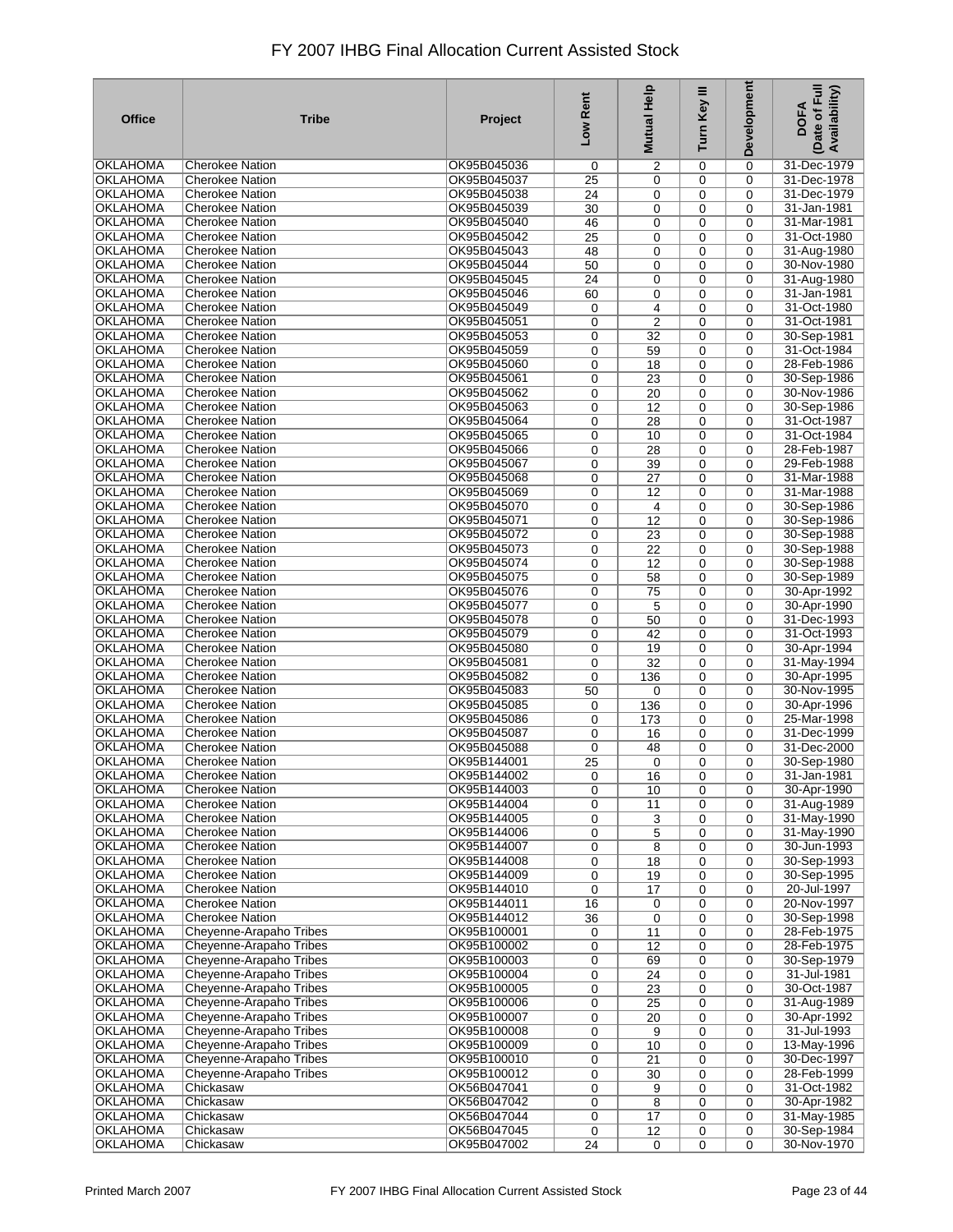| <b>Office</b>                      | <b>Tribe</b>                                   | Project                    | Low Rent               | <b>Mutual Help</b> | Turn Key III     | <b>Development</b>         | Date of Full<br>Availability)<br><b>DOFA</b> |
|------------------------------------|------------------------------------------------|----------------------------|------------------------|--------------------|------------------|----------------------------|----------------------------------------------|
| OKLAHOMA                           | Chickasaw                                      | OK95B047004                | 64                     | 0                  | 0                | 0                          | 31-Dec-1971                                  |
| <b>OKLAHOMA</b>                    | Chickasaw                                      | OK95B047006                | 100                    | 0                  | 0                | $\mathbf 0$                | 31-Oct-1971                                  |
| <b>OKLAHOMA</b>                    | Chickasaw                                      | OK95B047008                | $\overline{97}$        | 0                  | 0                | 0                          | 28-Feb-1975                                  |
| <b>OKLAHOMA</b>                    | Chickasaw                                      | OK95B047010                | 100                    | 0                  | 0                | 0                          | 28-Feb-1973                                  |
| <b>OKLAHOMA</b>                    | Chickasaw                                      | OK95B047011                | 25                     | 0                  | 0                | 0                          | 30-Jun-1973                                  |
| <b>OKLAHOMA</b>                    | Chickasaw                                      | OK95B047013                | 30                     | 0                  | 0                | 0                          | 31-Oct-1972                                  |
| <b>OKLAHOMA</b>                    | Chickasaw                                      | OK95B047014                | $\overline{22}$        | 0                  | 0                | 0                          | 31-Oct-1972                                  |
| <b>OKLAHOMA</b>                    | Chickasaw                                      | OK95B047029                | 0                      | 11                 | $\mathbf 0$      | 0                          | 31-Dec-1980                                  |
| <b>OKLAHOMA</b><br><b>OKLAHOMA</b> | Chickasaw<br>Chickasaw                         | OK95B047030<br>OK95B047031 | $\pmb{0}$              | 1                  | $\mathbf 0$      | $\mathbf 0$                | 31-Jul-1978<br>28-Feb-1979                   |
| <b>OKLAHOMA</b>                    | Chickasaw                                      | OK95B047032                | 0<br>$\mathbf 0$       | 1<br>2             | 0<br>0           | 0<br>$\mathbf 0$           | 31-Aug-1979                                  |
| <b>OKLAHOMA</b>                    | Chickasaw                                      | OK95B047033                | 40                     | 0                  | 0                | 0                          | 31-May-1979                                  |
| <b>OKLAHOMA</b>                    | Chickasaw                                      | OK95B047034                | 0                      | 4                  | 0                | $\mathbf 0$                | 30-Apr-1981                                  |
| <b>OKLAHOMA</b>                    | Chickasaw                                      | OK95B047035                | $\mathbf 0$            | 9                  | 0                | $\mathbf 0$                | 31-Dec-1980                                  |
| <b>OKLAHOMA</b>                    | Chickasaw                                      | OK95B047036                | 90                     | $\mathbf 0$        | $\mathbf 0$      | $\mathbf 0$                | 30-Sep-1981                                  |
| <b>OKLAHOMA</b>                    | Chickasaw                                      | OK95B047037                | 60                     | 0                  | 0                | $\mathbf 0$                | 30-Sep-1980                                  |
| <b>OKLAHOMA</b>                    | Chickasaw                                      | OK95B047038                | 50                     | 0                  | $\mathbf 0$      | $\mathbf 0$                | 30-Jun-1983                                  |
| <b>OKLAHOMA</b>                    | Chickasaw                                      | OK95B047039                | 0                      | 6                  | 0                | $\mathbf 0$                | 30-Apr-1980                                  |
| <b>OKLAHOMA</b>                    | Chickasaw                                      | OK95B047040                | $\mathbf 0$            | 16                 | $\mathbf 0$      | $\mathbf 0$                | 31-May-1984                                  |
| <b>OKLAHOMA</b>                    | Chickasaw                                      | OK95B047046                | 0                      | 9                  | 0                | $\mathbf 0$                | 30-Sep-1986                                  |
| <b>OKLAHOMA</b>                    | Chickasaw                                      | OK95B047047                | 0                      | 18                 | $\mathbf 0$      | $\mathbf 0$                | 31-Jul-1986                                  |
| <b>OKLAHOMA</b>                    | Chickasaw                                      | OK95B047048                | 0                      | 14                 | 0                | $\mathbf 0$                | 30-Sep-1986                                  |
| <b>OKLAHOMA</b>                    | Chickasaw                                      | OK95B047049                | 0                      | 19                 | 0                | $\mathbf 0$                | 30-Apr-1987                                  |
| <b>OKLAHOMA</b>                    | Chickasaw                                      | OK95B047052                | 0                      | 6                  | 0                | $\mathbf 0$                | 31-Aug-1984                                  |
| <b>OKLAHOMA</b><br><b>OKLAHOMA</b> | Chickasaw<br>Chickasaw                         | OK95B047053<br>OK95B047054 | $\pmb{0}$<br>$\pmb{0}$ | $\overline{13}$    | 0<br>0           | $\mathbf 0$<br>$\mathbf 0$ | 31-May-1987                                  |
| <b>OKLAHOMA</b>                    | Chickasaw                                      | OK95B047055                | 0                      | 15<br>14           | 0                | $\mathbf 0$                | 31-Aug-1987<br>31-Aug-1987                   |
| <b>OKLAHOMA</b>                    | Chickasaw                                      | OK95B047056                | $\pmb{0}$              | 11                 | 0                | 0                          | 31-Aug-1987                                  |
| <b>OKLAHOMA</b>                    | Chickasaw                                      | OK95B047057                | 0                      | 10                 | 0                | 0                          | 31-Jul-1986                                  |
| <b>OKLAHOMA</b>                    | Chickasaw                                      | OK95B047058                | $\pmb{0}$              | 26                 | 0                | $\mathbf 0$                | 30-Sep-1988                                  |
| <b>OKLAHOMA</b>                    | Chickasaw                                      | OK95B047059                | 0                      | 33                 | 0                | 0                          | 30-Apr-1989                                  |
| <b>OKLAHOMA</b>                    | Chickasaw                                      | OK95B047060                | $\pmb{0}$              | $\overline{21}$    | 0                | 0                          | 30-Apr-1990                                  |
| <b>OKLAHOMA</b>                    | Chickasaw                                      | OK95B047061                | 0                      | 16                 | $\mathbf 0$      | 0                          | 31-Mar-1991                                  |
| <b>OKLAHOMA</b>                    | Chickasaw                                      | OK95B047062                | $\pmb{0}$              | $\overline{15}$    | $\mathbf 0$      | $\mathbf 0$                | 31-Dec-1989                                  |
| <b>OKLAHOMA</b>                    | Chickasaw                                      | OK95B047063                | 0                      | $\overline{27}$    | $\mathbf 0$      | 0                          | 31-Jan-1992                                  |
| <b>OKLAHOMA</b>                    | Chickasaw                                      | OK95B047064                | $\pmb{0}$              | 27                 | $\mathbf 0$      | $\mathbf 0$                | 31-Oct-1992                                  |
| <b>OKLAHOMA</b>                    | Chickasaw                                      | OK95B047065                | 0                      | 13                 | 0                | $\mathbf 0$                | 30-Apr-1992                                  |
| OKLAHOMA                           | Chickasaw                                      | OK95B047066<br>OK95B047067 | $\pmb{0}$              | $\overline{19}$    | $\mathbf 0$      | $\mathbf 0$                | 30-Jun-1995                                  |
| <b>OKLAHOMA</b><br><b>OKLAHOMA</b> | Chickasaw<br>Chickasaw                         | OK95B047068                | $\mathbf 0$            | 10                 | 0                | 0                          | 31-Mar-1993<br>25-Mar-1996                   |
| <b>OKLAHOMA</b>                    | Chickasaw                                      | OK95B047069                | $\pmb{0}$<br>0         | 23<br>29           | $\mathbf 0$<br>0 | $\mathbf 0$<br>$\mathbf 0$ | 31-Oct-1995                                  |
| <b>OKLAHOMA</b>                    | Chickasaw                                      | OK95B047070                | 0                      | 25                 | $\mathbf 0$      | $\mathbf 0$                | 31-Mar-1996                                  |
| <b>OKLAHOMA</b>                    | Chickasaw                                      | OK95B047071                | 0                      | 24                 | 0                | 0                          | 31-Mar-1996                                  |
| <b>OKLAHOMA</b>                    | Chickasaw                                      | OK95B047072                | 0                      | $\overline{23}$    | 0                | 0                          | 29-Feb-1996                                  |
| <b>OKLAHOMA</b>                    | Chickasaw                                      | OK95B047073                | 0                      | 0                  | 24               | 0                          | 30-Jun-1997                                  |
| <b>OKLAHOMA</b>                    | Chickasaw                                      | OK95B047074                | 0                      | 22                 | 0                | 0                          | 30-Nov-1996                                  |
| OKLAHOMA                           | Chickasaw                                      | OK95B047075                | 0                      | 25                 | 0                | $\Omega$                   | 28-Feb-1997                                  |
| <b>OKLAHOMA</b>                    | Chickasaw                                      | OK95B047076                | 0                      | 4                  | 0                | 0                          | 30-Jun-1983                                  |
| <b>OKLAHOMA</b>                    | Chickasaw                                      | OK95B047077                | 0                      | 8                  | 0                | 0                          | 31-Mar-1998                                  |
| <b>OKLAHOMA</b>                    | Chitimacha Tribe                               | LA95B244001                | 0                      | 5                  | 0                | 0                          | 30-Jun-1988                                  |
| <b>OKLAHOMA</b>                    | Chitimacha Tribe                               | LA95B244002                | 0                      | 7                  | 0                | $\mathbf 0$                | 31-Jul-1992                                  |
| <b>OKLAHOMA</b>                    | Chitimacha Tribe                               | LA95B244003                | 0                      | 7                  | 0                | 0                          | 31-Mar-1994                                  |
| <b>OKLAHOMA</b><br><b>OKLAHOMA</b> | Chitimacha Tribe<br>Choctaw Nation             | LA95B244004<br>OK56B049049 | 0<br>0                 | 13<br>8            | 0<br>0           | 0<br>0                     | 31-Dec-1995<br>30-Nov-1982                   |
| <b>OKLAHOMA</b>                    | <b>Choctaw Nation</b>                          | OK56B049050                | 0                      | 10                 | 0                | 0                          | 31-Mar-1983                                  |
| <b>OKLAHOMA</b>                    | <b>Choctaw Nation</b>                          | OK56B049051                | 0                      | 7                  | 0                | 0                          | 31-Oct-1982                                  |
| <b>OKLAHOMA</b>                    | <b>Choctaw Nation</b>                          | OK56B049052                | 0                      | 9                  | 0                | 0                          | 31-Oct-1982                                  |
| <b>OKLAHOMA</b>                    | <b>Choctaw Nation</b>                          | OK56B049053                | 0                      | 8                  | 0                | 0                          | 31-Oct-1982                                  |
| <b>OKLAHOMA</b>                    | <b>Choctaw Nation</b>                          | OK56B049054                | 0                      | 13                 | 0                | $\mathbf 0$                | 30-Nov-1983                                  |
| <b>OKLAHOMA</b>                    | <b>Choctaw Nation</b>                          | OK56B049055                | 0                      | 17                 | 0                | $\mathbf 0$                | 30-Sep-1983                                  |
| OKLAHOMA                           | <b>Choctaw Nation</b>                          | OK56B049056                | 0                      | 9                  | $\mathbf 0$      | $\mathbf 0$                | 31-Oct-1983                                  |
| <b>OKLAHOMA</b>                    | <b>Choctaw Nation</b>                          | OK56B049057                | 0                      | 41                 | 0                | $\mathbf 0$                | 31-May-1984                                  |
| <b>OKLAHOMA</b>                    | <b>Choctaw Nation</b>                          | OK56B049058                | $\mathbf 0$            | 29                 | $\mathbf 0$      | $\mathbf 0$                | 30-Jun-1983                                  |
| <b>OKLAHOMA</b>                    | <b>Choctaw Nation</b>                          | OK95B049002                | 30                     | 0                  | 0                | $\mathbf 0$                | 31-Dec-1969                                  |
| <b>OKLAHOMA</b>                    | <b>Choctaw Nation</b>                          | OK95B049009                | 14                     | 0                  | $\mathbf 0$      | $\mathbf 0$                | 28-Feb-1971                                  |
| <b>OKLAHOMA</b>                    | <b>Choctaw Nation</b>                          | OK95B049010                | 20                     | 0                  | 0                | $\mathbf 0$                | 31-Aug-1971                                  |
| <b>OKLAHOMA</b>                    | <b>Choctaw Nation</b>                          | OK95B049011                | 12                     | 0                  | $\mathbf 0$      | $\mathbf 0$                | 31-Dec-1971                                  |
| <b>OKLAHOMA</b><br><b>OKLAHOMA</b> | <b>Choctaw Nation</b><br><b>Choctaw Nation</b> | OK95B049014<br>OK95B049016 | 24<br>16               | 0<br>0             | 0<br>0           | 0<br>0                     | 31-Jul-1971<br>31-Dec-1971                   |
| <b>OKLAHOMA</b>                    | <b>Choctaw Nation</b>                          | OK95B049020                | 30                     | $\mathbf 0$        | $\mathbf 0$      | $\mathbf 0$                | 30-Apr-1974                                  |
|                                    |                                                |                            |                        |                    |                  |                            |                                              |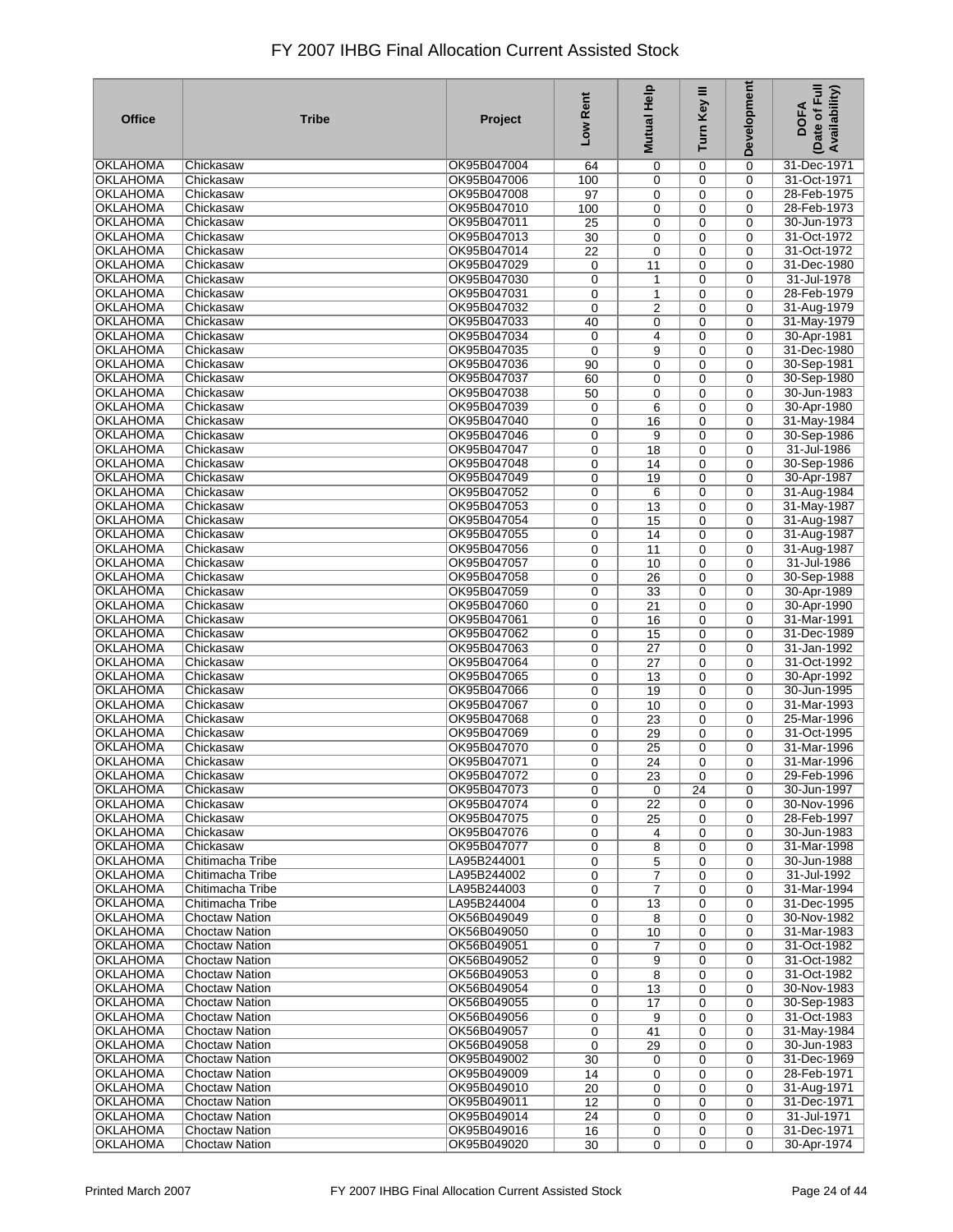| OKLAHOMA<br>OK95B049033<br><b>Choctaw Nation</b><br>0<br>31-Aug-1981<br>0<br>1<br>0<br><b>OKLAHOMA</b><br><b>Choctaw Nation</b><br>OK95B049034<br>0<br>$\mathbf 0$<br>30-Jun-1979<br>0<br>$\mathbf{1}$<br><b>OKLAHOMA</b><br>OK95B049059<br>$\overline{27}$<br>0<br>$\mathbf 0$<br>31-May-1985<br><b>Choctaw Nation</b><br>0<br>OKLAHOMA<br>$\overline{22}$<br>0<br>30-Sep-1986<br><b>Choctaw Nation</b><br>OK95B049060<br>0<br>$\mathbf 0$<br>OKLAHOMA<br><b>Choctaw Nation</b><br>OK95B049061<br>0<br>0<br>$\mathbf 0$<br>31-Dec-1986<br>40<br><b>OKLAHOMA</b><br><b>Choctaw Nation</b><br>OK95B049062<br>31-Jul-1985<br>0<br>23<br>0<br>$\mathbf 0$<br><b>OKLAHOMA</b><br><b>Choctaw Nation</b><br>OK95B049063<br>30-Apr-1986<br>0<br>18<br>0<br>$\mathbf 0$<br>OKLAHOMA<br><b>Choctaw Nation</b><br>OK95B049064<br>31-Jan-1987<br>0<br>14<br>0<br>$\mathbf 0$<br><b>OKLAHOMA</b><br><b>Choctaw Nation</b><br>OK95B049065<br>17<br>31-Jan-1987<br>0<br>0<br>$\Omega$<br><b>OKLAHOMA</b><br><b>Choctaw Nation</b><br>OK95B049066<br>31-Jan-1987<br>0<br>0<br>$\mathbf 0$<br>6<br><b>OKLAHOMA</b><br><b>Choctaw Nation</b><br>OK95B049067<br>30-Nov-1987<br>0<br>0<br>11<br>$\mathbf 0$<br><b>OKLAHOMA</b><br><b>Choctaw Nation</b><br>OK95B049068<br>31-Dec-1987<br>0<br>16<br>0<br>$\mathbf 0$<br><b>OKLAHOMA</b><br><b>Choctaw Nation</b><br>OK95B049069<br>31-Jul-1988<br>0<br>21<br>0<br>$\mathbf 0$<br><b>OKLAHOMA</b><br><b>Choctaw Nation</b><br>OK95B049070<br>30-Apr-1986<br>0<br>8<br>0<br>$\mathbf 0$<br><b>OKLAHOMA</b><br><b>Choctaw Nation</b><br>OK95B049071<br>30-Sep-1988<br>0<br>13<br>0<br>$\mathbf 0$<br><b>OKLAHOMA</b><br>OK95B049072<br>30-Sep-1988<br><b>Choctaw Nation</b><br>0<br>0<br>$\mathbf 0$<br>14<br><b>OKLAHOMA</b><br>OK95B049073<br><b>Choctaw Nation</b><br>0<br>14<br>0<br>$\Omega$<br>31-Dec-1988<br><b>OKLAHOMA</b><br><b>Choctaw Nation</b><br>OK95B049074<br>31-Jan-1989<br>0<br>12<br>0<br>$\mathbf 0$<br><b>OKLAHOMA</b><br>Choctaw Nation<br>OK95B049075<br>0<br>19<br>0<br>$\mathbf 0$<br>30-Apr-1989<br><b>Choctaw Nation</b><br>OKLAHOMA<br>OK95B049076<br>30-Sep-1989<br>0<br>18<br>0<br>$\mathbf 0$<br><b>OKLAHOMA</b><br><b>Choctaw Nation</b><br>OK95B049077<br>31-Dec-1989<br>0<br>14<br>0<br>$\mathbf 0$<br>OKLAHOMA<br>Choctaw Nation<br>OK95B049078<br>0<br>18<br>0<br>$\mathbf 0$<br>31-Aug-1990<br><b>OKLAHOMA</b><br><b>Choctaw Nation</b><br>OK95B049079<br>0<br>30-Jun-1990<br>0<br>16<br>$\mathbf 0$<br><b>OKLAHOMA</b><br><b>Choctaw Nation</b><br>OK95B049080<br>30-Nov-1990<br>0<br>17<br>0<br>$\Omega$<br><b>OKLAHOMA</b><br>OK95B049081<br>31-May-1991<br><b>Choctaw Nation</b><br>0<br>17<br>0<br>$\mathbf 0$<br><b>OKLAHOMA</b><br>OK95B049082<br>30-Sep-1991<br><b>Choctaw Nation</b><br>0<br>10<br>0<br>$\mathbf 0$<br><b>OKLAHOMA</b><br><b>Choctaw Nation</b><br>OK95B049083<br>0<br>31-May-1992<br>0<br>18<br>$\mathbf 0$<br><b>OKLAHOMA</b><br>OK95B049084<br>$\overline{21}$<br>0<br>31-Mar-1993<br><b>Choctaw Nation</b><br>0<br>$\mathbf 0$<br>OKLAHOMA<br>0<br>30-Apr-1995<br><b>Choctaw Nation</b><br>OK95B049085<br>0<br>89<br>$\mathbf 0$<br><b>OKLAHOMA</b><br>OK95B049086<br><b>Choctaw Nation</b><br>0<br>0<br>31-Aug-1996<br>48<br>$\mathbf 0$<br>OKLAHOMA<br><b>Choctaw Nation</b><br>OK95B049087<br>31-Mar-1997<br>0<br>42<br>0<br>$\mathbf 0$<br><b>OKLAHOMA</b><br><b>Choctaw Nation</b><br>OK95B049088<br>31-Jul-1997<br>0<br>40<br>0<br>$\mathbf 0$<br>OKLAHOMA<br><b>Choctaw Nation</b><br>OK95B049089<br>30-Sep-1997<br>0<br>20<br>0<br>$\mathbf 0$<br><b>OKLAHOMA</b><br><b>Choctaw Nation</b><br>OK95B049090<br>31-Mar-1998<br>0<br>46<br>0<br>$\Omega$<br><b>OKLAHOMA</b><br><b>Choctaw Nation</b><br>OK95B049091<br>28-Feb-1999<br>0<br>51<br>0<br>$\mathbf 0$<br><b>OKLAHOMA</b><br><b>Choctaw Nation</b><br>OK95B049092<br>28-Feb-1999<br>0<br>0<br>49<br>$\mathbf 0$<br><b>OKLAHOMA</b><br><b>Choctaw Nation</b><br>OK95B049093<br>31-Dec-1999<br>0<br>0<br>$\mathbf 0$<br>50<br><b>OKLAHOMA</b><br><b>Choctaw Nation</b><br>OK95B049094<br>0<br>30-Apr-2000<br>0<br>50<br>$\mathbf 0$<br><b>OKLAHOMA</b><br><b>Choctaw Nation</b><br>OK95B049095<br>31-Aug-2000<br>0<br>35<br>0<br>$\mathbf 0$<br><b>OKLAHOMA</b><br>Citizen Band Potawatomi Tribe<br>OK95B091022<br>31-Jul-1987<br>25<br>$\mathbf 0$<br>0<br>$\mathbf 0$<br><b>OKLAHOMA</b><br>Comanche Tribe<br>OK95B110006<br>0<br>30<br>0<br>$\mathbf 0$<br>30-Apr-1980<br><b>OKLAHOMA</b><br>OK95B110007<br>30-Nov-1982<br>Comanche Tribe<br>0<br>0<br>56<br>$\mathbf 0$<br><b>OKLAHOMA</b><br>Comanche Tribe<br>OK95B110008<br>0<br>0<br>$\mathbf 0$<br>31-Jul-1983<br>75<br><b>OKLAHOMA</b><br>OK95B110009<br>$\overline{30}$<br>0<br>30-Jun-1982<br>Comanche Tribe<br>0<br>0<br>OKLAHOMA<br>Comanche Tribe<br>OK95B110011<br>30-Nov-1987<br>$\mathbf 0$<br>20<br>0<br>0<br>OK95B110012<br>30-Jun-1990<br><b>OKLAHOMA</b><br><b>Comanche Tribe</b><br>0<br>10<br>0<br>$\Omega$<br><b>OKLAHOMA</b><br><b>Comanche Tribe</b><br>OK95B110013<br>9<br>31-Jul-1991<br>0<br>0<br>0<br>OKLAHOMA<br>Comanche Tribe<br>OK95B110014<br>0<br>30-Apr-1997<br>55<br>$\mathbf 0$<br>$\mathbf 0$<br>OKLAHOMA<br>Comanche Tribe<br>OK95B110015<br>31-Dec-1998<br>36<br>0<br>$\mathbf 0$<br>0<br><b>OKLAHOMA</b><br>Comanche Tribe<br>OK95B110016<br>30-Sep-1998<br>0<br>44<br>0<br>1<br><b>OKLAHOMA</b><br>OK95B110017<br>30-Jun-1999<br>Comanche Tribe<br>45<br>$\mathbf 0$<br>0<br>$\mathbf 0$<br><b>OKLAHOMA</b><br>Comanche Tribe<br>OK95B110018<br>30-Jun-1999<br>40<br>$\mathbf 0$<br>0<br>0<br><b>OKLAHOMA</b><br>Coushatta Tribe<br>LA95B260001<br>0<br>$\mathbf 0$<br>30-Jun-1995<br>16<br>0<br><b>OKLAHOMA</b><br>Coushatta Tribe<br>LA95B260002<br>0<br>0<br>0<br>19<br><b>OKLAHOMA</b><br>Delaware Nation of West Oklahoma<br>OK95B170001<br>09-Sep-2004<br>0<br>0<br>15<br>$\mathbf 0$<br><b>OKLAHOMA</b><br>Eastern Shawnee Tribe<br>OK95B167001<br>30-Mar-2000<br>0<br>12<br>0<br>0<br>OKLAHOMA<br>Fort Sill Apache Tribe<br>OK95B159001<br>31-Aug-2000<br>0<br>14<br>0<br>$\mathbf 0$<br>Iowa Tribe of Kansas and Nebraska<br>KS95B067003<br>31-Mar-1980<br>OKLAHOMA<br>46<br>0<br>0<br>0<br>28-Feb-1986<br><b>OKLAHOMA</b><br>Iowa Tribe of Kansas and Nebraska<br>KS95B067005<br>$\overline{13}$<br>0<br>0<br>$\mathbf 0$<br><b>OKLAHOMA</b><br>lowa Tribe of Kansas and Nebraska<br>KS95B067006<br>29-Feb-2000<br>10<br>0<br>$\mathbf 0$<br>0<br><b>OKLAHOMA</b><br>Iowa Tribe of Oklahoma<br>OK95B161001<br>0<br>15-Jul-1997<br>0<br>5<br>$\mathbf 0$<br><b>OKLAHOMA</b><br><b>Kaw Tribe</b><br>OK95B145001<br>31-Aug-1985<br>0<br>27<br>0<br>$\mathbf 0$<br><b>OKLAHOMA</b><br><b>Kaw Tribe</b><br>OK95B145002<br>30-Sep-1988<br>0<br>14<br>0<br>$\mathbf 0$<br><b>OKLAHOMA</b><br><b>Kaw Tribe</b><br>OK95B145003<br>30-Sep-1990<br>0<br>11<br>0<br>$\mathbf 0$<br><b>OKLAHOMA</b><br><b>Kaw Tribe</b><br>OK95B145004<br>29-Feb-1992<br>0<br>10<br>0<br>$\mathbf 0$<br><b>OKLAHOMA</b><br><b>Kaw Tribe</b><br>OK95B145005<br>30-Jun-1993<br>0<br>9<br>0<br>$\mathbf 0$<br><b>OKLAHOMA</b><br><b>Kaw Tribe</b><br>OK95B145006<br>31-Mar-1995<br>0<br>0<br>19<br>$\mathbf 0$<br><b>OKLAHOMA</b><br><b>Kaw Tribe</b><br>OK95B145007<br>0<br>0<br>$\mathbf 0$<br>31-Mar-1999<br>10<br><b>OKLAHOMA</b><br>Kickapoo Tribe<br>KS95B048003<br>30-Jun-1980<br>46<br>0<br>$\mathbf 0$<br>0<br>Kickapoo Tribe<br>KS95B048004<br>30-Jun-1980<br>OKLAHOMA<br>$\mathbf 0$<br>0<br>$\mathbf 0$ | <b>Office</b> | <b>Tribe</b> | Project | Low Rent | <b>Mutual Help</b> | Turn Key III | Development | Date of Full<br>Availability)<br><b>DOFA</b> |
|------------------------------------------------------------------------------------------------------------------------------------------------------------------------------------------------------------------------------------------------------------------------------------------------------------------------------------------------------------------------------------------------------------------------------------------------------------------------------------------------------------------------------------------------------------------------------------------------------------------------------------------------------------------------------------------------------------------------------------------------------------------------------------------------------------------------------------------------------------------------------------------------------------------------------------------------------------------------------------------------------------------------------------------------------------------------------------------------------------------------------------------------------------------------------------------------------------------------------------------------------------------------------------------------------------------------------------------------------------------------------------------------------------------------------------------------------------------------------------------------------------------------------------------------------------------------------------------------------------------------------------------------------------------------------------------------------------------------------------------------------------------------------------------------------------------------------------------------------------------------------------------------------------------------------------------------------------------------------------------------------------------------------------------------------------------------------------------------------------------------------------------------------------------------------------------------------------------------------------------------------------------------------------------------------------------------------------------------------------------------------------------------------------------------------------------------------------------------------------------------------------------------------------------------------------------------------------------------------------------------------------------------------------------------------------------------------------------------------------------------------------------------------------------------------------------------------------------------------------------------------------------------------------------------------------------------------------------------------------------------------------------------------------------------------------------------------------------------------------------------------------------------------------------------------------------------------------------------------------------------------------------------------------------------------------------------------------------------------------------------------------------------------------------------------------------------------------------------------------------------------------------------------------------------------------------------------------------------------------------------------------------------------------------------------------------------------------------------------------------------------------------------------------------------------------------------------------------------------------------------------------------------------------------------------------------------------------------------------------------------------------------------------------------------------------------------------------------------------------------------------------------------------------------------------------------------------------------------------------------------------------------------------------------------------------------------------------------------------------------------------------------------------------------------------------------------------------------------------------------------------------------------------------------------------------------------------------------------------------------------------------------------------------------------------------------------------------------------------------------------------------------------------------------------------------------------------------------------------------------------------------------------------------------------------------------------------------------------------------------------------------------------------------------------------------------------------------------------------------------------------------------------------------------------------------------------------------------------------------------------------------------------------------------------------------------------------------------------------------------------------------------------------------------------------------------------------------------------------------------------------------------------------------------------------------------------------------------------------------------------------------------------------------------------------------------------------------------------------------------------------------------------------------------------------------------------------------------------------------------------------------------------------------------------------------------------------------------------------------------------------------------------------------------------------------------------------------------------------------------------------------------------------------------------------------------------------------------------------------------------------------------------------------------------------------------------------------------------------------------------------------------------------------------------------------------------------------------------------------------------------------------------------------------------------------------------------------------------------------------------------------------------------------------------------------------------------------------------------------------------------------------------------------------------------------------------------------------------------------------------------------------------------------------------------------------------------------------------------------------------------------------------------------------------------------------------------------------------------------------------------------------------------------------------------------------------------------------------------------------------------------------------------------------------------------------------------------------------------------------------------------------------------------------------------------------------------|---------------|--------------|---------|----------|--------------------|--------------|-------------|----------------------------------------------|
|                                                                                                                                                                                                                                                                                                                                                                                                                                                                                                                                                                                                                                                                                                                                                                                                                                                                                                                                                                                                                                                                                                                                                                                                                                                                                                                                                                                                                                                                                                                                                                                                                                                                                                                                                                                                                                                                                                                                                                                                                                                                                                                                                                                                                                                                                                                                                                                                                                                                                                                                                                                                                                                                                                                                                                                                                                                                                                                                                                                                                                                                                                                                                                                                                                                                                                                                                                                                                                                                                                                                                                                                                                                                                                                                                                                                                                                                                                                                                                                                                                                                                                                                                                                                                                                                                                                                                                                                                                                                                                                                                                                                                                                                                                                                                                                                                                                                                                                                                                                                                                                                                                                                                                                                                                                                                                                                                                                                                                                                                                                                                                                                                                                                                                                                                                                                                                                                                                                                                                                                                                                                                                                                                                                                                                                                                                                                                                                                                                                                                                                                                                                                                                                                                                                                                                                                                                                                                                                                                                                                                                                                                                                                                                                                                                                                                                                                                                                                                                                      |               |              |         |          |                    |              |             |                                              |
|                                                                                                                                                                                                                                                                                                                                                                                                                                                                                                                                                                                                                                                                                                                                                                                                                                                                                                                                                                                                                                                                                                                                                                                                                                                                                                                                                                                                                                                                                                                                                                                                                                                                                                                                                                                                                                                                                                                                                                                                                                                                                                                                                                                                                                                                                                                                                                                                                                                                                                                                                                                                                                                                                                                                                                                                                                                                                                                                                                                                                                                                                                                                                                                                                                                                                                                                                                                                                                                                                                                                                                                                                                                                                                                                                                                                                                                                                                                                                                                                                                                                                                                                                                                                                                                                                                                                                                                                                                                                                                                                                                                                                                                                                                                                                                                                                                                                                                                                                                                                                                                                                                                                                                                                                                                                                                                                                                                                                                                                                                                                                                                                                                                                                                                                                                                                                                                                                                                                                                                                                                                                                                                                                                                                                                                                                                                                                                                                                                                                                                                                                                                                                                                                                                                                                                                                                                                                                                                                                                                                                                                                                                                                                                                                                                                                                                                                                                                                                                                      |               |              |         |          |                    |              |             |                                              |
|                                                                                                                                                                                                                                                                                                                                                                                                                                                                                                                                                                                                                                                                                                                                                                                                                                                                                                                                                                                                                                                                                                                                                                                                                                                                                                                                                                                                                                                                                                                                                                                                                                                                                                                                                                                                                                                                                                                                                                                                                                                                                                                                                                                                                                                                                                                                                                                                                                                                                                                                                                                                                                                                                                                                                                                                                                                                                                                                                                                                                                                                                                                                                                                                                                                                                                                                                                                                                                                                                                                                                                                                                                                                                                                                                                                                                                                                                                                                                                                                                                                                                                                                                                                                                                                                                                                                                                                                                                                                                                                                                                                                                                                                                                                                                                                                                                                                                                                                                                                                                                                                                                                                                                                                                                                                                                                                                                                                                                                                                                                                                                                                                                                                                                                                                                                                                                                                                                                                                                                                                                                                                                                                                                                                                                                                                                                                                                                                                                                                                                                                                                                                                                                                                                                                                                                                                                                                                                                                                                                                                                                                                                                                                                                                                                                                                                                                                                                                                                                      |               |              |         |          |                    |              |             |                                              |
|                                                                                                                                                                                                                                                                                                                                                                                                                                                                                                                                                                                                                                                                                                                                                                                                                                                                                                                                                                                                                                                                                                                                                                                                                                                                                                                                                                                                                                                                                                                                                                                                                                                                                                                                                                                                                                                                                                                                                                                                                                                                                                                                                                                                                                                                                                                                                                                                                                                                                                                                                                                                                                                                                                                                                                                                                                                                                                                                                                                                                                                                                                                                                                                                                                                                                                                                                                                                                                                                                                                                                                                                                                                                                                                                                                                                                                                                                                                                                                                                                                                                                                                                                                                                                                                                                                                                                                                                                                                                                                                                                                                                                                                                                                                                                                                                                                                                                                                                                                                                                                                                                                                                                                                                                                                                                                                                                                                                                                                                                                                                                                                                                                                                                                                                                                                                                                                                                                                                                                                                                                                                                                                                                                                                                                                                                                                                                                                                                                                                                                                                                                                                                                                                                                                                                                                                                                                                                                                                                                                                                                                                                                                                                                                                                                                                                                                                                                                                                                                      |               |              |         |          |                    |              |             |                                              |
|                                                                                                                                                                                                                                                                                                                                                                                                                                                                                                                                                                                                                                                                                                                                                                                                                                                                                                                                                                                                                                                                                                                                                                                                                                                                                                                                                                                                                                                                                                                                                                                                                                                                                                                                                                                                                                                                                                                                                                                                                                                                                                                                                                                                                                                                                                                                                                                                                                                                                                                                                                                                                                                                                                                                                                                                                                                                                                                                                                                                                                                                                                                                                                                                                                                                                                                                                                                                                                                                                                                                                                                                                                                                                                                                                                                                                                                                                                                                                                                                                                                                                                                                                                                                                                                                                                                                                                                                                                                                                                                                                                                                                                                                                                                                                                                                                                                                                                                                                                                                                                                                                                                                                                                                                                                                                                                                                                                                                                                                                                                                                                                                                                                                                                                                                                                                                                                                                                                                                                                                                                                                                                                                                                                                                                                                                                                                                                                                                                                                                                                                                                                                                                                                                                                                                                                                                                                                                                                                                                                                                                                                                                                                                                                                                                                                                                                                                                                                                                                      |               |              |         |          |                    |              |             |                                              |
|                                                                                                                                                                                                                                                                                                                                                                                                                                                                                                                                                                                                                                                                                                                                                                                                                                                                                                                                                                                                                                                                                                                                                                                                                                                                                                                                                                                                                                                                                                                                                                                                                                                                                                                                                                                                                                                                                                                                                                                                                                                                                                                                                                                                                                                                                                                                                                                                                                                                                                                                                                                                                                                                                                                                                                                                                                                                                                                                                                                                                                                                                                                                                                                                                                                                                                                                                                                                                                                                                                                                                                                                                                                                                                                                                                                                                                                                                                                                                                                                                                                                                                                                                                                                                                                                                                                                                                                                                                                                                                                                                                                                                                                                                                                                                                                                                                                                                                                                                                                                                                                                                                                                                                                                                                                                                                                                                                                                                                                                                                                                                                                                                                                                                                                                                                                                                                                                                                                                                                                                                                                                                                                                                                                                                                                                                                                                                                                                                                                                                                                                                                                                                                                                                                                                                                                                                                                                                                                                                                                                                                                                                                                                                                                                                                                                                                                                                                                                                                                      |               |              |         |          |                    |              |             |                                              |
|                                                                                                                                                                                                                                                                                                                                                                                                                                                                                                                                                                                                                                                                                                                                                                                                                                                                                                                                                                                                                                                                                                                                                                                                                                                                                                                                                                                                                                                                                                                                                                                                                                                                                                                                                                                                                                                                                                                                                                                                                                                                                                                                                                                                                                                                                                                                                                                                                                                                                                                                                                                                                                                                                                                                                                                                                                                                                                                                                                                                                                                                                                                                                                                                                                                                                                                                                                                                                                                                                                                                                                                                                                                                                                                                                                                                                                                                                                                                                                                                                                                                                                                                                                                                                                                                                                                                                                                                                                                                                                                                                                                                                                                                                                                                                                                                                                                                                                                                                                                                                                                                                                                                                                                                                                                                                                                                                                                                                                                                                                                                                                                                                                                                                                                                                                                                                                                                                                                                                                                                                                                                                                                                                                                                                                                                                                                                                                                                                                                                                                                                                                                                                                                                                                                                                                                                                                                                                                                                                                                                                                                                                                                                                                                                                                                                                                                                                                                                                                                      |               |              |         |          |                    |              |             |                                              |
|                                                                                                                                                                                                                                                                                                                                                                                                                                                                                                                                                                                                                                                                                                                                                                                                                                                                                                                                                                                                                                                                                                                                                                                                                                                                                                                                                                                                                                                                                                                                                                                                                                                                                                                                                                                                                                                                                                                                                                                                                                                                                                                                                                                                                                                                                                                                                                                                                                                                                                                                                                                                                                                                                                                                                                                                                                                                                                                                                                                                                                                                                                                                                                                                                                                                                                                                                                                                                                                                                                                                                                                                                                                                                                                                                                                                                                                                                                                                                                                                                                                                                                                                                                                                                                                                                                                                                                                                                                                                                                                                                                                                                                                                                                                                                                                                                                                                                                                                                                                                                                                                                                                                                                                                                                                                                                                                                                                                                                                                                                                                                                                                                                                                                                                                                                                                                                                                                                                                                                                                                                                                                                                                                                                                                                                                                                                                                                                                                                                                                                                                                                                                                                                                                                                                                                                                                                                                                                                                                                                                                                                                                                                                                                                                                                                                                                                                                                                                                                                      |               |              |         |          |                    |              |             |                                              |
|                                                                                                                                                                                                                                                                                                                                                                                                                                                                                                                                                                                                                                                                                                                                                                                                                                                                                                                                                                                                                                                                                                                                                                                                                                                                                                                                                                                                                                                                                                                                                                                                                                                                                                                                                                                                                                                                                                                                                                                                                                                                                                                                                                                                                                                                                                                                                                                                                                                                                                                                                                                                                                                                                                                                                                                                                                                                                                                                                                                                                                                                                                                                                                                                                                                                                                                                                                                                                                                                                                                                                                                                                                                                                                                                                                                                                                                                                                                                                                                                                                                                                                                                                                                                                                                                                                                                                                                                                                                                                                                                                                                                                                                                                                                                                                                                                                                                                                                                                                                                                                                                                                                                                                                                                                                                                                                                                                                                                                                                                                                                                                                                                                                                                                                                                                                                                                                                                                                                                                                                                                                                                                                                                                                                                                                                                                                                                                                                                                                                                                                                                                                                                                                                                                                                                                                                                                                                                                                                                                                                                                                                                                                                                                                                                                                                                                                                                                                                                                                      |               |              |         |          |                    |              |             |                                              |
|                                                                                                                                                                                                                                                                                                                                                                                                                                                                                                                                                                                                                                                                                                                                                                                                                                                                                                                                                                                                                                                                                                                                                                                                                                                                                                                                                                                                                                                                                                                                                                                                                                                                                                                                                                                                                                                                                                                                                                                                                                                                                                                                                                                                                                                                                                                                                                                                                                                                                                                                                                                                                                                                                                                                                                                                                                                                                                                                                                                                                                                                                                                                                                                                                                                                                                                                                                                                                                                                                                                                                                                                                                                                                                                                                                                                                                                                                                                                                                                                                                                                                                                                                                                                                                                                                                                                                                                                                                                                                                                                                                                                                                                                                                                                                                                                                                                                                                                                                                                                                                                                                                                                                                                                                                                                                                                                                                                                                                                                                                                                                                                                                                                                                                                                                                                                                                                                                                                                                                                                                                                                                                                                                                                                                                                                                                                                                                                                                                                                                                                                                                                                                                                                                                                                                                                                                                                                                                                                                                                                                                                                                                                                                                                                                                                                                                                                                                                                                                                      |               |              |         |          |                    |              |             |                                              |
|                                                                                                                                                                                                                                                                                                                                                                                                                                                                                                                                                                                                                                                                                                                                                                                                                                                                                                                                                                                                                                                                                                                                                                                                                                                                                                                                                                                                                                                                                                                                                                                                                                                                                                                                                                                                                                                                                                                                                                                                                                                                                                                                                                                                                                                                                                                                                                                                                                                                                                                                                                                                                                                                                                                                                                                                                                                                                                                                                                                                                                                                                                                                                                                                                                                                                                                                                                                                                                                                                                                                                                                                                                                                                                                                                                                                                                                                                                                                                                                                                                                                                                                                                                                                                                                                                                                                                                                                                                                                                                                                                                                                                                                                                                                                                                                                                                                                                                                                                                                                                                                                                                                                                                                                                                                                                                                                                                                                                                                                                                                                                                                                                                                                                                                                                                                                                                                                                                                                                                                                                                                                                                                                                                                                                                                                                                                                                                                                                                                                                                                                                                                                                                                                                                                                                                                                                                                                                                                                                                                                                                                                                                                                                                                                                                                                                                                                                                                                                                                      |               |              |         |          |                    |              |             |                                              |
|                                                                                                                                                                                                                                                                                                                                                                                                                                                                                                                                                                                                                                                                                                                                                                                                                                                                                                                                                                                                                                                                                                                                                                                                                                                                                                                                                                                                                                                                                                                                                                                                                                                                                                                                                                                                                                                                                                                                                                                                                                                                                                                                                                                                                                                                                                                                                                                                                                                                                                                                                                                                                                                                                                                                                                                                                                                                                                                                                                                                                                                                                                                                                                                                                                                                                                                                                                                                                                                                                                                                                                                                                                                                                                                                                                                                                                                                                                                                                                                                                                                                                                                                                                                                                                                                                                                                                                                                                                                                                                                                                                                                                                                                                                                                                                                                                                                                                                                                                                                                                                                                                                                                                                                                                                                                                                                                                                                                                                                                                                                                                                                                                                                                                                                                                                                                                                                                                                                                                                                                                                                                                                                                                                                                                                                                                                                                                                                                                                                                                                                                                                                                                                                                                                                                                                                                                                                                                                                                                                                                                                                                                                                                                                                                                                                                                                                                                                                                                                                      |               |              |         |          |                    |              |             |                                              |
|                                                                                                                                                                                                                                                                                                                                                                                                                                                                                                                                                                                                                                                                                                                                                                                                                                                                                                                                                                                                                                                                                                                                                                                                                                                                                                                                                                                                                                                                                                                                                                                                                                                                                                                                                                                                                                                                                                                                                                                                                                                                                                                                                                                                                                                                                                                                                                                                                                                                                                                                                                                                                                                                                                                                                                                                                                                                                                                                                                                                                                                                                                                                                                                                                                                                                                                                                                                                                                                                                                                                                                                                                                                                                                                                                                                                                                                                                                                                                                                                                                                                                                                                                                                                                                                                                                                                                                                                                                                                                                                                                                                                                                                                                                                                                                                                                                                                                                                                                                                                                                                                                                                                                                                                                                                                                                                                                                                                                                                                                                                                                                                                                                                                                                                                                                                                                                                                                                                                                                                                                                                                                                                                                                                                                                                                                                                                                                                                                                                                                                                                                                                                                                                                                                                                                                                                                                                                                                                                                                                                                                                                                                                                                                                                                                                                                                                                                                                                                                                      |               |              |         |          |                    |              |             |                                              |
|                                                                                                                                                                                                                                                                                                                                                                                                                                                                                                                                                                                                                                                                                                                                                                                                                                                                                                                                                                                                                                                                                                                                                                                                                                                                                                                                                                                                                                                                                                                                                                                                                                                                                                                                                                                                                                                                                                                                                                                                                                                                                                                                                                                                                                                                                                                                                                                                                                                                                                                                                                                                                                                                                                                                                                                                                                                                                                                                                                                                                                                                                                                                                                                                                                                                                                                                                                                                                                                                                                                                                                                                                                                                                                                                                                                                                                                                                                                                                                                                                                                                                                                                                                                                                                                                                                                                                                                                                                                                                                                                                                                                                                                                                                                                                                                                                                                                                                                                                                                                                                                                                                                                                                                                                                                                                                                                                                                                                                                                                                                                                                                                                                                                                                                                                                                                                                                                                                                                                                                                                                                                                                                                                                                                                                                                                                                                                                                                                                                                                                                                                                                                                                                                                                                                                                                                                                                                                                                                                                                                                                                                                                                                                                                                                                                                                                                                                                                                                                                      |               |              |         |          |                    |              |             |                                              |
|                                                                                                                                                                                                                                                                                                                                                                                                                                                                                                                                                                                                                                                                                                                                                                                                                                                                                                                                                                                                                                                                                                                                                                                                                                                                                                                                                                                                                                                                                                                                                                                                                                                                                                                                                                                                                                                                                                                                                                                                                                                                                                                                                                                                                                                                                                                                                                                                                                                                                                                                                                                                                                                                                                                                                                                                                                                                                                                                                                                                                                                                                                                                                                                                                                                                                                                                                                                                                                                                                                                                                                                                                                                                                                                                                                                                                                                                                                                                                                                                                                                                                                                                                                                                                                                                                                                                                                                                                                                                                                                                                                                                                                                                                                                                                                                                                                                                                                                                                                                                                                                                                                                                                                                                                                                                                                                                                                                                                                                                                                                                                                                                                                                                                                                                                                                                                                                                                                                                                                                                                                                                                                                                                                                                                                                                                                                                                                                                                                                                                                                                                                                                                                                                                                                                                                                                                                                                                                                                                                                                                                                                                                                                                                                                                                                                                                                                                                                                                                                      |               |              |         |          |                    |              |             |                                              |
|                                                                                                                                                                                                                                                                                                                                                                                                                                                                                                                                                                                                                                                                                                                                                                                                                                                                                                                                                                                                                                                                                                                                                                                                                                                                                                                                                                                                                                                                                                                                                                                                                                                                                                                                                                                                                                                                                                                                                                                                                                                                                                                                                                                                                                                                                                                                                                                                                                                                                                                                                                                                                                                                                                                                                                                                                                                                                                                                                                                                                                                                                                                                                                                                                                                                                                                                                                                                                                                                                                                                                                                                                                                                                                                                                                                                                                                                                                                                                                                                                                                                                                                                                                                                                                                                                                                                                                                                                                                                                                                                                                                                                                                                                                                                                                                                                                                                                                                                                                                                                                                                                                                                                                                                                                                                                                                                                                                                                                                                                                                                                                                                                                                                                                                                                                                                                                                                                                                                                                                                                                                                                                                                                                                                                                                                                                                                                                                                                                                                                                                                                                                                                                                                                                                                                                                                                                                                                                                                                                                                                                                                                                                                                                                                                                                                                                                                                                                                                                                      |               |              |         |          |                    |              |             |                                              |
|                                                                                                                                                                                                                                                                                                                                                                                                                                                                                                                                                                                                                                                                                                                                                                                                                                                                                                                                                                                                                                                                                                                                                                                                                                                                                                                                                                                                                                                                                                                                                                                                                                                                                                                                                                                                                                                                                                                                                                                                                                                                                                                                                                                                                                                                                                                                                                                                                                                                                                                                                                                                                                                                                                                                                                                                                                                                                                                                                                                                                                                                                                                                                                                                                                                                                                                                                                                                                                                                                                                                                                                                                                                                                                                                                                                                                                                                                                                                                                                                                                                                                                                                                                                                                                                                                                                                                                                                                                                                                                                                                                                                                                                                                                                                                                                                                                                                                                                                                                                                                                                                                                                                                                                                                                                                                                                                                                                                                                                                                                                                                                                                                                                                                                                                                                                                                                                                                                                                                                                                                                                                                                                                                                                                                                                                                                                                                                                                                                                                                                                                                                                                                                                                                                                                                                                                                                                                                                                                                                                                                                                                                                                                                                                                                                                                                                                                                                                                                                                      |               |              |         |          |                    |              |             |                                              |
|                                                                                                                                                                                                                                                                                                                                                                                                                                                                                                                                                                                                                                                                                                                                                                                                                                                                                                                                                                                                                                                                                                                                                                                                                                                                                                                                                                                                                                                                                                                                                                                                                                                                                                                                                                                                                                                                                                                                                                                                                                                                                                                                                                                                                                                                                                                                                                                                                                                                                                                                                                                                                                                                                                                                                                                                                                                                                                                                                                                                                                                                                                                                                                                                                                                                                                                                                                                                                                                                                                                                                                                                                                                                                                                                                                                                                                                                                                                                                                                                                                                                                                                                                                                                                                                                                                                                                                                                                                                                                                                                                                                                                                                                                                                                                                                                                                                                                                                                                                                                                                                                                                                                                                                                                                                                                                                                                                                                                                                                                                                                                                                                                                                                                                                                                                                                                                                                                                                                                                                                                                                                                                                                                                                                                                                                                                                                                                                                                                                                                                                                                                                                                                                                                                                                                                                                                                                                                                                                                                                                                                                                                                                                                                                                                                                                                                                                                                                                                                                      |               |              |         |          |                    |              |             |                                              |
|                                                                                                                                                                                                                                                                                                                                                                                                                                                                                                                                                                                                                                                                                                                                                                                                                                                                                                                                                                                                                                                                                                                                                                                                                                                                                                                                                                                                                                                                                                                                                                                                                                                                                                                                                                                                                                                                                                                                                                                                                                                                                                                                                                                                                                                                                                                                                                                                                                                                                                                                                                                                                                                                                                                                                                                                                                                                                                                                                                                                                                                                                                                                                                                                                                                                                                                                                                                                                                                                                                                                                                                                                                                                                                                                                                                                                                                                                                                                                                                                                                                                                                                                                                                                                                                                                                                                                                                                                                                                                                                                                                                                                                                                                                                                                                                                                                                                                                                                                                                                                                                                                                                                                                                                                                                                                                                                                                                                                                                                                                                                                                                                                                                                                                                                                                                                                                                                                                                                                                                                                                                                                                                                                                                                                                                                                                                                                                                                                                                                                                                                                                                                                                                                                                                                                                                                                                                                                                                                                                                                                                                                                                                                                                                                                                                                                                                                                                                                                                                      |               |              |         |          |                    |              |             |                                              |
|                                                                                                                                                                                                                                                                                                                                                                                                                                                                                                                                                                                                                                                                                                                                                                                                                                                                                                                                                                                                                                                                                                                                                                                                                                                                                                                                                                                                                                                                                                                                                                                                                                                                                                                                                                                                                                                                                                                                                                                                                                                                                                                                                                                                                                                                                                                                                                                                                                                                                                                                                                                                                                                                                                                                                                                                                                                                                                                                                                                                                                                                                                                                                                                                                                                                                                                                                                                                                                                                                                                                                                                                                                                                                                                                                                                                                                                                                                                                                                                                                                                                                                                                                                                                                                                                                                                                                                                                                                                                                                                                                                                                                                                                                                                                                                                                                                                                                                                                                                                                                                                                                                                                                                                                                                                                                                                                                                                                                                                                                                                                                                                                                                                                                                                                                                                                                                                                                                                                                                                                                                                                                                                                                                                                                                                                                                                                                                                                                                                                                                                                                                                                                                                                                                                                                                                                                                                                                                                                                                                                                                                                                                                                                                                                                                                                                                                                                                                                                                                      |               |              |         |          |                    |              |             |                                              |
|                                                                                                                                                                                                                                                                                                                                                                                                                                                                                                                                                                                                                                                                                                                                                                                                                                                                                                                                                                                                                                                                                                                                                                                                                                                                                                                                                                                                                                                                                                                                                                                                                                                                                                                                                                                                                                                                                                                                                                                                                                                                                                                                                                                                                                                                                                                                                                                                                                                                                                                                                                                                                                                                                                                                                                                                                                                                                                                                                                                                                                                                                                                                                                                                                                                                                                                                                                                                                                                                                                                                                                                                                                                                                                                                                                                                                                                                                                                                                                                                                                                                                                                                                                                                                                                                                                                                                                                                                                                                                                                                                                                                                                                                                                                                                                                                                                                                                                                                                                                                                                                                                                                                                                                                                                                                                                                                                                                                                                                                                                                                                                                                                                                                                                                                                                                                                                                                                                                                                                                                                                                                                                                                                                                                                                                                                                                                                                                                                                                                                                                                                                                                                                                                                                                                                                                                                                                                                                                                                                                                                                                                                                                                                                                                                                                                                                                                                                                                                                                      |               |              |         |          |                    |              |             |                                              |
|                                                                                                                                                                                                                                                                                                                                                                                                                                                                                                                                                                                                                                                                                                                                                                                                                                                                                                                                                                                                                                                                                                                                                                                                                                                                                                                                                                                                                                                                                                                                                                                                                                                                                                                                                                                                                                                                                                                                                                                                                                                                                                                                                                                                                                                                                                                                                                                                                                                                                                                                                                                                                                                                                                                                                                                                                                                                                                                                                                                                                                                                                                                                                                                                                                                                                                                                                                                                                                                                                                                                                                                                                                                                                                                                                                                                                                                                                                                                                                                                                                                                                                                                                                                                                                                                                                                                                                                                                                                                                                                                                                                                                                                                                                                                                                                                                                                                                                                                                                                                                                                                                                                                                                                                                                                                                                                                                                                                                                                                                                                                                                                                                                                                                                                                                                                                                                                                                                                                                                                                                                                                                                                                                                                                                                                                                                                                                                                                                                                                                                                                                                                                                                                                                                                                                                                                                                                                                                                                                                                                                                                                                                                                                                                                                                                                                                                                                                                                                                                      |               |              |         |          |                    |              |             |                                              |
|                                                                                                                                                                                                                                                                                                                                                                                                                                                                                                                                                                                                                                                                                                                                                                                                                                                                                                                                                                                                                                                                                                                                                                                                                                                                                                                                                                                                                                                                                                                                                                                                                                                                                                                                                                                                                                                                                                                                                                                                                                                                                                                                                                                                                                                                                                                                                                                                                                                                                                                                                                                                                                                                                                                                                                                                                                                                                                                                                                                                                                                                                                                                                                                                                                                                                                                                                                                                                                                                                                                                                                                                                                                                                                                                                                                                                                                                                                                                                                                                                                                                                                                                                                                                                                                                                                                                                                                                                                                                                                                                                                                                                                                                                                                                                                                                                                                                                                                                                                                                                                                                                                                                                                                                                                                                                                                                                                                                                                                                                                                                                                                                                                                                                                                                                                                                                                                                                                                                                                                                                                                                                                                                                                                                                                                                                                                                                                                                                                                                                                                                                                                                                                                                                                                                                                                                                                                                                                                                                                                                                                                                                                                                                                                                                                                                                                                                                                                                                                                      |               |              |         |          |                    |              |             |                                              |
|                                                                                                                                                                                                                                                                                                                                                                                                                                                                                                                                                                                                                                                                                                                                                                                                                                                                                                                                                                                                                                                                                                                                                                                                                                                                                                                                                                                                                                                                                                                                                                                                                                                                                                                                                                                                                                                                                                                                                                                                                                                                                                                                                                                                                                                                                                                                                                                                                                                                                                                                                                                                                                                                                                                                                                                                                                                                                                                                                                                                                                                                                                                                                                                                                                                                                                                                                                                                                                                                                                                                                                                                                                                                                                                                                                                                                                                                                                                                                                                                                                                                                                                                                                                                                                                                                                                                                                                                                                                                                                                                                                                                                                                                                                                                                                                                                                                                                                                                                                                                                                                                                                                                                                                                                                                                                                                                                                                                                                                                                                                                                                                                                                                                                                                                                                                                                                                                                                                                                                                                                                                                                                                                                                                                                                                                                                                                                                                                                                                                                                                                                                                                                                                                                                                                                                                                                                                                                                                                                                                                                                                                                                                                                                                                                                                                                                                                                                                                                                                      |               |              |         |          |                    |              |             |                                              |
|                                                                                                                                                                                                                                                                                                                                                                                                                                                                                                                                                                                                                                                                                                                                                                                                                                                                                                                                                                                                                                                                                                                                                                                                                                                                                                                                                                                                                                                                                                                                                                                                                                                                                                                                                                                                                                                                                                                                                                                                                                                                                                                                                                                                                                                                                                                                                                                                                                                                                                                                                                                                                                                                                                                                                                                                                                                                                                                                                                                                                                                                                                                                                                                                                                                                                                                                                                                                                                                                                                                                                                                                                                                                                                                                                                                                                                                                                                                                                                                                                                                                                                                                                                                                                                                                                                                                                                                                                                                                                                                                                                                                                                                                                                                                                                                                                                                                                                                                                                                                                                                                                                                                                                                                                                                                                                                                                                                                                                                                                                                                                                                                                                                                                                                                                                                                                                                                                                                                                                                                                                                                                                                                                                                                                                                                                                                                                                                                                                                                                                                                                                                                                                                                                                                                                                                                                                                                                                                                                                                                                                                                                                                                                                                                                                                                                                                                                                                                                                                      |               |              |         |          |                    |              |             |                                              |
|                                                                                                                                                                                                                                                                                                                                                                                                                                                                                                                                                                                                                                                                                                                                                                                                                                                                                                                                                                                                                                                                                                                                                                                                                                                                                                                                                                                                                                                                                                                                                                                                                                                                                                                                                                                                                                                                                                                                                                                                                                                                                                                                                                                                                                                                                                                                                                                                                                                                                                                                                                                                                                                                                                                                                                                                                                                                                                                                                                                                                                                                                                                                                                                                                                                                                                                                                                                                                                                                                                                                                                                                                                                                                                                                                                                                                                                                                                                                                                                                                                                                                                                                                                                                                                                                                                                                                                                                                                                                                                                                                                                                                                                                                                                                                                                                                                                                                                                                                                                                                                                                                                                                                                                                                                                                                                                                                                                                                                                                                                                                                                                                                                                                                                                                                                                                                                                                                                                                                                                                                                                                                                                                                                                                                                                                                                                                                                                                                                                                                                                                                                                                                                                                                                                                                                                                                                                                                                                                                                                                                                                                                                                                                                                                                                                                                                                                                                                                                                                      |               |              |         |          |                    |              |             |                                              |
|                                                                                                                                                                                                                                                                                                                                                                                                                                                                                                                                                                                                                                                                                                                                                                                                                                                                                                                                                                                                                                                                                                                                                                                                                                                                                                                                                                                                                                                                                                                                                                                                                                                                                                                                                                                                                                                                                                                                                                                                                                                                                                                                                                                                                                                                                                                                                                                                                                                                                                                                                                                                                                                                                                                                                                                                                                                                                                                                                                                                                                                                                                                                                                                                                                                                                                                                                                                                                                                                                                                                                                                                                                                                                                                                                                                                                                                                                                                                                                                                                                                                                                                                                                                                                                                                                                                                                                                                                                                                                                                                                                                                                                                                                                                                                                                                                                                                                                                                                                                                                                                                                                                                                                                                                                                                                                                                                                                                                                                                                                                                                                                                                                                                                                                                                                                                                                                                                                                                                                                                                                                                                                                                                                                                                                                                                                                                                                                                                                                                                                                                                                                                                                                                                                                                                                                                                                                                                                                                                                                                                                                                                                                                                                                                                                                                                                                                                                                                                                                      |               |              |         |          |                    |              |             |                                              |
|                                                                                                                                                                                                                                                                                                                                                                                                                                                                                                                                                                                                                                                                                                                                                                                                                                                                                                                                                                                                                                                                                                                                                                                                                                                                                                                                                                                                                                                                                                                                                                                                                                                                                                                                                                                                                                                                                                                                                                                                                                                                                                                                                                                                                                                                                                                                                                                                                                                                                                                                                                                                                                                                                                                                                                                                                                                                                                                                                                                                                                                                                                                                                                                                                                                                                                                                                                                                                                                                                                                                                                                                                                                                                                                                                                                                                                                                                                                                                                                                                                                                                                                                                                                                                                                                                                                                                                                                                                                                                                                                                                                                                                                                                                                                                                                                                                                                                                                                                                                                                                                                                                                                                                                                                                                                                                                                                                                                                                                                                                                                                                                                                                                                                                                                                                                                                                                                                                                                                                                                                                                                                                                                                                                                                                                                                                                                                                                                                                                                                                                                                                                                                                                                                                                                                                                                                                                                                                                                                                                                                                                                                                                                                                                                                                                                                                                                                                                                                                                      |               |              |         |          |                    |              |             |                                              |
|                                                                                                                                                                                                                                                                                                                                                                                                                                                                                                                                                                                                                                                                                                                                                                                                                                                                                                                                                                                                                                                                                                                                                                                                                                                                                                                                                                                                                                                                                                                                                                                                                                                                                                                                                                                                                                                                                                                                                                                                                                                                                                                                                                                                                                                                                                                                                                                                                                                                                                                                                                                                                                                                                                                                                                                                                                                                                                                                                                                                                                                                                                                                                                                                                                                                                                                                                                                                                                                                                                                                                                                                                                                                                                                                                                                                                                                                                                                                                                                                                                                                                                                                                                                                                                                                                                                                                                                                                                                                                                                                                                                                                                                                                                                                                                                                                                                                                                                                                                                                                                                                                                                                                                                                                                                                                                                                                                                                                                                                                                                                                                                                                                                                                                                                                                                                                                                                                                                                                                                                                                                                                                                                                                                                                                                                                                                                                                                                                                                                                                                                                                                                                                                                                                                                                                                                                                                                                                                                                                                                                                                                                                                                                                                                                                                                                                                                                                                                                                                      |               |              |         |          |                    |              |             |                                              |
|                                                                                                                                                                                                                                                                                                                                                                                                                                                                                                                                                                                                                                                                                                                                                                                                                                                                                                                                                                                                                                                                                                                                                                                                                                                                                                                                                                                                                                                                                                                                                                                                                                                                                                                                                                                                                                                                                                                                                                                                                                                                                                                                                                                                                                                                                                                                                                                                                                                                                                                                                                                                                                                                                                                                                                                                                                                                                                                                                                                                                                                                                                                                                                                                                                                                                                                                                                                                                                                                                                                                                                                                                                                                                                                                                                                                                                                                                                                                                                                                                                                                                                                                                                                                                                                                                                                                                                                                                                                                                                                                                                                                                                                                                                                                                                                                                                                                                                                                                                                                                                                                                                                                                                                                                                                                                                                                                                                                                                                                                                                                                                                                                                                                                                                                                                                                                                                                                                                                                                                                                                                                                                                                                                                                                                                                                                                                                                                                                                                                                                                                                                                                                                                                                                                                                                                                                                                                                                                                                                                                                                                                                                                                                                                                                                                                                                                                                                                                                                                      |               |              |         |          |                    |              |             |                                              |
|                                                                                                                                                                                                                                                                                                                                                                                                                                                                                                                                                                                                                                                                                                                                                                                                                                                                                                                                                                                                                                                                                                                                                                                                                                                                                                                                                                                                                                                                                                                                                                                                                                                                                                                                                                                                                                                                                                                                                                                                                                                                                                                                                                                                                                                                                                                                                                                                                                                                                                                                                                                                                                                                                                                                                                                                                                                                                                                                                                                                                                                                                                                                                                                                                                                                                                                                                                                                                                                                                                                                                                                                                                                                                                                                                                                                                                                                                                                                                                                                                                                                                                                                                                                                                                                                                                                                                                                                                                                                                                                                                                                                                                                                                                                                                                                                                                                                                                                                                                                                                                                                                                                                                                                                                                                                                                                                                                                                                                                                                                                                                                                                                                                                                                                                                                                                                                                                                                                                                                                                                                                                                                                                                                                                                                                                                                                                                                                                                                                                                                                                                                                                                                                                                                                                                                                                                                                                                                                                                                                                                                                                                                                                                                                                                                                                                                                                                                                                                                                      |               |              |         |          |                    |              |             |                                              |
|                                                                                                                                                                                                                                                                                                                                                                                                                                                                                                                                                                                                                                                                                                                                                                                                                                                                                                                                                                                                                                                                                                                                                                                                                                                                                                                                                                                                                                                                                                                                                                                                                                                                                                                                                                                                                                                                                                                                                                                                                                                                                                                                                                                                                                                                                                                                                                                                                                                                                                                                                                                                                                                                                                                                                                                                                                                                                                                                                                                                                                                                                                                                                                                                                                                                                                                                                                                                                                                                                                                                                                                                                                                                                                                                                                                                                                                                                                                                                                                                                                                                                                                                                                                                                                                                                                                                                                                                                                                                                                                                                                                                                                                                                                                                                                                                                                                                                                                                                                                                                                                                                                                                                                                                                                                                                                                                                                                                                                                                                                                                                                                                                                                                                                                                                                                                                                                                                                                                                                                                                                                                                                                                                                                                                                                                                                                                                                                                                                                                                                                                                                                                                                                                                                                                                                                                                                                                                                                                                                                                                                                                                                                                                                                                                                                                                                                                                                                                                                                      |               |              |         |          |                    |              |             |                                              |
|                                                                                                                                                                                                                                                                                                                                                                                                                                                                                                                                                                                                                                                                                                                                                                                                                                                                                                                                                                                                                                                                                                                                                                                                                                                                                                                                                                                                                                                                                                                                                                                                                                                                                                                                                                                                                                                                                                                                                                                                                                                                                                                                                                                                                                                                                                                                                                                                                                                                                                                                                                                                                                                                                                                                                                                                                                                                                                                                                                                                                                                                                                                                                                                                                                                                                                                                                                                                                                                                                                                                                                                                                                                                                                                                                                                                                                                                                                                                                                                                                                                                                                                                                                                                                                                                                                                                                                                                                                                                                                                                                                                                                                                                                                                                                                                                                                                                                                                                                                                                                                                                                                                                                                                                                                                                                                                                                                                                                                                                                                                                                                                                                                                                                                                                                                                                                                                                                                                                                                                                                                                                                                                                                                                                                                                                                                                                                                                                                                                                                                                                                                                                                                                                                                                                                                                                                                                                                                                                                                                                                                                                                                                                                                                                                                                                                                                                                                                                                                                      |               |              |         |          |                    |              |             |                                              |
|                                                                                                                                                                                                                                                                                                                                                                                                                                                                                                                                                                                                                                                                                                                                                                                                                                                                                                                                                                                                                                                                                                                                                                                                                                                                                                                                                                                                                                                                                                                                                                                                                                                                                                                                                                                                                                                                                                                                                                                                                                                                                                                                                                                                                                                                                                                                                                                                                                                                                                                                                                                                                                                                                                                                                                                                                                                                                                                                                                                                                                                                                                                                                                                                                                                                                                                                                                                                                                                                                                                                                                                                                                                                                                                                                                                                                                                                                                                                                                                                                                                                                                                                                                                                                                                                                                                                                                                                                                                                                                                                                                                                                                                                                                                                                                                                                                                                                                                                                                                                                                                                                                                                                                                                                                                                                                                                                                                                                                                                                                                                                                                                                                                                                                                                                                                                                                                                                                                                                                                                                                                                                                                                                                                                                                                                                                                                                                                                                                                                                                                                                                                                                                                                                                                                                                                                                                                                                                                                                                                                                                                                                                                                                                                                                                                                                                                                                                                                                                                      |               |              |         |          |                    |              |             |                                              |
|                                                                                                                                                                                                                                                                                                                                                                                                                                                                                                                                                                                                                                                                                                                                                                                                                                                                                                                                                                                                                                                                                                                                                                                                                                                                                                                                                                                                                                                                                                                                                                                                                                                                                                                                                                                                                                                                                                                                                                                                                                                                                                                                                                                                                                                                                                                                                                                                                                                                                                                                                                                                                                                                                                                                                                                                                                                                                                                                                                                                                                                                                                                                                                                                                                                                                                                                                                                                                                                                                                                                                                                                                                                                                                                                                                                                                                                                                                                                                                                                                                                                                                                                                                                                                                                                                                                                                                                                                                                                                                                                                                                                                                                                                                                                                                                                                                                                                                                                                                                                                                                                                                                                                                                                                                                                                                                                                                                                                                                                                                                                                                                                                                                                                                                                                                                                                                                                                                                                                                                                                                                                                                                                                                                                                                                                                                                                                                                                                                                                                                                                                                                                                                                                                                                                                                                                                                                                                                                                                                                                                                                                                                                                                                                                                                                                                                                                                                                                                                                      |               |              |         |          |                    |              |             |                                              |
|                                                                                                                                                                                                                                                                                                                                                                                                                                                                                                                                                                                                                                                                                                                                                                                                                                                                                                                                                                                                                                                                                                                                                                                                                                                                                                                                                                                                                                                                                                                                                                                                                                                                                                                                                                                                                                                                                                                                                                                                                                                                                                                                                                                                                                                                                                                                                                                                                                                                                                                                                                                                                                                                                                                                                                                                                                                                                                                                                                                                                                                                                                                                                                                                                                                                                                                                                                                                                                                                                                                                                                                                                                                                                                                                                                                                                                                                                                                                                                                                                                                                                                                                                                                                                                                                                                                                                                                                                                                                                                                                                                                                                                                                                                                                                                                                                                                                                                                                                                                                                                                                                                                                                                                                                                                                                                                                                                                                                                                                                                                                                                                                                                                                                                                                                                                                                                                                                                                                                                                                                                                                                                                                                                                                                                                                                                                                                                                                                                                                                                                                                                                                                                                                                                                                                                                                                                                                                                                                                                                                                                                                                                                                                                                                                                                                                                                                                                                                                                                      |               |              |         |          |                    |              |             |                                              |
|                                                                                                                                                                                                                                                                                                                                                                                                                                                                                                                                                                                                                                                                                                                                                                                                                                                                                                                                                                                                                                                                                                                                                                                                                                                                                                                                                                                                                                                                                                                                                                                                                                                                                                                                                                                                                                                                                                                                                                                                                                                                                                                                                                                                                                                                                                                                                                                                                                                                                                                                                                                                                                                                                                                                                                                                                                                                                                                                                                                                                                                                                                                                                                                                                                                                                                                                                                                                                                                                                                                                                                                                                                                                                                                                                                                                                                                                                                                                                                                                                                                                                                                                                                                                                                                                                                                                                                                                                                                                                                                                                                                                                                                                                                                                                                                                                                                                                                                                                                                                                                                                                                                                                                                                                                                                                                                                                                                                                                                                                                                                                                                                                                                                                                                                                                                                                                                                                                                                                                                                                                                                                                                                                                                                                                                                                                                                                                                                                                                                                                                                                                                                                                                                                                                                                                                                                                                                                                                                                                                                                                                                                                                                                                                                                                                                                                                                                                                                                                                      |               |              |         |          |                    |              |             |                                              |
|                                                                                                                                                                                                                                                                                                                                                                                                                                                                                                                                                                                                                                                                                                                                                                                                                                                                                                                                                                                                                                                                                                                                                                                                                                                                                                                                                                                                                                                                                                                                                                                                                                                                                                                                                                                                                                                                                                                                                                                                                                                                                                                                                                                                                                                                                                                                                                                                                                                                                                                                                                                                                                                                                                                                                                                                                                                                                                                                                                                                                                                                                                                                                                                                                                                                                                                                                                                                                                                                                                                                                                                                                                                                                                                                                                                                                                                                                                                                                                                                                                                                                                                                                                                                                                                                                                                                                                                                                                                                                                                                                                                                                                                                                                                                                                                                                                                                                                                                                                                                                                                                                                                                                                                                                                                                                                                                                                                                                                                                                                                                                                                                                                                                                                                                                                                                                                                                                                                                                                                                                                                                                                                                                                                                                                                                                                                                                                                                                                                                                                                                                                                                                                                                                                                                                                                                                                                                                                                                                                                                                                                                                                                                                                                                                                                                                                                                                                                                                                                      |               |              |         |          |                    |              |             |                                              |
|                                                                                                                                                                                                                                                                                                                                                                                                                                                                                                                                                                                                                                                                                                                                                                                                                                                                                                                                                                                                                                                                                                                                                                                                                                                                                                                                                                                                                                                                                                                                                                                                                                                                                                                                                                                                                                                                                                                                                                                                                                                                                                                                                                                                                                                                                                                                                                                                                                                                                                                                                                                                                                                                                                                                                                                                                                                                                                                                                                                                                                                                                                                                                                                                                                                                                                                                                                                                                                                                                                                                                                                                                                                                                                                                                                                                                                                                                                                                                                                                                                                                                                                                                                                                                                                                                                                                                                                                                                                                                                                                                                                                                                                                                                                                                                                                                                                                                                                                                                                                                                                                                                                                                                                                                                                                                                                                                                                                                                                                                                                                                                                                                                                                                                                                                                                                                                                                                                                                                                                                                                                                                                                                                                                                                                                                                                                                                                                                                                                                                                                                                                                                                                                                                                                                                                                                                                                                                                                                                                                                                                                                                                                                                                                                                                                                                                                                                                                                                                                      |               |              |         |          |                    |              |             |                                              |
|                                                                                                                                                                                                                                                                                                                                                                                                                                                                                                                                                                                                                                                                                                                                                                                                                                                                                                                                                                                                                                                                                                                                                                                                                                                                                                                                                                                                                                                                                                                                                                                                                                                                                                                                                                                                                                                                                                                                                                                                                                                                                                                                                                                                                                                                                                                                                                                                                                                                                                                                                                                                                                                                                                                                                                                                                                                                                                                                                                                                                                                                                                                                                                                                                                                                                                                                                                                                                                                                                                                                                                                                                                                                                                                                                                                                                                                                                                                                                                                                                                                                                                                                                                                                                                                                                                                                                                                                                                                                                                                                                                                                                                                                                                                                                                                                                                                                                                                                                                                                                                                                                                                                                                                                                                                                                                                                                                                                                                                                                                                                                                                                                                                                                                                                                                                                                                                                                                                                                                                                                                                                                                                                                                                                                                                                                                                                                                                                                                                                                                                                                                                                                                                                                                                                                                                                                                                                                                                                                                                                                                                                                                                                                                                                                                                                                                                                                                                                                                                      |               |              |         |          |                    |              |             |                                              |
|                                                                                                                                                                                                                                                                                                                                                                                                                                                                                                                                                                                                                                                                                                                                                                                                                                                                                                                                                                                                                                                                                                                                                                                                                                                                                                                                                                                                                                                                                                                                                                                                                                                                                                                                                                                                                                                                                                                                                                                                                                                                                                                                                                                                                                                                                                                                                                                                                                                                                                                                                                                                                                                                                                                                                                                                                                                                                                                                                                                                                                                                                                                                                                                                                                                                                                                                                                                                                                                                                                                                                                                                                                                                                                                                                                                                                                                                                                                                                                                                                                                                                                                                                                                                                                                                                                                                                                                                                                                                                                                                                                                                                                                                                                                                                                                                                                                                                                                                                                                                                                                                                                                                                                                                                                                                                                                                                                                                                                                                                                                                                                                                                                                                                                                                                                                                                                                                                                                                                                                                                                                                                                                                                                                                                                                                                                                                                                                                                                                                                                                                                                                                                                                                                                                                                                                                                                                                                                                                                                                                                                                                                                                                                                                                                                                                                                                                                                                                                                                      |               |              |         |          |                    |              |             |                                              |
|                                                                                                                                                                                                                                                                                                                                                                                                                                                                                                                                                                                                                                                                                                                                                                                                                                                                                                                                                                                                                                                                                                                                                                                                                                                                                                                                                                                                                                                                                                                                                                                                                                                                                                                                                                                                                                                                                                                                                                                                                                                                                                                                                                                                                                                                                                                                                                                                                                                                                                                                                                                                                                                                                                                                                                                                                                                                                                                                                                                                                                                                                                                                                                                                                                                                                                                                                                                                                                                                                                                                                                                                                                                                                                                                                                                                                                                                                                                                                                                                                                                                                                                                                                                                                                                                                                                                                                                                                                                                                                                                                                                                                                                                                                                                                                                                                                                                                                                                                                                                                                                                                                                                                                                                                                                                                                                                                                                                                                                                                                                                                                                                                                                                                                                                                                                                                                                                                                                                                                                                                                                                                                                                                                                                                                                                                                                                                                                                                                                                                                                                                                                                                                                                                                                                                                                                                                                                                                                                                                                                                                                                                                                                                                                                                                                                                                                                                                                                                                                      |               |              |         |          |                    |              |             |                                              |
|                                                                                                                                                                                                                                                                                                                                                                                                                                                                                                                                                                                                                                                                                                                                                                                                                                                                                                                                                                                                                                                                                                                                                                                                                                                                                                                                                                                                                                                                                                                                                                                                                                                                                                                                                                                                                                                                                                                                                                                                                                                                                                                                                                                                                                                                                                                                                                                                                                                                                                                                                                                                                                                                                                                                                                                                                                                                                                                                                                                                                                                                                                                                                                                                                                                                                                                                                                                                                                                                                                                                                                                                                                                                                                                                                                                                                                                                                                                                                                                                                                                                                                                                                                                                                                                                                                                                                                                                                                                                                                                                                                                                                                                                                                                                                                                                                                                                                                                                                                                                                                                                                                                                                                                                                                                                                                                                                                                                                                                                                                                                                                                                                                                                                                                                                                                                                                                                                                                                                                                                                                                                                                                                                                                                                                                                                                                                                                                                                                                                                                                                                                                                                                                                                                                                                                                                                                                                                                                                                                                                                                                                                                                                                                                                                                                                                                                                                                                                                                                      |               |              |         |          |                    |              |             |                                              |
|                                                                                                                                                                                                                                                                                                                                                                                                                                                                                                                                                                                                                                                                                                                                                                                                                                                                                                                                                                                                                                                                                                                                                                                                                                                                                                                                                                                                                                                                                                                                                                                                                                                                                                                                                                                                                                                                                                                                                                                                                                                                                                                                                                                                                                                                                                                                                                                                                                                                                                                                                                                                                                                                                                                                                                                                                                                                                                                                                                                                                                                                                                                                                                                                                                                                                                                                                                                                                                                                                                                                                                                                                                                                                                                                                                                                                                                                                                                                                                                                                                                                                                                                                                                                                                                                                                                                                                                                                                                                                                                                                                                                                                                                                                                                                                                                                                                                                                                                                                                                                                                                                                                                                                                                                                                                                                                                                                                                                                                                                                                                                                                                                                                                                                                                                                                                                                                                                                                                                                                                                                                                                                                                                                                                                                                                                                                                                                                                                                                                                                                                                                                                                                                                                                                                                                                                                                                                                                                                                                                                                                                                                                                                                                                                                                                                                                                                                                                                                                                      |               |              |         |          |                    |              |             |                                              |
|                                                                                                                                                                                                                                                                                                                                                                                                                                                                                                                                                                                                                                                                                                                                                                                                                                                                                                                                                                                                                                                                                                                                                                                                                                                                                                                                                                                                                                                                                                                                                                                                                                                                                                                                                                                                                                                                                                                                                                                                                                                                                                                                                                                                                                                                                                                                                                                                                                                                                                                                                                                                                                                                                                                                                                                                                                                                                                                                                                                                                                                                                                                                                                                                                                                                                                                                                                                                                                                                                                                                                                                                                                                                                                                                                                                                                                                                                                                                                                                                                                                                                                                                                                                                                                                                                                                                                                                                                                                                                                                                                                                                                                                                                                                                                                                                                                                                                                                                                                                                                                                                                                                                                                                                                                                                                                                                                                                                                                                                                                                                                                                                                                                                                                                                                                                                                                                                                                                                                                                                                                                                                                                                                                                                                                                                                                                                                                                                                                                                                                                                                                                                                                                                                                                                                                                                                                                                                                                                                                                                                                                                                                                                                                                                                                                                                                                                                                                                                                                      |               |              |         |          |                    |              |             |                                              |
|                                                                                                                                                                                                                                                                                                                                                                                                                                                                                                                                                                                                                                                                                                                                                                                                                                                                                                                                                                                                                                                                                                                                                                                                                                                                                                                                                                                                                                                                                                                                                                                                                                                                                                                                                                                                                                                                                                                                                                                                                                                                                                                                                                                                                                                                                                                                                                                                                                                                                                                                                                                                                                                                                                                                                                                                                                                                                                                                                                                                                                                                                                                                                                                                                                                                                                                                                                                                                                                                                                                                                                                                                                                                                                                                                                                                                                                                                                                                                                                                                                                                                                                                                                                                                                                                                                                                                                                                                                                                                                                                                                                                                                                                                                                                                                                                                                                                                                                                                                                                                                                                                                                                                                                                                                                                                                                                                                                                                                                                                                                                                                                                                                                                                                                                                                                                                                                                                                                                                                                                                                                                                                                                                                                                                                                                                                                                                                                                                                                                                                                                                                                                                                                                                                                                                                                                                                                                                                                                                                                                                                                                                                                                                                                                                                                                                                                                                                                                                                                      |               |              |         |          |                    |              |             |                                              |
|                                                                                                                                                                                                                                                                                                                                                                                                                                                                                                                                                                                                                                                                                                                                                                                                                                                                                                                                                                                                                                                                                                                                                                                                                                                                                                                                                                                                                                                                                                                                                                                                                                                                                                                                                                                                                                                                                                                                                                                                                                                                                                                                                                                                                                                                                                                                                                                                                                                                                                                                                                                                                                                                                                                                                                                                                                                                                                                                                                                                                                                                                                                                                                                                                                                                                                                                                                                                                                                                                                                                                                                                                                                                                                                                                                                                                                                                                                                                                                                                                                                                                                                                                                                                                                                                                                                                                                                                                                                                                                                                                                                                                                                                                                                                                                                                                                                                                                                                                                                                                                                                                                                                                                                                                                                                                                                                                                                                                                                                                                                                                                                                                                                                                                                                                                                                                                                                                                                                                                                                                                                                                                                                                                                                                                                                                                                                                                                                                                                                                                                                                                                                                                                                                                                                                                                                                                                                                                                                                                                                                                                                                                                                                                                                                                                                                                                                                                                                                                                      |               |              |         |          |                    |              |             |                                              |
|                                                                                                                                                                                                                                                                                                                                                                                                                                                                                                                                                                                                                                                                                                                                                                                                                                                                                                                                                                                                                                                                                                                                                                                                                                                                                                                                                                                                                                                                                                                                                                                                                                                                                                                                                                                                                                                                                                                                                                                                                                                                                                                                                                                                                                                                                                                                                                                                                                                                                                                                                                                                                                                                                                                                                                                                                                                                                                                                                                                                                                                                                                                                                                                                                                                                                                                                                                                                                                                                                                                                                                                                                                                                                                                                                                                                                                                                                                                                                                                                                                                                                                                                                                                                                                                                                                                                                                                                                                                                                                                                                                                                                                                                                                                                                                                                                                                                                                                                                                                                                                                                                                                                                                                                                                                                                                                                                                                                                                                                                                                                                                                                                                                                                                                                                                                                                                                                                                                                                                                                                                                                                                                                                                                                                                                                                                                                                                                                                                                                                                                                                                                                                                                                                                                                                                                                                                                                                                                                                                                                                                                                                                                                                                                                                                                                                                                                                                                                                                                      |               |              |         |          |                    |              |             |                                              |
|                                                                                                                                                                                                                                                                                                                                                                                                                                                                                                                                                                                                                                                                                                                                                                                                                                                                                                                                                                                                                                                                                                                                                                                                                                                                                                                                                                                                                                                                                                                                                                                                                                                                                                                                                                                                                                                                                                                                                                                                                                                                                                                                                                                                                                                                                                                                                                                                                                                                                                                                                                                                                                                                                                                                                                                                                                                                                                                                                                                                                                                                                                                                                                                                                                                                                                                                                                                                                                                                                                                                                                                                                                                                                                                                                                                                                                                                                                                                                                                                                                                                                                                                                                                                                                                                                                                                                                                                                                                                                                                                                                                                                                                                                                                                                                                                                                                                                                                                                                                                                                                                                                                                                                                                                                                                                                                                                                                                                                                                                                                                                                                                                                                                                                                                                                                                                                                                                                                                                                                                                                                                                                                                                                                                                                                                                                                                                                                                                                                                                                                                                                                                                                                                                                                                                                                                                                                                                                                                                                                                                                                                                                                                                                                                                                                                                                                                                                                                                                                      |               |              |         |          |                    |              |             |                                              |
|                                                                                                                                                                                                                                                                                                                                                                                                                                                                                                                                                                                                                                                                                                                                                                                                                                                                                                                                                                                                                                                                                                                                                                                                                                                                                                                                                                                                                                                                                                                                                                                                                                                                                                                                                                                                                                                                                                                                                                                                                                                                                                                                                                                                                                                                                                                                                                                                                                                                                                                                                                                                                                                                                                                                                                                                                                                                                                                                                                                                                                                                                                                                                                                                                                                                                                                                                                                                                                                                                                                                                                                                                                                                                                                                                                                                                                                                                                                                                                                                                                                                                                                                                                                                                                                                                                                                                                                                                                                                                                                                                                                                                                                                                                                                                                                                                                                                                                                                                                                                                                                                                                                                                                                                                                                                                                                                                                                                                                                                                                                                                                                                                                                                                                                                                                                                                                                                                                                                                                                                                                                                                                                                                                                                                                                                                                                                                                                                                                                                                                                                                                                                                                                                                                                                                                                                                                                                                                                                                                                                                                                                                                                                                                                                                                                                                                                                                                                                                                                      |               |              |         |          |                    |              |             |                                              |
|                                                                                                                                                                                                                                                                                                                                                                                                                                                                                                                                                                                                                                                                                                                                                                                                                                                                                                                                                                                                                                                                                                                                                                                                                                                                                                                                                                                                                                                                                                                                                                                                                                                                                                                                                                                                                                                                                                                                                                                                                                                                                                                                                                                                                                                                                                                                                                                                                                                                                                                                                                                                                                                                                                                                                                                                                                                                                                                                                                                                                                                                                                                                                                                                                                                                                                                                                                                                                                                                                                                                                                                                                                                                                                                                                                                                                                                                                                                                                                                                                                                                                                                                                                                                                                                                                                                                                                                                                                                                                                                                                                                                                                                                                                                                                                                                                                                                                                                                                                                                                                                                                                                                                                                                                                                                                                                                                                                                                                                                                                                                                                                                                                                                                                                                                                                                                                                                                                                                                                                                                                                                                                                                                                                                                                                                                                                                                                                                                                                                                                                                                                                                                                                                                                                                                                                                                                                                                                                                                                                                                                                                                                                                                                                                                                                                                                                                                                                                                                                      |               |              |         |          |                    |              |             |                                              |
|                                                                                                                                                                                                                                                                                                                                                                                                                                                                                                                                                                                                                                                                                                                                                                                                                                                                                                                                                                                                                                                                                                                                                                                                                                                                                                                                                                                                                                                                                                                                                                                                                                                                                                                                                                                                                                                                                                                                                                                                                                                                                                                                                                                                                                                                                                                                                                                                                                                                                                                                                                                                                                                                                                                                                                                                                                                                                                                                                                                                                                                                                                                                                                                                                                                                                                                                                                                                                                                                                                                                                                                                                                                                                                                                                                                                                                                                                                                                                                                                                                                                                                                                                                                                                                                                                                                                                                                                                                                                                                                                                                                                                                                                                                                                                                                                                                                                                                                                                                                                                                                                                                                                                                                                                                                                                                                                                                                                                                                                                                                                                                                                                                                                                                                                                                                                                                                                                                                                                                                                                                                                                                                                                                                                                                                                                                                                                                                                                                                                                                                                                                                                                                                                                                                                                                                                                                                                                                                                                                                                                                                                                                                                                                                                                                                                                                                                                                                                                                                      |               |              |         |          |                    |              |             |                                              |
|                                                                                                                                                                                                                                                                                                                                                                                                                                                                                                                                                                                                                                                                                                                                                                                                                                                                                                                                                                                                                                                                                                                                                                                                                                                                                                                                                                                                                                                                                                                                                                                                                                                                                                                                                                                                                                                                                                                                                                                                                                                                                                                                                                                                                                                                                                                                                                                                                                                                                                                                                                                                                                                                                                                                                                                                                                                                                                                                                                                                                                                                                                                                                                                                                                                                                                                                                                                                                                                                                                                                                                                                                                                                                                                                                                                                                                                                                                                                                                                                                                                                                                                                                                                                                                                                                                                                                                                                                                                                                                                                                                                                                                                                                                                                                                                                                                                                                                                                                                                                                                                                                                                                                                                                                                                                                                                                                                                                                                                                                                                                                                                                                                                                                                                                                                                                                                                                                                                                                                                                                                                                                                                                                                                                                                                                                                                                                                                                                                                                                                                                                                                                                                                                                                                                                                                                                                                                                                                                                                                                                                                                                                                                                                                                                                                                                                                                                                                                                                                      |               |              |         |          |                    |              |             |                                              |
|                                                                                                                                                                                                                                                                                                                                                                                                                                                                                                                                                                                                                                                                                                                                                                                                                                                                                                                                                                                                                                                                                                                                                                                                                                                                                                                                                                                                                                                                                                                                                                                                                                                                                                                                                                                                                                                                                                                                                                                                                                                                                                                                                                                                                                                                                                                                                                                                                                                                                                                                                                                                                                                                                                                                                                                                                                                                                                                                                                                                                                                                                                                                                                                                                                                                                                                                                                                                                                                                                                                                                                                                                                                                                                                                                                                                                                                                                                                                                                                                                                                                                                                                                                                                                                                                                                                                                                                                                                                                                                                                                                                                                                                                                                                                                                                                                                                                                                                                                                                                                                                                                                                                                                                                                                                                                                                                                                                                                                                                                                                                                                                                                                                                                                                                                                                                                                                                                                                                                                                                                                                                                                                                                                                                                                                                                                                                                                                                                                                                                                                                                                                                                                                                                                                                                                                                                                                                                                                                                                                                                                                                                                                                                                                                                                                                                                                                                                                                                                                      |               |              |         |          |                    |              |             |                                              |
|                                                                                                                                                                                                                                                                                                                                                                                                                                                                                                                                                                                                                                                                                                                                                                                                                                                                                                                                                                                                                                                                                                                                                                                                                                                                                                                                                                                                                                                                                                                                                                                                                                                                                                                                                                                                                                                                                                                                                                                                                                                                                                                                                                                                                                                                                                                                                                                                                                                                                                                                                                                                                                                                                                                                                                                                                                                                                                                                                                                                                                                                                                                                                                                                                                                                                                                                                                                                                                                                                                                                                                                                                                                                                                                                                                                                                                                                                                                                                                                                                                                                                                                                                                                                                                                                                                                                                                                                                                                                                                                                                                                                                                                                                                                                                                                                                                                                                                                                                                                                                                                                                                                                                                                                                                                                                                                                                                                                                                                                                                                                                                                                                                                                                                                                                                                                                                                                                                                                                                                                                                                                                                                                                                                                                                                                                                                                                                                                                                                                                                                                                                                                                                                                                                                                                                                                                                                                                                                                                                                                                                                                                                                                                                                                                                                                                                                                                                                                                                                      |               |              |         |          |                    |              |             |                                              |
|                                                                                                                                                                                                                                                                                                                                                                                                                                                                                                                                                                                                                                                                                                                                                                                                                                                                                                                                                                                                                                                                                                                                                                                                                                                                                                                                                                                                                                                                                                                                                                                                                                                                                                                                                                                                                                                                                                                                                                                                                                                                                                                                                                                                                                                                                                                                                                                                                                                                                                                                                                                                                                                                                                                                                                                                                                                                                                                                                                                                                                                                                                                                                                                                                                                                                                                                                                                                                                                                                                                                                                                                                                                                                                                                                                                                                                                                                                                                                                                                                                                                                                                                                                                                                                                                                                                                                                                                                                                                                                                                                                                                                                                                                                                                                                                                                                                                                                                                                                                                                                                                                                                                                                                                                                                                                                                                                                                                                                                                                                                                                                                                                                                                                                                                                                                                                                                                                                                                                                                                                                                                                                                                                                                                                                                                                                                                                                                                                                                                                                                                                                                                                                                                                                                                                                                                                                                                                                                                                                                                                                                                                                                                                                                                                                                                                                                                                                                                                                                      |               |              |         |          |                    |              |             |                                              |
|                                                                                                                                                                                                                                                                                                                                                                                                                                                                                                                                                                                                                                                                                                                                                                                                                                                                                                                                                                                                                                                                                                                                                                                                                                                                                                                                                                                                                                                                                                                                                                                                                                                                                                                                                                                                                                                                                                                                                                                                                                                                                                                                                                                                                                                                                                                                                                                                                                                                                                                                                                                                                                                                                                                                                                                                                                                                                                                                                                                                                                                                                                                                                                                                                                                                                                                                                                                                                                                                                                                                                                                                                                                                                                                                                                                                                                                                                                                                                                                                                                                                                                                                                                                                                                                                                                                                                                                                                                                                                                                                                                                                                                                                                                                                                                                                                                                                                                                                                                                                                                                                                                                                                                                                                                                                                                                                                                                                                                                                                                                                                                                                                                                                                                                                                                                                                                                                                                                                                                                                                                                                                                                                                                                                                                                                                                                                                                                                                                                                                                                                                                                                                                                                                                                                                                                                                                                                                                                                                                                                                                                                                                                                                                                                                                                                                                                                                                                                                                                      |               |              |         |          |                    |              |             |                                              |
|                                                                                                                                                                                                                                                                                                                                                                                                                                                                                                                                                                                                                                                                                                                                                                                                                                                                                                                                                                                                                                                                                                                                                                                                                                                                                                                                                                                                                                                                                                                                                                                                                                                                                                                                                                                                                                                                                                                                                                                                                                                                                                                                                                                                                                                                                                                                                                                                                                                                                                                                                                                                                                                                                                                                                                                                                                                                                                                                                                                                                                                                                                                                                                                                                                                                                                                                                                                                                                                                                                                                                                                                                                                                                                                                                                                                                                                                                                                                                                                                                                                                                                                                                                                                                                                                                                                                                                                                                                                                                                                                                                                                                                                                                                                                                                                                                                                                                                                                                                                                                                                                                                                                                                                                                                                                                                                                                                                                                                                                                                                                                                                                                                                                                                                                                                                                                                                                                                                                                                                                                                                                                                                                                                                                                                                                                                                                                                                                                                                                                                                                                                                                                                                                                                                                                                                                                                                                                                                                                                                                                                                                                                                                                                                                                                                                                                                                                                                                                                                      |               |              |         |          |                    |              |             |                                              |
|                                                                                                                                                                                                                                                                                                                                                                                                                                                                                                                                                                                                                                                                                                                                                                                                                                                                                                                                                                                                                                                                                                                                                                                                                                                                                                                                                                                                                                                                                                                                                                                                                                                                                                                                                                                                                                                                                                                                                                                                                                                                                                                                                                                                                                                                                                                                                                                                                                                                                                                                                                                                                                                                                                                                                                                                                                                                                                                                                                                                                                                                                                                                                                                                                                                                                                                                                                                                                                                                                                                                                                                                                                                                                                                                                                                                                                                                                                                                                                                                                                                                                                                                                                                                                                                                                                                                                                                                                                                                                                                                                                                                                                                                                                                                                                                                                                                                                                                                                                                                                                                                                                                                                                                                                                                                                                                                                                                                                                                                                                                                                                                                                                                                                                                                                                                                                                                                                                                                                                                                                                                                                                                                                                                                                                                                                                                                                                                                                                                                                                                                                                                                                                                                                                                                                                                                                                                                                                                                                                                                                                                                                                                                                                                                                                                                                                                                                                                                                                                      |               |              |         |          |                    |              |             |                                              |
|                                                                                                                                                                                                                                                                                                                                                                                                                                                                                                                                                                                                                                                                                                                                                                                                                                                                                                                                                                                                                                                                                                                                                                                                                                                                                                                                                                                                                                                                                                                                                                                                                                                                                                                                                                                                                                                                                                                                                                                                                                                                                                                                                                                                                                                                                                                                                                                                                                                                                                                                                                                                                                                                                                                                                                                                                                                                                                                                                                                                                                                                                                                                                                                                                                                                                                                                                                                                                                                                                                                                                                                                                                                                                                                                                                                                                                                                                                                                                                                                                                                                                                                                                                                                                                                                                                                                                                                                                                                                                                                                                                                                                                                                                                                                                                                                                                                                                                                                                                                                                                                                                                                                                                                                                                                                                                                                                                                                                                                                                                                                                                                                                                                                                                                                                                                                                                                                                                                                                                                                                                                                                                                                                                                                                                                                                                                                                                                                                                                                                                                                                                                                                                                                                                                                                                                                                                                                                                                                                                                                                                                                                                                                                                                                                                                                                                                                                                                                                                                      |               |              |         |          |                    |              |             |                                              |
|                                                                                                                                                                                                                                                                                                                                                                                                                                                                                                                                                                                                                                                                                                                                                                                                                                                                                                                                                                                                                                                                                                                                                                                                                                                                                                                                                                                                                                                                                                                                                                                                                                                                                                                                                                                                                                                                                                                                                                                                                                                                                                                                                                                                                                                                                                                                                                                                                                                                                                                                                                                                                                                                                                                                                                                                                                                                                                                                                                                                                                                                                                                                                                                                                                                                                                                                                                                                                                                                                                                                                                                                                                                                                                                                                                                                                                                                                                                                                                                                                                                                                                                                                                                                                                                                                                                                                                                                                                                                                                                                                                                                                                                                                                                                                                                                                                                                                                                                                                                                                                                                                                                                                                                                                                                                                                                                                                                                                                                                                                                                                                                                                                                                                                                                                                                                                                                                                                                                                                                                                                                                                                                                                                                                                                                                                                                                                                                                                                                                                                                                                                                                                                                                                                                                                                                                                                                                                                                                                                                                                                                                                                                                                                                                                                                                                                                                                                                                                                                      |               |              |         |          |                    |              |             |                                              |
|                                                                                                                                                                                                                                                                                                                                                                                                                                                                                                                                                                                                                                                                                                                                                                                                                                                                                                                                                                                                                                                                                                                                                                                                                                                                                                                                                                                                                                                                                                                                                                                                                                                                                                                                                                                                                                                                                                                                                                                                                                                                                                                                                                                                                                                                                                                                                                                                                                                                                                                                                                                                                                                                                                                                                                                                                                                                                                                                                                                                                                                                                                                                                                                                                                                                                                                                                                                                                                                                                                                                                                                                                                                                                                                                                                                                                                                                                                                                                                                                                                                                                                                                                                                                                                                                                                                                                                                                                                                                                                                                                                                                                                                                                                                                                                                                                                                                                                                                                                                                                                                                                                                                                                                                                                                                                                                                                                                                                                                                                                                                                                                                                                                                                                                                                                                                                                                                                                                                                                                                                                                                                                                                                                                                                                                                                                                                                                                                                                                                                                                                                                                                                                                                                                                                                                                                                                                                                                                                                                                                                                                                                                                                                                                                                                                                                                                                                                                                                                                      |               |              |         | 25       |                    |              |             |                                              |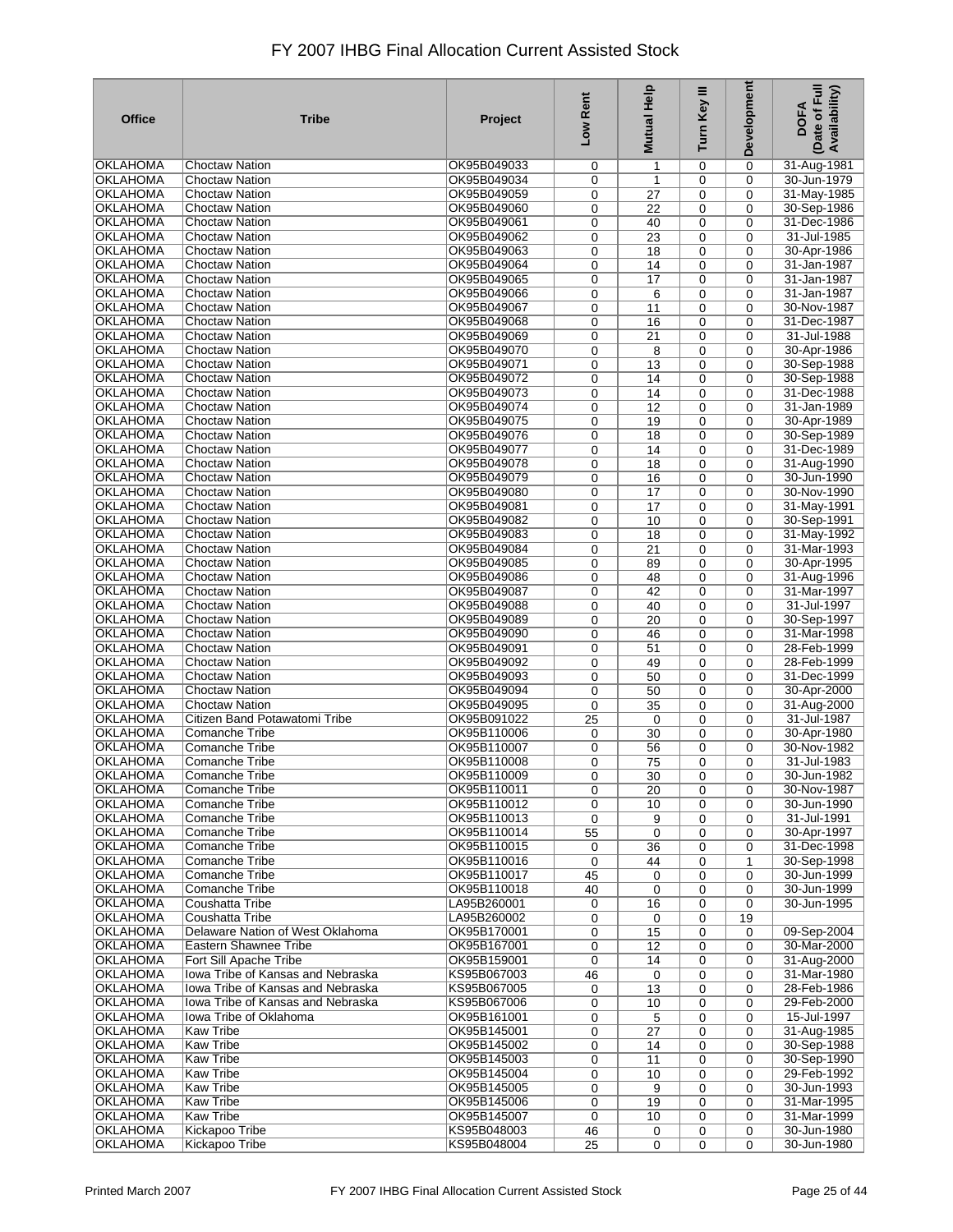| <b>Office</b>                      | Tribe                                              | Project                    | Low Rent         | <b>Mutual Help</b>   | Turn Key III     | Development                | Date of Full<br>Availability)<br><b>DOFA</b> |
|------------------------------------|----------------------------------------------------|----------------------------|------------------|----------------------|------------------|----------------------------|----------------------------------------------|
| OKLAHOMA                           | Kickapoo Tribe                                     | KS95B048006                | 0                | 18                   | 0                | 0                          | 28-Feb-2000                                  |
| <b>OKLAHOMA</b>                    | Kickapoo Tribe of Oklahoma                         | OK95B158001                | 9                | $\mathbf 0$          | $\mathbf 0$      | 6                          | 01-Sep-2004                                  |
| <b>OKLAHOMA</b>                    | Kickapoo Tribe of Oklahoma                         | OK95B158002                | 9                | $\mathbf 0$          | 0                | 6                          | 01-Sep-2004                                  |
| OKLAHOMA                           | Kiowa Tribe                                        | OK56B098004                | 0                | 20                   | 0                | $\mathbf 0$                | 31-Dec-1985                                  |
| <b>OKLAHOMA</b><br><b>OKLAHOMA</b> | Kiowa Tribe<br>Kiowa Tribe                         | OK95B098002<br>OK95B098006 | 0<br>0           | 32<br>23             | 0<br>0           | 0<br>0                     | 31-Jul-1983<br>30-Sep-1987                   |
| <b>OKLAHOMA</b>                    | <b>Kiowa Tribe</b>                                 | OK95B098007                | 0                | 25                   | 0                | 0                          | 31-Jul-1991                                  |
| <b>OKLAHOMA</b>                    | <b>Kiowa Tribe</b>                                 | OK95B098008                | 0                | 20                   | 0                | 0                          | 31-Jul-1991                                  |
| <b>OKLAHOMA</b>                    | Kiowa Tribe                                        | OK95B098009                | 0                | 8                    | 0                | $\mathbf 0$                | 30-Apr-1994                                  |
| <b>OKLAHOMA</b>                    | Kiowa Tribe                                        | OK95B098010                | 0                | 10                   | 0                | 0                          | 26-Feb-1993                                  |
| <b>OKLAHOMA</b>                    | <b>Kiowa Tribe</b>                                 | OK95B098011                | 0                | 18                   | 0                | $\mathbf 0$                | 30-Sep-1996                                  |
| OKLAHOMA                           | Kiowa Tribe                                        | OK95B098012                | 21               | 0                    | 0                | 0                          | 30-Apr-1997                                  |
| <b>OKLAHOMA</b>                    | <b>Modoc Tribe</b>                                 | OK95B165001                | 15               | 0                    | 0                | $\mathbf 0$                | 30-Sep-1998                                  |
| <b>OKLAHOMA</b><br><b>OKLAHOMA</b> | Muskogee (Creek) Nation<br>Muskogee (Creek) Nation | OK56B051031<br>OK56B051032 | 0                | 1                    | 0                | 0                          | 31-Mar-1981<br>31-Jan-1981                   |
| <b>OKLAHOMA</b>                    | Muskogee (Creek) Nation                            | OK56B051033                | 0<br>0           | 5<br>1               | 0<br>0           | $\mathbf 0$<br>0           | 30-Nov-1981                                  |
| <b>OKLAHOMA</b>                    | Muskogee (Creek) Nation                            | OK56B051034                | 0                | 1                    | 0                | $\mathbf 0$                | 30-Sep-1981                                  |
| <b>OKLAHOMA</b>                    | Muskogee (Creek) Nation                            | OK56B051035                | 0                | 3                    | 0                | 0                          | 30-Sep-1981                                  |
| <b>OKLAHOMA</b>                    | Muskogee (Creek) Nation                            | OK56B051036                | 0                | 3                    | 0                | $\mathbf 0$                | 31-Oct-1982                                  |
| <b>OKLAHOMA</b>                    | Muskogee (Creek) Nation                            | OK56B051037                | 0                | 4                    | 0                | $\mathbf 0$                | 30-Jun-1982                                  |
| <b>OKLAHOMA</b>                    | Muskogee (Creek) Nation                            | OK56B051038                | $\mathbf 0$      | 3                    | $\mathbf 0$      | $\mathbf 0$                | 30-Nov-1982                                  |
| OKLAHOMA                           | Muskogee (Creek) Nation                            | OK95B051001                | 20               | $\mathbf 0$          | 0                | $\mathbf 0$                | 30-May-1969                                  |
| <b>OKLAHOMA</b>                    | Muskogee (Creek) Nation                            | OK95B051006                | 28               | $\mathbf 0$          | $\mathbf 0$      | $\mathbf 0$                | 30-Jun-1971                                  |
| OKLAHOMA<br>OKLAHOMA               | Muskogee (Creek) Nation                            | OK95B051007<br>OK95B051008 | 30               | 0                    | 0                | 0                          | 30-Apr-1973<br>30-Apr-1973                   |
| OKLAHOMA                           | Muskogee (Creek) Nation<br>Muskogee (Creek) Nation | OK95B051012                | 70<br>70         | 0<br>0               | $\mathbf 0$<br>0 | $\mathbf 0$<br>$\mathbf 0$ | 31-Jul-1974                                  |
| OKLAHOMA                           | Muskogee (Creek) Nation                            | OK95B051017                | $\mathbf 0$      | $\mathbf{1}$         | 0                | $\mathbf 0$                | 31-Aug-1978                                  |
| <b>OKLAHOMA</b>                    | Muskogee (Creek) Nation                            | OK95B051018                | $\mathbf 0$      | 1                    | 0                | 0                          | 31-Oct-1977                                  |
| OKLAHOMA                           | Muskogee (Creek) Nation                            | OK95B051019                | 50               | 0                    | 0                | $\mathbf 0$                | 31-Jan-1980                                  |
| <b>OKLAHOMA</b>                    | Muskogee (Creek) Nation                            | OK95B051020                | 0                | 4                    | 0                | 0                          | 31-Jan-1980                                  |
| <b>OKLAHOMA</b>                    | Muskogee (Creek) Nation                            | OK95B051021                | 0                | 4                    | 0                | 0                          | 31-Oct-1979                                  |
| <b>OKLAHOMA</b>                    | Muskogee (Creek) Nation                            | OK95B051022                | $\mathbf 0$      | 15                   | 0                | 0                          | 29-Feb-1980                                  |
| <b>OKLAHOMA</b>                    | Muskogee (Creek) Nation                            | OK95B051023                | 50               | $\mathbf 0$          | 0                | 0                          | 30-Jun-1980                                  |
| <b>OKLAHOMA</b><br><b>OKLAHOMA</b> | Muskogee (Creek) Nation<br>Muskogee (Creek) Nation | OK95B051024<br>OK95B051025 | 0                | 1                    | 0<br>0           | $\mathbf 0$<br>0           | 31-Jul-1980<br>30-Nov-1980                   |
| <b>OKLAHOMA</b>                    | Muskogee (Creek) Nation                            | OK95B051026                | 0<br>0           | $\overline{c}$<br>2  | 0                | $\mathbf 0$                | 31-Oct-1980                                  |
| OKLAHOMA                           | Muskogee (Creek) Nation                            | OK95B051028                | 0                | 1                    | 0                | 0                          | 30-Nov-1980                                  |
| <b>OKLAHOMA</b>                    | Muskogee (Creek) Nation                            | OK95B051039                | 0                | $\overline{7}$       | 0                | $\mathbf 0$                | 30-Jun-1983                                  |
| <b>OKLAHOMA</b>                    | Muskogee (Creek) Nation                            | OK95B051040                | 0                | 4                    | 0                | 0                          | 30-Sep-1983                                  |
| <b>OKLAHOMA</b>                    | Muskogee (Creek) Nation                            | OK95B051041                | 0                | $\overline{7}$       | 0                | $\mathbf 0$                | 31-Dec-1984                                  |
| <b>OKLAHOMA</b>                    | Muskogee (Creek) Nation                            | OK95B051042                | 0                | 11                   | 0                | 0                          | 31-Jan-1985                                  |
| <b>OKLAHOMA</b>                    | Muskogee (Creek) Nation                            | OK95B051043                | 0                | 16                   | 0                | $\mathbf 0$                | 30-Sep-1985                                  |
| <b>OKLAHOMA</b>                    | Muskogee (Creek) Nation                            | OK95B051044                | 0                | 14                   | 0                | 0                          | 30-Sep-1985                                  |
| <b>OKLAHOMA</b><br>OKLAHOMA        | Muskogee (Creek) Nation<br>Muskogee (Creek) Nation | OK95B051045<br>OK95B051046 | 0                | $\overline{12}$      | 0                | 0                          | 30-Jun-1986<br>30-Sep-1986                   |
| <b>OKLAHOMA</b>                    | Muskogee (Creek) Nation                            | OK95B051047                | $\mathbf 0$<br>0 | 14<br>19             | $\mathbf 0$<br>0 | 0<br>0                     | 31-Aug-1987                                  |
| OKLAHOMA                           | Muskogee (Creek) Nation                            | OK95B051048                | 0                | 13                   | 0                | 0                          | 31-Aug-1987                                  |
| OKLAHOMA                           | Muskogee (Creek) Nation                            | OK95B051049                | 0                | 13                   | 0                | $\mathbf 0$                | 31-Jan-1988                                  |
| <b>OKLAHOMA</b>                    | Muskogee (Creek) Nation                            | OK95B051050                | 0                | 24                   | 0                | 0                          | 31-Mar-1988                                  |
| <b>OKLAHOMA</b>                    | Muskogee (Creek) Nation                            | OK95B051051                | 0                | 12                   | $\mathbf 0$      | $\mathbf 0$                | 31-Dec-1987                                  |
| <b>OKLAHOMA</b>                    | Muskogee (Creek) Nation                            | OK95B051052                | 0                | 18                   | 0                | 0                          | 31-Aug-1988                                  |
| <b>OKLAHOMA</b>                    | Muskogee (Creek) Nation                            | OK95B051053                | 0                | 22                   | $\mathbf 0$      | $\mathbf 0$                | 31-Jul-1989                                  |
| <b>OKLAHOMA</b>                    | Muskogee (Creek) Nation                            | OK95B051054                | 0                | 22                   | 0                | 0                          | 31-Jul-1989                                  |
| <b>OKLAHOMA</b><br><b>OKLAHOMA</b> | Muskogee (Creek) Nation<br>Muskogee (Creek) Nation | OK95B051055<br>OK95B051056 | 0<br>0           | 12<br>$\overline{7}$ | 0<br>0           | 0<br>$\mathbf 0$           | 31-Jan-1989<br>31-Jan-1986                   |
| <b>OKLAHOMA</b>                    | Muskogee (Creek) Nation                            | OK95B051057                | 0                | 9                    | 0                | 0                          | 30-Sep-1986                                  |
| <b>OKLAHOMA</b>                    | Muskogee (Creek) Nation                            | OK95B051058                | 0                | 15                   | 0                | 0                          | 31-Mar-1991                                  |
| <b>OKLAHOMA</b>                    | Muskogee (Creek) Nation                            | OK95B051059                | 0                | 10                   | 0                | 0                          | 30-Sep-1989                                  |
| <b>OKLAHOMA</b>                    | Muskogee (Creek) Nation                            | OK95B051060                | 0                | 9                    | 0                | 0                          | 30-Oct-1989                                  |
| <b>OKLAHOMA</b>                    | Muskogee (Creek) Nation                            | OK95B051061                | 0                | 15                   | 0                | 0                          | 31-Oct-1991                                  |
| <b>OKLAHOMA</b>                    | Muskogee (Creek) Nation                            | OK95B051062                | 0                | 18                   | 0                | 0                          | 30-Nov-1993                                  |
| <b>OKLAHOMA</b>                    | Muskogee (Creek) Nation                            | OK95B051063                | 0                | 14                   | 0                | 0                          | 31-Aug-1993                                  |
| <b>OKLAHOMA</b>                    | Muskogee (Creek) Nation                            | OK95B051064                | 0                | 9                    | 0                | 0                          | 31-Jan-1991                                  |
| <b>OKLAHOMA</b><br><b>OKLAHOMA</b> | Muskogee (Creek) Nation<br>Muskogee (Creek) Nation | OK95B051065<br>OK95B051066 | 0                | 14                   | 0                | 0<br>$\mathbf 0$           | 30-Jun-1994<br>30-Jun-1995                   |
| <b>OKLAHOMA</b>                    | Muskogee (Creek) Nation                            | OK95B051067                | 0<br>0           | 41<br>45             | 0<br>0           | 0                          | 31-Jul-1996                                  |
| <b>OKLAHOMA</b>                    | Muskogee (Creek) Nation                            | OK95B051068                | 0                | 41                   | 0                | 0                          | 30-Sep-1997                                  |
| <b>OKLAHOMA</b>                    | Muskogee (Creek) Nation                            | OK95B051069                | 0                | 19                   | 0                | 0                          | 31-Aug-1996                                  |
| <b>OKLAHOMA</b>                    | Muskogee (Creek) Nation                            | OK95B051070                | 0                | 9                    | 0                | 0                          | 30-Sep-1999                                  |
| <b>OKLAHOMA</b>                    | Osage Tribe                                        | OK56B127006                | 0                | 8                    | 0                | 0                          | 31-Mar-1984                                  |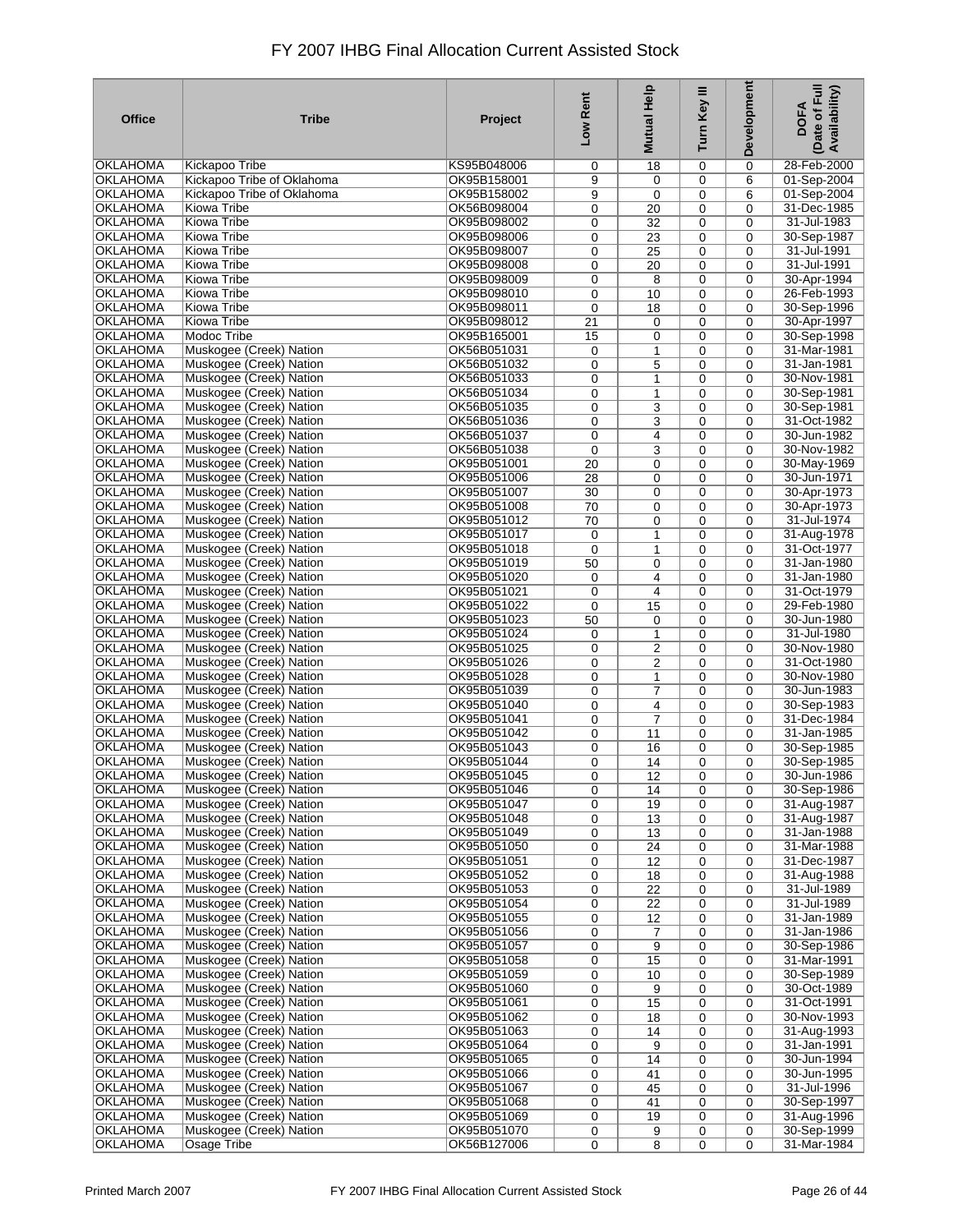| <b>Office</b>   | <b>Tribe</b>                   | Project     | Low Rent    | Help<br><b>Mutual</b> | Turn Key III | Development | Date of Full<br>Availability)<br><b>DOFA</b> |
|-----------------|--------------------------------|-------------|-------------|-----------------------|--------------|-------------|----------------------------------------------|
| <b>OKLAHOMA</b> | Osage Tribe                    | OK95B127004 | 0           | 32                    | 0            | 0           | 30-Jun-1982                                  |
| <b>OKLAHOMA</b> | Osage Tribe                    | OK95B127007 | 0           | 8                     | 0            | 0           | 30-Sep-1985                                  |
| <b>OKLAHOMA</b> | <b>Osage Tribe</b>             | OK95B127008 | 0           | 19                    | 0            | 0           | 31-Dec-1986                                  |
| <b>OKLAHOMA</b> | Osage Tribe                    | OK95B127009 | 0           | 9                     | 0            | 0           | 30-Sep-1987                                  |
| <b>OKLAHOMA</b> | Osage Tribe                    | OK95B127010 | 0           | 23                    | 0            | 0           | 30-Apr-1989                                  |
| <b>OKLAHOMA</b> | Osage Tribe                    | OK95B127011 | 0           | 19                    | 0            | 0           | 31-Jul-1989                                  |
| <b>OKLAHOMA</b> | <b>Osage Tribe</b>             | OK95B127012 | 0           | 8                     | 0            | 0           | 31-May-1989                                  |
| OKLAHOMA        | Osage Tribe                    | OK95B127013 | 0           | 1                     | 0            | 0           | 31-Jul-1992                                  |
| <b>OKLAHOMA</b> | Osage Tribe                    | OK95B127014 | 0           | 8                     | 0            | 0           | 31-Mar-1994                                  |
| OKLAHOMA        | <b>Osage Tribe</b>             | OK95B127015 | 0           | 5                     | 0            | 0           | 30-Jun-1995                                  |
| <b>OKLAHOMA</b> | <b>Osage Tribe</b>             | OK95B127016 | 0           | 5                     | 0            | 0           | 31-Dec-1993                                  |
| OKLAHOMA        | Osage Tribe                    | OK95B127017 | 0           | 9                     | 0            | 0           | 30-Jun-1999                                  |
| <b>OKLAHOMA</b> | Otoe-Missouria Tribe           | OK95B114002 | 49          | $\mathbf 0$           | 0            | 0           | 30-Apr-1981                                  |
| <b>OKLAHOMA</b> | Pawnee Tribe                   | OK56B094004 | 25          | 0                     | 0            | 0           | 30-Jun-1982                                  |
| <b>OKLAHOMA</b> | Pawnee Tribe                   | OK95B094007 | 0           | 5                     | 0            | 0           | 31-Jan-1994                                  |
| <b>OKLAHOMA</b> | Pawnee Tribe                   | OK95B094008 | 0           | 8                     | 0            | 0           | 31-Jul-1995                                  |
| OKLAHOMA        | Pawnee Tribe                   | OK95B094009 | 0           | 8                     | 0            | 0           | 31-Mar-1996                                  |
| <b>OKLAHOMA</b> | Peoria Tribe                   | OK56B143004 | 0           | 12                    | 0            | 0           | 31-Mar-1984                                  |
| <b>OKLAHOMA</b> | Peoria Tribe                   | OK95B143001 | 123         | $\mathbf 0$           | 0            | 0           | 29-Feb-1980                                  |
| <b>OKLAHOMA</b> | Peoria Tribe                   | OK95B143002 | 0           | 28                    | 0            | 0           | 28-Feb-1981                                  |
| OKLAHOMA        | Peoria Tribe                   | OK95B143003 | 0           | $\overline{4}$        | 0            | 0           | 30-Nov-1982                                  |
| OKLAHOMA        | Peoria Tribe                   | OK95B143005 | 0           | 11                    | 0            | 0           | 30-Apr-1986                                  |
| OKLAHOMA        | Peoria Tribe                   | OK95B143006 | 0           | 12                    | 0            | 0           | 30-Jun-1987                                  |
| OKLAHOMA        | Peoria Tribe                   | OK95B143007 | 0           | 12                    | 0            | 0           | 30-Sep-1987                                  |
| OKLAHOMA        | Peoria Tribe                   | OK95B143008 | 0           | 13                    | 0            | 0           | 31-Mar-1989                                  |
| OKLAHOMA        | Peoria Tribe                   | OK95B143009 | 0           | 14                    | 0            | 0           | 30-Apr-1990                                  |
| OKLAHOMA        | Peoria Tribe                   | OK95B143010 | 0           | 16                    | 0            | 0           | 29-Feb-1992                                  |
| <b>OKLAHOMA</b> | Peoria Tribe                   | OK95B143011 | 0           | 8                     | 0            | 0           | 30-Apr-1990                                  |
| <b>OKLAHOMA</b> | Peoria Tribe                   | OK95B143012 | 0           | 20                    | 0            | 0           | 31-Jul-1993                                  |
| <b>OKLAHOMA</b> | Peoria Tribe                   | OK95B143013 | 0           | $\overline{7}$        | 0            | 0           | 31-Mar-1994                                  |
| <b>OKLAHOMA</b> | Peoria Tribe                   | OK95B143014 | 0           | 10                    | 0            | 0           | 30-Jun-1995                                  |
| <b>OKLAHOMA</b> | Peoria Tribe                   | OK95B143015 | 0           | 17                    | 0            | 0           | 28-Feb-1996                                  |
| OKLAHOMA        | Peoria Tribe                   | OK95B143016 | 0           | 17                    | 0            | 0           | 30-Sep-1998                                  |
| <b>OKLAHOMA</b> | Peoria Tribe                   | OK95B143016 | 0           | 6                     | 0            | 0           | 28-Feb-1999                                  |
| OKLAHOMA        | Ponca Tribe                    | OK95B054002 | 10          | 0                     | 0            | 0           | 30-Sep-1971                                  |
| <b>OKLAHOMA</b> | Ponca Tribe                    | OK95B054005 | 25          | 0                     | 0            | 0           | 31-Jul-1974                                  |
| OKLAHOMA        | Ponca Tribe                    | OK95B054007 | 0           | 15                    | 0            | 0           | 30-Apr-1990                                  |
| <b>OKLAHOMA</b> | Prairie Band of Potawatomi     | KS95B084003 | 13          | 0                     | 0            | 0           | 31-Aug-1984                                  |
| <b>OKLAHOMA</b> | Sac and Fox of Missouri        | KS16B151001 | 20          | $\mathbf 0$           | 0            | 0           | 30-Jun-1986                                  |
| <b>OKLAHOMA</b> | Sac and Fox of Missouri        | KS16B151002 | 0           | 19                    | 0            | 0           | 28-Feb-1990                                  |
| <b>OKLAHOMA</b> | Sac and Fox of Missouri        | KS95B151003 | 0           | 10                    | 0            | 0           | 31-Jul-1999                                  |
| OKLAHOMA        | Sac and Fox Tribe              | OK56B090012 | 0           | 38                    | 0            | 0           | 31-Mar-1984                                  |
| <b>OKLAHOMA</b> | Sac and Fox Tribe              | OK95B090002 | 20          | 0                     | 0            | 0           | 31-Jul-1975                                  |
| <b>OKLAHOMA</b> | Sac and Fox Tribe              | OK95B090008 | 0           | 1                     | 0            | 0           | 31-Aug-1978                                  |
| <b>OKLAHOMA</b> | Sac and Fox Tribe              | OK95B090009 | 0           | $\mathbf{1}$          | 0            | 0           | 31-Jan-1980                                  |
| <b>OKLAHOMA</b> | Sac and Fox Tribe              | OK95B090010 | 0           | 1                     | 0            | 0           | 31-Mar-1981                                  |
| <b>OKLAHOMA</b> | Sac and Fox Tribe              | OK95B090011 | 24          | $\mathbf 0$           | 0            | 0           | 31-Jul-1979                                  |
| OKLAHOMA        | Sac and Fox Tribe              | OK95B090013 | 0           | 19                    | $\mathbf 0$  | $\mathbf 0$ | 31-Aug-1986                                  |
| <b>OKLAHOMA</b> | Sac and Fox Tribe              | OK95B090014 | 0           | 8                     | 0            | 0           | 31-Aug-1986                                  |
| <b>OKLAHOMA</b> | Sac and Fox Tribe              | OK95B090015 | 0           | 16                    | $\mathbf 0$  | 0           | 30-Sep-1988                                  |
| <b>OKLAHOMA</b> | Sac and Fox Tribe              | OK95B090017 | 0           | 18                    | 0            | 0           | 31-Jul-1990                                  |
| <b>OKLAHOMA</b> | Sac and Fox Tribe              | OK95B090018 | 0           | 4                     | 0            | $\mathbf 0$ | 29-Feb-1992                                  |
| <b>OKLAHOMA</b> | Sac and Fox Tribe              | OK95B090019 | 0           | $\overline{7}$        | 0            | 0           | 31-Dec-1991                                  |
| <b>OKLAHOMA</b> | Sac and Fox Tribe              | OK95B090020 | 0           | 9                     | 0            | 0           | 30-Sep-1993                                  |
| <b>OKLAHOMA</b> | Sac and Fox Tribe              | OK95B090021 | 0           | 9                     | 0            | 0           | 31-Jan-1995                                  |
| <b>OKLAHOMA</b> | Sac and Fox Tribe              | OK95B090022 | 30          | 0                     | 0            | 0           | 31-Dec-1997                                  |
| <b>OKLAHOMA</b> | <b>Seminole Nation</b>         | OK95B093005 | 25          | 0                     | 0            | 0           | 31-May-1981                                  |
| <b>OKLAHOMA</b> | <b>Seminole Nation</b>         | OK95B093006 | 0           | 17                    | 0            | 0           | 30-Sep-1982                                  |
| <b>OKLAHOMA</b> | <b>Seminole Nation</b>         | OK95B093007 | 0           | 23                    | 0            | 0           | 30-Sep-1984                                  |
| <b>OKLAHOMA</b> | Seminole Nation                | OK95B093008 | 0           | 17                    | 0            | 0           | 28-Feb-1994                                  |
| <b>OKLAHOMA</b> | Seminole Nation                | OK95B093009 | 0           | 10                    | 0            | 0           | 31-Oct-1992                                  |
| <b>OKLAHOMA</b> | Seminole Nation                | OK95B093010 | 0           | 23                    | 0            | 0           | 31-Mar-1996                                  |
| <b>OKLAHOMA</b> | Seminole Nation                | OK95B093011 | 8           | 0                     | 0            | 0           | 31-Oct-1997                                  |
| <b>OKLAHOMA</b> | Seminole Nation                | OK95B093013 | 0           | 3                     | 0            | $\mathbf 0$ | 30-Dec-1998                                  |
| <b>OKLAHOMA</b> | Texas Band of Kickapoo Indians | TX95B558001 | 20          | 0                     | 0            | $\mathbf 0$ | 31-Dec-1995                                  |
| <b>OKLAHOMA</b> | <b>Tonkawa Tribe</b>           | OK56B141002 | 0           | 25                    | 0            | $\mathbf 0$ | 29-Feb-1984                                  |
| <b>OKLAHOMA</b> | <b>Tonkawa Tribe</b>           | OK95B141001 | 50          | $\mathbf 0$           | $\mathbf 0$  | $\mathbf 0$ | 31-Mar-1980                                  |
| <b>OKLAHOMA</b> | <b>Tonkawa Tribe</b>           | OK95B141003 | 0           | 10                    | 0            | 0           | 31-Mar-1987                                  |
| <b>OKLAHOMA</b> | Tonkawa Tribe                  | OK95B141004 | 0           | 12                    | 0            | 0           | 30-Jul-2002                                  |
| <b>OKLAHOMA</b> | Wichita Tribe                  | OK95B157001 | $\mathbf 0$ | 19                    | 0            | 0           | 30-Jun-1997                                  |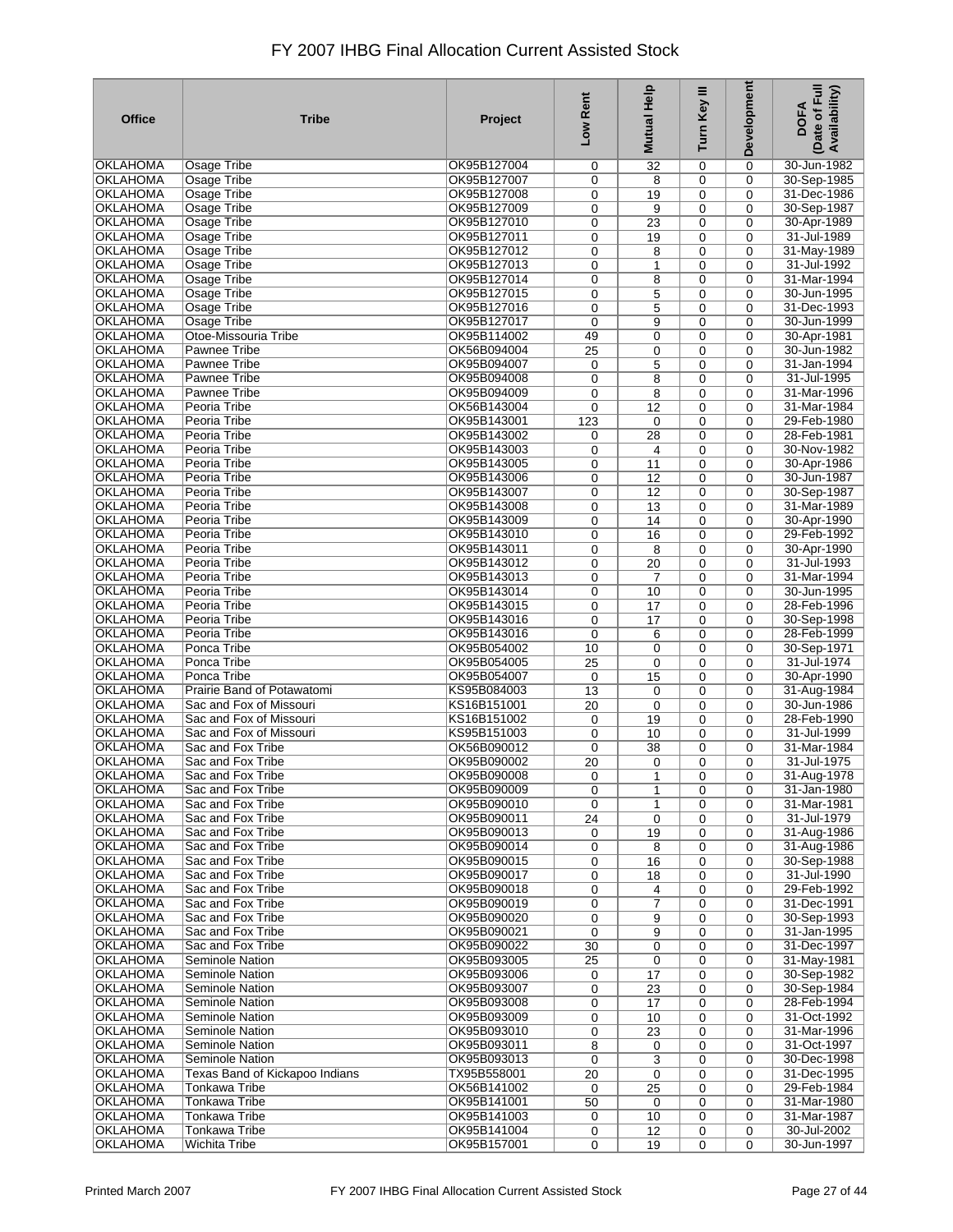| <b>Office</b>   | <b>Tribe</b>    | Project     | ō<br>œ | त्व<br>ΣĒ | =<br>බ | پ<br>ō<br>≏ | œ<br>◠<br>កា<br>ത<br>$\mathbf{e}$ |
|-----------------|-----------------|-------------|--------|-----------|--------|-------------|-----------------------------------|
| <b>OKLAHOMA</b> | Wichita Tribe   | OK95B157002 |        | 40        |        | $\Omega$    | 30-Jul-1998                       |
| <b>OKLAHOMA</b> | Wichita Tribe   | OK95B157003 | 40     |           |        | $\Omega$    | 31-Mar-1998                       |
| <b>OKLAHOMA</b> | Wyandotte Tribe | OK95B162001 |        | 15        |        |             | 31-Jul-2000                       |
| <b>OKLAHOMA</b> | <b>TOTAL</b>    |             | 3251   | 6005      | 24     | 41          |                                   |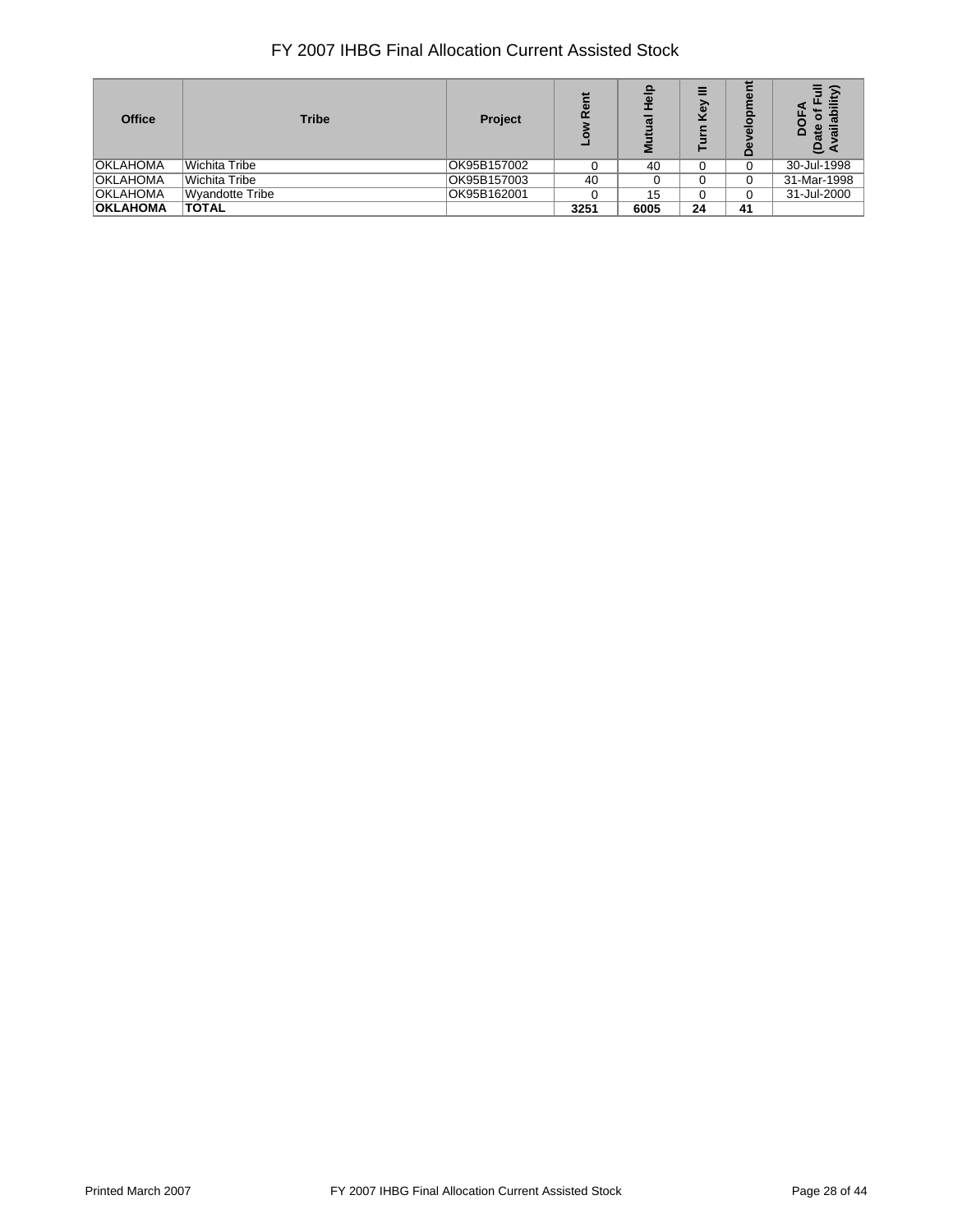| <b>Office</b>                    | <b>Tribe</b>                           | Project                    | Low Rent       | <b>Mutual Help</b> | Turn Key III | Development | Date of Full<br>Availability)<br><b>DOFA</b> |
|----------------------------------|----------------------------------------|----------------------------|----------------|--------------------|--------------|-------------|----------------------------------------------|
| PHOENIX                          | Acoma Pueblo                           | NM99B079001                | 0              | 1                  | 0            | $\mathbf 0$ | 31-May-1973                                  |
| <b>PHOENIX</b>                   | Acoma Pueblo                           | NM99B079002                | 0              | 1                  | $\mathbf 0$  | $\mathbf 0$ | 30-Jun-1976                                  |
| <b>PHOENIX</b>                   | Acoma Pueblo                           | NM99B079003                | 0              | 14                 | 0            | 0           | 30-Sep-1980                                  |
| <b>PHOENIX</b>                   | Acoma Pueblo                           | NM99B079004                | 0              | 30                 | 0            | 0           | 29-Feb-1984                                  |
| <b>PHOENIX</b>                   | Acoma Pueblo                           | NM99B079005                | 0              | $\overline{7}$     | 0            | $\mathbf 0$ | 29-Feb-1984                                  |
| <b>PHOENIX</b>                   | <b>Acoma Pueblo</b>                    | NM99B079006                | 0              | 16                 | 0            | 0           | 29-Feb-1984                                  |
| <b>PHOENIX</b>                   | Acoma Pueblo                           | NM99B079007                | 0              | 29                 | 0            | $\mathbf 0$ | 31-Oct-1999                                  |
| <b>PHOENIX</b>                   | Acoma Pueblo                           | NM99B079008                | 14             | 0                  | 0            | $\mathbf 0$ | 30-Apr-2002                                  |
| <b>PHOENIX</b>                   | Acoma Pueblo                           | NM99B079009                | 1              | 0                  | $\mathbf 0$  | 0           | 30-Nov-2002                                  |
| <b>PHOENIX</b>                   | Acoma Pueblo                           | NM99B079010                | 0              | 3                  | $\mathbf 0$  | $\mathbf 0$ | 30-Apr-2002                                  |
| <b>PHOENIX</b>                   | Acoma Pueblo                           | NM99B079011                | 0              | 4                  | 0            | $\Omega$    | 30-Apr-2002                                  |
| <b>PHOENIX</b>                   | Acoma Pueblo                           | NM99B079012                | $\mathbf 0$    | 20                 | 0            | 0           | 30-Apr-2002                                  |
| <b>PHOENIX</b>                   | Acoma Pueblo                           | NM99B079013                | 20             | 0                  | $\mathbf 0$  | $\mathbf 0$ | 30-Apr-2002                                  |
| <b>PHOENIX</b>                   | Ak-Chin                                | AZ99B042001                | 19             | 0                  | $\mathbf 0$  | $\mathbf 0$ | 29-Feb-1992                                  |
| <b>PHOENIX</b>                   | Ak-Chin                                | AZ99B042002                | 12             | 0                  | $\mathbf 0$  | $\mathbf 0$ | 30-Jun-1992                                  |
| <b>PHOENIX</b>                   | Berry Creek Rancheria                  | CA99B130017                | 15             | 0                  | 0            | $\mathbf 0$ | 31-Oct-1992                                  |
| <b>PHOENIX</b>                   | Berry Creek Rancheria                  | CA99B130018                | 0              | 6                  | $\mathbf 0$  | $\mathbf 0$ | 31-Oct-1992                                  |
| <b>PHOENIX</b>                   | Berry Creek Rancheria                  | CA99B130021                | 0              | 6                  | 0            | 0           | 31-Dec-1995                                  |
| <b>PHOENIX</b>                   | Berry Creek Rancheria                  | CA99B130023                | 8              | 0                  | $\mathbf 0$  | $\mathbf 0$ | 31-Dec-1995                                  |
| <b>PHOENIX</b>                   | <b>Big Pine Band</b>                   | CA99B098004                | $\overline{4}$ | 0                  | 0            | 0           | 31-Mar-1982                                  |
| <b>PHOENIX</b>                   | <b>Big Pine Band</b>                   | CA99B098005                | 5              | 0                  | $\mathbf 0$  | $\mathbf 0$ | 31-Mar-1979                                  |
| <b>PHOENIX</b>                   | <b>Big Pine Band</b>                   | CA99B098008                | $\overline{c}$ | 0                  | 0            | 0           | 29-Feb-1984                                  |
| <b>PHOENIX</b>                   | <b>Big Pine Band</b>                   | CA99B098009                | 0              | 7                  | 0            | $\mathbf 0$ | 30-Nov-1987                                  |
| <b>PHOENIX</b>                   | <b>Big Pine Band</b>                   | CA99B098010                | 2              | 0                  | 0            | $\mathbf 0$ | 30-Nov-1987                                  |
| <b>PHOENIX</b>                   | <b>Big Pine Band</b>                   | CA99B098012                | 1              | 1                  | 0            | $\mathbf 0$ | 30-Sep-1991                                  |
| <b>PHOENIX</b>                   | <b>Big Pine Band</b>                   | CA99B098013                | 0              | 4                  | 0            | $\Omega$    | 30-Apr-1993                                  |
| PHOENIX                          | <b>Big Pine Band</b>                   | CA99B098014                |                |                    |              |             | 31-May-2001                                  |
| <b>PHOENIX</b>                   | <b>Big Pine Band</b>                   |                            | 0              | 12                 | 0<br>0       | 0<br>0      | 30-Nov-1987                                  |
| <b>PHOENIX</b>                   | <b>Bridgeport Paiute Indian Colony</b> | CA99B098016<br>CA99B098006 | 0<br>21        | 1                  | 0            | 0           | 31-Oct-1980                                  |
| <b>PHOENIX</b>                   | Cahuilla Band                          | CA99B080052                |                | 0                  |              |             | 31-Dec-1993                                  |
| <b>PHOENIX</b>                   |                                        |                            | 0              | 13                 | 0            | $\mathbf 0$ |                                              |
| <b>PHOENIX</b>                   | Campo Band                             | CA99B150001                | 15             | 0                  | $\mathbf 0$  | $\mathbf 0$ | 30-Sep-1991                                  |
|                                  | Campo Band                             | CA99B150002                | 0              | 13                 | 0            | $\mathbf 0$ | 30-Sep-1981                                  |
| <b>PHOENIX</b><br><b>PHOENIX</b> | Campo Band                             | CA99B150003                | 18             | 0                  | $\mathbf 0$  | $\mathbf 0$ | 01-Apr-1998                                  |
|                                  | Campo Band                             | CA99B150004                | 0              | 9                  | $\mathbf 0$  | 0           | 01-Apr-1998                                  |
| <b>PHOENIX</b>                   | Capitan Grande Band                    | CA99B080058                | 0              | 18                 | 0            | $\mathbf 0$ | 31-May-1995                                  |
| <b>PHOENIX</b>                   | Chemehuevi                             | CA99B133001                | 25             | 0                  | $\mathbf 0$  | $\Omega$    | 30-Nov-1988                                  |
| <b>PHOENIX</b>                   | Chemehuevi                             | CA99B133002                | 0              | 8                  | 0            | 0           | 30-Sep-1980                                  |
| <b>PHOENIX</b>                   | Chemehuevi                             | CA99B133003                | 10             | 0                  | $\mathbf 0$  | $\mathbf 0$ | 30-Sep-1980                                  |
| <b>PHOENIX</b>                   | Chemehuevi                             | CA99B133004                | 0              | 15                 | 0            | $\mathbf 0$ | 31-Oct-1988                                  |
| <b>PHOENIX</b>                   | Chemehuevi                             | CA99B133005                | 10             | 0                  | 0            | $\mathbf 0$ | 31-Oct-1988                                  |
| <b>PHOENIX</b>                   | Chemehuevi                             | CA99B133008                | 10             | $\mathbf 0$        | 0            | 10          | 31-May-2002                                  |
| <b>PHOENIX</b>                   | Chicken Ranch Rancheria                | CA99B129021                | 0              | 12                 | $\mathbf 0$  | $\mathbf 0$ | 30-Nov-2001                                  |
| <b>PHOENIX</b>                   | Chicken Ranch Rancheria                | CA99B129021                | 0              | 3                  | 0            | 0           | 30-Apr-2002                                  |
| PHOENIX                          | Cochiti Pueblo                         | NM99B084004                | 0              | $\overline{26}$    | 0            | 0           | 31-May-1998                                  |
| PHOENIX                          | Cochiti Pueblo                         | NM99B084005                | 10             | 0                  | 0            | $\Omega$    | 31-May-1998                                  |
| <b>PHOENIX</b>                   | Cochiti Pueblo                         | NM99B084006                | 0              | 3                  | $\mathbf 0$  | 0           | 31-May-1998                                  |
| <b>PHOENIX</b>                   | Cochiti Pueblo                         | NM99B084007                | 1              | 0                  | 0            | 0           | 31-May-1998                                  |
| <b>PHOENIX</b>                   | Cocopah Tribe                          | AZ99B020003                | 32             | 0                  | 0            | $\mathbf 0$ | 31-Oct-1980                                  |
| PHOENIX                          | Cocopah Tribe                          | AZ99B020004                | 15             | 0                  | 0            | $\mathbf 0$ | 31-Jul-1992                                  |
| <b>PHOENIX</b>                   | Cocopah Tribe                          | AZ99B020005                | 28             | 0                  | $\mathbf 0$  | $\mathbf 0$ | 31-Oct-1998                                  |
| <b>PHOENIX</b>                   | Cold Springs Rancheria                 | CA99B129003                | 0              | 7                  | 0            | $\mathbf 0$ | 30-Sep-1982                                  |
| PHOENIX                          | Cold Springs Rancheria                 | CA99B129004                | 11             | 0                  | 0            | $\mathbf 0$ | 30-Sep-1982                                  |
| <b>PHOENIX</b>                   | Cold Springs Rancheria                 | CA99B129009                | 8              | 0                  | 0            | 0           | 31-Dec-1987                                  |
| <b>PHOENIX</b>                   | <b>Cold Springs Rancheria</b>          | CA99B129011                | 10             | 0                  | 0            | 0           | 31-Dec-1987                                  |
| <b>PHOENIX</b>                   | Cold Springs Rancheria                 | CA99B129019                | 1              | 0                  | 0            | $\mathbf 0$ | 30-Sep-1982                                  |
| <b>PHOENIX</b>                   | <b>Cold Springs Rancheria</b>          | CA99B129022                | $\overline{2}$ | 0                  | 0            | 18          | 22-Apr-2005                                  |
| <b>PHOENIX</b>                   | <b>Colorado River Indian Tribes</b>    | AZ99B018005                | 50             | 0                  | 0            | 0           | 31-Aug-1972                                  |
| <b>PHOENIX</b>                   | Colorado River Indian Tribes           | AZ99B018006                | 99             | 0                  | 0            | 0           | 30-Nov-1973                                  |
| <b>PHOENIX</b>                   | Colorado River Indian Tribes           | AZ99B018007                | 25             | 0                  | 0            | $\mathbf 0$ | 31-Oct-1975                                  |
| <b>PHOENIX</b>                   | Colorado River Indian Tribes           | AZ99B018009                | 0              | 25                 | 0            | 0           | 30-Jun-1980                                  |
| <b>PHOENIX</b>                   | <b>Colorado River Indian Tribes</b>    | AZ99B018010                | 50             | 0                  | 0            | $\mathbf 0$ | 31-Oct-1982                                  |
| PHOENIX                          | Colorado River Indian Tribes           | AZ99B018011                | 0              | 25                 | 0            | 0           | 28-Feb-1982                                  |
| <b>PHOENIX</b>                   | Colorado River Indian Tribes           | AZ99B018013                | 0              | 54                 | $\mathbf 0$  | $\mathbf 0$ | 31-Dec-1986                                  |
| <b>PHOENIX</b>                   | Colorado River Indian Tribes           | AZ99B018014                | 0              | 25                 | 0            | $\mathbf 0$ | 31-Mar-1990                                  |
| <b>PHOENIX</b>                   | Colorado River Indian Tribes           | AZ99B018015                | 0              | 16                 | 0            | $\mathbf 0$ | 31-Jan-1992                                  |
| <b>PHOENIX</b>                   | Colorado River Indian Tribes           | AZ99B018016                | 0              | 15                 | 0            | $\mathbf 0$ | 30-Apr-1993                                  |
| PHOENIX                          | Colorado River Indian Tribes           | AZ99B018017                | 0              | 14                 | 0            | $\mathbf 0$ | 31-Dec-1971                                  |
| <b>PHOENIX</b>                   | Coyote Valley Band                     | CA99B097007                | 15             | 0                  | 0            | 0           | 28-Feb-1987                                  |
| <b>PHOENIX</b>                   | <b>Coyote Valley Band</b>              | CA99B097009                | 15             | 0                  | 0            | 0           | 28-Feb-1987                                  |
| <b>PHOENIX</b>                   | Duck Valley Shoshone-Paiute            | NV99B006005                | $\mathbf 0$    | 1                  | 0            | 0           | 28-Feb-1979                                  |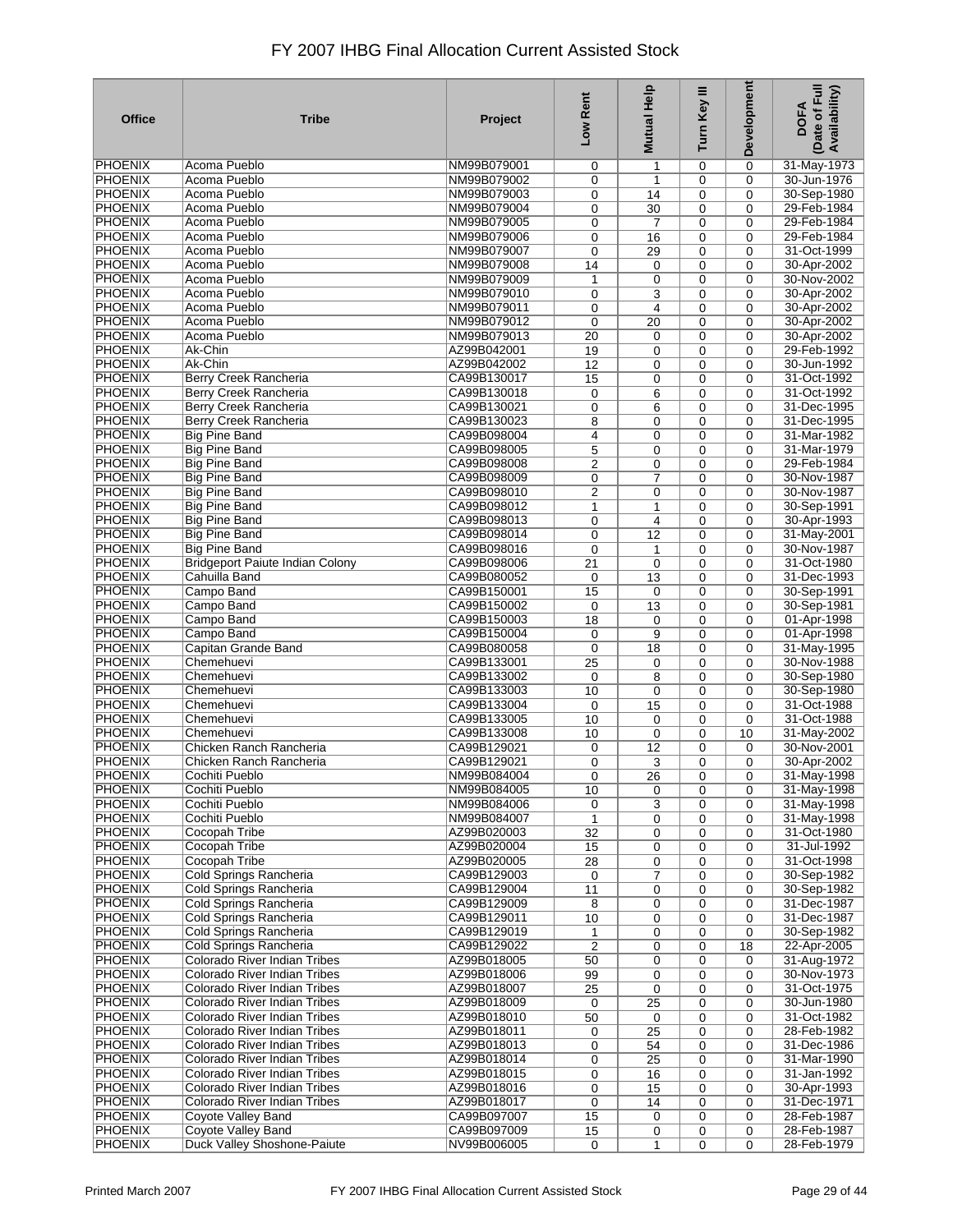| <b>Office</b>  | <b>Tribe</b>                       | Project     | Low Rent       | <b>Mutual Help</b>      | Turn Key III | <b>Development</b> | Date of Full<br><b>Availability</b> )<br><b>DOFA</b> |
|----------------|------------------------------------|-------------|----------------|-------------------------|--------------|--------------------|------------------------------------------------------|
| <b>PHOENIX</b> | Duck Valley Shoshone-Paiute        | NV99B006008 | 19             | 0                       | 0            | 0                  | 30-Sep-1982                                          |
| <b>PHOENIX</b> | Duck Valley Shoshone-Paiute        | NV99B006009 | 0              | 14                      | 0            | 0                  | 31-Oct-1982                                          |
| <b>PHOENIX</b> | Duck Valley Shoshone-Paiute        | NV99B006010 | 0              | 9                       | 0            | 0                  | 31-Jan-1985                                          |
| <b>PHOENIX</b> | Duck Valley Shoshone-Paiute        | NV99B006011 | 19             | 0                       | 0            | 0                  | 01-Jul-1986                                          |
| <b>PHOENIX</b> | Duck Valley Shoshone-Paiute        | NV99B006012 | 0              | 16                      | 0            | 0                  | 01-Jul-1986                                          |
| <b>PHOENIX</b> | <b>Duck Valley Shoshone-Paiute</b> | NV99B006013 | 25             | $\mathbf 0$             | 0            | 0                  | 18-Mar-1996                                          |
| PHOENIX        | Duck Valley Shoshone-Paiute        | NV99B006014 | 0              | $\overline{25}$         | 0            | 0                  | 09-Jun-1997                                          |
| <b>PHOENIX</b> | Duck Valley Shoshone-Paiute        | NV99B006015 | 12             | 0                       | 0            | 0                  | 02-Dec-1998                                          |
| <b>PHOENIX</b> | <b>Duck Valley Shoshone-Paiute</b> | NV99B006016 | 0              | $\mathbf{1}$            | 0            | 0                  | 30-Sep-1982                                          |
| PHOENIX        | Duckwater Shoshone                 | NV99B015009 | 0              | 8                       | 0            | 0                  | 31-Dec-1985                                          |
| <b>PHOENIX</b> | Duckwater Shoshone                 | NV99B015010 | 8              | 0                       | 0            | 0                  | 31-Dec-1985                                          |
| <b>PHOENIX</b> | Duckwater Shoshone                 | NV99B015015 | 10             | 0                       | 0            | 0                  | 31-Dec-1986                                          |
| <b>PHOENIX</b> | <b>Ely Shoshone</b>                | NV99B015008 | 10             | $\mathbf 0$             | 0            | 0                  | 31-Oct-1985                                          |
| <b>PHOENIX</b> | <b>Ely Shoshone</b>                | NV99B015014 | 18             | $\mathbf 0$             | 0            | 0                  | 31-Oct-1985                                          |
| <b>PHOENIX</b> | <b>Ely Shoshone</b>                | NV99B015016 | 5              | 0                       | 0            | 0                  | 30-Sep-2000                                          |
| <b>PHOENIX</b> | <b>Enterprise Rancheria</b>        | CA99B160001 | 0              | $\mathbf 0$             | 0            | 15                 |                                                      |
| <b>PHOENIX</b> | <b>Fallon Paiute-Shoshone</b>      | NV99B011003 | $\mathbf 0$    | 33                      | 0            | $\mathbf 0$        | 31-Jul-1980                                          |
| <b>PHOENIX</b> | <b>Fallon Paiute-Shoshone</b>      | NV99B011006 | 22             | 0                       | 0            | $\mathbf 0$        | 30-Apr-1989                                          |
| <b>PHOENIX</b> | <b>Fallon Paiute-Shoshone</b>      | NV99B011007 | $\mathbf 0$    | 19                      | 0            | 0                  | 30-Sep-1989                                          |
| <b>PHOENIX</b> | <b>Fallon Paiute-Shoshone</b>      | NV99B011008 | $\mathbf 0$    | 15                      | 0            | 0                  | 31-May-1992                                          |
| <b>PHOENIX</b> | <b>Fallon Paiute-Shoshone</b>      | NV99B011009 | 15             | $\mathbf 0$             | 0            | 0                  | 31-May-1992                                          |
| <b>PHOENIX</b> | <b>Fallon Paiute-Shoshone</b>      | NV99B011010 | $\mathbf 0$    | 15                      | 0            | 0                  | 31-May-1992                                          |
| <b>PHOENIX</b> | <b>Fallon Paiute-Shoshone</b>      | NV99B011011 | 20             | 0                       | 0            | 0                  | 31-Jan-1995                                          |
| <b>PHOENIX</b> | <b>Fallon Paiute-Shoshone</b>      | NV99B011012 | 0              | 15                      | 0            | 0                  | 31-Jan-1995                                          |
| <b>PHOENIX</b> | <b>Fort Bidwell</b>                | CA99B083001 | $\overline{2}$ | 0                       | 0            | 0                  | 31-Oct-1975                                          |
| <b>PHOENIX</b> | <b>Fort Bidwell</b>                | CA99B083005 | 6              | $\mathbf 0$             | 0            | 0                  | 31-Oct-1982                                          |
| <b>PHOENIX</b> | <b>Fort Bidwell</b>                | CA99B083006 | 0              | 8                       | 0            | 0                  | 31-Oct-1982                                          |
| <b>PHOENIX</b> | <b>Fort Bidwell</b>                | CA99B603004 | 10             | 0                       | 0            | 0                  | 28-Oct-1999                                          |
| <b>PHOENIX</b> | Fort Independence                  | CA99B098007 | 0              | 6                       | 0            | 0                  | 29-Feb-1984                                          |
| <b>PHOENIX</b> | Fort Independence                  | CA99B098008 | 1              | 0                       | 0            | 0                  | 29-Feb-1984                                          |
| <b>PHOENIX</b> | Fort Independence                  | CA99B098009 | 0              | $\overline{2}$          | 0            | 0                  | 30-Nov-1987                                          |
| <b>PHOENIX</b> | Fort Independence                  | CA99B098012 | 0              | 1                       | 0            | 0                  | 30-Sep-1991                                          |
| <b>PHOENIX</b> | Fort Independence                  | CA99B098013 | 0              | $\overline{\mathbf{c}}$ | 0            | 0                  | 30-Apr-1993                                          |
| <b>PHOENIX</b> | Fort Independence                  | CA99B604001 | 0              | $\overline{2}$          | 0            | 0                  | 31-Jul-2000                                          |
| <b>PHOENIX</b> | Fort Mojave Tribe                  | CA99B100003 | 10             | 0                       | 0            | 0                  | 30-Apr-1982                                          |
| <b>PHOENIX</b> | Fort Mojave Tribe                  | CA99B100004 | 50             | 0                       | 0            | 0                  | 31-May-1987                                          |
| <b>PHOENIX</b> | Fort Mojave Tribe                  | CA99B100006 | $\overline{2}$ | 0                       | 0            | 0                  | 30-Jun-1985                                          |
| <b>PHOENIX</b> | Fort Mojave Tribe                  | CA99B100007 | 19             | $\mathbf 0$             | 0            | 0                  | 31-Jul-1987                                          |
| <b>PHOENIX</b> | Fort Mojave Tribe                  | CA99B100008 | 25             | 0                       | 0            | 0                  | 30-Apr-1987                                          |
| <b>PHOENIX</b> | Fort Mojave Tribe                  | CA99B100009 | 4              | 0                       | 0            | $\mathbf 0$        | 31-Aug-1978                                          |
| <b>PHOENIX</b> | <b>Gila River</b>                  | AZ99B015005 | 10             | 0                       | 0            | 0                  | 30-Jun-1973                                          |
| <b>PHOENIX</b> | <b>Gila River</b>                  | AZ99B015006 | 80             | 0                       | 0            | 0                  | 28-Feb-1974                                          |
| <b>PHOENIX</b> | Gila River                         | AZ99B015007 | 10             | 0                       | 0            | 0                  | 02-Oct-1973                                          |
| <b>PHOENIX</b> | <b>Gila River</b>                  | AZ99B015009 | 0              | $\overline{24}$         | 0            | 0                  | 30-Apr-1979                                          |
| <b>PHOENIX</b> | Gila River                         | AZ99B015010 | 20             | 0                       | 0            | 0                  | 31-Jul-1980                                          |
| <b>PHOENIX</b> | Gila River                         | AZ99B015011 | 30             | $\mathbf 0$             | 0            | 0                  | 30-Sep-1978                                          |
| <b>PHOENIX</b> | Gila River                         | AZ99B015012 | 0              | 36                      | 0            | 0                  | 31-Jan-1980                                          |
| <b>PHOENIX</b> | Gila River                         | AZ99B015013 | 20             | 0                       | 0            | 0                  | 31-Jan-1981                                          |
| PHOENIX        | Gila River                         | AZ99B015014 | 30             | 0                       | 0            | 0                  | 31-Jul-1979                                          |
| <b>PHOENIX</b> | <b>Gila River</b>                  | AZ99B015015 | 50             | 0                       | 0            | 0                  | 30-Jun-1980                                          |
| <b>PHOENIX</b> | <b>Gila River</b>                  | AZ99B015016 | 30             | 0                       | 0            | 0                  | 31-Aug-1980                                          |
| <b>PHOENIX</b> | Gila River                         | AZ99B015017 | 20             | 0                       | 0            | 0                  | 31-Jan-1980                                          |
| <b>PHOENIX</b> | <b>Gila River</b>                  | AZ99B015018 | 0              | 36                      | 0            | 0                  | 30-Jun-1982                                          |
| <b>PHOENIX</b> | <b>Gila River</b>                  | AZ99B015019 | 20             | 0                       | 0            | 0                  | 31-Aug-1982                                          |
| <b>PHOENIX</b> | <b>Gila River</b>                  | AZ99B015020 | 71             | 0                       | 0            | 0                  | 31-Oct-1986                                          |
| <b>PHOENIX</b> | Gila River                         | AZ99B015021 | 60             | 0                       | 0            | 0                  | 30-Apr-1987                                          |
| <b>PHOENIX</b> | <b>Gila River</b>                  | AZ99B015022 | 0              | 18                      | 0            | 0                  | 30-Apr-1987                                          |
| <b>PHOENIX</b> | <b>Gila River</b>                  | AZ99B015023 | 9              | 0                       | 0            | 0                  | 31-Jan-1987                                          |
| <b>PHOENIX</b> | Gila River                         | AZ99B015024 | 64             | $\mathbf 0$             | 0            | 0                  | 31-Dec-1987                                          |
| <b>PHOENIX</b> | Gila River                         | AZ99B015025 | 0              | 19                      | 0            | 0                  | 30-Jun-1988                                          |
| <b>PHOENIX</b> | Gila River                         | AZ99B015026 | 0              | 5                       | 0            | $\mathbf 0$        | 31-Oct-1986                                          |
| PHOENIX        | Gila River                         | AZ99B015027 | 0              | 6                       | 0            | 0                  | 31-Oct-1986                                          |
| <b>PHOENIX</b> | Gila River                         | AZ99B015028 | 0              | 42                      | 0            | 0                  | 30-Jun-1988                                          |
| <b>PHOENIX</b> | <b>Gila River</b>                  | AZ99B015029 | 0              | 36                      | 0            | 0                  | 31-May-1988                                          |
| <b>PHOENIX</b> | Gila River                         | AZ99B015030 | 38             | 0                       | 0            | $\mathbf 0$        | 31-Mar-1988                                          |
| <b>PHOENIX</b> | Gila River                         | AZ99B015031 | 0              | 27                      | 0            | $\mathbf 0$        | 30-Sep-1992                                          |
| <b>PHOENIX</b> | Gila River                         | AZ99B015032 | 20             | $\mathbf 0$             | 0            | $\mathbf 0$        | 31-Jul-1993                                          |
| <b>PHOENIX</b> | Gila River                         | AZ99B015033 | 94             | 0                       | 0            | 0                  | 31-Jan-1991                                          |
| <b>PHOENIX</b> | Gila River                         | AZ99B015034 | 10             | 0                       | 0            | 0                  | 31-Jul-1993                                          |
| <b>PHOENIX</b> | Grindstone Rancheria               | CA99B083001 | $\mathbf 0$    | $\mathbf{1}$            | 0            | 0                  | 31-Oct-1975                                          |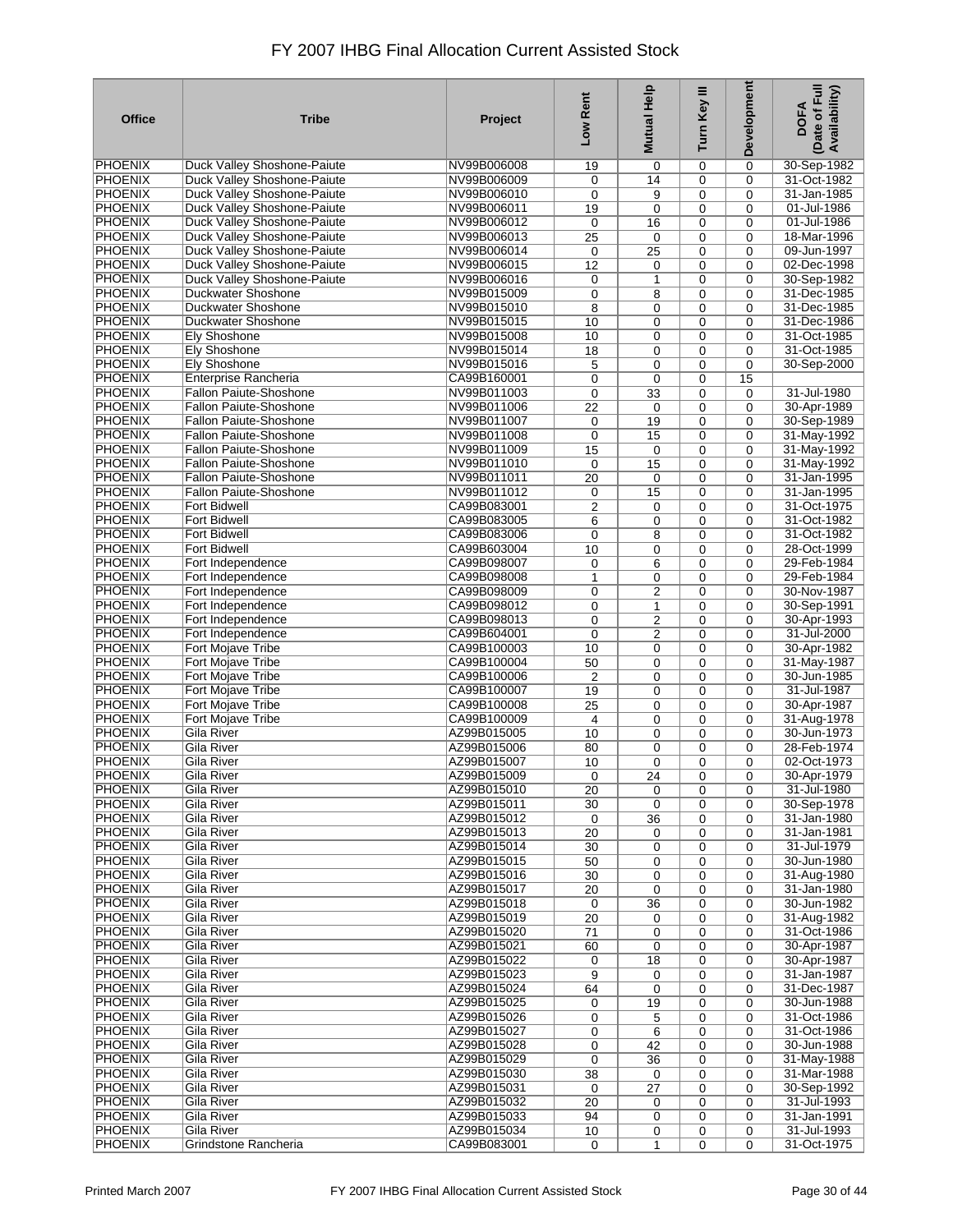| <b>Office</b>                    | <b>Tribe</b>                                   | Project                    | Low Rent        | Help<br><b>Mutual</b> | Turn Key III | Development | Date of Full<br>Availability)<br><b>DOFA</b> |
|----------------------------------|------------------------------------------------|----------------------------|-----------------|-----------------------|--------------|-------------|----------------------------------------------|
| <b>PHOENIX</b>                   | Grindstone Rancheria                           | CA99B083009                | 12              | 0                     | 0            | 0           | 30-Jun-1995                                  |
| <b>PHOENIX</b>                   | Grindstone Rancheria                           | CA99B083013                | 16              | 0                     | 0            | 0           | 31-Mar-1997                                  |
| <b>PHOENIX</b>                   | Grindstone Rancheria                           | CA99B083015                | 3               | 0                     | 0            | 0           | 31-Mar-1997                                  |
| <b>PHOENIX</b>                   | Guidiville Rancheria                           | CA99B130026                | 19              | 0                     | 0            | 1           | 01-Jan-2001                                  |
| <b>PHOENIX</b>                   | <b>Hoopa Valley</b>                            | CA99B090002                | 30              | $\mathbf 0$           | 0            | 0           | 31-May-1980                                  |
| <b>PHOENIX</b>                   | <b>Hoopa Valley</b>                            | CA99B090004                | 0               | 39                    | 0            | 0           | 31-Oct-1985                                  |
| <b>PHOENIX</b>                   | <b>Hoopa Valley</b>                            | CA99B090005                | 0               | 10                    | 0            | 0           | 31-Oct-1987                                  |
| <b>PHOENIX</b>                   | Hoopa Valley                                   | CA99B090008                | 0               | 28                    | 0            | 0           | 31-May-1992                                  |
| <b>PHOENIX</b>                   | <b>Hoopa Valley</b>                            | CA99B090009                | 0               | 17                    | 0            | 0           | 28-Feb-1993                                  |
| <b>PHOENIX</b>                   | <b>Hoopa Valley</b>                            | CA99B090010                | 0               | 40                    | 0            | 0           | 30-Sep-1994                                  |
| <b>PHOENIX</b>                   | Hoopa Valley                                   | CA99B090011                | 0               | 29                    | 0            | 0           | 01-Apr-1998                                  |
| <b>PHOENIX</b>                   | Hoopa Valley                                   | CA99B090012                | 21              | 0                     | 0            | 0           | 30-Sep-1997                                  |
| <b>PHOENIX</b>                   | Hoopa Valley                                   | CA99B090013                | 0               | 20                    | 0            | 0           | 30-Sep-1997                                  |
| <b>PHOENIX</b>                   | Hopi                                           | AZ99B027007                | 0               | 24                    | 0            | 0           | 31-Aug-1980                                  |
| <b>PHOENIX</b>                   | Hopi                                           | AZ99B027011                | 0               | 107                   | $\mathbf 0$  | 0           | 30-Sep-1984                                  |
| <b>PHOENIX</b>                   | Hopi                                           | AZ99B027015                | 0               | 35                    | 0            | 0           | 30-Nov-1991                                  |
| <b>PHOENIX</b>                   | Hopi                                           | AZ99B027016                | 20              | 0                     | 0            | 0           | 31-Mar-1993                                  |
| <b>PHOENIX</b>                   | Hopi                                           | AZ99B027017                | $\mathbf 0$     | 16                    | 0            | 0           | 31-Mar-1997                                  |
| <b>PHOENIX</b>                   | Hopi                                           | AZ99B027018                | 13              | 0                     | 0            | 0           | 31-Dec-1997                                  |
| <b>PHOENIX</b>                   | <b>Hopland Rancheria</b>                       | CA99B130008                | 10              | 0                     | 0            | 0           | 31-Mar-1988                                  |
| <b>PHOENIX</b>                   | <b>Hopland Rancheria</b>                       | CA99B130010                | 10              | $\mathbf 0$           | 0            | 0           | 29-Feb-1988                                  |
| <b>PHOENIX</b>                   | Hualapai                                       | AZ99B017002                | 0               | $\overline{4}$        | 0            | 0           | 30-Sep-1973                                  |
| <b>PHOENIX</b>                   | Hualapai                                       | AZ99B017003                | 0               | 40                    | 0            | 0           | 31-Mar-1981                                  |
| <b>PHOENIX</b>                   | Hualapai                                       | AZ99B017004                | 30              | 0                     | 0            | 0           | 31-Jul-1981                                  |
| <b>PHOENIX</b>                   | Hualapai                                       | AZ99B017007                | $\overline{20}$ | 0                     | 0            | 0           | 30-Apr-1987                                  |
| <b>PHOENIX</b>                   | Hualapai                                       | AZ99B017008                | 10              | $\mathbf 0$           | 0            | 0           | 31-Mar-1988                                  |
| <b>PHOENIX</b>                   | Hualapai                                       | AZ99B017009                | 0               | 15                    | 0            | 0           | 31-Mar-1988                                  |
| <b>PHOENIX</b>                   | Hualapai                                       | AZ99B017010                | $\overline{20}$ | $\mathbf 0$           | 0            | 0           | 31-Jul-1989                                  |
| <b>PHOENIX</b>                   | Hualapai                                       | AZ99B017011                | 0               | 10                    | 0            | 0           | 31-Oct-1991                                  |
| <b>PHOENIX</b>                   | Hualapai                                       | AZ99B017012                | 25              | 0                     | 0            | 0           | 30-Aug-1991                                  |
| <b>PHOENIX</b>                   | Hualapai                                       | AZ99B017013                | 30              | 0                     | 0            | 0           | 30-Sep-1994                                  |
| <b>PHOENIX</b>                   | Hualapai                                       | AZ99B017014                | 0               | 28                    | 0            | 0           | 31-Dec-1995                                  |
| <b>PHOENIX</b>                   | Isleta Pueblo                                  | NM99B081008                | 3               | 23                    | 0            | 0           | 30-Nov-1998                                  |
| <b>PHOENIX</b>                   | Isleta Pueblo                                  | NM99B081009                | $\overline{25}$ | 0                     | 0            | 0           | 30-Nov-1998                                  |
| <b>PHOENIX</b>                   | <b>Isleta Pueblo</b>                           | NM99B081010                | $\overline{c}$  | 0                     | 0            | 0           | 30-Nov-1998                                  |
| <b>PHOENIX</b>                   | <b>Isleta Pueblo</b>                           | NM99B081011                | 0               | $\overline{2}$        | 0            | 0           | 30-Nov-1998                                  |
| <b>PHOENIX</b>                   | Jemez Pueblo                                   | NM99B080002                | 0               | 41                    | 0            | 0           | 31-Oct-1980                                  |
| <b>PHOENIX</b>                   | Jemez Pueblo                                   | NM99B080003                | 0               | 23                    | 0            | 0           | 31-Oct-1996                                  |
| <b>PHOENIX</b>                   | Jemez Pueblo                                   | NM99B080004                | 0               | $\overline{c}$        | 0            | 0           | 31-Dec-1998                                  |
| <b>PHOENIX</b>                   | Jicarilla Reservation                          | NM99B014001                | 22              | 3                     | $\mathbf 0$  | 0           | 31-Jul-1966                                  |
| <b>PHOENIX</b>                   | Jicarilla Reservation                          | NM99B014008                | 29              | 1                     | 0            | 0           | 30-Sep-1981                                  |
| <b>PHOENIX</b>                   | Jicarilla Reservation                          | NM99B014009                | 55              | 1                     | 0            | 0           | 30-Nov-1981                                  |
| <b>PHOENIX</b>                   | Jicarilla Reservation                          | NM99B014010                | 0               | 23                    | 0            | 0           | 30-Sep-1987                                  |
| <b>PHOENIX</b>                   | Jicarilla Reservation                          | NM99B014011                | 0               | $\overline{27}$       | 0            | 0           | 31-Dec-1987                                  |
| PHOENIX                          | Jicarilla Reservation                          | NM99B014012                | $\mathbf 0$     | 5                     | 0            | 0           | 30-Nov-1986                                  |
| <b>PHOENIX</b>                   | Jicarilla Reservation                          | NM99B014013                | 0               | 13                    | 0            | 0           | 31-May-1991                                  |
| <b>PHOENIX</b>                   | Jicarilla Reservation                          | NM99B014014                | 0               | 12                    | 0            | 0           | 30-Nov-1981                                  |
| PHOENIX                          | Jicarilla Reservation                          | NM99B014015                | 32              | 0                     | $\mathbf 0$  | 0           | 31-Oct-1996                                  |
| PHOENIX                          | Jicarilla Reservation                          | NM99B014016                | 0               | 1                     | 0            | 0           |                                              |
| <b>PHOENIX</b>                   | Kaibab Band of Paiute<br>Kaibab Band of Paiute | AZ99B024002                | 0               | 13                    | 0            | 0           | 30-Sep-1980                                  |
| <b>PHOENIX</b>                   |                                                | AZ99B024003                | 13              | 0                     | 0            | 0           | 30-Sep-1982                                  |
| PHOENIX                          | Kaibab Band of Paiute                          | AZ99B024004                | 8               | 0                     | 0            | 0           | 31-Jan-1987                                  |
| <b>PHOENIX</b>                   | Kaibab Band of Paiute                          | AZ99B024005                | 0               | 5                     | 0            | 0           | 31-Jan-1987                                  |
| <b>PHOENIX</b><br><b>PHOENIX</b> | Kaibab Band of Paiute<br>Kaibab Band of Paiute | AZ99B024006<br>AZ99B024007 | 4               | 0                     | 0            | 0           | 31-Dec-1986<br>31-Jan-1992                   |
| <b>PHOENIX</b>                   | Kaibab Band of Paiute                          | AZ99B024008                | 0               | 5                     | 0            | 0           | 30-Sep-1997                                  |
| <b>PHOENIX</b>                   | Kaibab Band of Paiute                          | AZ99B024009                | 13<br>0         | 0<br>2                | 0<br>0       | 0<br>0      | 31-Aug-1970                                  |
| <b>PHOENIX</b>                   | Karuk                                          | CA99B134003                | 63              |                       | 0            | 0           | 31-May-1992                                  |
| <b>PHOENIX</b>                   | Karuk                                          | CA99B134004                | 17              | 0<br>0                | 0            | 0           | 31-May-1993                                  |
| <b>PHOENIX</b>                   | Karuk                                          | CA99B134005                | 15              | 0                     | 0            | 0           | 31-Mar-1997                                  |
| <b>PHOENIX</b>                   | Karuk                                          | CA99B134006                | 0               | 5                     | 0            | 0           | 31-Mar-1997                                  |
| <b>PHOENIX</b>                   | Karuk                                          | CA99B134007                |                 |                       |              | 0           |                                              |
| <b>PHOENIX</b>                   | Karuk                                          | CA99B134008                | 0<br>16         | 16<br>0               | 0<br>0       | 0           | 31-May-2001<br>30-Sep-2003                   |
| <b>PHOENIX</b>                   | Karuk                                          | CA99B134009                | 20              | 0                     | 0            | 0           | 31-May-2001                                  |
| <b>PHOENIX</b>                   | Karuk                                          | CA99B134010                | 10              | 0                     | $\mathbf 0$  | 0           | 01-Aug-2004                                  |
| <b>PHOENIX</b>                   | Karuk                                          | CA99B134010                | 14              | 0                     | 0            | 0           | 01-Sep-2005                                  |
| <b>PHOENIX</b>                   | La Jolla Band                                  | CA99B080021                | 0               | 8                     | $\mathbf 0$  | 0           | 30-Sep-1981                                  |
| <b>PHOENIX</b>                   | La Jolla Band                                  | CA99B080027                | 0               | 24                    | 0            | 0           | 29-Feb-1988                                  |
| PHOENIX                          | La Jolla Band                                  | CA99B080057                | 2               | 0                     | 0            | 0           | 31-Oct-1995                                  |
| <b>PHOENIX</b>                   | La Jolla Band                                  | CA99B080062                | 0               | 11                    | 0            | 0           | 31-Oct-1995                                  |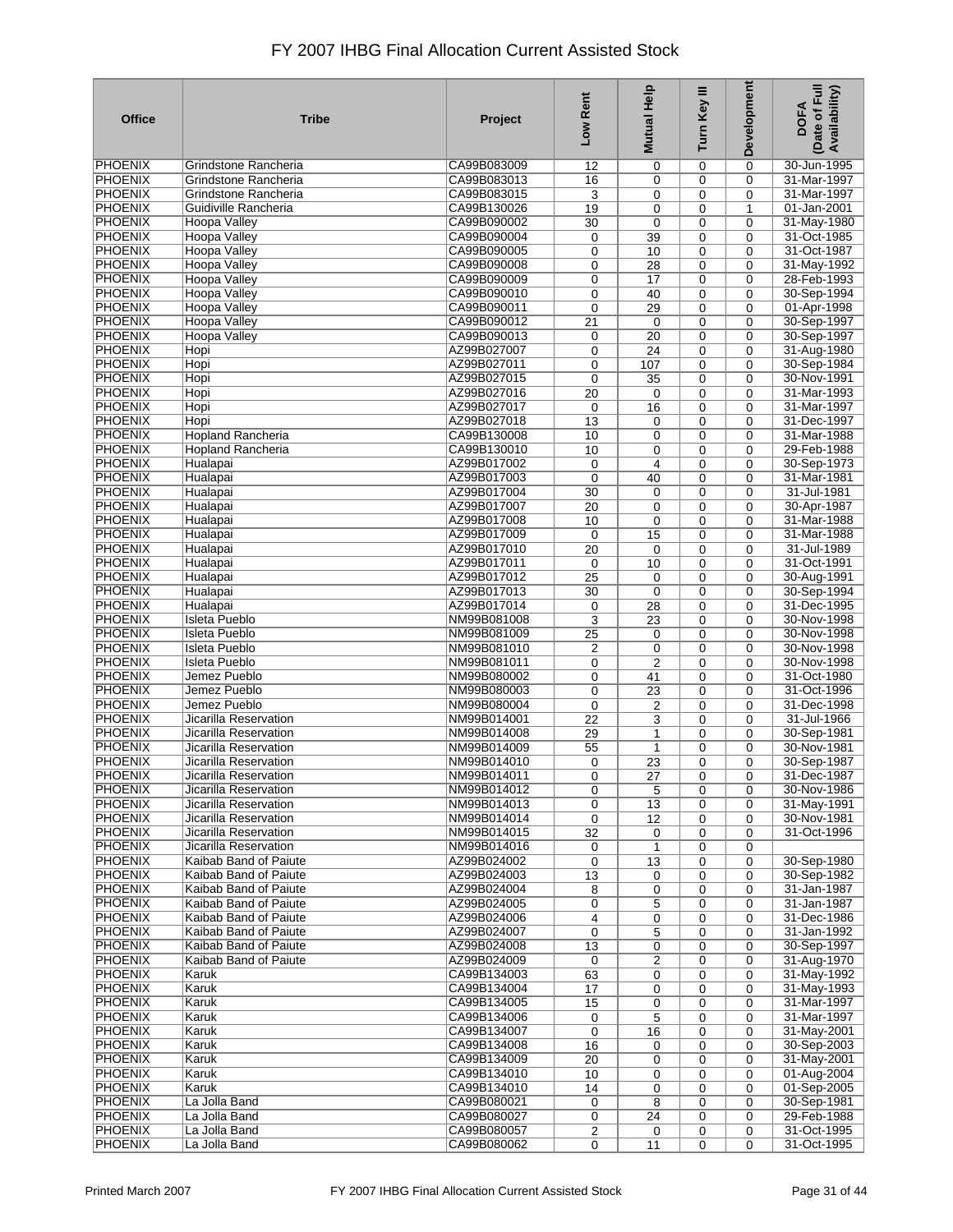| <b>Office</b>                    | <b>Tribe</b>                                         | Project                    | Low Rent         | Mutual Help    | Turn Key III     | Development    | Date of Full<br>Availability)<br><b>DOFA</b> |
|----------------------------------|------------------------------------------------------|----------------------------|------------------|----------------|------------------|----------------|----------------------------------------------|
| <b>PHOENIX</b>                   | La Jolla Band                                        | CA99B080071                | 0                | 0              | 0                | 12             |                                              |
| <b>PHOENIX</b>                   | Laguna Pueblo                                        | NM99B012001                | 10               | 0              | 0                | $\mathbf 0$    | 28-Feb-1967                                  |
| <b>PHOENIX</b>                   | Laguna Pueblo                                        | NM99B012002                | 29               | 0              | 0                | 0              | 28-Feb-1967                                  |
| <b>PHOENIX</b>                   | Laguna Pueblo                                        | NM99B012006                | 0                | $\overline{2}$ | 0                | $\mathbf 0$    | 31-Mar-1979                                  |
| <b>PHOENIX</b>                   | Laguna Pueblo                                        | NM99B012008                | 0                | 35             | 0                | 0              | 30-Nov-1997                                  |
| <b>PHOENIX</b>                   | Laguna Pueblo                                        | NM99B012009                | 10               | 0              | 0                | 0              | 31-Dec-2004                                  |
| <b>PHOENIX</b>                   | Laguna Pueblo                                        | NM99B012010                | 0                | 4              | 0                | 0              | 30-Sep-1999                                  |
| <b>PHOENIX</b>                   | Laguna Pueblo                                        | NM99B012011                | 30               | 0              | 0                | 0              | 31-Dec-2004                                  |
| <b>PHOENIX</b>                   | Laytonville Rancheria                                | CA99B130001                | 31               | $\mathbf 0$    | 0                | 0              | 31-Jul-1985                                  |
| <b>PHOENIX</b>                   | Laytonville Rancheria                                | CA99B130025                | 0                | $\overline{2}$ | 0                | 0              | 31-Jul-1985                                  |
| <b>PHOENIX</b>                   | Lone Pine Paiute-Shoshone                            | CA99B098003                | 36               | 0              | 0                | 0              | 30-Sep-1997                                  |
| <b>PHOENIX</b>                   | Lone Pine Paiute-Shoshone                            | CA99B098004                | 5                | 0              | 0                | $\mathbf 0$    | 31-Mar-1982                                  |
| <b>PHOENIX</b>                   | Lone Pine Paiute-Shoshone                            | CA99B098005                | 3                | 0              | 0                | 0              | 31-Mar-1979                                  |
| <b>PHOENIX</b>                   | Lone Pine Paiute-Shoshone                            | CA99B098007                | 0                | $\mathbf{1}$   | 0                | $\mathbf 0$    | 29-Feb-1984                                  |
| <b>PHOENIX</b>                   | Lone Pine Paiute-Shoshone                            | CA99B098010                | 2                | 0              | 0                | $\Omega$       | 30-Nov-1987                                  |
| <b>PHOENIX</b>                   | Lone Pine Paiute-Shoshone                            | CA99B098012                | 0                | $\overline{2}$ | 0                | $\mathbf 0$    | 30-Sep-1991                                  |
| <b>PHOENIX</b>                   | Lone Pine Paiute-Shoshone                            | CA99B098013                | 0                | $\mathbf{1}$   | 0                | $\mathbf 0$    | 30-Apr-1993                                  |
| <b>PHOENIX</b>                   | Lone Pine Paiute-Shoshone                            | CA99B098017                | 0                | 1              | 0                | $\mathbf 0$    | 30-Nov-1987                                  |
| <b>PHOENIX</b>                   | Manchester Point Arena Rancheria                     | CA99B130004                | $\overline{29}$  | 0              | 0                | $\mathbf 0$    | 29-Feb-1988                                  |
| <b>PHOENIX</b>                   | Manchester Point Arena Rancheria                     | CA99B130006                | 0                | 5              | 0                | $\mathbf 0$    | 29-Feb-1988                                  |
| <b>PHOENIX</b>                   | Manchester Point Arena Rancheria                     | CA99B130016                | 9                | $\mathbf 0$    | 0                | 0              | 30-Jun-1992                                  |
| <b>PHOENIX</b>                   | Mesa Grande Band                                     | CA99B148001                | 14               | $\mathbf 0$    | 0                | $\mathbf 0$    | 01-Mar-1996                                  |
| <b>PHOENIX</b>                   | Mesa Grande Band                                     | CA99B148002                | 8                | 0              | $\mathbf 0$      | $\mathbf 0$    | 31-Aug-1999                                  |
| <b>PHOENIX</b>                   | <b>Mescalero Reservation</b>                         | NM99B013001                | 54               | 0              | 0                | 0              | 31-Mar-1966                                  |
| <b>PHOENIX</b>                   | <b>Mescalero Reservation</b>                         | NM99B013003                | 36               | 0              | 0                | 0              | 31-Mar-1977                                  |
| <b>PHOENIX</b>                   | <b>Mescalero Reservation</b>                         | NM99B013004                | 55               | 0              | 0                | 0              | 31-Mar-1979                                  |
| <b>PHOENIX</b>                   | <b>Mescalero Reservation</b>                         | NM99B013005                | 13               | 0              | 0                | $\mathbf 0$    | 30-Apr-1979                                  |
| <b>PHOENIX</b>                   | <b>Mescalero Reservation</b>                         | NM99B013006                | $\overline{12}$  | 0              | 0                | 0              | 30-Sep-1980                                  |
| <b>PHOENIX</b>                   | <b>Mescalero Reservation</b>                         | NM99B013007                | $\overline{26}$  | 0              | 0                | $\mathbf 0$    | 30-Nov-1981                                  |
| <b>PHOENIX</b>                   | <b>Mescalero Reservation</b>                         | NM99B013008                | 25               | 0              | 0                | 0              | 31-Mar-1984                                  |
| <b>PHOENIX</b>                   | <b>Mescalero Reservation</b>                         | NM99B013010                | 0                | 1              | 0                | 0              | 31-May-1988                                  |
| <b>PHOENIX</b>                   | <b>Mescalero Reservation</b>                         | NM99B013011                | $\overline{25}$  | 0              | 0                | 0              | 31-May-1988                                  |
| <b>PHOENIX</b>                   | <b>Mescalero Reservation</b>                         | NM99B013012                | 25               | 0              | 0                | 0              | 31-May-1988                                  |
| <b>PHOENIX</b>                   | <b>Mescalero Reservation</b>                         | NM99B013014                | 40               | $\mathbf 0$    | 0                | $\mathbf 0$    | 31-May-1993                                  |
| <b>PHOENIX</b>                   | Moapa Band of Paiute                                 | NV99B014003                | 0                | 5              | 0                | $\mathbf 0$    | 30-Sep-1978                                  |
| <b>PHOENIX</b>                   | Moapa Band of Paiute                                 | NV99B014004                | 39               | 0              | 0                | 0              | 31-May-1982                                  |
| <b>PHOENIX</b>                   | Mooretown Rancheria                                  | CA99B130019                | 20               | 0              | $\mathbf 0$      | 0              | 31-Aug-1996                                  |
| <b>PHOENIX</b>                   | Mooretown Rancheria                                  | CA99B130020                | 0                | 6              | 0                | 0              | 31-Aug-1996                                  |
| <b>PHOENIX</b>                   | Mooretown Rancheria                                  | CA99B130022                | 20               | 0              | 0                | $\mathbf 0$    | 31-Aug-1996                                  |
| <b>PHOENIX</b>                   | Morongo Band of Cahuilla                             | CA99B080014                | 0                | 25             | $\mathbf 0$      | $\Omega$       | 29-Feb-1980                                  |
| <b>PHOENIX</b>                   | Morongo Band of Cahuilla                             | CA99B080022                | 0                | 18             | 0                | $\mathbf 0$    | 30-Jun-1987                                  |
| <b>PHOENIX</b>                   | Morongo Band of Cahuilla                             | CA99B080043                | 0                | 30             | 0                | $\mathbf 0$    | 30-Apr-1989                                  |
| <b>PHOENIX</b>                   | Morongo Band of Cahuilla                             | CA99B080050                | 0                | 18             | 0                | 0              | 30-Jun-1992                                  |
| PHOENIX                          | Morongo Band of Cahuilla<br>Morongo Band of Cahuilla | CA99B080061                | 0                | 0              | 0                | $\overline{2}$ | 07-May-1996                                  |
| <b>PHOENIX</b>                   |                                                      | CA99B080064                | 0                | 0              | 0                | 4              |                                              |
| <b>PHOENIX</b>                   | Nambe Pueblo                                         | NM99B040011                | 0                | 34             | 0                | 0              | 30-Sep-1980                                  |
| <b>PHOENIX</b>                   | Nambe Pueblo                                         | NM99B040013                | 0                | 13             | 0                | $\mathbf 0$    | 30-Sep-1980                                  |
| <b>PHOENIX</b><br><b>PHOENIX</b> | Nambe Pueblo<br>Nambe Pueblo                         | NM99B040017                | 0                | 15             | 0                | 0              | 30-Apr-1984                                  |
| <b>PHOENIX</b>                   | Nambe Pueblo                                         | NM99B040018<br>NM99B040023 | 0                | 5              | 0<br>$\mathbf 0$ | $\mathbf 0$    | 31-Jul-1987                                  |
| <b>PHOENIX</b>                   | Nambe Pueblo                                         | NM99B040024                | 0<br>0           | 5<br>22        | 0                | 0<br>0         | 30-Apr-1989<br>31-Oct-1988                   |
| PHOENIX                          | Nambe Pueblo                                         | NM99B040027                | 0                | 14             | 0                | 0              | 28-Feb-1995                                  |
| <b>PHOENIX</b>                   | Nambe Pueblo                                         | NM99B040030                | 20               | 0              | 0                | $\mathbf 0$    | 31-Jul-1999                                  |
| <b>PHOENIX</b>                   | Navajo Nation                                        | AZ99B012001                | 60               | 0              | 0                | 0              | 31-Dec-1968                                  |
| <b>PHOENIX</b>                   | <b>Navajo Nation</b>                                 | AZ99B012002                | 50               | 0              | 0                | 0              | 30-Apr-1968                                  |
| <b>PHOENIX</b>                   | Navajo Nation                                        | AZ99B012003                | 110              | 0              | 0                | 0              | 30-Apr-1968                                  |
| <b>PHOENIX</b>                   | Navajo Nation                                        | AZ99B012004                | 40               | 0              | 0                | 0              | 30-Nov-1967                                  |
| <b>PHOENIX</b>                   | <b>Navajo Nation</b>                                 | AZ99B012005                | 50               | 0              | 0                | 0              | 31-Jan-1967                                  |
| <b>PHOENIX</b>                   | Navajo Nation                                        | AZ99B012012                | 50               | 0              | 0                | 0              | 31-Jan-1971                                  |
| <b>PHOENIX</b>                   | Navajo Nation                                        | AZ99B012017                | 0                | 2              | 0                | 0              | 31-Jul-1976                                  |
| <b>PHOENIX</b>                   | Navajo Nation                                        | AZ99B012032                | $\boldsymbol{0}$ | 1              | 0                | 0              | 30-May-1974                                  |
| PHOENIX                          | Navajo Nation                                        | AZ99B012038                | 10               | 0              | 0                | 0              | 30-Dec-1974                                  |
| <b>PHOENIX</b>                   | Navajo Nation                                        | AZ99B012039                | 10               | 0              | 0                | 0              | 31-Dec-1975                                  |
| <b>PHOENIX</b>                   | Navajo Nation                                        | AZ99B012040                | 10               | 0              | 0                | 0              | 30-Jun-1976                                  |
| <b>PHOENIX</b>                   | Navajo Nation                                        | AZ99B012042                | 0                | 34             | 0                | $\mathbf 0$    | 30-Apr-1979                                  |
| <b>PHOENIX</b>                   | Navajo Nation                                        | AZ99B012043                | 45               | 0              | 0                | 0              | 30-Apr-1979                                  |
| <b>PHOENIX</b>                   | Navajo Nation                                        | AZ99B012044                | 0                | 17             | 0                | 0              | 31-Aug-1979                                  |
| PHOENIX                          | Navajo Nation                                        | AZ99B012045                | 0                | 15             | 0                | 0              | 31-Aug-1979                                  |
| <b>PHOENIX</b>                   | Navajo Nation                                        | AZ99B012046                | 0                | 11             | 0                | 0              | 31-Dec-1978                                  |
| <b>PHOENIX</b>                   | Navajo Nation                                        | AZ99B012047                | 0                | 6              | $\mathbf 0$      | 0              | 31-May-1979                                  |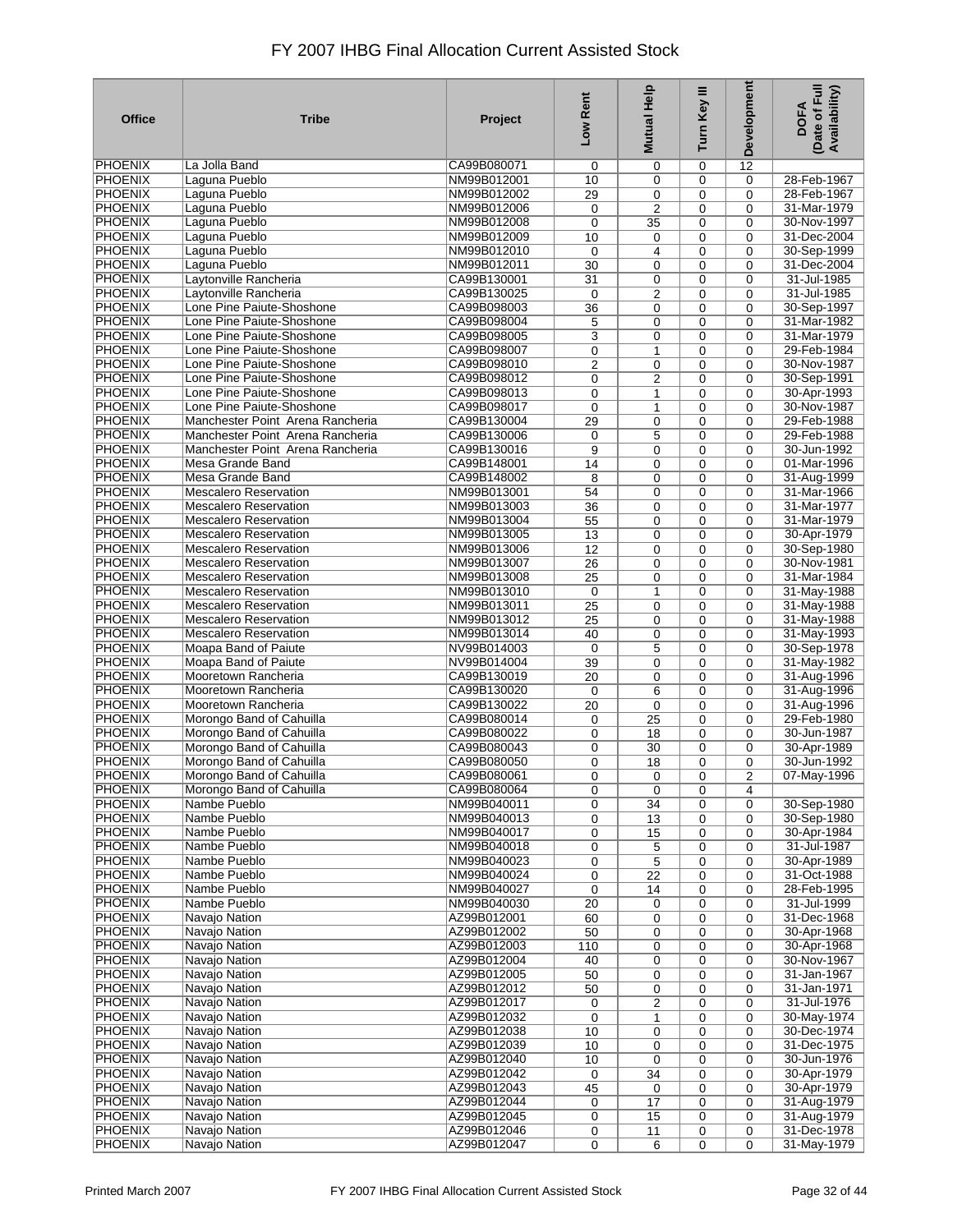| <b>Office</b>  | <b>Tribe</b>                   | Project     | Low Rent | Mutual Help     | Turn Key III | Development | (Date of Full<br>Availability)<br><b>DOFA</b> |
|----------------|--------------------------------|-------------|----------|-----------------|--------------|-------------|-----------------------------------------------|
| <b>PHOENIX</b> | Navajo Nation                  | AZ99B012048 | 10       | 0               | 0            | 0           | 31-Oct-1978                                   |
| <b>PHOENIX</b> | Navajo Nation                  | AZ99B012050 | 40       | 0               | 0            | 0           | 31-Aug-1983                                   |
| <b>PHOENIX</b> | Navajo Nation                  | AZ99B012051 | 0        | 69              | 0            | 0           | 31-Dec-1981                                   |
| <b>PHOENIX</b> | Navajo Nation                  | AZ99B012057 | 150      | 0               | 0            | 0           | 30-Apr-1987                                   |
| <b>PHOENIX</b> | Navajo Nation                  | AZ99B012058 | 37       | $\mathbf 0$     | 0            | 0           | 31-May-1983                                   |
| <b>PHOENIX</b> | Navajo Nation                  | AZ99B012059 | 30       | 0               | 0            | 0           | 31-Dec-1982                                   |
| <b>PHOENIX</b> | Navajo Nation                  | AZ99B012060 | 10       | 0               | 0            | 0           | 30-Nov-1982                                   |
| <b>PHOENIX</b> | Navajo Nation                  | AZ99B012061 | 6        | 0               | 0            | 0           | 31-Aug-1982                                   |
| <b>PHOENIX</b> | Navajo Nation                  | AZ99B012062 | 130      | 0               | 0            | 0           | 30-Nov-1983                                   |
| <b>PHOENIX</b> |                                | AZ99B012063 |          |                 |              |             | 31-Mar-1984                                   |
| <b>PHOENIX</b> | Navajo Nation                  | AZ99B012066 | 88       | 0               | 0            | 0           | 31-Jul-1983                                   |
|                | Navajo Nation                  |             | 0        | 20              | 0            | 0           |                                               |
| <b>PHOENIX</b> | Navajo Nation                  | AZ99B012067 | 65       | $\mathbf 0$     | 0            | 0           | 30-Nov-1982                                   |
| <b>PHOENIX</b> | Navajo Nation                  | AZ99B012070 | 0        | 20              | 0            | 0           | 30-Sep-1982                                   |
| <b>PHOENIX</b> | Navajo Nation                  | AZ99B012073 | 15       | 0               | 0            | $\mathbf 0$ | 31-Oct-1983                                   |
| <b>PHOENIX</b> | Navajo Nation                  | AZ99B012082 | 50       | 0               | 0            | $\mathbf 0$ | 30-Sep-1986                                   |
| <b>PHOENIX</b> | Navajo Nation                  | AZ99B012083 | 70       | 0               | 0            | $\mathbf 0$ | 31-Aug-1985                                   |
| <b>PHOENIX</b> | Navajo Nation                  | AZ99B012084 | 0        | 64              | $\mathbf 0$  | $\mathbf 0$ | 31-May-1985                                   |
| <b>PHOENIX</b> | Navajo Nation                  | AZ99B012085 | 50       | 0               | 0            | $\mathbf 0$ | 31-Aug-1986                                   |
| <b>PHOENIX</b> | Navajo Nation                  | AZ99B012086 | 50       | 0               | 0            | $\mathbf 0$ | 31-Aug-1986                                   |
| <b>PHOENIX</b> | Navajo Nation                  | AZ99B012087 | 50       | $\mathbf 0$     | 0            | $\mathbf 0$ | 30-Sep-1986                                   |
| <b>PHOENIX</b> | Navajo Nation                  | AZ99B012088 | 0        | 66              | 0            | 0           | 30-Sep-1985                                   |
| <b>PHOENIX</b> | Navajo Nation                  | AZ99B012089 | 0        | 42              | 0            | 0           | 31-May-1985                                   |
| <b>PHOENIX</b> | Navajo Nation                  | AZ99B012090 | 0        | 55              | 0            | $\mathbf 0$ | 31-Oct-1987                                   |
| <b>PHOENIX</b> | Navajo Nation                  | AZ99B012091 | 0        | 38              | 0            | 0           | 31-Mar-1986                                   |
| <b>PHOENIX</b> | Navajo Nation                  | AZ99B012093 | 40       | $\mathbf 0$     | 0            | 0           | 31-Aug-1985                                   |
| <b>PHOENIX</b> | Navajo Nation                  | AZ99B012094 | 0        | 35              | 0            | 0           | 30-Nov-1987                                   |
| <b>PHOENIX</b> |                                | AZ99B012095 |          |                 |              | $\mathbf 0$ | 30-Jun-1987                                   |
|                | Navajo Nation<br>Navajo Nation |             | 0        | 33              | 0            |             |                                               |
| <b>PHOENIX</b> |                                | AZ99B012096 | 0        | $\overline{37}$ | 0            | 0           | 31-Oct-1987                                   |
| <b>PHOENIX</b> | Navajo Nation                  | AZ99B012097 | 0        | $\overline{22}$ | 0            | 0           | 31-Dec-1987                                   |
| <b>PHOENIX</b> | Navajo Nation                  | AZ99B012098 | 33       | 0               | 0            | 0           | 31-Oct-1987                                   |
| <b>PHOENIX</b> | Navajo Nation                  | AZ99B012099 | 0        | 25              | 0            | 0           | 31-May-1988                                   |
| <b>PHOENIX</b> | Navajo Nation                  | AZ99B012100 | 0        | 25              | 0            | 0           | 29-Feb-1988                                   |
| <b>PHOENIX</b> | Navajo Nation                  | AZ99B012101 | 0        | 30              | 0            | 0           | 30-Jun-1988                                   |
| <b>PHOENIX</b> | Navajo Nation                  | AZ99B012102 | 0        | 18              | 0            | 0           | 31-Dec-1987                                   |
| <b>PHOENIX</b> | Navajo Nation                  | AZ99B012103 | 65       | $\mathbf 0$     | 0            | 0           | 31-May-1991                                   |
| <b>PHOENIX</b> | Navajo Nation                  | AZ99B012104 | 0        | 20              | 0            | 0           | 30-Sep-1990                                   |
| <b>PHOENIX</b> | Navajo Nation                  | AZ99B012105 | 0        | 20              | 0            | 0           | 30-Sep-1990                                   |
| <b>PHOENIX</b> | Navajo Nation                  | AZ99B012106 | 0        | 60              | 0            | 0           | 31-Dec-1990                                   |
| <b>PHOENIX</b> | Navajo Nation                  | AZ99B012107 | 0        | 26              | 0            | 0           | 31-May-1991                                   |
| <b>PHOENIX</b> | Navajo Nation                  | AZ99B012108 | 0        | 60              | $\mathbf 0$  | $\mathbf 0$ | 31-May-1991                                   |
| <b>PHOENIX</b> | Navajo Nation                  | AZ99B012109 | 0        | 30              | 0            | $\mathbf 0$ | 30-Sep-1990                                   |
| <b>PHOENIX</b> | Navajo Nation                  | AZ99B012110 | 0        | 15              | 0            | $\mathbf 0$ | 30-Sep-1990                                   |
| <b>PHOENIX</b> | Navajo Nation                  | AZ99B012111 | 0        | 45              | 0            | 0           | 30-Sep-1990                                   |
| PHOENIX        | Navajo Nation                  | AZ99B012112 | 0        | $\overline{25}$ | 0            | 0           | 31-May-1992                                   |
| <b>PHOENIX</b> | Navajo Nation                  | AZ99B012113 | 25       | $\mathbf 0$     | $\mathbf 0$  | 0           | 31-May-1992                                   |
| <b>PHOENIX</b> | Navajo Nation                  | AZ99B012114 | 0        | 49              | $\mathbf 0$  | 0           | 30-Apr-1992                                   |
| <b>PHOENIX</b> | Navajo Nation                  | AZ99B012115 | 0        | 14              | 0            | 0           | 31-Mar-1992                                   |
| <b>PHOENIX</b> | Navajo Nation                  | AZ99B012116 | 0        | 20              | $\mathbf 0$  | $\mathbf 0$ | 30-Nov-1991                                   |
| <b>PHOENIX</b> | Navajo Nation                  | AZ99B012117 | 0        | 20              | 0            | 0           | 31-Dec-1991                                   |
| <b>PHOENIX</b> | <b>Navajo Nation</b>           | AZ99B012118 | 15       | $\mathbf 0$     | $\mathbf 0$  | 0           | 30-Nov-1991                                   |
| <b>PHOENIX</b> | Navajo Nation                  | AZ99B012119 | 0        | 29              | 0            | 0           | 30-Nov-1992                                   |
| PHOENIX        | Navajo Nation                  | AZ99B012120 |          | 35              | 0            | 0           | 30-Apr-1992                                   |
| <b>PHOENIX</b> | Navajo Nation                  | AZ99B012121 | 0<br>0   |                 | 0            | $\mathbf 0$ | 31-Mar-1992                                   |
| <b>PHOENIX</b> | Navajo Nation                  | AZ99B012122 |          | 20              |              |             | 31-Mar-1992                                   |
| <b>PHOENIX</b> | <b>Navajo Nation</b>           |             | 10       | 0               | 0            | 0           |                                               |
|                |                                | AZ99B012123 | 0        | 15              | 0            | 0           | 31-Dec-1991                                   |
| <b>PHOENIX</b> | Navajo Nation                  | AZ99B012124 | 10       | 0               | 0            | 0           | 31-Dec-1991                                   |
| <b>PHOENIX</b> | Navajo Nation                  | AZ99B012125 | 0        | 26              | 0            | 0           | 30-Nov-1992                                   |
| <b>PHOENIX</b> | Navajo Nation                  | AZ99B012126 | 30       | $\mathbf 0$     | 0            | 0           | 30-Nov-1992                                   |
| <b>PHOENIX</b> | <b>Navajo Nation</b>           | AZ99B012127 | 0        | $\overline{21}$ | 0            | 0           | 31-Jul-1994                                   |
| <b>PHOENIX</b> | Navajo Nation                  | AZ99B012128 | 0        | 36              | 0            | 0           | 30-Apr-1994                                   |
| <b>PHOENIX</b> | Navajo Nation                  | AZ99B012129 | 0        | 18              | 0            | 0           | 31-Jul-1994                                   |
| PHOENIX        | Navajo Nation                  | AZ99B012130 | 0        | 11              | 0            | 0           | 31-May-1995                                   |
| <b>PHOENIX</b> | Navajo Nation                  | AZ99B012131 | 0        | 8               | 0            | 0           | 31-Oct-1994                                   |
| <b>PHOENIX</b> | Navajo Nation                  | AZ99B012132 | 20       | 0               | 0            | 0           | 31-May-1995                                   |
| <b>PHOENIX</b> | Navajo Nation                  | AZ99B012133 | 20       | 0               | 0            | $\mathbf 0$ | 31-Oct-1994                                   |
| <b>PHOENIX</b> | Navajo Nation                  | AZ99B012134 | 19       | 0               | 0            | 0           | 31-Jul-1994                                   |
| <b>PHOENIX</b> | Navajo Nation                  | AZ99B012135 | 19       | $\mathbf 0$     | 0            | 0           | 31-Jul-1994                                   |
| PHOENIX        | Navajo Nation                  | AZ99B012136 | 0        | 35              | 0            | 0           | 31-Mar-1995                                   |
| <b>PHOENIX</b> | Navajo Nation                  | AZ99B012137 | 0        | 24              | 0            | 0           | 31-Oct-1996                                   |
| <b>PHOENIX</b> | Navajo Nation                  | AZ99B012138 | 16       | $\mathbf 0$     | $\mathbf 0$  | $\mathbf 0$ | 31-Oct-1996                                   |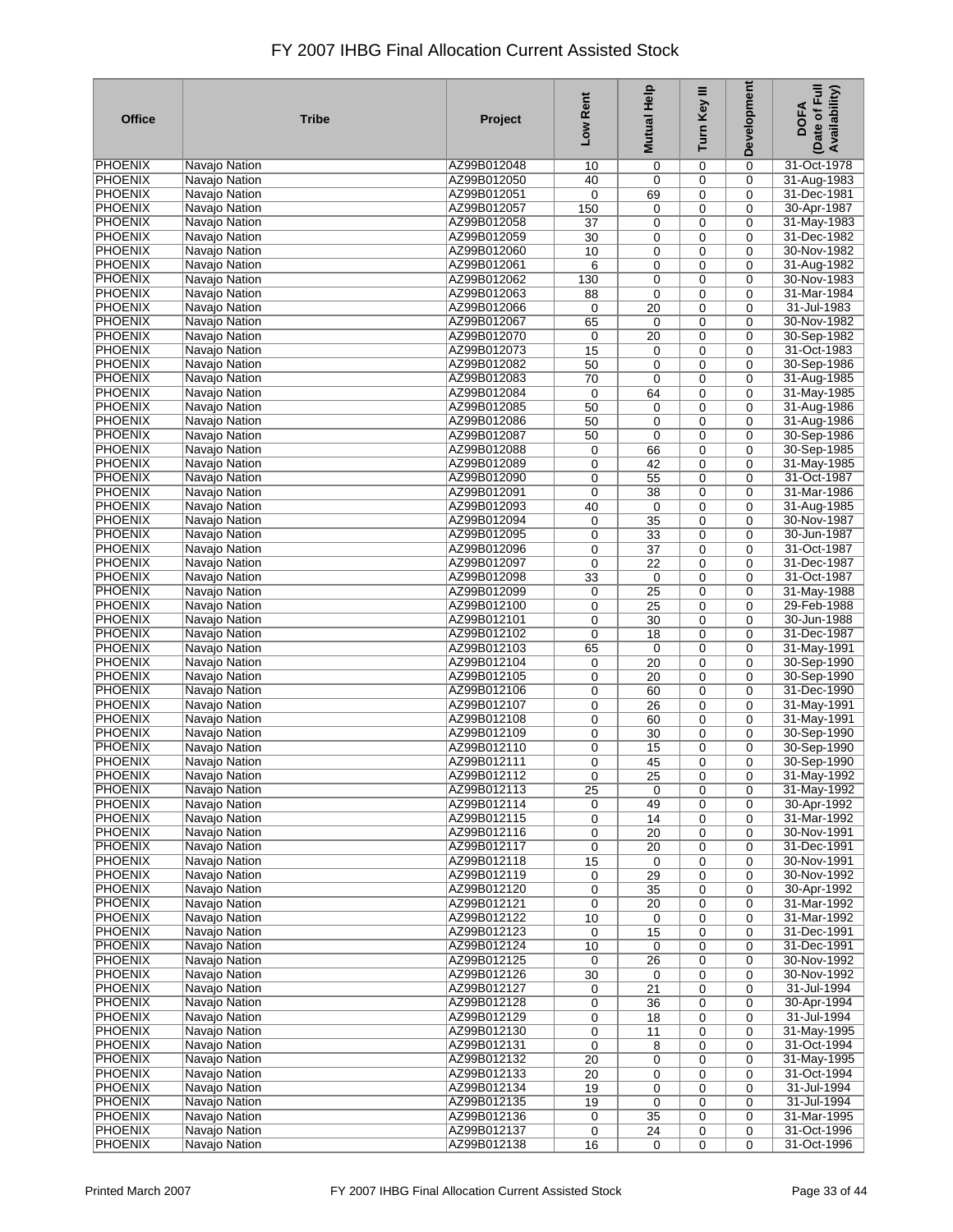| <b>Office</b>  | <b>Tribe</b>         | Project     | Low Rent        | Mutual Help     | Turn Key III | <b>Development</b> | Date of Full<br>Availability)<br><b>DOFA</b> |
|----------------|----------------------|-------------|-----------------|-----------------|--------------|--------------------|----------------------------------------------|
| PHOENIX        | Navajo Nation        | AZ99B012139 | 0               | 25              | 0            | 0                  | 31-Oct-1996                                  |
| <b>PHOENIX</b> | <b>Navajo Nation</b> | AZ99B012140 | 0               | 12              | 0            | 0                  | 30-Sep-1996                                  |
| <b>PHOENIX</b> | Navajo Nation        | AZ99B012141 | 0               | 10              | 0            | 0                  | 31-May-1997                                  |
| <b>PHOENIX</b> | Navajo Nation        | AZ99B012142 | 0               | 14              | 0            | 0                  | 30-Nov-1998                                  |
| <b>PHOENIX</b> | Navajo Nation        | AZ99B012143 | 0               | 18              | 0            | 0                  | 31-Oct-1996                                  |
| <b>PHOENIX</b> | <b>Navajo Nation</b> | AZ99B012144 | 15              | 0               | 0            | 0                  | 31-May-1997                                  |
| <b>PHOENIX</b> | Navajo Nation        | AZ99B012145 | 6               | 0               | 0            | 0                  | 30-Nov-1998                                  |
| <b>PHOENIX</b> | Navajo Nation        | AZ99B012146 | 0               | 13              | 0            | 0                  | 31-May-1997                                  |
| <b>PHOENIX</b> | Navajo Nation        | AZ99B012147 | 15              | 0               | 0            | 0                  | 31-May-1997                                  |
| <b>PHOENIX</b> | Navajo Nation        | AZ99B012148 | 0               | 58              | 0            | 0                  | 31-May-1998                                  |
| <b>PHOENIX</b> | Navajo Nation        | AZ99B012149 | 20              | 0               | 0            | 0                  | 31-May-1998                                  |
| <b>PHOENIX</b> | Navajo Nation        | AZ99B012150 | 40              | 0               | 0            | 0                  | 31-May-1998                                  |
| <b>PHOENIX</b> | Navajo Nation        | AZ99B012151 | 40              | $\mathbf 0$     | 0            | 0                  | 30-Sep-1997                                  |
| <b>PHOENIX</b> | Navajo Nation        | AZ99B012152 | 0               | 8               | 0            | 0                  | 30-Apr-1999                                  |
| <b>PHOENIX</b> | Navajo Nation        | AZ99B012153 | 0               | 25              | 0            | 0                  | 31-Jan-1999                                  |
| <b>PHOENIX</b> | Navajo Nation        | AZ99B012154 | 0               | 65              | 0            | 0                  | 31-Mar-1999                                  |
| <b>PHOENIX</b> | Navajo Nation        | AZ99B012155 | 0               | 20              | 0            | 0                  | 28-Feb-2000                                  |
| <b>PHOENIX</b> | Navajo Nation        | AZ99B012156 | 0               | 30              | 0            | 0                  | 28-Feb-2000                                  |
| <b>PHOENIX</b> | Navajo Nation        | AZ99B012157 | 0               | $\mathbf 0$     | 0            | 10                 |                                              |
| <b>PHOENIX</b> | Navajo Nation        | AZ99B012158 | 0               | 10              | 0            | $\mathbf 0$        | 28-Feb-2000                                  |
| <b>PHOENIX</b> | Navajo Nation        | AZ99B012159 | 0               | 0               | 0            | 15                 |                                              |
| <b>PHOENIX</b> | Navajo Nation        | AZ99B012160 | 10              | 0               | 0            | 0                  | 31-Mar-2001                                  |
| <b>PHOENIX</b> | Navajo Nation        | AZ99B012161 | 55              | 0               | 0            | 0                  | 31-Mar-1997                                  |
| <b>PHOENIX</b> | Navajo Nation        | AZ99B012162 | 0               | 15              | 0            | 0                  | 31-Oct-2001                                  |
| <b>PHOENIX</b> | Navajo Nation        | AZ99B012163 | 0               | $\overline{13}$ | 0            | 2                  | 30-Jun-2001                                  |
| <b>PHOENIX</b> | Navajo Nation        | AZ99B012164 | 0               | $\overline{25}$ | 0            | 0                  | 30-Jun-2001                                  |
| <b>PHOENIX</b> | Navajo Nation        | AZ99B012165 | 0               | 20              | 0            | 0                  | 30-Jun-2001                                  |
| <b>PHOENIX</b> | Navajo Nation        | AZ99B012166 | 0               | 25              | 0            | 0                  | 30-Nov-1998                                  |
| <b>PHOENIX</b> | Navajo Nation        | NM99B015001 | 60              | 0               | 0            | 0                  | 30-Nov-1965                                  |
| <b>PHOENIX</b> | Navajo Nation        | NM99B015002 | 60              | 0               | 0            | 0                  | 30-Sep-1976                                  |
| <b>PHOENIX</b> | Navajo Nation        | NM99B015003 | 20              | 0               | 0            | 0                  | 31-Oct-1966                                  |
| <b>PHOENIX</b> | Navajo Nation        | NM99B015004 | $\overline{30}$ | $\mathbf 0$     | 0            | 0                  | 31-Oct-1966                                  |
| <b>PHOENIX</b> | Navajo Nation        | NM99B015005 | 20              | 0               | 0            | 0                  | 31-Jan-1967                                  |
| <b>PHOENIX</b> | Navajo Nation        | NM99B015006 | 100             | 0               | 0            | 0                  | 30-Apr-1968                                  |
| <b>PHOENIX</b> | Navajo Nation        | NM99B015012 | 50              | 0               | 0            | 0                  | 30-Apr-1971                                  |
| <b>PHOENIX</b> | Navajo Nation        | NM99B015013 | 60              | $\mathbf 0$     | 0            | 0                  | 30-Jun-1973                                  |
| <b>PHOENIX</b> | Navajo Nation        | NM99B015014 | 20              | 0               | 0            | 0                  | 31-Oct-1972                                  |
| <b>PHOENIX</b> | Navajo Nation        | NM99B015018 | 0               | 3               | 0            | 0                  | 30-Jul-1975                                  |
| <b>PHOENIX</b> | Navajo Nation        | NM99B015024 | 10              | 0               | 0            | 0                  | 28-Feb-1975                                  |
| <b>PHOENIX</b> | Navajo Nation        | NM99B015026 | 0               | 1               | 0            | 0                  | 30-Apr-1975                                  |
| <b>PHOENIX</b> | Navajo Nation        | NM99B015027 | 0               | 1               | 0            | 0                  | 30-Jun-1975                                  |
| <b>PHOENIX</b> | Navajo Nation        | NM99B015028 | 20              | 0               | 0            | 0                  | 30-Sep-1975                                  |
| <b>PHOENIX</b> | Navajo Nation        | NM99B015030 | 30              | $\mathbf 0$     | 0            | 0                  | 30-Jun-1975                                  |
| <b>PHOENIX</b> | Navajo Nation        | NM99B015031 | $\mathbf 0$     | $\overline{14}$ | 0            | 0                  | 31-Aug-1979                                  |
| PHOENIX        | Navajo Nation        | NM99B015032 | 150             | 0               | 0            | 0                  | 31-Jul-1979                                  |
| <b>PHOENIX</b> | Navajo Nation        | NM99B015033 | 0               | 13              | 0            | 0                  | 31-Jul-1979                                  |
| PHOENIX        | Navajo Nation        | NM99B015034 | 0               | 14              | 0            | 0                  | 30-Jun-1979                                  |
| <b>PHOENIX</b> | Navajo Nation        | NM99B015035 |                 |                 |              |                    | 31-Jul-1979                                  |
| PHOENIX        | Navajo Nation        | NM99B015036 | 0<br>105        | 12<br>0         | 0<br>0       | 0<br>0             | 31-Aug-1979                                  |
| <b>PHOENIX</b> | Navajo Nation        | NM99B015037 | 0               | 45              | 0            | 0                  | 30-Jun-1982                                  |
| <b>PHOENIX</b> | Navajo Nation        | NM99B015038 | 0               | 16              | 0            | 0                  | 30-Sep-2001                                  |
| PHOENIX        | Navajo Nation        | NM99B015039 | 118             | 0               | 0            | 0                  | 30-Sep-1980                                  |
| <b>PHOENIX</b> | Navajo Nation        | NM99B015040 | 75              | 0               | 0            | 0                  | 30-Apr-1983                                  |
| <b>PHOENIX</b> | Navajo Nation        | NM99B015041 | 100             | 0               | 0            | 0                  | 30-Apr-1984                                  |
| <b>PHOENIX</b> | Navajo Nation        | NM99B015042 | 20              | 0               | 0            | 0                  | 28-Feb-1983                                  |
| <b>PHOENIX</b> | Navajo Nation        | NM99B015043 | $\mathbf 0$     | 28              | 0            | 0                  | 31-Jan-1984                                  |
| <b>PHOENIX</b> | Navajo Nation        | NM99B015044 | $\overline{20}$ | 0               | 0            | 0                  | 30-Jun-1983                                  |
| <b>PHOENIX</b> | Navajo Nation        | NM99B015045 | 10              |                 | 0            | 0                  | 30-Nov-1983                                  |
| <b>PHOENIX</b> | Navajo Nation        | NM99B015046 | 25              | 0<br>0          | 0            | 0                  | 31-Jan-1983                                  |
| <b>PHOENIX</b> | Navajo Nation        | NM99B015047 | 50              | 0               | 0            | 0                  | 31-Dec-1983                                  |
| <b>PHOENIX</b> | Navajo Nation        | NM99B015048 | 100             | 0               | 0            | 0                  | 31-Jan-1984                                  |
| PHOENIX        | Navajo Nation        | NM99B015049 | 51              | 0               | 0            | 0                  | 29-Feb-1984                                  |
| <b>PHOENIX</b> | Navajo Nation        | NM99B015052 | 5               | $\mathbf 0$     | $\mathbf 0$  | 0                  | 30-Apr-1984                                  |
| <b>PHOENIX</b> | Navajo Nation        | NM99B015053 | 0               | 31              | 0            | 0                  | 31-Mar-1986                                  |
| <b>PHOENIX</b> | Navajo Nation        | NM99B015054 | 0               | 31              | 0            | 0                  | 31-Jan-1985                                  |
| <b>PHOENIX</b> | Navajo Nation        | NM99B015055 | 59              | 0               | 0            | 0                  | 31-Jan-1986                                  |
| PHOENIX        | Navajo Nation        | NM99B015056 |                 |                 |              | 0                  | 31-Mar-1987                                  |
| <b>PHOENIX</b> | Navajo Nation        | NM99B015057 | 0               | 29              | 0<br>0       | 0                  | 30-Jun-1987                                  |
| <b>PHOENIX</b> | Navajo Nation        | NM99B015058 | 0<br>0          | 44              | 0            | 0                  | 31-Aug-1987                                  |
| <b>PHOENIX</b> | Navajo Nation        | NM99B015059 |                 | 25              | 0            |                    | 31-Dec-1984                                  |
|                |                      |             | 0               | 10              |              | 0                  |                                              |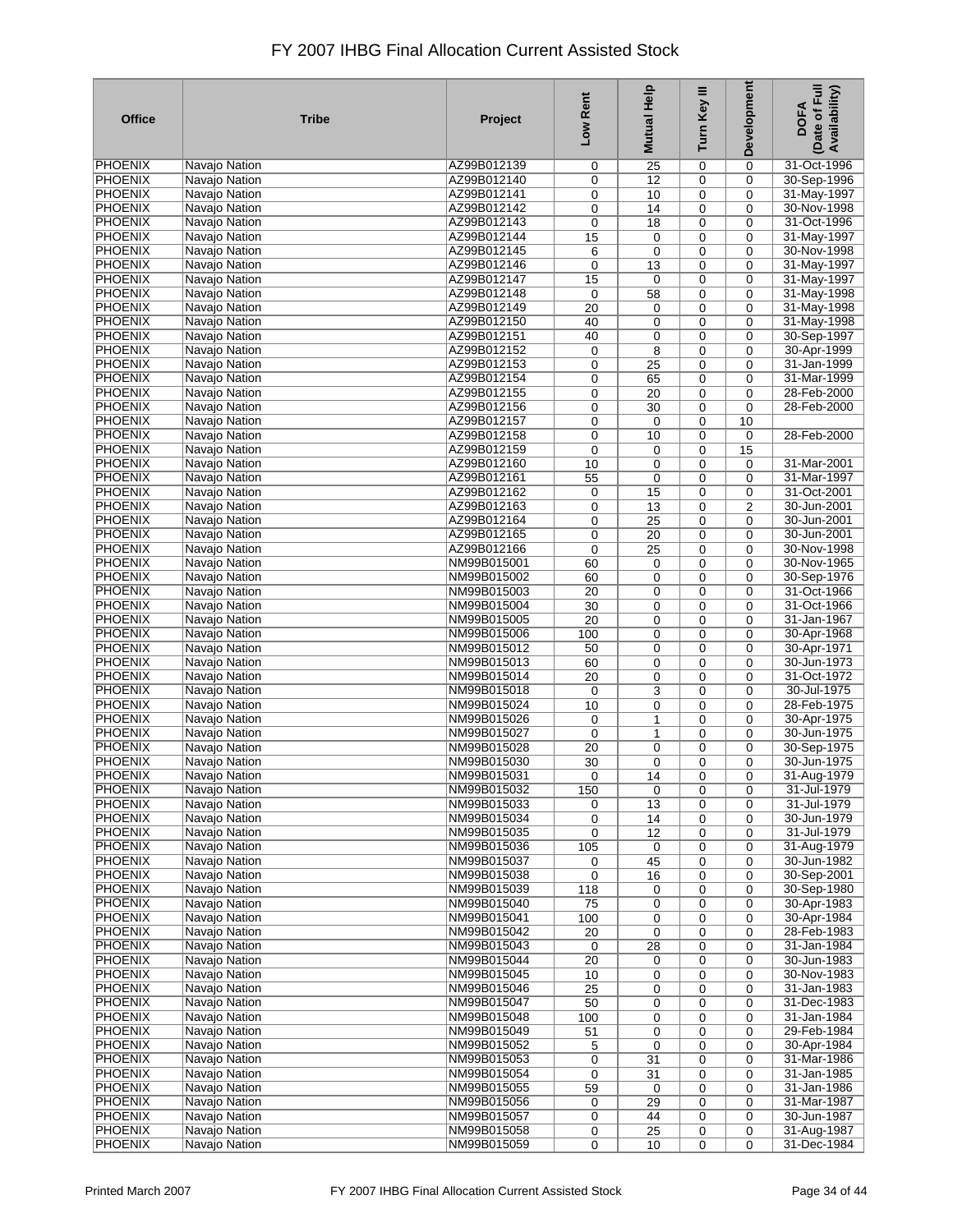| <b>Office</b>  | <b>Tribe</b>         | Project     | Low Rent        | <b>Mutual Help</b> | Turn Key III | Development | Date of Full<br>Availability)<br><b>DOFA</b> |
|----------------|----------------------|-------------|-----------------|--------------------|--------------|-------------|----------------------------------------------|
| <b>PHOENIX</b> | Navajo Nation        | NM99B015060 | 0               | 25                 | 0            | 0           | 31-Aug-1987                                  |
| <b>PHOENIX</b> | Navajo Nation        | NM99B015061 | 21              | 0                  | 0            | $\mathbf 0$ | 31-Mar-1987                                  |
| <b>PHOENIX</b> | Navajo Nation        | NM99B015062 | 0               | 38                 | 0            | 0           | 30-Jun-1987                                  |
| <b>PHOENIX</b> | Navajo Nation        | NM99B015063 | 0               | $\overline{22}$    | 0            | 0           | 31-Jul-1987                                  |
| <b>PHOENIX</b> | Navajo Nation        | NM99B015064 | 0               | 25                 | 0            | 0           | 31-Oct-1987                                  |
| <b>PHOENIX</b> | Navajo Nation        | NM99B015065 | 0               | 36                 | 0            | 0           | 31-Dec-1987                                  |
| <b>PHOENIX</b> | Navajo Nation        | NM99B015066 | 0               | 20                 | 0            | 0           | 31-Oct-1990                                  |
| <b>PHOENIX</b> | Navajo Nation        | NM99B015067 | 0               | 40                 | 0            | 0           | 31-Mar-1991                                  |
| <b>PHOENIX</b> | Navajo Nation        | NM99B015068 |                 |                    |              |             | 30-Sep-1990                                  |
| <b>PHOENIX</b> |                      |             | 0               | 80                 | 0            | 0           | 31-Mar-1991                                  |
|                | Navajo Nation        | NM99B015069 | 0               | 65                 | 0            | 0           |                                              |
| <b>PHOENIX</b> | Navajo Nation        | NM99B015070 | 0               | 20                 | 0            | 0           | 30-Sep-1990                                  |
| <b>PHOENIX</b> | Navajo Nation        | NM99B015071 | 0               | 58                 | 0            | 0           | 31-Oct-1990                                  |
| <b>PHOENIX</b> | Navajo Nation        | NM99B015072 | 0               | $\overline{20}$    | 0            | 0           | 31-Dec-1991                                  |
| <b>PHOENIX</b> | Navajo Nation        | NM99B015073 | 10              | 0                  | 0            | $\mathbf 0$ | 31-Dec-1991                                  |
| <b>PHOENIX</b> | Navajo Nation        | NM99B015074 | 0               | 15                 | 0            | $\mathbf 0$ | 30-Nov-1991                                  |
| <b>PHOENIX</b> | Navajo Nation        | NM99B015075 | 10              | $\mathbf 0$        | 0            | $\mathbf 0$ | 30-Nov-1991                                  |
| <b>PHOENIX</b> | Navajo Nation        | NM99B015076 | 0               | 25                 | $\mathbf 0$  | $\mathbf 0$ | 31-Dec-1991                                  |
| <b>PHOENIX</b> | Navajo Nation        | NM99B015077 | 35              | 0                  | 0            | $\mathbf 0$ | 31-Dec-1991                                  |
| <b>PHOENIX</b> | Navajo Nation        | NM99B015078 | 0               | 20                 | $\mathbf 0$  | $\mathbf 0$ | 31-Mar-1992                                  |
| <b>PHOENIX</b> | Navajo Nation        | NM99B015079 | 20              | $\mathbf 0$        | 0            | $\mathbf 0$ | 31-Mar-1992                                  |
| <b>PHOENIX</b> | Navajo Nation        | NM99B015080 | 20              | $\mathbf 0$        | $\mathbf 0$  | 0           | 31-Aug-1991                                  |
| <b>PHOENIX</b> | Navajo Nation        | NM99B015081 | 0               | 15                 | 0            | 0           | 30-Nov-1991                                  |
| <b>PHOENIX</b> | Navajo Nation        | NM99B015082 |                 |                    |              |             | 30-Nov-1991                                  |
| <b>PHOENIX</b> |                      |             | 10              | $\mathbf 0$        | $\mathbf 0$  | $\mathbf 0$ |                                              |
|                | Navajo Nation        | NM99B015083 | 0               | 20                 | 0            | 0           | 30-Nov-1991                                  |
| <b>PHOENIX</b> | Navajo Nation        | NM99B015084 | 0               | 25                 | 0            | 0           | 30-Nov-1991                                  |
| <b>PHOENIX</b> | Navajo Nation        | NM99B015085 | 10              | 0                  | 0            | 0           | 30-Nov-1991                                  |
| <b>PHOENIX</b> | Navajo Nation        | NM99B015086 | 0               | 18                 | 0            | $\mathbf 0$ | 31-Jan-1994                                  |
| <b>PHOENIX</b> | Navajo Nation        | NM99B015087 | $\overline{20}$ | 0                  | 0            | 0           | 31-Dec-1993                                  |
| <b>PHOENIX</b> | Navajo Nation        | NM99B015088 | 0               | 6                  | 0            | 0           | 31-Aug-1992                                  |
| <b>PHOENIX</b> | Navajo Nation        | NM99B015089 | 18              | $\mathbf 0$        | 0            | 0           | 31-Aug-1992                                  |
| <b>PHOENIX</b> | Navajo Nation        | NM99B015090 | 0               | 39                 | 0            | 0           | 30-Nov-1993                                  |
| <b>PHOENIX</b> | Navajo Nation        | NM99B015091 | 0               | 14                 | 0            | 0           | 30-Nov-1993                                  |
| <b>PHOENIX</b> | Navajo Nation        | NM99B015092 | 0               | 20                 | 0            | 0           | 31-Mar-1994                                  |
| <b>PHOENIX</b> | Navajo Nation        | NM99B015093 | 0               | 18                 | 0            | 0           | 31-Jan-1994                                  |
| <b>PHOENIX</b> | Navajo Nation        | NM99B015094 | 18              | 0                  | 0            | 0           | 31-Jan-1994                                  |
| <b>PHOENIX</b> | Navajo Nation        | NM99B015095 | 17              | 0                  | 0            | 0           | 31-Mar-1994                                  |
| <b>PHOENIX</b> | Navajo Nation        | NM99B015096 | 20              | $\mathbf 0$        | 0            | 0           | 31-Dec-1993                                  |
| <b>PHOENIX</b> | Navajo Nation        | NM99B015097 | 0               | 25                 | 0            | 0           | 31-Jan-1995                                  |
| <b>PHOENIX</b> | Navajo Nation        | NM99B015098 | 0               | 40                 | 0            | 0           | 30-Nov-1994                                  |
| <b>PHOENIX</b> | Navajo Nation        | NM99B015099 | 0               | 25                 | $\mathbf 0$  | $\mathbf 0$ | 28-Feb-1997                                  |
| <b>PHOENIX</b> | Navajo Nation        | NM99B015100 | 0               | $\overline{7}$     | 0            | $\mathbf 0$ | 31-Oct-1996                                  |
| <b>PHOENIX</b> |                      |             |                 |                    |              |             | 31-Oct-1996                                  |
|                | Navajo Nation        | NM99B015101 | 0               | 10                 | 0            | $\mathbf 0$ |                                              |
| <b>PHOENIX</b> | Navajo Nation        | NM99B015102 | 0               | 20                 | 0            | 0           | 31-May-1996                                  |
| PHOENIX        | Navajo Nation        | NM99B015103 | 0               | $\overline{25}$    | 0            | 0           | 30-Sep-1996                                  |
| PHOENIX        | Navajo Nation        | NM99B015104 | 11              | 0                  | 0            | 0           | 31-Oct-1996                                  |
| <b>PHOENIX</b> | Navajo Nation        | NM99B015105 | 9               | 0                  | 0            | 0           | 31-Oct-1996                                  |
| <b>PHOENIX</b> | Navajo Nation        | NM99B015106 | 20              | 0                  | 0            | 0           | 31-May-1996                                  |
| <b>PHOENIX</b> | Navajo Nation        | NM99B015107 | 14              | 0                  | $\mathbf 0$  | $\mathbf 0$ | 30-Sep-1996                                  |
| <b>PHOENIX</b> | Navajo Nation        | NM99B015108 | 0               | 9                  | 0            | $\mathbf 0$ | 30-Sep-1996                                  |
| <b>PHOENIX</b> | Navajo Nation        | NM99B015109 | 14              | 0                  | $\mathbf 0$  | $\mathbf 0$ | 30-Jun-1996                                  |
| <b>PHOENIX</b> | Navajo Nation        | NM99B015110 | 10              | 0                  | 0            | 0           | 30-Apr-1996                                  |
| PHOENIX        | Navajo Nation        | NM99B015111 | 0               | $\overline{7}$     | 0            | $\mathbf 0$ | 30-Apr-1996                                  |
| <b>PHOENIX</b> | <b>Navajo Nation</b> | NM99B015112 | 0               | 38                 | 0            | $\mathbf 0$ | 31-May-1998                                  |
| <b>PHOENIX</b> | Navajo Nation        | NM99B015113 | 0               | 77                 | 0            | 0           | 30-Sep-1998                                  |
| <b>PHOENIX</b> | <b>Navajo Nation</b> | NM99B015114 | 0               | 27                 | 0            | 0           | 30-Sep-1980                                  |
| <b>PHOENIX</b> | Navajo Nation        | NM99B015115 | 0               | 20                 | 0            | 0           | 31-Dec-1999                                  |
| <b>PHOENIX</b> | Navajo Nation        | NM99B015116 | 0               | 15                 | 0            | 0           | 30-Nov-1999                                  |
| <b>PHOENIX</b> | Navajo Nation        | NM99B015117 | 0               | 10                 | 0            | 0           | 30-Nov-1999                                  |
| <b>PHOENIX</b> | Navajo Nation        | NM99B015118 | 0               | 10                 | 0            | 0           | 28-Feb-1999                                  |
| <b>PHOENIX</b> | Navajo Nation        | NM99B015119 | 0               | 15                 | 0            | 0           | 28-Feb-1999                                  |
| <b>PHOENIX</b> | Navajo Nation        |             |                 |                    |              |             |                                              |
|                |                      | NM99B015120 | 0               | 20                 | 0            | 0           | 30-Sep-2000                                  |
| PHOENIX        | Navajo Nation        | NM99B015121 | 0               | 10                 | 0            | 0           | 31-Dec-1999                                  |
| <b>PHOENIX</b> | Navajo Nation        | NM99B015122 | 0               | 20                 | 0            | 0           | 30-Nov-2000                                  |
| <b>PHOENIX</b> | Navajo Nation        | NM99B015123 | 0               | 20                 | 0            | 0           | 31-Dec-2000                                  |
| <b>PHOENIX</b> | Navajo Nation        | NM99B015124 | 0               | 15                 | 0            | $\mathbf 0$ | 30-Nov-2000                                  |
| <b>PHOENIX</b> | Navajo Nation        | NM99B015125 | 24              | 0                  | 0            | 0           | 31-Mar-2002                                  |
| <b>PHOENIX</b> | Navajo Nation        | NM99B015126 | 0               | 6                  | 0            | 0           | 30-Jun-2001                                  |
| PHOENIX        | Navajo Nation        | NM99B015127 | 20              | $\mathbf 0$        | 0            | $\mathbf 0$ | 30-Jun-2001                                  |
| <b>PHOENIX</b> | Navajo Nation        | NM99B015128 | 0               | 30                 | 0            | 0           | 30-Jun-2001                                  |
| <b>PHOENIX</b> | Navajo Nation        | UT99B005001 | $\mathbf 0$     | 18                 | $\mathbf 0$  | $\mathbf 0$ | 30-Jun-1979                                  |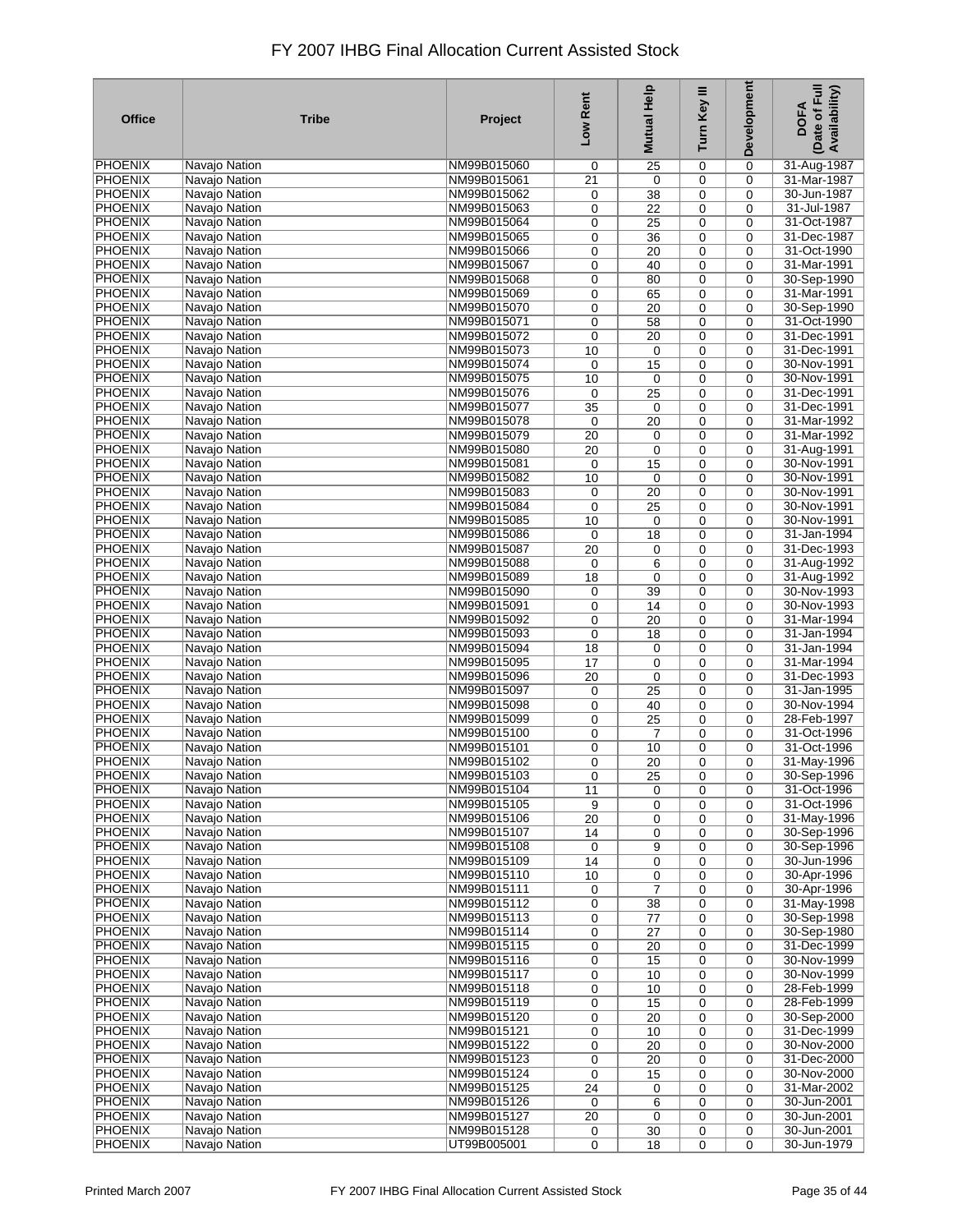| <b>Office</b>                    | <b>Tribe</b>                                                         | Project                    | Low Rent        | Help<br><b>Mutual</b> | Turn Key III | Development                | Date of Full<br>Availability)<br><b>DOFA</b> |
|----------------------------------|----------------------------------------------------------------------|----------------------------|-----------------|-----------------------|--------------|----------------------------|----------------------------------------------|
| PHOENIX                          | Navajo Nation                                                        | UT99B005002                | 0               | 34                    | 0            | 0                          | 31-Aug-1985                                  |
| <b>PHOENIX</b>                   | Navajo Nation                                                        | UT99B005003                | 0               | 32                    | 0            | $\mathbf 0$                | 28-Feb-1986                                  |
| <b>PHOENIX</b>                   | Navajo Nation                                                        | UT99B005004                | 0               | 23                    | 0            | $\Omega$                   | 31-Oct-1987                                  |
| <b>PHOENIX</b>                   | Ohkay Owingeh (San Juan Pueblo)                                      | NM99B031004                | 0               | 1                     | 0            | $\mathbf 0$                | 31-Dec-1977                                  |
| <b>PHOENIX</b>                   | Ohkay Owingeh (San Juan Pueblo)                                      | NM99B031005                | 0               | $\overline{4}$        | 0            | $\Omega$                   | 30-Sep-1980                                  |
| <b>PHOENIX</b>                   | Ohkay Owingeh (San Juan Pueblo)                                      | NM99B031006                | 0               | 11                    | 0            | $\mathbf 0$                | 31-May-1983                                  |
| <b>PHOENIX</b>                   | Ohkay Owingeh (San Juan Pueblo)                                      | NM99B031007                | 0               | $\overline{24}$       | 0            | $\mathbf 0$                | 31-May-1989                                  |
| <b>PHOENIX</b>                   | Ohkay Owingeh (San Juan Pueblo)                                      | NM99B031008                | 0               | $\overline{2}$        | 0            | $\mathbf 0$                | 31-Jul-1996                                  |
| <b>PHOENIX</b><br><b>PHOENIX</b> | Ohkay Owingeh (San Juan Pueblo)                                      | NM99B031009                | $\overline{23}$ | $\mathbf 0$           | 0            | $\mathbf 0$                | 31-Dec-1997                                  |
| <b>PHOENIX</b>                   | Ohkay Owingeh (San Juan Pueblo)                                      | NM99B031010<br>CA99B098002 | 0               | $\mathbf 0$           | 0            | 3                          | 31-Mar-1979                                  |
| <b>PHOENIX</b>                   | Paiute-Shoshone of Bishop Colony<br>Paiute-Shoshone of Bishop Colony | CA99B098004                | 0<br>9          | 39<br>$\mathbf 0$     | 0<br>0       | $\mathbf 0$<br>$\mathbf 0$ | 31-Mar-1982                                  |
| <b>PHOENIX</b>                   | Paiute-Shoshone of Bishop Colony                                     | CA99B098005                | 6               | $\mathbf 0$           | 0            | $\mathbf 0$                | 31-Mar-1979                                  |
| <b>PHOENIX</b>                   | Paiute-Shoshone of Bishop Colony                                     | CA99B098007                | 0               | 38                    | 0            | $\mathbf 0$                | 29-Feb-1984                                  |
| <b>PHOENIX</b>                   | Paiute-Shoshone of Bishop Colony                                     | CA99B098008                | 4               | $\mathbf 0$           | 0            | $\mathbf 0$                | 29-Feb-1984                                  |
| <b>PHOENIX</b>                   | Paiute-Shoshone of Bishop Colony                                     | CA99B098009                | 0               | 17                    | 0            | $\mathbf 0$                | 30-Nov-1987                                  |
| <b>PHOENIX</b>                   | Paiute-Shoshone of Bishop Colony                                     | CA99B098010                | 3               | $\mathbf 0$           | 0            | $\mathbf 0$                | 30-Nov-1987                                  |
| <b>PHOENIX</b>                   | Paiute-Shoshone of Bishop Colony                                     | CA99B098011                | 7               | $\mathbf 0$           | 0            | $\mathbf 0$                | 30-Sep-1991                                  |
| <b>PHOENIX</b>                   | Paiute-Shoshone of Bishop Colony                                     | CA99B098012                | 0               | 10                    | 0            | $\mathbf 0$                | 30-Sep-1991                                  |
| <b>PHOENIX</b>                   | Paiute-Shoshone of Bishop Colony                                     | CA99B098013                | 0               | 13                    | 0            | $\mathbf 0$                | 30-Apr-1993                                  |
| <b>PHOENIX</b>                   | Paiute-Shoshone of Bishop Colony                                     | CA99B098015                | 0               | 5                     | 0            | $\mathbf 0$                | 15-Jun-1994                                  |
| <b>PHOENIX</b>                   | Paiute-Shoshone of Bishop Colony                                     | CA99B098016                | 0               | 5                     | 0            | $\Omega$                   | 30-Nov-1987                                  |
| <b>PHOENIX</b>                   | Paiute-Shoshone of Bishop Colony                                     | CA99B605001                | 0               | 5                     | 0            | $\Omega$                   | 30-Sep-2002                                  |
| <b>PHOENIX</b>                   | Paiute-Shoshone of Bishop Colony                                     | CA99B605001                | 0               | 6                     | 0            | $\Omega$                   | 30-Apr-2005                                  |
| <b>PHOENIX</b>                   | Pala Band                                                            | CA99B080018                | 0               | 6                     | 0            | $\mathbf 0$                | 30-Sep-1981                                  |
| <b>PHOENIX</b>                   | Pala Band                                                            | CA99B080039                | 0               | 18                    | 0            | $\mathbf 0$                | 30-Jun-1989                                  |
| <b>PHOENIX</b>                   | Pala Band                                                            | CA99B080053                | 12              | $\mathbf 0$           | 0            | $\mathbf 0$                | 30-Nov-1994                                  |
| <b>PHOENIX</b>                   | Pascua Yaqui Tribe                                                   | AZ99B040001                | 60              | $\mathbf 0$           | 0            | $\Omega$                   | 31-Oct-1981                                  |
| <b>PHOENIX</b>                   | Pascua Yaqui Tribe                                                   | AZ99B040002                | 0               | 60                    | 0            | $\mathbf 0$                | 31-Mar-1983                                  |
| <b>PHOENIX</b>                   | Pascua Yaqui Tribe                                                   | AZ99B040003                | 40              | 0                     | 0            | $\Omega$                   | 30-Apr-1986                                  |
| <b>PHOENIX</b>                   | Pascua Yaqui Tribe                                                   | AZ99B040004                | 50              | 0                     | 0            | $\mathbf 0$                | 31-Dec-1986                                  |
| <b>PHOENIX</b>                   | Pascua Yaqui Tribe                                                   | AZ99B040005<br>AZ99B040006 | 0               | 93                    | 0            | $\mathbf 0$                | 31-May-1987                                  |
| <b>PHOENIX</b><br><b>PHOENIX</b> | Pascua Yaqui Tribe<br>Pascua Yaqui Tribe                             | AZ99B040007                | 50              | 0                     | 0<br>0       | $\mathbf 0$<br>$\Omega$    | 30-Jun-1987<br>31-Dec-1987                   |
| <b>PHOENIX</b>                   | Pascua Yaqui Tribe                                                   | AZ99B040008                | 79<br>0         | $\mathbf 0$<br>79     | 0            | $\mathbf 0$                | 30-Nov-1987                                  |
| <b>PHOENIX</b>                   | Pascua Yaqui Tribe                                                   | AZ99B040009                | 0               | 75                    | 0            | $\Omega$                   | 30-Nov-1991                                  |
| <b>PHOENIX</b>                   | Pascua Yaqui Tribe                                                   | AZ99B040010                | 0               | 13                    | 0            | $\mathbf 0$                | 30-Nov-1991                                  |
| <b>PHOENIX</b>                   | Pascua Yaqui Tribe                                                   | AZ99B040011                | 43              | $\mathbf 0$           | 0            | $\mathbf 0$                | 30-Apr-1992                                  |
| <b>PHOENIX</b>                   | Pascua Yaqui Tribe                                                   | AZ99B040012                | 0               | 20                    | 0            | $\mathbf 0$                | 31-Mar-1995                                  |
| <b>PHOENIX</b>                   | Pascua Yaqui Tribe                                                   | AZ99B040013                | 20              | $\mathbf 0$           | 0            | $\mathbf 0$                | 31-Mar-1995                                  |
| <b>PHOENIX</b>                   | Pascua Yaqui Tribe                                                   | AZ99B040014                | $\mathbf 0$     | 40                    | 0            | $\Omega$                   | 28-Feb-1998                                  |
| <b>PHOENIX</b>                   | Pascua Yaqui Tribe                                                   | AZ99B040015                | 40              | 0                     | 0            | $\mathbf 0$                | 28-Feb-1998                                  |
| <b>PHOENIX</b>                   | Pauma Band                                                           | CA99B080018                | 0               | 2                     | 0            | $\mathbf 0$                | 30-Sep-1981                                  |
| <b>PHOENIX</b>                   | Pauma Band                                                           | CA99B080025                | 0               | $\overline{5}$        | 0            | 0                          | 30-Nov-1973                                  |
| <b>PHOENIX</b>                   | Pauma Band                                                           | CA99B080038                | 0               | 1                     | 0            | 0                          | 30-Sep-1989                                  |
| <b>PHOENIX</b>                   | Pauma Band                                                           | CA99B080063                | 0               | 5                     | 0            | 0                          | 30-Apr-1995                                  |
| <b>PHOENIX</b>                   | Picayune Rancheria                                                   | CA99B159001                | 12              | 0                     | 0            | 5                          | 31-Dec-1999                                  |
| <b>PHOENIX</b>                   | Picayune Rancheria                                                   | CA99B159001                | 3               | $\mathbf 0$           | 0            | $\mathbf 0$                | 08-Feb-2003                                  |
| <b>PHOENIX</b>                   | Picayune Rancheria                                                   | CA99B159002                | 0               | $\mathbf 0$           | 0            | 8                          |                                              |
| <b>PHOENIX</b>                   | Picuris Pueblo                                                       | NM99B040015                | 0               | 17                    | 0            | $\mathbf 0$                | 31-Dec-1984                                  |
| <b>PHOENIX</b>                   | Pinoleville Rancheria                                                | CA99B130024                | 5               | $\mathbf 0$           | 0            | 14                         | 01-Sep-2006                                  |
| <b>PHOENIX</b>                   | Pojoaque Pueblo                                                      | NM99B040014                | 0               | 12                    | 0            | $\mathbf 0$                | 30-Sep-1984                                  |
| <b>PHOENIX</b><br><b>PHOENIX</b> | Pojoaque Pueblo<br>Pojoaque Pueblo                                   | NM99B040021<br>NM99B040022 | 0               | 5<br>10               | 0<br>0       | $\mathbf 0$<br>$\mathbf 0$ | 31-May-1987<br>30-Apr-1989                   |
| <b>PHOENIX</b>                   | Pojoaque Pueblo                                                      | NM99B040023                | 0<br>0          | 5                     | 0            | $\mathbf 0$                | 30-Apr-1989                                  |
| <b>PHOENIX</b>                   | Pojoaque Pueblo                                                      | NM99B040025                | 0               | 3                     | 0            | 0                          | 30-Apr-1992                                  |
| <b>PHOENIX</b>                   | <b>Pyramid Lake Paiute</b>                                           | NV99B004003                | 0               | 1                     | 0            | $\mathbf 0$                | 30-Sep-1978                                  |
| <b>PHOENIX</b>                   | <b>Pyramid Lake Paiute</b>                                           | NV99B004005                | 20              | 0                     | 0            | $\mathbf 0$                | 31-Aug-1980                                  |
| <b>PHOENIX</b>                   | Pyramid Lake Paiute                                                  | NV99B004006                | 36              | 0                     | 0            | $\mathbf 0$                | 31-Jul-1981                                  |
| <b>PHOENIX</b>                   | <b>Pyramid Lake Paiute</b>                                           | NV99B004007                | 0               | 6                     | 0            | 0                          | 31-Jul-1982                                  |
| <b>PHOENIX</b>                   | <b>Pyramid Lake Paiute</b>                                           | NV99B004009                | 0               | 50                    | 0            | $\mathbf 0$                | 31-Dec-1991                                  |
| <b>PHOENIX</b>                   | <b>Pyramid Lake Paiute</b>                                           | NV99B004010                | 0               | 35                    | 0            | $\mathbf 0$                | 31-May-1995                                  |
| <b>PHOENIX</b>                   | <b>Pyramid Lake Paiute</b>                                           | NV99B004011                | 0               | 25                    | 0            | $\mathbf 0$                | 30-Apr-1997                                  |
| <b>PHOENIX</b>                   | <b>Pyramid Lake Paiute</b>                                           | NV99B004013                | 0               | $\overline{2}$        | 0            | 0                          | 31-Mar-1998                                  |
| <b>PHOENIX</b>                   | Quartz Valley Rancheria                                              | CA99B083011                | 10              | $\mathbf 0$           | 0            | $\mathbf 0$                | 04-May-2004                                  |
| <b>PHOENIX</b>                   | Quartz Valley Rancheria                                              | CA99B083012                | 0               | 5                     | 0            | $\mathbf 0$                | 04-May-2004                                  |
| <b>PHOENIX</b>                   | Quartz Valley Rancheria                                              | CA99B083014                | 1               | $\mathbf 0$           | 0            | $\mathbf 0$                | 31-Dec-1997                                  |
| <b>PHOENIX</b>                   | Quartz Valley Rancheria                                              | CA99B083017                | 10              | $\mathbf 0$           | 0            | $\mathbf 0$                | 30-Nov-2000                                  |
| <b>PHOENIX</b>                   | Quechan Tribe                                                        | CA99B054005                | 0               | 4                     | 0            | 0                          | 31-Oct-1979                                  |
| <b>PHOENIX</b>                   | Quechan Tribe                                                        | CA99B054006                | 39              | 0                     | 0            | $\mathbf 0$                | 31-Jul-1982                                  |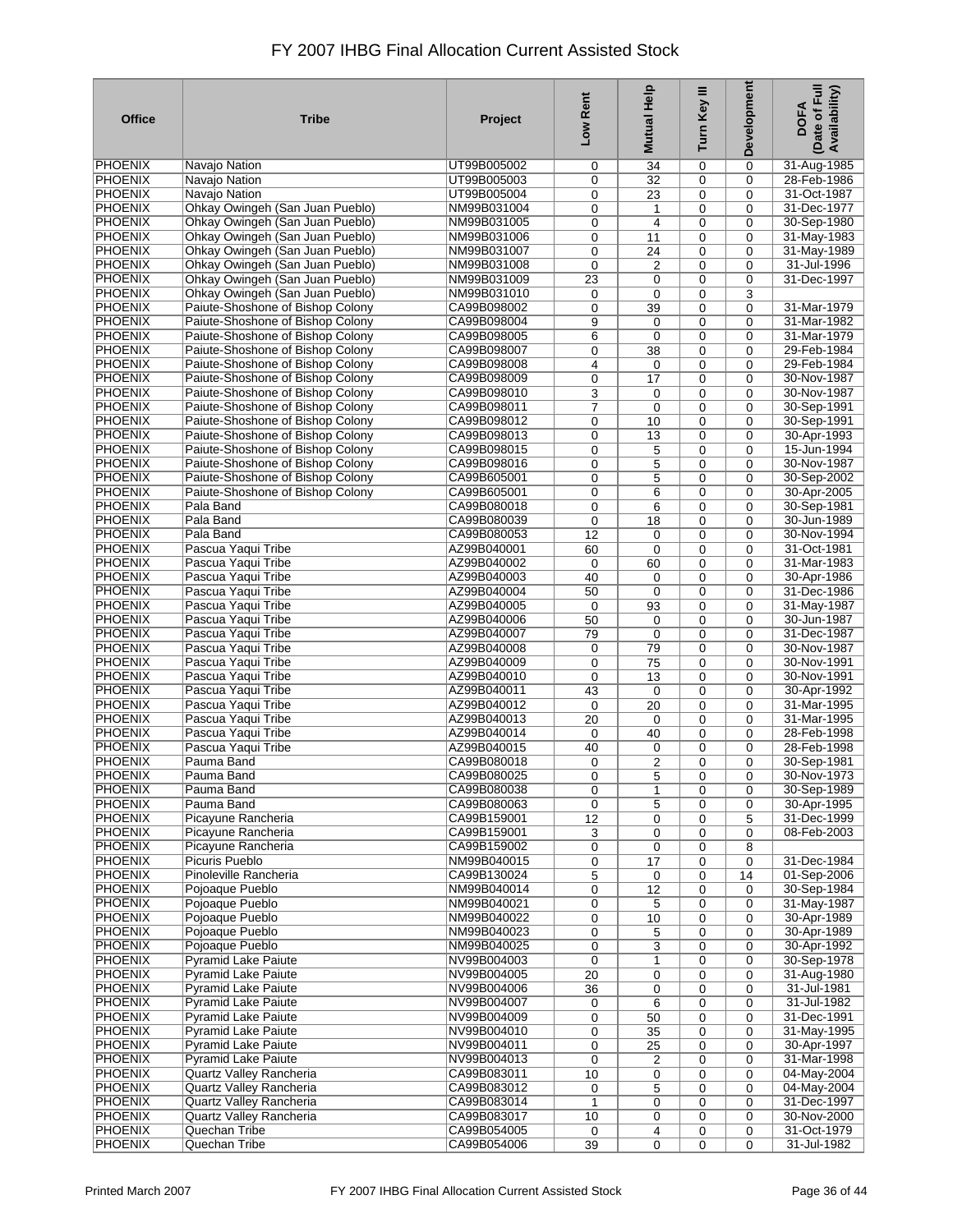| <b>Office</b>  | <b>Tribe</b>              | Project     | Low Rent        | Help<br><b>Mutual</b> | Turn Key III | Development | Date of Full<br>Availability)<br><b>DOFA</b> |
|----------------|---------------------------|-------------|-----------------|-----------------------|--------------|-------------|----------------------------------------------|
| <b>PHOENIX</b> | Quechan Tribe             | CA99B054007 | 0               | 8                     | 0            | 0           | 31-Aug-1982                                  |
| <b>PHOENIX</b> | Quechan Tribe             | CA99B054012 | 0               | 37                    | 0            | $\mathbf 0$ | 31-Jul-1990                                  |
| <b>PHOENIX</b> | Quechan Tribe             | CA99B054013 | 0               | 45                    | 0            | 0           | 31-Aug-1993                                  |
| <b>PHOENIX</b> | Quechan Tribe             | CA99B054014 | 20              | 0                     | 0            | $\mathbf 0$ | 30-Nov-1994                                  |
| <b>PHOENIX</b> | Quechan Tribe             | CA99B054015 | 20              | $\mathbf 0$           | 0            | 0           | 12-Jun-1997                                  |
| <b>PHOENIX</b> | Quechan Tribe             | CA99B054017 | 22              | 0                     | 0            | 0           | 30-Jun-1999                                  |
| <b>PHOENIX</b> | Redwood Valley Rancheria  | CA99B130009 | 0               | 1                     | 0            | 0           | 31-May-1990                                  |
| <b>PHOENIX</b> | Redwood Valley Rancheria  | CA99B130011 | 9               | 0                     | 0            | 0           | 31-May-1990                                  |
| <b>PHOENIX</b> | Reno-Sparks Colony        | NV99B012003 | $\overline{29}$ |                       |              |             | 30-Sep-1974                                  |
|                |                           |             |                 | $\mathbf 0$           | 0            | 0           |                                              |
| <b>PHOENIX</b> | <b>Reno-Sparks Colony</b> | NV99B012005 | 0               | 17                    | 0            | 0           | 30-Jun-1980                                  |
| <b>PHOENIX</b> | Reno-Sparks Colony        | NV99B012006 | 0               | 6                     | 0            | 0           | 31-Oct-1985                                  |
| <b>PHOENIX</b> | Reno-Sparks Colony        | NV99B012007 | 20              | $\mathbf 0$           | $\mathbf 0$  | $\mathbf 0$ | 31-Jul-1991                                  |
| <b>PHOENIX</b> | Reno-Sparks Colony        | NV99B012008 | 0               | 60                    | 0            | 0           | 30-Sep-1991                                  |
| <b>PHOENIX</b> | Reno-Sparks Colony        | NV99B012009 | 0               | 18                    | 0            | $\mathbf 0$ | 30-Sep-1991                                  |
| <b>PHOENIX</b> | Reno-Sparks Colony        | NV99B012010 | 0               | 20                    | 0            | $\mathbf 0$ | 14-Jun-1995                                  |
| <b>PHOENIX</b> | Reno-Sparks Colony        | NV99B012011 | 0               | 1                     | 0            | $\mathbf 0$ | 06-May-1996                                  |
| <b>PHOENIX</b> | Reno-Sparks Colony        | NV99B012012 | 29              | 0                     | $\mathbf 0$  | $\mathbf 0$ | 30-Apr-1997                                  |
| <b>PHOENIX</b> | <b>Rincon Reservation</b> | CA99B080010 | 0               | 1                     | 0            | $\mathbf 0$ | 30-Jun-1981                                  |
| <b>PHOENIX</b> | <b>Rincon Reservation</b> | CA99B080025 | 0               | 8                     | $\mathbf 0$  | $\mathbf 0$ | 30-Jun-1987                                  |
| <b>PHOENIX</b> | <b>Rincon Reservation</b> | CA99B080038 | 0               | 3                     | 0            | $\mathbf 0$ | 30-Sep-1989                                  |
| <b>PHOENIX</b> | <b>Rincon Reservation</b> | CA99B080049 | 0               | 19                    | $\mathbf 0$  | 0           | 31-Jul-1991                                  |
| <b>PHOENIX</b> | <b>Rincon Reservation</b> | CA99B080054 | 9               |                       | 0            | $\mathbf 0$ | 30-Apr-1994                                  |
|                | <b>Rincon Reservation</b> |             |                 | 0                     |              |             |                                              |
| <b>PHOENIX</b> |                           | CA99B080061 | 0               | $\mathbf{1}$          | $\mathbf 0$  | $\mathbf 0$ | 07-May-1996                                  |
| <b>PHOENIX</b> | <b>Rincon Reservation</b> | CA99B080065 | 0               | 10                    | 0            | 0           | 31-Jan-1996                                  |
| <b>PHOENIX</b> | <b>Rincon Reservation</b> | CA99B080066 | 6               | $\mathbf 0$           | 0            | 0           | 31-Jan-1996                                  |
| <b>PHOENIX</b> | Robinson Rancheria        | CA99B130003 | 0               | 20                    | 0            | 0           | 28-Feb-1988                                  |
| <b>PHOENIX</b> | Robinson Rancheria        | CA99B130005 | 11              | 0                     | 0            | $\mathbf 0$ | 30-Apr-1988                                  |
| <b>PHOENIX</b> | Robinson Rancheria        | CA99B130007 | 0               | 10                    | 0            | 0           | 31-Mar-1988                                  |
| <b>PHOENIX</b> | Round Valley Rancheria    | CA99B097001 | 0               | 38                    | 0            | $\mathbf 0$ | 31-Aug-1978                                  |
| <b>PHOENIX</b> | Round Valley Rancheria    | CA99B097002 | 29              | 0                     | 0            | 0           | 31-Aug-1978                                  |
| <b>PHOENIX</b> | Round Valley Rancheria    | CA99B097004 | 0               | 22                    | 0            | 0           | 31-Aug-1981                                  |
| <b>PHOENIX</b> | Round Valley Rancheria    | CA99B097005 | $\overline{22}$ | 0                     | 0            | 0           | 31-Aug-1981                                  |
| <b>PHOENIX</b> | Salt River Pima-Maricopa  | AZ99B014004 | 0               | 45                    | 0            | 0           | 28-Feb-1979                                  |
| <b>PHOENIX</b> | Salt River Pima-Maricopa  | AZ99B014005 | 0               | 13                    | 0            | 0           | 28-Feb-1979                                  |
| <b>PHOENIX</b> | Salt River Pima-Maricopa  | AZ99B014006 | 0               | 23                    | 0            | 0           | 30-Sep-1979                                  |
| <b>PHOENIX</b> | Salt River Pima-Maricopa  | AZ99B014007 | 25              | 0                     | 0            | 0           | 30-Jun-1980                                  |
| <b>PHOENIX</b> | Salt River Pima-Maricopa  | AZ99B014008 | 0               | 14                    | $\mathbf 0$  | 0           | 31-Jul-1981                                  |
| <b>PHOENIX</b> | Salt River Pima-Maricopa  |             |                 |                       |              |             |                                              |
| <b>PHOENIX</b> |                           | AZ99B014009 | 60              | 0                     | 0            | 0           | 30-Sep-1980                                  |
|                | Salt River Pima-Maricopa  | AZ99B014011 | 28              | $\mathbf 0$           | 0            | $\mathbf 0$ | 31-Jan-1986                                  |
| <b>PHOENIX</b> | Salt River Pima-Maricopa  | AZ99B014013 | 0               | 37                    | 0            | $\mathbf 0$ | 31-Jan-1989                                  |
| <b>PHOENIX</b> | Salt River Pima-Maricopa  | AZ99B014014 | 0               | 14                    | 0            | $\mathbf 0$ | 31-Jul-1990                                  |
| <b>PHOENIX</b> | Salt River Pima-Maricopa  | AZ99B014015 | 0               | 17                    | $\mathbf 0$  | $\mathbf 0$ | 31-Oct-1991                                  |
| <b>PHOENIX</b> | Salt River Pima-Maricopa  | AZ99B014016 | 0               | 22                    | 0            | 0           | 31-May-1993                                  |
| PHOENIX        | Salt River Pima-Maricopa  | AZ99B014017 | 40              | 0                     | 0            | 0           | 31-Oct-1995                                  |
| <b>PHOENIX</b> | Salt River Pima-Maricopa  | AZ99B014018 | 20              | $\mathbf 0$           | 0            | 0           | 09-Feb-1999                                  |
| <b>PHOENIX</b> | San Carlos Apache         | AZ99B011012 | 0               | $\mathbf{1}$          | 0            | 0           | 30-Sep-1979                                  |
| <b>PHOENIX</b> | San Carlos Apache         | AZ99B011013 | 0               | 32                    | 0            | 0           | 31-Jan-1980                                  |
| <b>PHOENIX</b> | San Carlos Apache         | AZ99B011015 | 0               | 6                     | $\mathbf 0$  | $\mathbf 0$ | 31-Oct-1979                                  |
| PHOENIX        | San Carlos Apache         | AZ99B011016 | 99              | 1                     | 0            | $\mathbf 0$ | 30-Jul-1980                                  |
| <b>PHOENIX</b> | San Carlos Apache         | AZ99B011017 | 20              | 0                     | $\mathbf 0$  | 0           | 31-Dec-1981                                  |
| <b>PHOENIX</b> | San Carlos Apache         | AZ99B011018 | 0               | 187                   | 0            | 0           | 31-May-1987                                  |
| PHOENIX        | San Carlos Apache         | AZ99B011019 | $\overline{4}$  | 0                     | 0            | 0           | 30-Apr-1983                                  |
| <b>PHOENIX</b> | San Carlos Apache         | AZ99B011020 | 50              | 0                     | 0            | 0           | 30-Nov-1987                                  |
| <b>PHOENIX</b> | San Carlos Apache         | AZ99B011021 | 50              |                       | 0            | 0           | 30-Nov-1987                                  |
| <b>PHOENIX</b> |                           |             |                 | 0                     |              |             |                                              |
|                | San Carlos Apache         | AZ99B011022 | 60              | $\mathbf 0$           | 0            | $\mathbf 0$ | 30-Nov-1987                                  |
| <b>PHOENIX</b> | San Carlos Apache         | AZ99B011023 | 20              | 0                     | 0            | 0           | 30-Nov-1987                                  |
| <b>PHOENIX</b> | San Carlos Apache         | AZ99B011024 | 0               | 62                    | 0            | 0           | 30-Jun-1990                                  |
| <b>PHOENIX</b> | San Carlos Apache         | AZ99B011025 | 73              | 7                     | 0            | 0           | 30-Nov-1992                                  |
| <b>PHOENIX</b> | San Carlos Apache         | AZ99B011026 | 0               | $\overline{20}$       | 0            | 0           | 31-Jan-1994                                  |
| <b>PHOENIX</b> | San Carlos Apache         | AZ99B011027 | 38              | 2                     | 0            | 0           | 30-Nov-1994                                  |
| <b>PHOENIX</b> | San Carlos Apache         | AZ99B011029 | 0               | 8                     | 0            | 0           | 01-Jan-2000                                  |
| PHOENIX        | San Carlos Apache         | AZ99B011030 | 2               | 0                     | 0            | 0           | 01-Jan-2000                                  |
| <b>PHOENIX</b> | San Ildefonso Pueblo      | NM99B040006 | 0               | 1                     | 0            | 0           | 31-Aug-1978                                  |
| <b>PHOENIX</b> | San Ildefonso Pueblo      | NM99B040012 | 0               | 4                     | 0            | 0           | 28-Feb-1981                                  |
| PHOENIX        | San Ildefonso Pueblo      | NM99B040020 | 0               | 10                    | 0            | $\mathbf 0$ | 31-May-1987                                  |
| <b>PHOENIX</b> | San Ildefonso Pueblo      | NM99B040022 | 0               | 9                     | 0            | 0           | 30-Apr-1989                                  |
| <b>PHOENIX</b> | San Ildefonso Pueblo      | NM99B040026 | 0               | 19                    | 0            | 0           | 31-Dec-1994                                  |
| PHOENIX        | San Ildefonso Pueblo      | NM99B040029 |                 |                       |              |             | 31-Jan-2000                                  |
|                |                           |             | 20              | 0                     | 0            | 0           |                                              |
| <b>PHOENIX</b> | San Pasqual Band          | CA99B080042 | 0               | 30                    | 0            | 0           | 31-Jul-1989                                  |
| <b>PHOENIX</b> | San Pasqual Band          | CA99B080055 | 10              | $\mathbf 0$           | $\mathbf 0$  | $\mathbf 0$ | 31-May-1993                                  |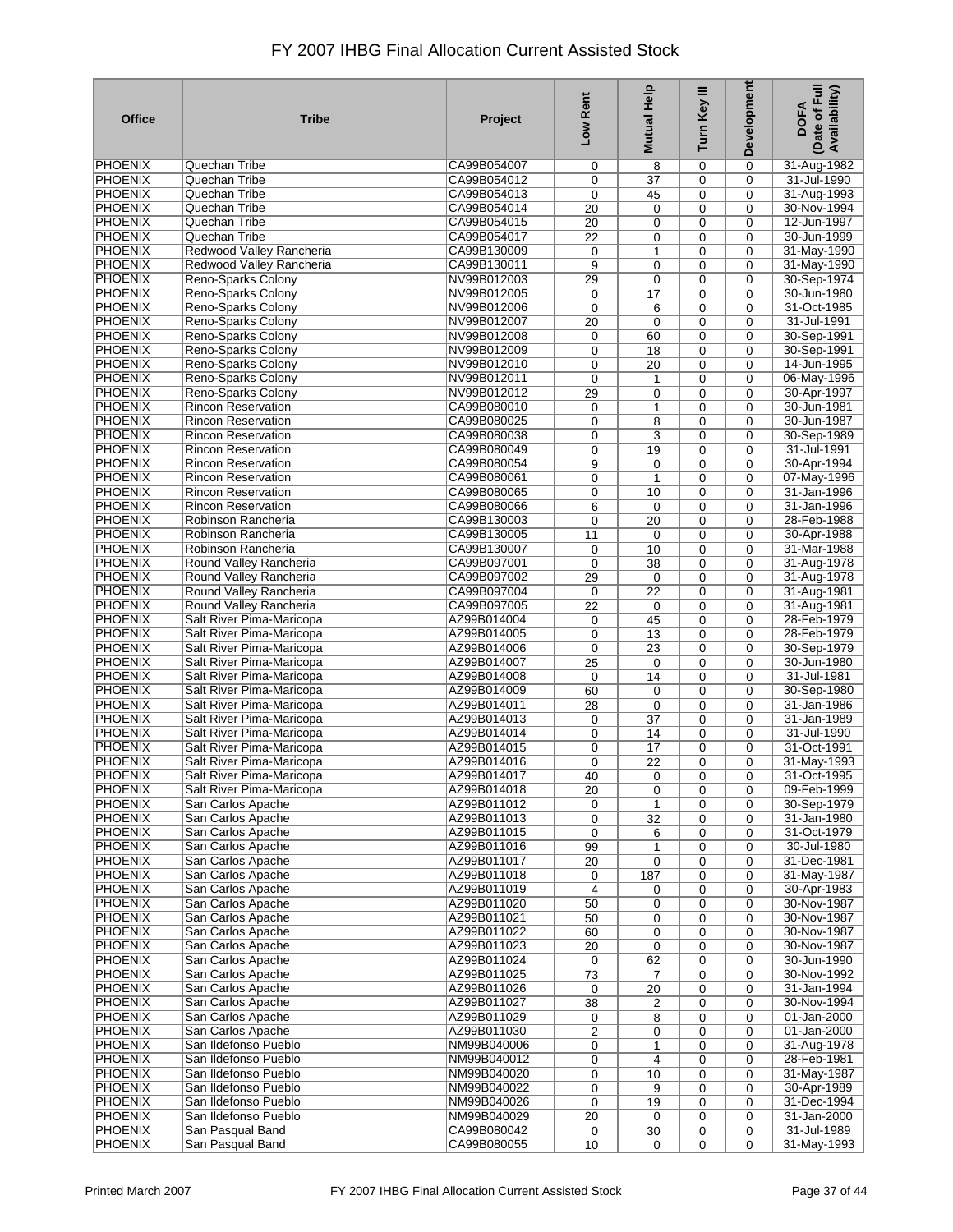| <b>Office</b>  | <b>Tribe</b>               | Project     | Low Rent    | <b>Mutual Help</b> | Turn Key III | <b>Development</b> | (Date of Full<br>Availability)<br><b>DOFA</b> |
|----------------|----------------------------|-------------|-------------|--------------------|--------------|--------------------|-----------------------------------------------|
| <b>PHOENIX</b> | San Pasqual Band           | CA99B080059 | 0           | 21                 | 0            | 0                  | 31-Oct-1995                                   |
| <b>PHOENIX</b> | San Pasqual Band           | CA99B080072 | 11          | 0                  | 0            | 0                  | 28-Nov-1995                                   |
| <b>PHOENIX</b> | San Rosa Band of Cahuilla  | CA99B080061 | 0           | 1                  | 0            | 0                  | 30-May-1995                                   |
| <b>PHOENIX</b> | San Rosa Band of Cahuilla  | CA99B080069 | 0           | 3                  | 0            | 0                  | 30-May-1995                                   |
| <b>PHOENIX</b> | San Rosa Band of Cahuilla  | CA99B080070 | 0           | $\mathbf 0$        | 0            | 3                  |                                               |
| PHOENIX        | Sandia Pueblo              | NM99B031067 | 0           | 19                 | 0            | 0                  | 30-Sep-1995                                   |
| <b>PHOENIX</b> | Sandia Pueblo              | NM99B031080 | 1           | 0                  | 0            | 0                  | 30-Sep-1995                                   |
| <b>PHOENIX</b> | Sandia Pueblo              | NM99B087012 | 0           | $\overline{2}$     | 0            | $\mathbf 0$        | 31-Jan-2000                                   |
| <b>PHOENIX</b> | Santa Ana Pueblo           | NM99B087013 | 6           | $\mathbf 0$        | 0            | $\mathbf 0$        | 30-Nov-1999                                   |
| <b>PHOENIX</b> | Santa Clara Pueblo         | NM99B082004 | 0           | 9                  | 0            | $\mathbf 0$        | 31-Jul-1980                                   |
| <b>PHOENIX</b> | Santa Clara Pueblo         | NM99B082005 | 0           | 8                  | 0            | $\mathbf 0$        | 30-Nov-1987                                   |
| <b>PHOENIX</b> | Santa Clara Pueblo         | NM99B082006 | 0           | 40                 | 0            | $\mathbf 0$        | 31-Mar-1992                                   |
| <b>PHOENIX</b> | Santa Clara Pueblo         | NM99B082007 | 0           | 18                 | $\mathbf 0$  | $\mathbf 0$        | 31-Mar-1992                                   |
| <b>PHOENIX</b> | Santa Clara Pueblo         | NM99B082008 | 0           | 13                 | 0            | $\mathbf 0$        | 31-Dec-2004                                   |
| <b>PHOENIX</b> | Santa Clara Pueblo         | NM99B082009 | 22          | 0                  | 0            | 0                  | 31-Dec-2004                                   |
| <b>PHOENIX</b> | Santa Rosa Rancheria       | CA99B129001 | 23          | 0                  | 0            | $\mathbf 0$        | 31-Jul-1982                                   |
| <b>PHOENIX</b> | Santa Rosa Rancheria       | CA99B129007 | 20          | 0                  | $\mathbf 0$  | $\mathbf 0$        | 31-Dec-1987                                   |
| <b>PHOENIX</b> | Santa Rosa Rancheria       | CA99B129015 | 0           | 1                  | 0            | 0                  | 31-Jul-1982                                   |
| <b>PHOENIX</b> | Santa Rosa Rancheria       | CA99B129018 | 0           | 1                  | 0            | 0                  | 31-Dec-1987                                   |
| <b>PHOENIX</b> | Santa Ynez Band of Chumash | CA99B080013 | 0           | 2                  | 0            | 0                  | 31-Jan-1981                                   |
| PHOENIX        | Santa Ynez Band of Chumash | CA99B080026 | 0           | $\overline{4}$     | 0            | $\mathbf 0$        | 31-Aug-1989                                   |
| <b>PHOENIX</b> | Santa Ynez Band of Chumash | CA99B080045 | 1           | 0                  | 0            | 0                  | 30-Apr-1989                                   |
| <b>PHOENIX</b> | Santo Domingo Pueblo       | NM99B031052 | 0           | 3                  | 0            | $\mathbf 0$        | 31-Mar-1982                                   |
| <b>PHOENIX</b> | Santo Domingo Pueblo       | NM99B078001 | 32          | 0                  | 0            | 0                  | 30-Sep-1998                                   |
| <b>PHOENIX</b> | Santo Domingo Pueblo       | NM99B078002 | 0           | 38                 | 0            | 10                 | 30-Sep-1998                                   |
| <b>PHOENIX</b> | Santo Domingo Pueblo       | NM99B078003 | 0           | 3                  | 0            | 0                  | 30-Nov-2004                                   |
| <b>PHOENIX</b> | Sherwood Valley Rancheria  | CA99B130014 | 19          | 0                  | 0            | $\mathbf 0$        | 30-Apr-1993                                   |
| <b>PHOENIX</b> | Sherwood Valley Rancheria  | CA99B130015 | 0           | 14                 | 0            | $\mathbf 0$        | 30-Apr-1993                                   |
| <b>PHOENIX</b> | Sherwood Valley Rancheria  | CA99B130027 | 0           | $\mathbf 0$        | 0            | 15                 |                                               |
| <b>PHOENIX</b> | Soboba Band                | CA99B080016 | 0           | 32                 | $\mathbf 0$  | $\mathbf 0$        | 31-Jul-1980                                   |
| <b>PHOENIX</b> | Soboba Band                | CA99B080038 | 0           | 3                  | 0            | $\mathbf 0$        | 30-Sep-1989                                   |
| <b>PHOENIX</b> | Soboba Band                | CA99B080040 | 0           | 8                  | 0            | 0                  | 29-Feb-1988                                   |
| <b>PHOENIX</b> | Soboba Band                | CA99B080041 | 0           | $\overline{c}$     | 0            | $\mathbf 0$        | 29-Feb-1988                                   |
| <b>PHOENIX</b> | Soboba Band                | CA99B080047 | 0           | $\overline{7}$     | 0            | $\mathbf 0$        | 30-Apr-1991                                   |
| <b>PHOENIX</b> | Soboba Band                | CA99B080051 | 0           | 13                 | 0            | $\mathbf 0$        | 31-Jul-1992                                   |
| <b>PHOENIX</b> | Soboba Band                | CA99B080067 | 0           | 9                  | 0            | $\mathbf 0$        | 30-May-1995                                   |
| PHOENIX        | Soboba Band                | CA99B080068 | 8           | 0                  | 0            | $\mathbf 0$        | 30-May-1995                                   |
| <b>PHOENIX</b> | Soboba Band                | CA99B080073 | 8           | 0                  | 0            | $\mathbf 0$        | 30-Jun-1998                                   |
| <b>PHOENIX</b> | Stewarts Point Rancheria   | CA99B130032 | 0           | $\mathbf 0$        | 0            | 15                 |                                               |
| <b>PHOENIX</b> | Susanville Rancheria       | CA99B083002 | 0           | 15                 | $\mathbf 0$  | 0                  | 30-Jun-1980                                   |
| <b>PHOENIX</b> | Susanville Rancheria       | CA99B083004 | 0           | 28                 | 0            | 0                  | 31-May-1984                                   |
| <b>PHOENIX</b> | Susanville Rancheria       | CA99B083008 | 25          | 0                  | 0            | $\mathbf 0$        | 30-Sep-1993                                   |
| <b>PHOENIX</b> | Susanville Rancheria       | CA99B083010 | 6           | $\mathbf 0$        | 0            | 0                  | 31-Dec-1995                                   |
| <b>PHOENIX</b> | <b>Taos Pueblo</b>         | NM99B040007 | 0           | $\overline{3}$     | 0            | 0                  | 30-Apr-1979                                   |
| PHOENIX        | <b>Taos Pueblo</b>         | NM99B040016 | 0           | 48                 | 0            | 0                  | 31-Mar-1985                                   |
| <b>PHOENIX</b> | <b>Taos Pueblo</b>         | NM99B040018 | 0           | 57                 | 0            | 0                  | 31-Jul-1987                                   |
| <b>PHOENIX</b> | <b>Taos Pueblo</b>         | NM99B040022 | 0           | 10                 | 0            | $\mathbf 0$        | 30-Apr-1989                                   |
| <b>PHOENIX</b> | Te-Moak                    | NV99B016003 | 0           | 16                 | 0            | 0                  | 31-Dec-1980                                   |
| <b>PHOENIX</b> | Te-Moak                    | NV99B016004 | 10          | 0                  | 0            | 0                  | 30-Nov-1980                                   |
| <b>PHOENIX</b> | Te-Moak                    | NV99B016005 | 49          | 0                  | 0            | 0                  | 28-Feb-1982                                   |
| <b>PHOENIX</b> | Te-Moak                    | NV99B016006 | 0           | 55                 | 0            | 0                  | 28-Feb-1982                                   |
| <b>PHOENIX</b> | Te-Moak                    | NV99B016008 | 0           | 47                 | 0            | 0                  | 31-Aug-1986                                   |
| <b>PHOENIX</b> | Te-Moak                    | NV99B016009 | 0           | 50                 | 0            | $\mathbf 0$        | 31-Aug-1988                                   |
| <b>PHOENIX</b> | Te-Moak                    | NV99B016010 | 0           | 13                 | 0            | 0                  | 28-Feb-1989                                   |
| <b>PHOENIX</b> | Te-Moak                    | NV99B016011 | 28          | 0                  | 0            | $\mathbf 0$        | 28-Feb-1998                                   |
| <b>PHOENIX</b> | <b>Tesuque Pueblo</b>      | NM99B040018 | 0           | 4                  | 0            | $\mathbf 0$        | 31-Jul-1987                                   |
| <b>PHOENIX</b> | <b>Tesuque Pueblo</b>      | NM99B040025 | 0           | 8                  | $\mathbf 0$  | $\mathbf 0$        | 30-Apr-1992                                   |
| <b>PHOENIX</b> | <b>Tesuque Pueblo</b>      | NM99B040028 | 0           | 10                 | 0            | $\mathbf 0$        | 28-Feb-1995                                   |
| <b>PHOENIX</b> | Tohono O'Odham Nation      | AZ99B026008 | 10          | 0                  | 0            | $\mathbf 0$        | 30-Sep-1978                                   |
| <b>PHOENIX</b> | Tohono O'Odham Nation      | AZ99B026009 | $\mathbf 0$ | $\overline{2}$     | 0            | $\mathbf 0$        | 30-Sep-1978                                   |
| <b>PHOENIX</b> | Tohono O'Odham Nation      | AZ99B026012 | 50          | $\mathbf 0$        | 0            | $\mathbf 0$        | 31-May-1974                                   |
| PHOENIX        | Tohono O'Odham Nation      | AZ99B026016 | 0           | 84                 | 0            | $\mathbf 0$        | 30-Sep-1980                                   |
| <b>PHOENIX</b> | Tohono O'Odham Nation      | AZ99B026019 | 0           | 127                | 0            | $\mathbf 0$        | 30-Jun-1981                                   |
| <b>PHOENIX</b> | Tohono O'Odham Nation      | AZ99B026020 | 12          | 0                  | $\mathbf 0$  | $\mathbf 0$        | 28-Feb-1983                                   |
| <b>PHOENIX</b> | Tohono O'Odham Nation      | AZ99B026021 | 0           | 127                | $\mathbf 0$  | 0                  | 31-May-1983                                   |
| <b>PHOENIX</b> | Tohono O'Odham Nation      | AZ99B026022 | 50          | 0                  | 0            | $\mathbf 0$        | 30-Jun-1986                                   |
| <b>PHOENIX</b> | Tohono O'Odham Nation      | AZ99B026023 | 0           | 46                 | $\mathbf 0$  | $\mathbf 0$        | 30-Jun-1986                                   |
| <b>PHOENIX</b> | Tohono O'Odham Nation      | AZ99B026024 | 0           | 65                 | 0            | 0                  | 30-Nov-1987                                   |
| <b>PHOENIX</b> | Tohono O'Odham Nation      | AZ99B026025 | 0           | $\overline{7}$     | 0            | 0                  | 30-Jun-1987                                   |
| <b>PHOENIX</b> | Tohono O'Odham Nation      | AZ99B026026 | 0           | 36                 | 0            | 0                  | 31-Mar-1989                                   |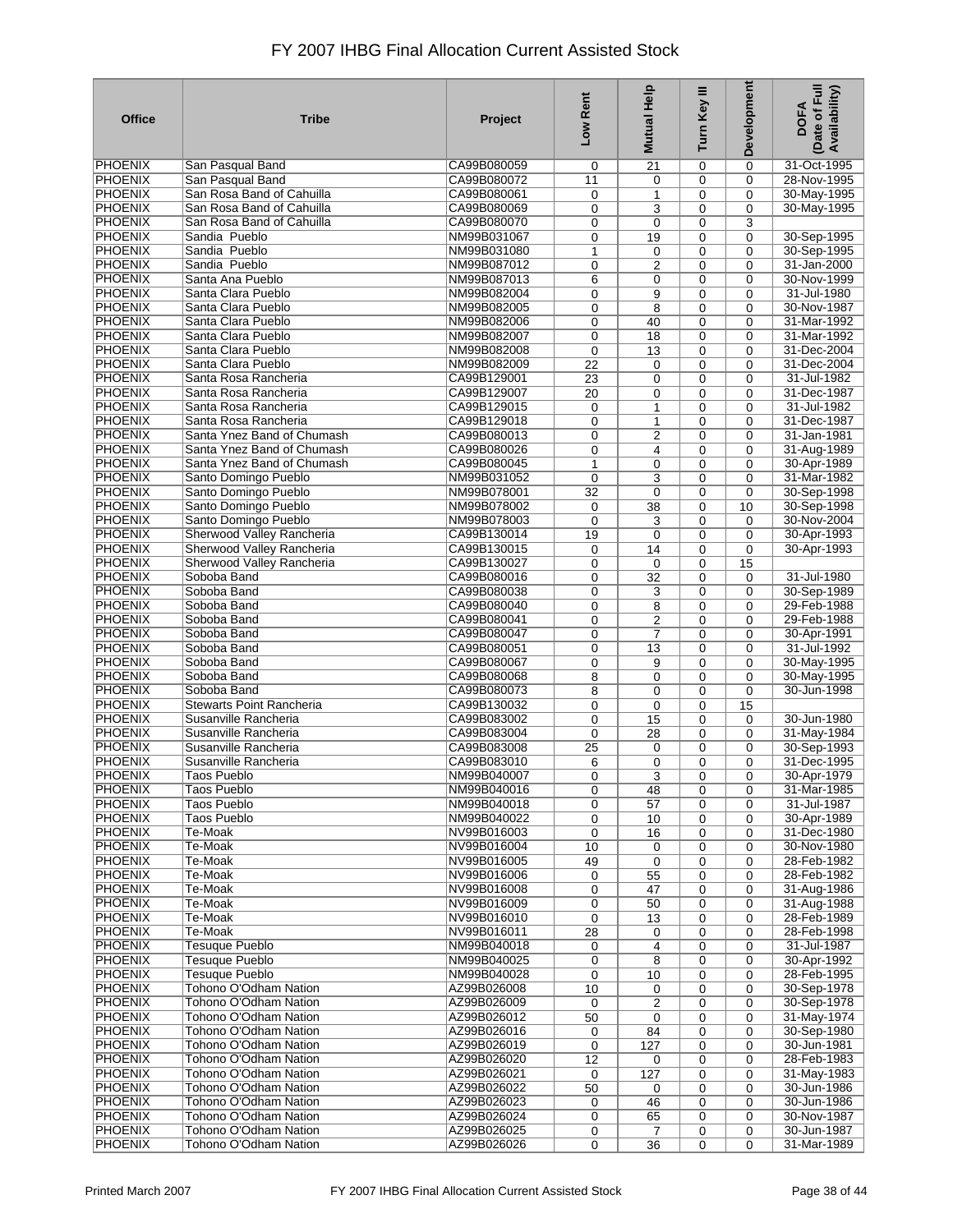| <b>Office</b>                    | <b>Tribe</b>                                                               | Project                    | Low Rent              | Help<br><b>Mutual</b> | Turn Key III | Development                | Date of Full<br>Availability)<br><b>DOFA</b> |
|----------------------------------|----------------------------------------------------------------------------|----------------------------|-----------------------|-----------------------|--------------|----------------------------|----------------------------------------------|
| <b>PHOENIX</b>                   | Tohono O'Odham Nation                                                      | AZ99B026028                | 0                     | 35                    | 0            | $\Omega$                   | 31-Mar-1989                                  |
| <b>PHOENIX</b>                   | Tohono O'Odham Nation                                                      | AZ99B026029                | 0                     | 10                    | 0            | $\mathbf 0$                | 31-Dec-1991                                  |
| <b>PHOENIX</b>                   | Tohono O'Odham Nation                                                      | AZ99B026030                | 0                     | 70                    | 0            | $\Omega$                   | 30-Apr-1992                                  |
| <b>PHOENIX</b><br><b>PHOENIX</b> | Tohono O'Odham Nation<br>Tohono O'Odham Nation                             | AZ99B026031<br>AZ99B026032 | 0<br>0                | 19<br>115             | 0<br>0       | $\mathbf 0$<br>$\Omega$    | 31-Mar-1994<br>30-Jan-1999                   |
| <b>PHOENIX</b>                   | Torres-Martinez Band of Cahuilla                                           | CA99B080035                | 0                     | 26                    | 0            | $\mathbf 0$                | 29-Feb-1988                                  |
| <b>PHOENIX</b>                   | Torres-Martinez Band of Cahuilla                                           | CA99B080045                | 11                    | 0                     | 0            | $\mathbf 0$                | 30-Apr-1989                                  |
| <b>PHOENIX</b>                   | Torres-Martinez Band of Cahuilla                                           | CA99B080061                | 0                     | $\mathbf 0$           | 0            | 4                          |                                              |
| <b>PHOENIX</b>                   | Tule River Indian Tribe                                                    | CA99B099001                | 0                     | 3                     | 0            | $\mathbf 0$                | 31-May-1979                                  |
| <b>PHOENIX</b>                   | Tule River Indian Tribe                                                    | CA99B099002                | 0                     | 10                    | 0            | $\mathbf 0$                | 30-Jun-1988                                  |
| <b>PHOENIX</b>                   | Tule River Indian Tribe                                                    | CA99B099003                | $\overline{7}$        | $\mathbf 0$           | 0            | $\Omega$                   | 30-Jun-1988                                  |
| <b>PHOENIX</b><br><b>PHOENIX</b> | Tule River Indian Tribe                                                    | CA99B099006                | 19                    | $\mathbf 0$           | 0            | $\mathbf 0$                | 29-Mar-1996                                  |
| <b>PHOENIX</b>                   | Tule River Indian Tribe<br>Tule River Indian Tribe                         | CA99B099007<br>CA99B099009 | 0<br>35               | 19<br>$\mathbf 0$     | 0<br>0       | $\mathbf 0$<br>$\mathbf 0$ | 29-Mar-1996<br>10-Feb-2004                   |
| <b>PHOENIX</b>                   | Tulomne Rancheria                                                          | CA99B129005                | 0                     | 12                    | 0            | $\mathbf 0$                | 31-Jul-1982                                  |
| <b>PHOENIX</b>                   | Tulomne Rancheria                                                          | CA99B129006                | 7                     | 0                     | 0            | $\mathbf 0$                | 31-Jul-1982                                  |
| <b>PHOENIX</b>                   | Tulomne Rancheria                                                          | CA99B129012                | 3                     | $\mathbf 0$           | 0            | $\Omega$                   | 31-May-1999                                  |
| <b>PHOENIX</b>                   | Tulomne Rancheria                                                          | CA99B129013                | 0                     | 10                    | 0            | $\mathbf 0$                | 31-May-1999                                  |
| <b>PHOENIX</b>                   | Tulomne Rancheria                                                          | CA99B129014                | 0                     | 1                     | 0            | $\mathbf 0$                | 31-Jul-1982                                  |
| <b>PHOENIX</b>                   | Tulomne Rancheria                                                          | CA99B129015                | 0                     | $\mathbf{1}$          | 0            | $\Omega$                   | 31-Jul-1982                                  |
| <b>PHOENIX</b>                   | Viejas Group of Capitan Grande                                             | CA99B080023                | 0                     | 3                     | 0            | $\Omega$                   | 30-Jun-1981                                  |
| <b>PHOENIX</b>                   | Viejas Group of Capitan Grande                                             | CA99B080044<br>CA99B080056 | 0                     | 5                     | 0            | $\Omega$                   | 30-May-1988                                  |
| <b>PHOENIX</b><br><b>PHOENIX</b> | Viejas Group of Capitan Grande<br>Viejas Group of Capitan Grande           | CA99B080060                | 9<br>0                | $\mathbf 0$<br>8      | 0<br>0       | $\Omega$<br>$\Omega$       | 30-Nov-1993<br>31-Oct-1995                   |
| <b>PHOENIX</b>                   | Walker River Paiute Tribe                                                  | NV99B008005                | 0                     | 22                    | 0            | $\mathbf 0$                | 31-Oct-1981                                  |
| <b>PHOENIX</b>                   | <b>Walker River Paiute Tribe</b>                                           | NV99B008006                | 10                    | $\mathbf 0$           | 0            | $\Omega$                   | 31-Mar-1982                                  |
| <b>PHOENIX</b>                   | <b>Walker River Paiute Tribe</b>                                           | NV99B008007                | 0                     | 24                    | 0            | $\Omega$                   | 30-Jul-1982                                  |
| <b>PHOENIX</b>                   | <b>Walker River Paiute Tribe</b>                                           | NV99B008008                | 0                     | 24                    | 0            | $\Omega$                   | 31-Oct-1986                                  |
| <b>PHOENIX</b>                   | <b>Walker River Paiute Tribe</b>                                           | NV99B008009                | 10                    | $\mathbf 0$           | 0            | $\mathbf 0$                | 31-Oct-1986                                  |
| <b>PHOENIX</b>                   | <b>Walker River Paiute Tribe</b>                                           | NV99B008010                | 0                     | 15                    | 0            | $\Omega$                   | 31-May-1988                                  |
| <b>PHOENIX</b>                   | <b>Walker River Paiute Tribe</b>                                           | NV99B008011                | 0                     | 20                    | 0            | $\mathbf 0$                | 31-Dec-1992                                  |
| <b>PHOENIX</b><br><b>PHOENIX</b> | <b>Walker River Paiute Tribe</b><br>Walker River Paiute Tribe              | NV99B008012<br>NV99B008013 | 0                     | 15                    | 0            | $\Omega$<br>$\mathbf 0$    | 31-Dec-1992<br>30-Sep-1994                   |
| <b>PHOENIX</b>                   | <b>Walker River Paiute Tribe</b>                                           | NV99B008014                | 13<br>$\overline{13}$ | 0<br>$\mathbf 0$      | 0<br>0       | $\Omega$                   | 30-Sep-1994                                  |
| <b>PHOENIX</b>                   | Walker River Paiute Tribe                                                  | NV99B008015                | 22                    | $\mathbf 0$           | 0            | $\mathbf 0$                | 30-Nov-2001                                  |
| <b>PHOENIX</b>                   | <b>Washoe Tribe</b>                                                        | NV99B003006                | 0                     | 40                    | 0            | $\Omega$                   | 31-Jul-1980                                  |
| <b>PHOENIX</b>                   | Washoe Tribe                                                               | NV99B003007                | 15                    | $\mathbf 0$           | 0            | $\mathbf 0$                | 31-Jul-1980                                  |
| <b>PHOENIX</b>                   | <b>Washoe Tribe</b>                                                        | NV99B003008                | 0                     | 45                    | 0            | $\mathbf 0$                | 30-Jun-1984                                  |
| <b>PHOENIX</b>                   | <b>Washoe Tribe</b>                                                        | NV99B003009                | 25                    | 0                     | 0            | $\mathbf 0$                | 30-Jun-1984                                  |
| <b>PHOENIX</b>                   | <b>Washoe Tribe</b>                                                        | NV99B003010                | 40                    | $\mathbf 0$           | 0            | $\mathbf 0$                | 31-Jul-1989                                  |
| <b>PHOENIX</b><br><b>PHOENIX</b> | Washoe Tribe<br><b>Washoe Tribe</b>                                        | NV99B003011<br>NV99B003012 | 0                     | 25                    | 0            | $\Omega$                   | 31-May-1989<br>29-Feb-1992                   |
| <b>PHOENIX</b>                   | Washoe Tribe                                                               | NV99B003013                | 0<br>0                | 20<br>20              | 0<br>0       | $\Omega$<br>$\mathbf 0$    | 30-Sep-1995                                  |
| <b>PHOENIX</b>                   | White Mountain Apache (Fort Apache)                                        | AZ99B016007                | $\overline{35}$       | 0                     | 0            | 0                          | 30-Jun-1971                                  |
| <b>PHOENIX</b>                   | White Mountain Apache (Fort Apache)                                        | AZ99B016017                | 65                    | 0                     | 0            | 0                          | 31-Dec-1972                                  |
| <b>PHOENIX</b>                   | White Mountain Apache (Fort Apache)                                        | AZ99B016025                | 0                     | 19                    | 0            | 0                          | 31-Mar-1980                                  |
| <b>PHOENIX</b>                   | White Mountain Apache (Fort Apache)                                        | AZ99B016026                | 30                    | 0                     | 0            | 0                          | 31-Dec-1979                                  |
| <b>PHOENIX</b>                   | White Mountain Apache (Fort Apache)                                        | AZ99B016027                | 35                    | $\mathbf 0$           | 0            | $\mathbf 0$                | 31-Aug-1980                                  |
| <b>PHOENIX</b>                   | White Mountain Apache (Fort Apache)                                        | AZ99B016028                | 0                     | 33                    | 0            | $\mathbf 0$                | 31-Aug-1980                                  |
| <b>PHOENIX</b><br><b>PHOENIX</b> | White Mountain Apache (Fort Apache)<br>White Mountain Apache (Fort Apache) | AZ99B016029<br>AZ99B016030 | 50                    | 0                     | 0            | $\mathbf 0$                | 28-Feb-1981                                  |
| <b>PHOENIX</b>                   | White Mountain Apache (Fort Apache)                                        | AZ99B016031                | 0<br>5                | 80<br>0               | 0<br>0       | 0<br>$\mathbf 0$           | 31-Jul-1986<br>31-May-1986                   |
| <b>PHOENIX</b>                   | White Mountain Apache (Fort Apache)                                        | AZ99B016034                | 40                    | $\mathbf 0$           | 0            | $\mathbf 0$                | 31-Oct-1987                                  |
| <b>PHOENIX</b>                   | White Mountain Apache (Fort Apache)                                        | AZ99B016036                | 50                    | $\mathbf 0$           | 0            | 0                          | 31-Jan-1988                                  |
| <b>PHOENIX</b>                   | White Mountain Apache (Fort Apache)                                        | AZ99B016037                | 0                     | 40                    | 0            | $\mathbf 0$                | 31-Oct-1987                                  |
| <b>PHOENIX</b>                   | White Mountain Apache (Fort Apache)                                        | AZ99B016038                | 43                    | 0                     | 0            | 0                          | 31-Jan-1988                                  |
| <b>PHOENIX</b>                   | White Mountain Apache (Fort Apache)                                        | AZ99B016039                | 0                     | 44                    | 0            | $\mathbf 0$                | 30-Jun-1988                                  |
| <b>PHOENIX</b>                   | White Mountain Apache (Fort Apache)                                        | AZ99B016040                | 0                     | 19                    | 0            | 0                          | 31-Oct-1988                                  |
| <b>PHOENIX</b>                   | White Mountain Apache (Fort Apache)                                        | AZ99B016042                | 0                     | 46                    | 0            | $\mathbf 0$                | 31-Oct-1988                                  |
| <b>PHOENIX</b><br><b>PHOENIX</b> | White Mountain Apache (Fort Apache)<br>White Mountain Apache (Fort Apache) | AZ99B016043<br>AZ99B016044 | 0                     | 69                    | 0            | 0                          | 31-Oct-1991<br>31-Oct-1991                   |
| <b>PHOENIX</b>                   | White Mountain Apache (Fort Apache)                                        | AZ99B016045                | 0<br>0                | 19<br>39              | 0<br>0       | 0<br>$\mathbf 0$           | 31-Oct-1991                                  |
| <b>PHOENIX</b>                   | White Mountain Apache (Fort Apache)                                        | AZ99B016046                | 20                    | $\mathbf 0$           | 0            | $\mathbf 0$                | 30-Apr-1993                                  |
| <b>PHOENIX</b>                   | White Mountain Apache (Fort Apache)                                        | AZ99B016047                | 0                     | 19                    | 0            | $\mathbf 0$                | 30-Apr-1993                                  |
| <b>PHOENIX</b>                   | White Mountain Apache (Fort Apache)                                        | AZ99B016048                | 75                    | $\mathbf 0$           | 0            | $\mathbf 0$                | 31-Jul-1994                                  |
| <b>PHOENIX</b>                   | White Mountain Apache (Fort Apache)                                        | AZ99B016049                | 0                     | 75                    | 0            | $\mathbf 0$                | 31-Jul-1994                                  |
| <b>PHOENIX</b>                   | White Mountain Apache (Fort Apache)                                        | AZ99B016050                | 75                    | $\mathbf 0$           | 0            | $\mathbf 0$                | 31-May-1997                                  |
| <b>PHOENIX</b>                   | White Mountain Apache (Fort Apache)                                        | AZ99B016051                | 0                     | 84                    | 0            | 0                          | 30-Apr-1998                                  |
| <b>PHOENIX</b>                   | White Mountain Apache (Fort Apache)                                        | AZ99B016052                | 0                     | 0                     | 0            | 6                          |                                              |
| <b>PHOENIX</b>                   | Yavapai-Apache (Camp Verde)                                                | AZ99B022004                | 1                     | 0                     | 0            | 0                          | 28-Feb-1983                                  |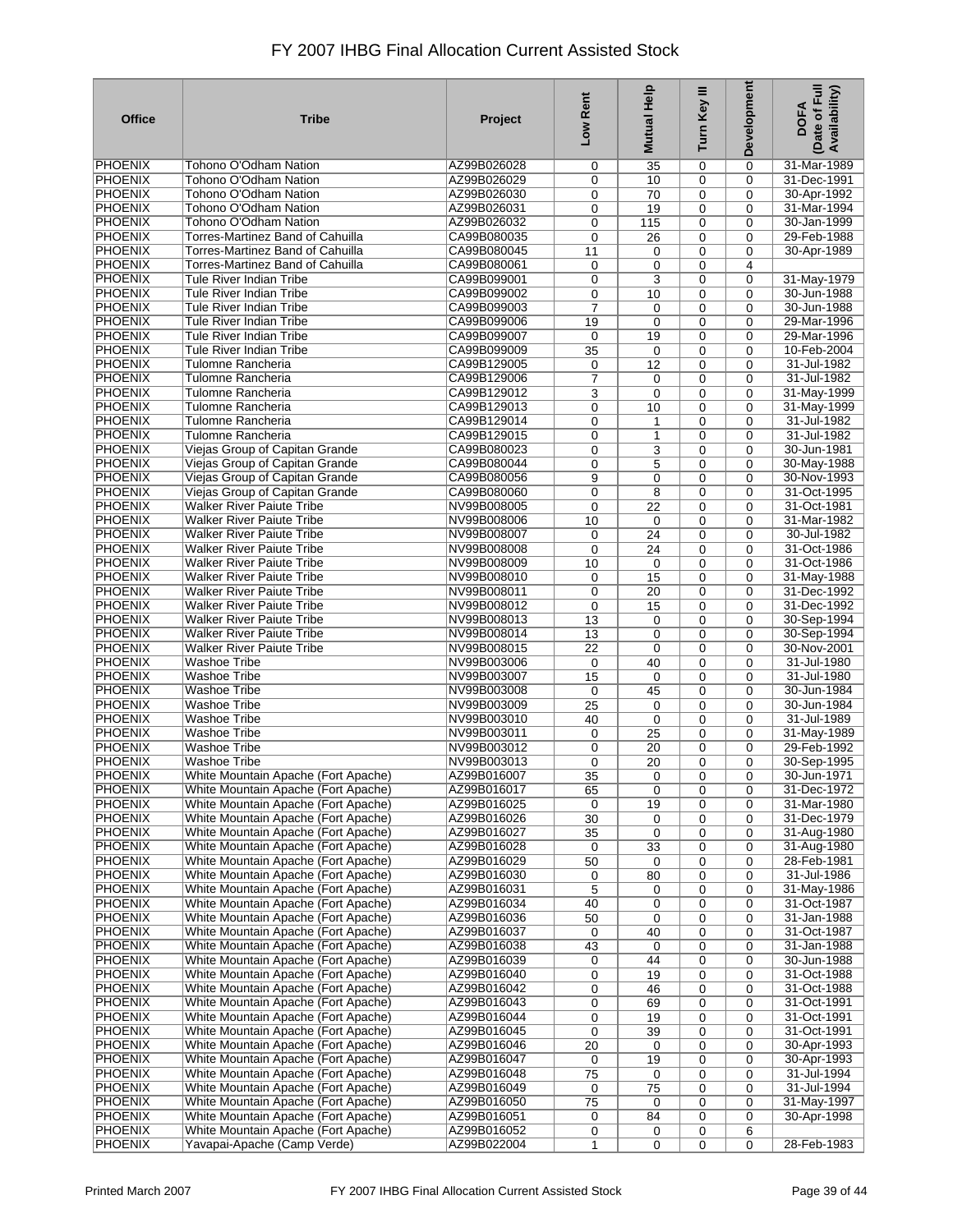| <b>Office</b>  | <b>Tribe</b>                  | Project     | Low Rent       | Mutual Help             | Turn Key III   | Development    | Date of Full<br>Availability)<br><b>DOFA</b> |
|----------------|-------------------------------|-------------|----------------|-------------------------|----------------|----------------|----------------------------------------------|
| <b>PHOENIX</b> | Yavapai-Apache (Camp Verde)   | AZ99B022006 | 15             | $\mathbf 0$             | $\Omega$       | $\overline{0}$ | 31-Jul-1986                                  |
| <b>PHOENIX</b> | Yavapai-Apache (Camp Verde)   | AZ99B022007 | 20             | $\mathbf 0$             | $\mathbf 0$    | 0              | 30-Jun-1986                                  |
| <b>PHOENIX</b> | Yavapai-Apache (Camp Verde)   | AZ99B022008 | 0              | 10                      | $\mathbf 0$    | 0              | 31-Mar-1987                                  |
| <b>PHOENIX</b> | Yavapai-Apache (Camp Verde)   | AZ99B022009 | 0              | 16                      | $\mathbf 0$    | 0              | 30-Jun-1988                                  |
| <b>PHOENIX</b> | Yavapai-Apache (Camp Verde)   | AZ99B022010 | 15             | 0                       | 0              | $\Omega$       | 31-May-1991                                  |
| <b>PHOENIX</b> | Yavapai-Apache (Camp Verde)   | AZ99B022011 | 0              | 9                       | 0              | 0              | 31-May-1992                                  |
| <b>PHOENIX</b> | Yavapai-Apache (Camp Verde)   | AZ99B022012 | 14             | $\mathbf 0$             | 0              | $\mathbf 0$    | 30-Sep-1997                                  |
| <b>PHOENIX</b> | Yavapai-Apache (Camp Verde)   | AZ99B022013 | $\mathbf{1}$   | $\mathbf 0$             | 0              | $\Omega$       | 30-Sep-1997                                  |
| <b>PHOENIX</b> | <b>Yerington Paiute Tribe</b> | NV99B010005 | 14             | $\mathbf 0$             | $\Omega$       | $\Omega$       | 30-Jun-1980                                  |
| <b>PHOENIX</b> | <b>Yerington Paiute Tribe</b> | NV99B010007 | 0              | 18                      | 0              | 0              | 30-Nov-1987                                  |
| <b>PHOENIX</b> | <b>Yerington Paiute Tribe</b> | NV99B010008 | 0              | 13                      | $\Omega$       | $\Omega$       | 30-Nov-1987                                  |
| <b>PHOENIX</b> | <b>Yerington Paiute Tribe</b> | NV99B010009 | 0              | 8                       | $\mathbf 0$    | $\Omega$       | 31-Mar-1988                                  |
| <b>PHOENIX</b> | <b>Yerington Paiute Tribe</b> | NV99B010010 | 0              | 10                      | 0              | 0              | 30-Sep-1989                                  |
| <b>PHOENIX</b> | Yerington Paiute Tribe        | NV99B010011 | 0              | 5                       | 0              | 0              | 30-Sep-1992                                  |
| <b>PHOENIX</b> | Yomba Shoshone Tribe          | NV99B020001 | 22             | $\mathbf 0$             | $\mathbf{0}$   | $\Omega$       | 30-Jun-1981                                  |
| <b>PHOENIX</b> | <b>Ysleta Del Sur</b>         | TX99B429001 | 0              | 5                       | 0              | 0              | 31-Aug-1976                                  |
| <b>PHOENIX</b> | Ysleta Del Sur                | TX99B429002 | 0              | $\mathbf{1}$            | 0              | $\mathbf 0$    | 31-Oct-1977                                  |
| <b>PHOENIX</b> | Ysleta Del Sur                | TX99B429003 | 0              | 24                      | 0              | 0              | 04-Jan-1999                                  |
| <b>PHOENIX</b> | <b>Yurok Tribe</b>            | CA99B158001 | 11             | $\mathbf 0$             | $\mathbf{0}$   | 4              | 31-Dec-2001                                  |
| <b>PHOENIX</b> | <b>Yurok Tribe</b>            | CA99B158002 | $\overline{7}$ | $\mathbf 0$             | 0              | 25             | 30-Sep-2004                                  |
| <b>PHOENIX</b> | <b>Yurok Tribe</b>            | CA99B158003 | 0              | 1                       | 0              | $\mathbf 0$    | 16-Apr-2001                                  |
| <b>PHOENIX</b> | <b>Yurok Tribe</b>            | CA99B158003 | 0              | $\overline{2}$          | $\mathbf{0}$   | $\mathbf 0$    | 12-Jun-2001                                  |
| <b>PHOENIX</b> | <b>Yurok Tribe</b>            | CA99B158003 | 0              | 1                       | $\mathbf{0}$   | $\Omega$       | 22-Jun-2001                                  |
| <b>PHOENIX</b> | <b>Yurok Tribe</b>            | CA99B158003 | 0              | 1                       | 0              | 0              | 10-Jul-2001                                  |
| <b>PHOENIX</b> | <b>Yurok Tribe</b>            | CA99B158003 | 0              | 1                       | 0              | 0              | 31-Dec-2001                                  |
| <b>PHOENIX</b> | <b>Yurok Tribe</b>            | CA99B158003 | 0              | $\mathbf{1}$            | 0              | $\mathbf 0$    | 31-Aug-2002                                  |
| <b>PHOENIX</b> | <b>Yurok Tribe</b>            | CA99B158003 | 0              | $\overline{2}$          | 0              | $\overline{0}$ | 30-Sep-2002                                  |
| <b>PHOENIX</b> | <b>Yurok Tribe</b>            | CA99B158003 | 0              | 0                       | $\mathbf 0$    | 19             | 30-Sep-2002                                  |
| <b>PHOENIX</b> | <b>Yurok Tribe</b>            | CA99B158003 | 0              | 1                       | 0              | $\mathbf 0$    | 18-Mar-2004                                  |
| <b>PHOENIX</b> | <b>Yurok Tribe</b>            | CA99B158003 | $\overline{0}$ | 1                       | $\overline{0}$ | $\Omega$       | 04-May-2004                                  |
| <b>PHOENIX</b> | <b>Yurok Tribe</b>            | CA99B158003 | $\overline{0}$ | $\overline{2}$          | $\overline{0}$ | 0              | 30-Sep-2005                                  |
| <b>PHOENIX</b> | Zia Pueblo                    | NM99B031049 | 0              | 8                       | 0              | $\mathbf 0$    | 31-Oct-1980                                  |
| <b>PHOENIX</b> | Zia Pueblo                    | NM99B031061 | 0              | 13                      | $\mathbf{0}$   | $\Omega$       | 30-Nov-1987                                  |
| <b>PHOENIX</b> | Zia Pueblo                    | NM99B031062 | $\overline{0}$ | $\overline{\mathbf{3}}$ | $\overline{0}$ | $\overline{0}$ | 30-Nov-1987                                  |
| <b>PHOENIX</b> | Zia Pueblo                    | NM99B031068 | 0              | 21                      | 0              | 0              | 30-Jun-1996                                  |
| <b>PHOENIX</b> | Zuni Tribe                    | NM99B019001 | 0              | $\mathbf{1}$            | 0              | $\mathbf 0$    | 28-Feb-1970                                  |
| <b>PHOENIX</b> | Zuni Tribe                    | NM99B019003 | 0              | $\mathbf 0$             | 8              | 0              | 31-Aug-1970                                  |
| <b>PHOENIX</b> | Zuni Tribe                    | NM99B019004 | 0              | $\overline{1}$          | $\overline{0}$ | 0              | 28-Feb-1971                                  |
| <b>PHOENIX</b> | Zuni Tribe                    | NM99B019005 | $\overline{2}$ | $\mathbf 0$             | 7              | $\mathbf 0$    | 31-Oct-1972                                  |
| <b>PHOENIX</b> | Zuni Tribe                    | NM99B019006 | 0              | 24                      | $\mathbf{0}$   | 0              | 31-May-1972                                  |
| <b>PHOENIX</b> | Zuni Tribe                    | NM99B019007 | 0              | 17                      | $\mathbf{0}$   | $\Omega$       | 31-Jan-1978                                  |
| <b>PHOENIX</b> | Zuni Tribe                    | NM99B019008 | 50             | $\mathbf 0$             | $\mathbf 0$    | $\overline{0}$ | 31-Mar-1977                                  |
| <b>PHOENIX</b> | Zuni Tribe                    | NM99B019009 | 74             | $\mathbf 0$             | 0              | 0              | 28-Feb-1982                                  |
| <b>PHOENIX</b> | Zuni Tribe                    | NM99B019010 | 0              | 40                      | $\Omega$       | 0              | 30-Jun-1982                                  |
| <b>PHOENIX</b> | Zuni Tribe                    | NM99B019011 | 3              | $\mathbf 0$             | $\mathbf 0$    | $\mathbf 0$    | 30-Sep-1982                                  |
| <b>PHOENIX</b> | Zuni Tribe                    | NM99B019012 | 0              | 53                      | 0              | $\Omega$       | 31-Jul-1986                                  |
| <b>PHOENIX</b> | Zuni Tribe                    | NM99B019013 | 40             | 0                       | $\mathbf 0$    | $\mathbf 0$    | 31-Jul-1986                                  |
| <b>PHOENIX</b> | Zuni Tribe                    | NM99B019015 | 22             | $\mathbf 0$             | $\mathbf{0}$   | $\mathbf 0$    | 31-Dec-1997                                  |
| <b>PHOENIX</b> | Zuni Tribe                    | NM99B019016 | 0              | 5                       | 0              | $\overline{0}$ | 30-Apr-2007                                  |
| <b>PHOENIX</b> | Zuni Tribe                    | NM99B019017 | 5              | $\mathbf 0$             | 0              | 0              | 30-Apr-2007                                  |
| <b>PHOENIX</b> | <b>TOTAL</b>                  |             | 9284           | 9638                    | 15             | 220            |                                              |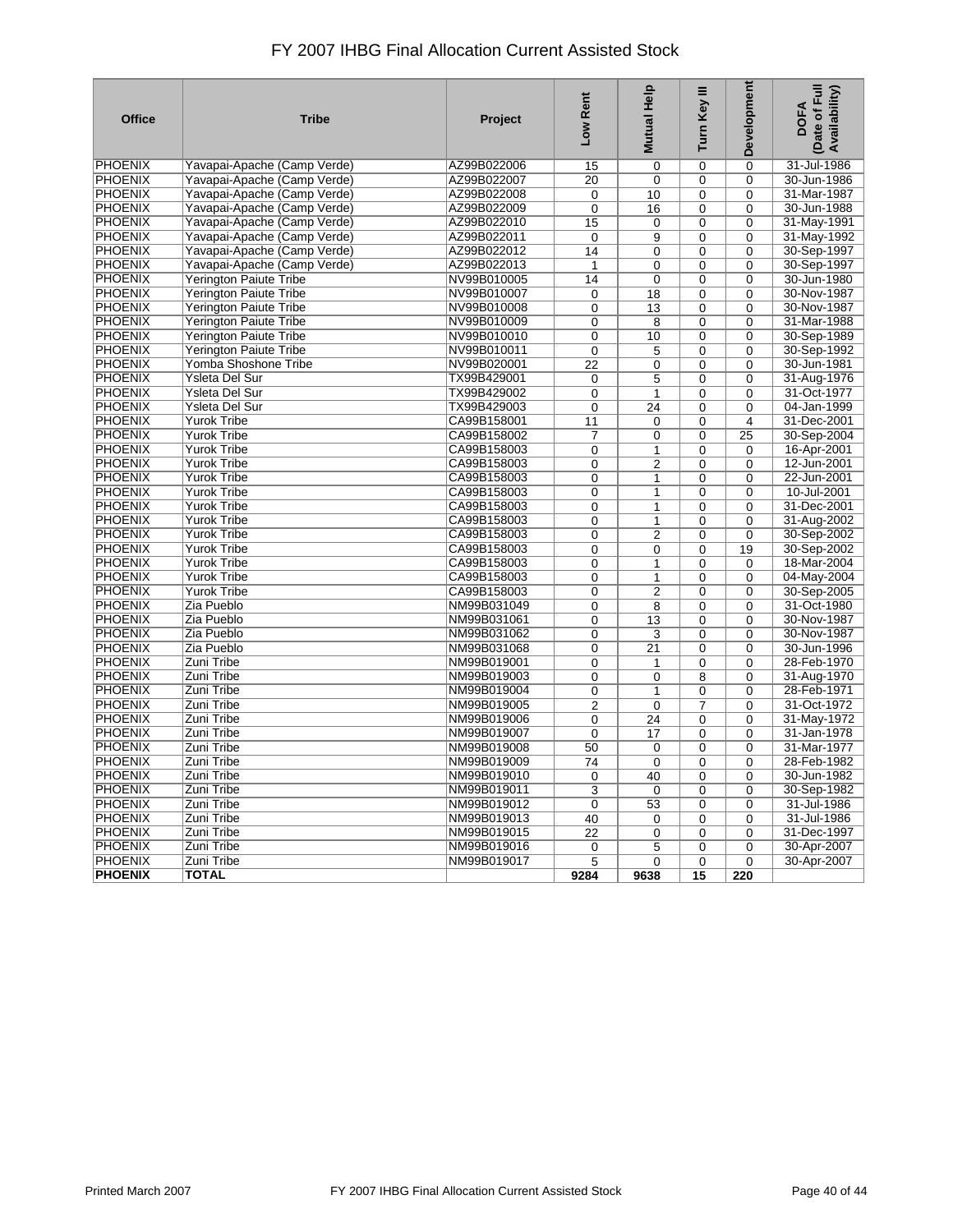| <b>Office</b>                    | <b>Tribe</b>                                                               | Project                    | Low Rent          | Help<br><b>Mutual</b>            | Turn Key III | Development                | Date of Full<br>Availability)<br><b>DOFA</b> |
|----------------------------------|----------------------------------------------------------------------------|----------------------------|-------------------|----------------------------------|--------------|----------------------------|----------------------------------------------|
| SEATTLE                          | <b>Burns Paiute Colony</b>                                                 | OR97B039001                | 0                 | 18                               | 0            | 0                          | 31-Mar-1999                                  |
| <b>SEATTLE</b>                   | <b>Chehalis Confederated Tribes</b>                                        | WA19B048002                | 29                | $\mathbf 0$                      | 0            | $\mathbf 0$                | 30-Nov-1983                                  |
| <b>SEATTLE</b>                   | <b>Chehalis Confederated Tribes</b>                                        | WA97B048001                | 0                 | 2                                | 0            | $\mathbf 0$                | 28-Feb-1978                                  |
| <b>SEATTLE</b><br><b>SEATTLE</b> | <b>Chehalis Confederated Tribes</b><br><b>Chehalis Confederated Tribes</b> | WA97B048003<br>WA97B048005 | 21<br>0           | 0<br>4                           | 0<br>0       | $\mathbf 0$<br>$\mathbf 0$ | 30-Jun-1987<br>25-Nov-1997                   |
| <b>SEATTLE</b>                   | <b>Chehalis Confederated Tribes</b>                                        | WA97B048007                | 0                 | $\overline{2}$                   | 0            | $\mathbf 0$                | 31-Jan-2000                                  |
| <b>SEATTLE</b>                   | <b>Chehalis Confederated Tribes</b>                                        | WA97B048008                | 0                 | 0                                | 0            | 5                          |                                              |
| <b>SEATTLE</b>                   | Coeur D'Alene Tribe                                                        | ID16B007008                | 0                 | 37                               | 0            | 0                          | 31-Aug-1984                                  |
| <b>SEATTLE</b>                   | Coeur D'Alene Tribe                                                        | ID16B007009                | 16                | $\mathbf 0$                      | 0            | $\mathbf 0$                | 30-Apr-1984                                  |
| <b>SEATTLE</b>                   | Coeur D'Alene Tribe                                                        | ID16B007010                | 0                 | 19                               | 0            | $\mathbf 0$                | 31-Aug-1984                                  |
| <b>SEATTLE</b>                   | Coeur D'Alene Tribe                                                        | ID97B007006                | 45                | $\mathbf 0$                      | 0            | $\Omega$                   | 30-Sep-1981                                  |
| <b>SEATTLE</b>                   | Coeur D'Alene Tribe                                                        | ID97B007013                | $\mathbf 0$       | 13                               | 0            | $\mathbf 0$                | 31-Aug-1984                                  |
| <b>SEATTLE</b><br><b>SEATTLE</b> | Coeur D'Alene Tribe<br>Coeur D'Alene Tribe                                 | ID97B007015<br>ID97B007016 | 11                | $\mathbf 0$                      | 0            | $\Omega$                   | 31-Mar-1990                                  |
| <b>SEATTLE</b>                   | Coeur D'Alene Tribe                                                        | ID97B007018                | 0<br>0            | 10<br>15                         | 0<br>0       | $\mathbf 0$<br>$\Omega$    | 31-May-1990<br>31-Aug-1994                   |
| <b>SEATTLE</b>                   | Coeur D'Alene Tribe                                                        | ID97B007021                | 9                 | 0                                | 0            | 1                          | 31-Dec-1998                                  |
| <b>SEATTLE</b>                   | Coeur D'Alene Tribe                                                        | ID97B007022                | 0                 | 19                               | 0            | $\mathbf{1}$               | 31-Dec-1998                                  |
| <b>SEATTLE</b>                   | Coeur D'Alene Tribe                                                        | ID97B007025                | 5                 | 0                                | 0            | $\mathbf 0$                | 31-Dec-1998                                  |
| <b>SEATTLE</b>                   | <b>Colville Confederated Tribes</b>                                        | WA19B043007                | 48                | $\overline{2}$                   | 0            | $\mathbf 0$                | 31-Dec-1980                                  |
| <b>SEATTLE</b>                   | <b>Colville Confederated Tribes</b>                                        | WA19B043008                | $\mathbf 0$       | 10                               | 0            | $\Omega$                   | 30-Apr-1981                                  |
| <b>SEATTLE</b>                   | <b>Colville Confederated Tribes</b>                                        | WA19B043009                | 56                | $\overline{2}$                   | 0            | $\Omega$                   | 30-Jun-1982                                  |
| <b>SEATTLE</b>                   | <b>Colville Confederated Tribes</b>                                        | WA97B043002                | 43                | $\overline{2}$                   | 0            | $\Omega$                   | 30-Jun-1977                                  |
| <b>SEATTLE</b>                   | <b>Colville Confederated Tribes</b>                                        | WA97B043003                | 30                | 1                                | 0            | $\Omega$                   | 31-Aug-1978                                  |
| <b>SEATTLE</b><br><b>SEATTLE</b> | <b>Colville Confederated Tribes</b><br><b>Colville Confederated Tribes</b> | WA97B043004<br>WA97B043005 | $\mathbf 0$<br>40 | $\overline{7}$<br>$\overline{2}$ | 0<br>0       | $\Omega$<br>$\mathbf 0$    | 31-Jan-1979<br>31-Jan-1980                   |
| <b>SEATTLE</b>                   | <b>Colville Confederated Tribes</b>                                        | WA97B043006                | $\mathbf 0$       | 1                                | 0            | $\Omega$                   | 31-Jan-1980                                  |
| <b>SEATTLE</b>                   | <b>Colville Confederated Tribes</b>                                        | WA97B043012                | 61                | $\overline{2}$                   | 0            | $\mathbf 0$                | 30-Jun-1983                                  |
| <b>SEATTLE</b>                   | <b>Colville Confederated Tribes</b>                                        | WA97B043014                | 0                 | 22                               | 0            | $\mathbf 0$                | 31-May-1986                                  |
| <b>SEATTLE</b>                   | <b>Colville Confederated Tribes</b>                                        | WA97B043017                | 0                 | 8                                | 0            | $\mathbf 0$                | 31-Mar-1999                                  |
| <b>SEATTLE</b>                   | Coos Bay Confederated Tribes                                               | OR97B036001                | 15                | $\mathbf 0$                      | 0            | $\Omega$                   | 28-Feb-2001                                  |
| <b>SEATTLE</b>                   | Coquille Indian Tribe                                                      | OR97B038001                | 51                | $\mathbf 0$                      | 0            | 0                          | 30-Jun-1997                                  |
| <b>SEATTLE</b>                   | Coquille Indian Tribe                                                      | OR97B038002                | 0                 | $\overline{20}$                  | 0            | $\Omega$                   | 30-Jun-1997                                  |
| <b>SEATTLE</b><br><b>SEATTLE</b> | Fort Hall Shoshone-Bannock<br>Fort Hall Shoshone-Bannock                   | ID16B009005<br>ID16B009006 | $\mathbf 0$<br>19 | 34<br>$\mathbf 0$                | 0<br>0       | $\mathbf 0$<br>$\Omega$    | 31-Jan-1984<br>31-Mar-1983                   |
| <b>SEATTLE</b>                   | Fort Hall Shoshone-Bannock                                                 | ID16B009007                | $\mathbf 0$       | 3                                | 0            | $\mathbf 0$                | 30-Nov-1982                                  |
| <b>SEATTLE</b>                   | Fort Hall Shoshone-Bannock                                                 | ID97B009003                | 60                | $\mathbf 0$                      | 0            | $\Omega$                   | 31-Oct-1975                                  |
| <b>SEATTLE</b>                   | Fort Hall Shoshone-Bannock                                                 | ID97B009004                | 0                 | $\overline{2}$                   | 0            | $\mathbf 0$                | 30-Jun-1980                                  |
| <b>SEATTLE</b>                   | Fort Hall Shoshone-Bannock                                                 | ID97B009009                | 0                 | 36                               | 0            | $\mathbf 0$                | 31-Aug-1992                                  |
| <b>SEATTLE</b>                   | Fort Hall Shoshone-Bannock                                                 | ID97B009010                | 15                | 0                                | 0            | $\mathbf 0$                | 30-Sep-1991                                  |
| <b>SEATTLE</b>                   | Fort Hall Shoshone-Bannock                                                 | ID97B009011                | 0                 | 30                               | 0            | $\mathbf 0$                | 31-May-1994                                  |
| <b>SEATTLE</b>                   | Fort Hall Shoshone-Bannock                                                 | ID97B009014                | 5                 | 0                                | 0            | $\Omega$                   | 31-Oct-2000                                  |
| <b>SEATTLE</b><br><b>SEATTLE</b> | Fort Hall Shoshone-Bannock<br>Fort Hall Shoshone-Bannock                   | ID97B009015<br>ID97B009016 | 0<br>5            | 5<br>$\mathbf 0$                 | 0<br>0       | $\Omega$<br>$\mathbf 0$    | 31-May-2001<br>31-May-2001                   |
| <b>SEATTLE</b>                   | <b>Grand Ronde</b>                                                         | OF97B040002                | $\overline{5}$    | 0                                | 0            | 0                          | 31-Aug-2000                                  |
| <b>SEATTLE</b>                   | <b>Grand Ronde</b>                                                         | OR97B040001                | 15                | $\mathbf 0$                      | 0            | 0                          | 31-Aug-2000                                  |
| <b>SEATTLE</b>                   | Hoh Indian Tribe                                                           | WA19B052006                | 0                 | 17                               | 0            | 0                          | 30-Nov-1983                                  |
| <b>SEATTLE</b>                   | Hoh Indian Tribe                                                           | WA97B052032                | $\overline{4}$    | 0                                | 0            | 0                          | 01-Feb-1997                                  |
| SEATTLE                          | Kalispel Indian Community                                                  | WA97B037009                | 0                 | 3                                | 0            | $\mathbf 0$                | 30-Nov-1990                                  |
| <b>SEATTLE</b>                   | Kalispel Indian Community                                                  | WA97B037012                | 0                 | 9                                | 0            | $\Omega$                   | 31-Dec-1996                                  |
| <b>SEATTLE</b>                   | Kalispel Indian Community                                                  | WA97B600371                | 4                 | 0                                | 0            | $\mathbf 0$                | 30-Sep-2000                                  |
| <b>SEATTLE</b><br><b>SEATTLE</b> | Kalispel Indian Community<br>Klamath Indian Tribe                          | WA97B600372<br>OR97B037001 | 0                 | 3                                | 0<br>0       | $\mathbf 0$                | 30-Sep-2000<br>31-Mar-1997                   |
| <b>SEATTLE</b>                   | Klamath Indian Tribe                                                       | OR97B037004                | 0<br>0            | 0<br>5                           | 0            | 3<br>$\mathbf 0$           | 28-Feb-1999                                  |
| <b>SEATTLE</b>                   | <b>Klamath Indian Tribe</b>                                                | OR97B037005                | 6                 | $\mathbf 0$                      | 0            | $\mathbf 0$                | 28-Feb-1999                                  |
| <b>SEATTLE</b>                   | Kootenai Tribe                                                             | ID97B022001                | 0                 | 12                               | 0            | $\mathbf 0$                | 28-Feb-1986                                  |
| <b>SEATTLE</b>                   | Lower Elwha Tribal Community                                               | WA19B050003                | 0                 | 25                               | 0            | 0                          | 31-Aug-1984                                  |
| <b>SEATTLE</b>                   | Lower Elwha Tribal Community                                               | WA97B050004                | 0                 | 10                               | 0            | $\mathbf 0$                | 16-Apr-1994                                  |
| <b>SEATTLE</b>                   | Lower Elwha Tribal Community                                               | WA97B050005                | 0                 | 12                               | 0            | $\mathbf 0$                | 30-Apr-1994                                  |
| <b>SEATTLE</b>                   | Lower Elwha Tribal Community                                               | WA97B050007                | 0                 | $\overline{22}$                  | 0            | $\mathbf 0$                | 30-Apr-1994                                  |
| <b>SEATTLE</b>                   | Lower Elwha Tribal Community                                               | WA97B050009                | 0                 | 25                               | 0            | $\mathbf 0$                | 31-Aug-1996                                  |
| <b>SEATTLE</b><br><b>SEATTLE</b> | Lower Elwha Tribal Community<br>Lower Elwha Tribal Community               | WA97B050011<br>WA97B050012 | 5<br>0            | 0                                | 0<br>0       | $\mathbf 0$<br>$\mathbf 0$ | 31-Jul-1999<br>31-Jul-1999                   |
| <b>SEATTLE</b>                   | Lummi Tribe                                                                | WA97B028004                | 25                | 5<br>$\mathbf 0$                 | 0            | $\mathbf 0$                | 30-Apr-1975                                  |
| <b>SEATTLE</b>                   | Lummi Tribe                                                                | WA97B028007                | 35                | $\mathbf 0$                      | 0            | $\mathbf 0$                | 30-Jun-1989                                  |
| <b>SEATTLE</b>                   | Lummi Tribe                                                                | WA97B028011                | 0                 | 39                               | 0            | $\mathbf 0$                | 31-Aug-1995                                  |
| <b>SEATTLE</b>                   | Lummi Tribe                                                                | WA97B028012                | 15                | 0                                | 0            | $\mathbf 0$                | 31-Mar-1996                                  |
| <b>SEATTLE</b>                   | Lummi Tribe                                                                | WA97B028013                | 0                 | 40                               | 0            | $\mathbf 0$                | 30-Sep-1996                                  |
| <b>SEATTLE</b>                   | Lummi Tribe                                                                | WA97B028014                | 20                | 0                                | 0            | $\mathbf 0$                | 30-Mar-1997                                  |
| <b>SEATTLE</b>                   | Lummi Tribe                                                                | WA97B028015                | 0                 | 42                               | 0            | $\mathbf 0$                | 30-Sep-1998                                  |
| <b>SEATTLE</b>                   | Lummi Tribe                                                                | WA97B028023                | 0                 | 5                                | 0            | $\mathbf 0$                | 31-Dec-1998                                  |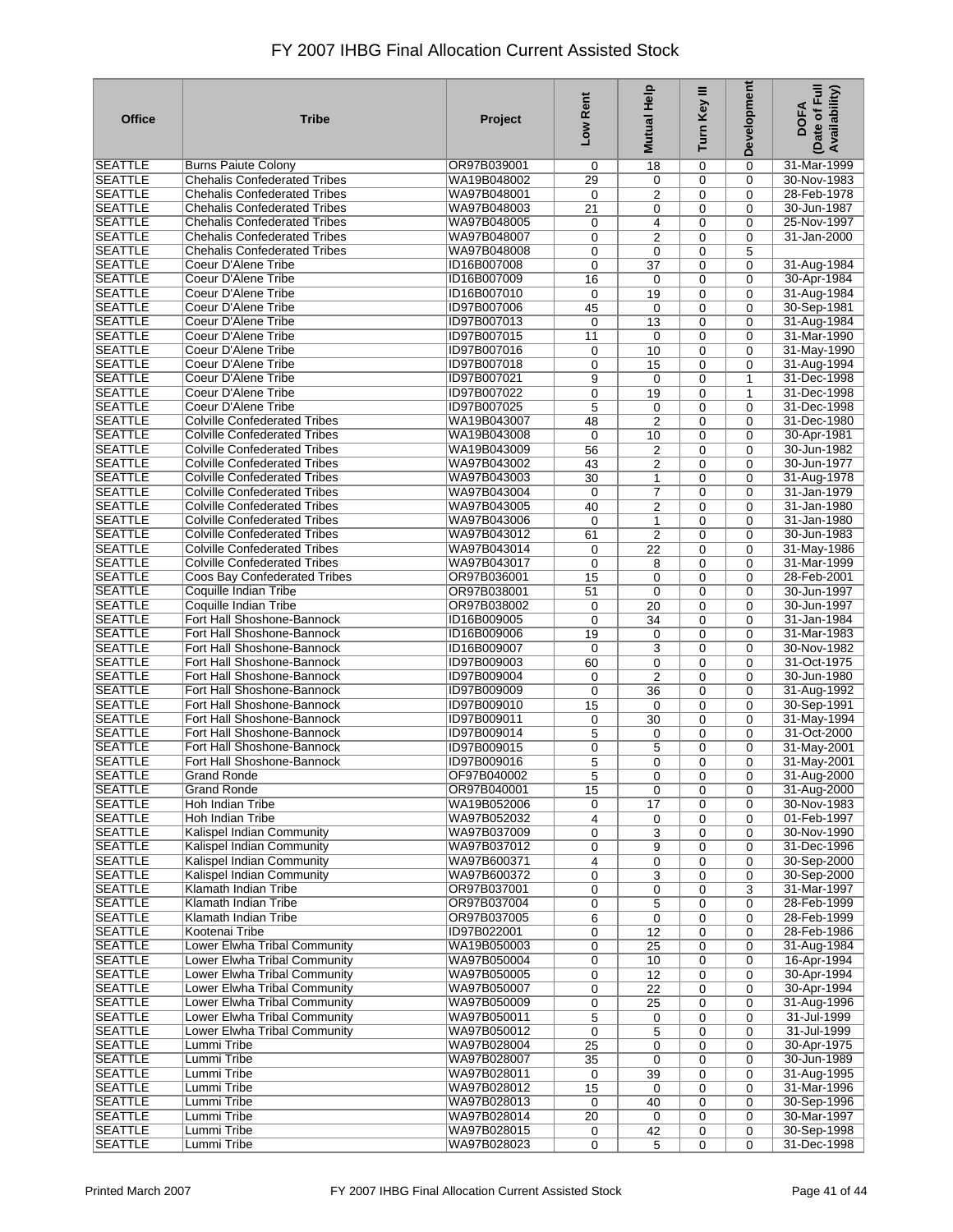| <b>Office</b>                    | <b>Tribe</b>                                              | Project                    | Low Rent       | <b>Mutual Help</b> | Turn Key III   | Development             | Date of Full<br>Availability)<br><b>DOFA</b> |
|----------------------------------|-----------------------------------------------------------|----------------------------|----------------|--------------------|----------------|-------------------------|----------------------------------------------|
| SEATTLE                          | Makah Indian Tribe                                        | WA19B029004                | 22             | 0                  | 0              | $\Omega$                | 31-Mar-1982                                  |
| <b>SEATTLE</b>                   | Makah Indian Tribe                                        | WA19B029005                | 0              | 5                  | 0              | $\mathbf 0$             | 31-Aug-1981                                  |
| <b>SEATTLE</b>                   | Makah Indian Tribe                                        | WA19B029006                | 0              | 11                 | 0              | $\mathbf 0$             | 31-Jan-1984                                  |
| <b>SEATTLE</b>                   | Makah Indian Tribe                                        | WA97B029003                | 0              | 1                  | 0              | 0                       | 31-Jul-1980                                  |
| <b>SEATTLE</b>                   | Makah Indian Tribe                                        | WA97B029008                | 0              | 30                 | 0              | $\Omega$                | 30-Sep-1989                                  |
| <b>SEATTLE</b>                   | Makah Indian Tribe                                        | WA97B029009                | 0              | 8                  | 0              | 0                       | 30-Sep-1989                                  |
| <b>SEATTLE</b>                   | Makah Indian Tribe                                        | WA97B029010                | 0              | 18                 | 0              | $\Omega$                | 31-Jan-1995                                  |
| <b>SEATTLE</b>                   | Makah Indian Tribe                                        | WA97B029013                | 18             | 0                  | 0              | $\Omega$                | 31-Dec-1996                                  |
| <b>SEATTLE</b>                   | Makah Indian Tribe                                        | WA97B029014                | 5              | 0                  | 0              | $\Omega$                | 30-Nov-1999                                  |
| <b>SEATTLE</b>                   | Muckleshoot Indian Tribe                                  | WA97B040001                | 40             | 0                  | 0              | $\Omega$                | 31-Dec-1980                                  |
| <b>SEATTLE</b>                   | Muckleshoot Indian Tribe                                  | WA97B040003                | 24             | 0                  | 0              | $\Omega$                | 30-Sep-1998                                  |
| <b>SEATTLE</b>                   | Muckleshoot Indian Tribe                                  | WA97B040004                | 0              | 0                  | 0              | 40                      |                                              |
| <b>SEATTLE</b>                   | Nez Perce Tribe                                           | ID97B008007                | 60             | $\mathbf 0$        | 0              | $\Omega$                | 30-Sep-1977                                  |
| <b>SEATTLE</b>                   | <b>Nez Perce Tribe</b>                                    | ID97B008008                | 0              | 3                  | 0              | $\mathbf 0$             | 31-Aug-1980                                  |
| <b>SEATTLE</b>                   | Nez Perce Tribe                                           | ID97B008011                | 0              | 11                 | $\mathbf 0$    | $\mathbf 0$             | 30-Apr-1984                                  |
| <b>SEATTLE</b>                   | Nez Perce Tribe                                           | ID97B008013                | 0              | 11                 | 0              | $\mathbf 0$             | 31-Aug-1988                                  |
| <b>SEATTLE</b>                   | Nez Perce Tribe                                           | ID97B008014                | $\mathbf 0$    | 29                 | 0              | $\mathbf 0$             | 31-Aug-1991                                  |
| <b>SEATTLE</b>                   | Nez Perce Tribe                                           | ID97B008015                | 29             | $\mathbf 0$        | 0              | $\Omega$                | 30-Sep-1993                                  |
| <b>SEATTLE</b>                   | <b>Nez Perce Tribe</b>                                    | ID97B008017                | 0              | 26                 | 0              | $\Omega$                | 31-Dec-1994                                  |
| <b>SEATTLE</b>                   | Nez Perce Tribe                                           | ID97B008021                | 0              | $\overline{7}$     | 0              | $\Omega$                | 30-Sep-1996                                  |
| <b>SEATTLE</b>                   | Nez Perce Tribe                                           | ID97B008022                | 0              | 1                  | 0              | $\Omega$                | 30-Sep-1996                                  |
| <b>SEATTLE</b>                   | Nisqually Indian Community                                | WA19B052006                | 0              | 8                  | 0              | $\Omega$                | 30-Nov-1983                                  |
| <b>SEATTLE</b>                   | Nisqually Indian Community                                | WA97B052002                | 0              | 5                  | 0              | $\mathbf 0$             | 31-Dec-1980                                  |
| <b>SEATTLE</b>                   | Nisqually Indian Community                                | WA97B052003                | 0              | 10                 | 0              | $\Omega$                | 28-Feb-1982                                  |
| <b>SEATTLE</b>                   | Nisqually Indian Community                                | WA97B052008                | 0              | $\overline{7}$     | 0              | $\mathbf 0$             | 30-Apr-1986                                  |
| <b>SEATTLE</b>                   | Nisqually Indian Community                                | WA97B052011                | 0              | 19                 | 0              | $\Omega$                | 28-Feb-1987                                  |
| <b>SEATTLE</b>                   | Nisqually Indian Community                                | WA97B052012                | 0              | 12                 | 0              | $\mathbf 0$             | 30-Apr-1988                                  |
| <b>SEATTLE</b>                   | Nisqually Indian Community                                | WA97B052016                | 0              | 5                  | 0              | $\mathbf 0$             | 30-Apr-1988                                  |
| <b>SEATTLE</b><br><b>SEATTLE</b> | Nisqually Indian Community                                | WA97B052032<br>WA97B052035 | 5              | 0                  | 0              | 0                       | 30-Sep-2000                                  |
| <b>SEATTLE</b>                   | Nisqually Indian Community<br>Nisqually Indian Community  | WA97B052040                | 5              | 0<br>5             | 0              | $\Omega$                | 31-Mar-1999<br>31-Jul-1998                   |
| <b>SEATTLE</b>                   | Nooksack Tribe                                            | WA19B056002                | 0<br>0         | 13                 | 0<br>0         | $\mathbf 0$<br>$\Omega$ | 31-Dec-1980                                  |
| <b>SEATTLE</b>                   | Nooksack Tribe                                            | WA97B056001                | 0              | 14                 | $\mathbf 0$    | $\Omega$                | 31-Dec-1979                                  |
| <b>SEATTLE</b>                   | Nooksack Tribe                                            | WA97B056003                | 0              | $\overline{36}$    | 0              | $\Omega$                | 31-Aug-1984                                  |
| <b>SEATTLE</b>                   | Nooksack Tribe                                            | WA97B056005                | 0              | 12                 | 0              | $\mathbf 0$             | 31-Jan-1992                                  |
| <b>SEATTLE</b>                   | Nooksack Tribe                                            | WA97B056006                | 0              | 20                 | 0              | $\Omega$                | 31-Jul-1994                                  |
| <b>SEATTLE</b>                   | Nooksack Tribe                                            | WA97B056007                | 0              | 7                  | 0              | 0                       | 31-Jul-1994                                  |
| <b>SEATTLE</b>                   | Nooksack Tribe                                            | WA97B056008                | $\overline{7}$ | $\mathbf 0$        | 0              | $\Omega$                | 30-Sep-1999                                  |
| <b>SEATTLE</b>                   | Port Gamble Indian Community                              | WA19B044004                | 10             | 0                  | 0              | $\mathbf 0$             | 31-Mar-1983                                  |
| <b>SEATTLE</b>                   | Port Gamble Indian Community                              | WA97B044001                | 5              | 0                  | $\mathbf 0$    | $\mathbf 0$             | 30-May-1974                                  |
| <b>SEATTLE</b>                   | Port Gamble Indian Community                              | WA97B044003                | 20             | $\mathbf 0$        | 0              | $\mathbf 0$             | 31-Oct-1977                                  |
| <b>SEATTLE</b>                   | Port Gamble Indian Community                              | WA97B044006                | 0              | 10                 | 0              | $\mathbf 0$             | 31-May-1993                                  |
| <b>SEATTLE</b>                   | Port Gamble Indian Community                              | WA97B044008                | 0              | 10                 | 0              | $\mathbf 0$             | 31-Jan-1996                                  |
| <b>SEATTLE</b>                   | Port Gamble Indian Community                              | WA97B044010                | 0              | 9                  | $\overline{0}$ | 0                       | 30-Apr-1998                                  |
| <b>SEATTLE</b>                   | Port Gamble Indian Community                              | WA97B044011                | 6              | $\mathbf 0$        | 0              | $\Omega$                | 30-Apr-1998                                  |
| <b>SEATTLE</b>                   | <b>Puyallup Tribe</b>                                     | WA97B063002                | 27             | $\mathbf 0$        | 0              | 0                       | 31-Jul-1990                                  |
| <b>SEATTLE</b>                   | <b>Puyallup Tribe</b>                                     | WA97B063005                | 0              | 23                 | 0              | $\mathbf 0$             | 31-Jul-1990                                  |
| <b>SEATTLE</b>                   | <b>Puyallup Tribe</b>                                     | WA97B063006                | $\mathbf 0$    | 0                  | 0              | 5                       |                                              |
| <b>SEATTLE</b>                   | <b>Puyallup Tribe</b>                                     | WA97B063007                | 0              | 0                  | 0              | 5                       |                                              |
| <b>SEATTLE</b>                   | Quileute Tribe                                            | WA19B047001                | 0              | $\overline{25}$    | 0              | $\mathbf 0$             | 30-Sep-1982                                  |
| <b>SEATTLE</b>                   | Quileute Tribe                                            | WA97B047002                | 0              | 24                 | 0              | $\mathbf 0$             | 31-Mar-1996                                  |
| <b>SEATTLE</b>                   | Quileute Tribe                                            | WA97B047003                | 0              | 4                  | 0              | $\mathbf 0$             | 30-Sep-1997                                  |
| <b>SEATTLE</b>                   | Quileute Tribe                                            | WA97B047004                | 0              | 4                  | 0              | $\mathbf 0$             | 30-Sep-1997                                  |
| <b>SEATTLE</b>                   | Quileute Tribe                                            | WA97B047005                | 3              | 3                  | 0              | 0                       | 31-Dec-1998                                  |
| <b>SEATTLE</b>                   | Quinault                                                  | WA97B027005                | 0              | 1                  | 0              | $\mathbf 0$             | 31-Jan-1980                                  |
| <b>SEATTLE</b>                   | Quinault                                                  | WA97B027006                | 0              | 5                  | $\mathbf 0$    | $\mathbf 0$             | 31-Jul-1981                                  |
| <b>SEATTLE</b>                   | <b>Quinault Tribe</b>                                     | WA97B027003                | 40             | 0                  | 0              | $\mathbf 0$             | 30-Jul-1974                                  |
| <b>SEATTLE</b>                   | <b>Quinault Tribe</b>                                     | WA97B027007                | 10             | 0                  | $\mathbf 0$    | $\mathbf 0$             | 31-Jul-1981                                  |
| <b>SEATTLE</b>                   | Quinault Tribe                                            | WA97B027009                | 0              | $\overline{7}$     | $\mathbf 0$    | $\Omega$                | 30-Apr-1985                                  |
| <b>SEATTLE</b>                   | Quinault Tribe                                            | WA97B027010                | 0              | 20                 | 0              | $\mathbf 0$             | 30-Sep-1995                                  |
| <b>SEATTLE</b>                   | Quinault Tribe                                            | WA97B027011                | 5              | 0                  | $\mathbf 0$    | $\mathbf 0$             | 02-Feb-2005                                  |
| <b>SEATTLE</b>                   | <b>Quinault Tribe</b>                                     | WA97B027012                | 0              | 5                  | 0              | $\mathbf 0$             | 02-Feb-2005                                  |
| <b>SEATTLE</b>                   | Sauk-Suiattle Indian Tribe                                | WA97B062003                | 0              | 17                 | 0              | $\mathbf 0$             | 31-Jul-1984                                  |
| <b>SEATTLE</b>                   | Shoalwater Bay Tribe                                      | WA97B052002                | 0              | 1                  | 0              | $\mathbf 0$             | 31-Dec-1980                                  |
| <b>SEATTLE</b>                   | Shoalwater Bay Tribe                                      | WA97B052008                | 0              | 8                  | $\mathbf 0$    | $\mathbf 0$             | 30-Apr-1986                                  |
| <b>SEATTLE</b>                   | <b>Shoalwater Bay Tribe</b>                               | WA97B052021                | 1              | 0                  | 0              | $\mathbf 0$             | 28-Feb-2000                                  |
| SEATTLE                          | Shoalwater Bay Tribe                                      | WA97B052046                | 5              | 0                  | $\mathbf 0$    | $\mathbf 0$             | 30-Apr-2003                                  |
| <b>SEATTLE</b><br><b>SEATTLE</b> | Shoalwater Bay Tribe<br><b>Siletz Confederated Tribes</b> | WA97B052051<br>OR97B035001 | 0              | $\overline{4}$     | 0              | 1                       | 31-Jul-2000<br>31-Mar-1989                   |
| <b>SEATTLE</b>                   | <b>Siletz Confederated Tribes</b>                         |                            | 0              | 39                 | 0              | 0                       |                                              |
|                                  |                                                           | OR97B035002                | 0              | 15                 | $\mathbf 0$    | $\mathbf 0$             | 31-Aug-1991                                  |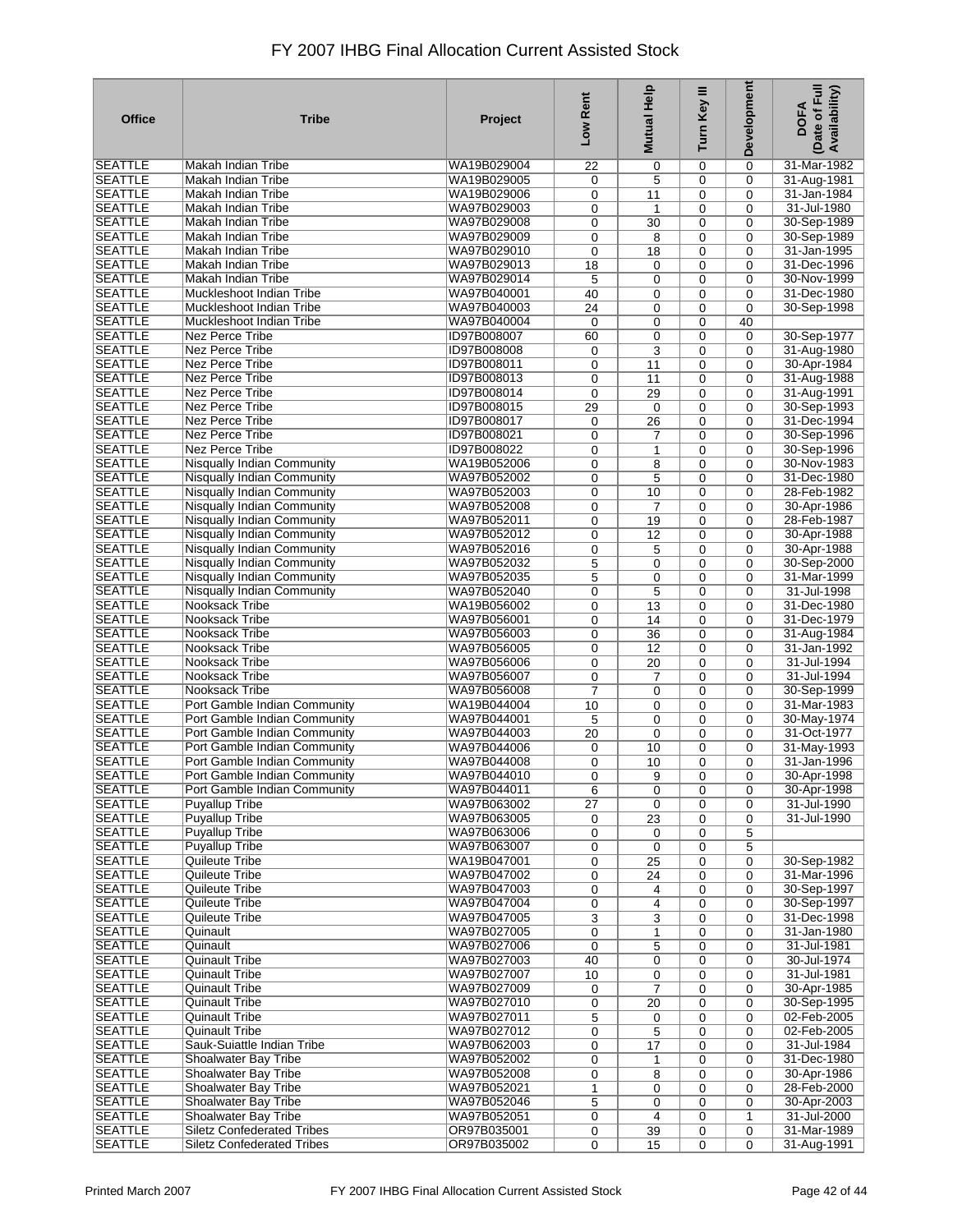| <b>Office</b>                    | <b>Tribe</b>                                                               | Project                    | Low Rent                | <b>Mutual Help</b>    | Turn Key III | Development                | Date of Full<br>Availability)<br><b>DOFA</b> |
|----------------------------------|----------------------------------------------------------------------------|----------------------------|-------------------------|-----------------------|--------------|----------------------------|----------------------------------------------|
| SEATTLE                          | <b>Siletz Confederated Tribes</b>                                          | OR97B035004                | 26                      | $\mathbf 0$           | 0            | 0                          | 30-Apr-1996                                  |
| <b>SEATTLE</b>                   | <b>Siletz Confederated Tribes</b>                                          | OR97B035007                | 25                      | $\mathbf 0$           | 0            | $\mathbf 0$                | 30-Sep-1997                                  |
| <b>SEATTLE</b>                   | <b>Siletz Confederated Tribes</b>                                          | OR97B035008                | 0                       | 5                     | 0            | $\mathbf 0$                | 28-Feb-2001                                  |
| <b>SEATTLE</b><br><b>SEATTLE</b> | <b>Siletz Confederated Tribes</b><br><b>Siletz Confederated Tribes</b>     | OR97B035009<br>OR97B035010 | 0<br>1                  | 5<br>$\mathbf 0$      | 0<br>0       | $\mathbf 0$<br>$\mathbf 0$ | 28-Feb-2001<br>28-Feb-2001                   |
| <b>SEATTLE</b>                   | <b>Siletz Confederated Tribes</b>                                          | OR97B035011                | 0                       | 5                     | 0            | $\mathbf 0$                | 28-Feb-2001                                  |
| <b>SEATTLE</b>                   | <b>Siletz Confederated Tribes</b>                                          | OR97B035012                | 5                       | 0                     | 0            | $\mathbf 0$                | 28-Feb-2001                                  |
| <b>SEATTLE</b>                   | Skokomish Indian Tribe                                                     | WA97B052002                | 0                       | $\overline{2}$        | 0            | $\mathbf 0$                | 31-Dec-1980                                  |
| <b>SEATTLE</b>                   | Skokomish Indian Tribe                                                     | WA97B052003                | 0                       | 3                     | 0            | $\Omega$                   | 28-Feb-1982                                  |
| <b>SEATTLE</b>                   | Skokomish Indian Tribe                                                     | WA97B052008                | 0                       | 18                    | 0            | $\mathbf 0$                | 30-Apr-1986                                  |
| <b>SEATTLE</b>                   | Skokomish Indian Tribe                                                     | WA97B052019                | 0                       | 21                    | 0            | $\Omega$                   | 31-Mar-1992                                  |
| <b>SEATTLE</b>                   | Skokomish Indian Tribe                                                     | WA97B052021                | 10                      | 0                     | 0            | $\mathbf 0$                | 28-Feb-1999                                  |
| <b>SEATTLE</b><br><b>SEATTLE</b> | Skokomish Indian Tribe<br>Spokane Tribe                                    | WA97B052038<br>WA19B037004 | 5                       | $\mathbf 0$           | 0            | $\Omega$                   | 31-Mar-2000                                  |
| <b>SEATTLE</b>                   | Spokane Tribe                                                              | WA97B037003                | 32<br>0                 | $\mathbf 0$<br>4      | 0<br>0       | $\mathbf 0$<br>$\Omega$    | 31-Dec-1981<br>30-Jun-1981                   |
| <b>SEATTLE</b>                   | Spokane Tribe                                                              | WA97B037005                | 52                      | $\mathbf 0$           | 0            | $\mathbf 0$                | 29-Feb-1984                                  |
| <b>SEATTLE</b>                   | Spokane Tribe                                                              | WA97B037006                | 0                       | 11                    | 0            | $\Omega$                   | 30-Apr-1986                                  |
| <b>SEATTLE</b>                   | Spokane Tribe                                                              | WA97B037008                | 2                       | 25                    | 0            | $\mathbf 0$                | 30-Nov-1987                                  |
| <b>SEATTLE</b>                   | Spokane Tribe                                                              | WA97B037009                | 1                       | $\overline{33}$       | 0            | $\mathbf 0$                | 30-Nov-1990                                  |
| <b>SEATTLE</b>                   | Spokane Tribe                                                              | WA97B037013                | $\mathbf 0$             | 9                     | 0            | $\Omega$                   | 31-Jan-1997                                  |
| <b>SEATTLE</b>                   | Spokane Tribe                                                              | WA97B037014                | 16                      | $\mathbf 0$           | 0            | 0                          | 31-Aug-1997                                  |
| <b>SEATTLE</b>                   | Spokane Tribe                                                              | WA97B037024                | 0                       | 4                     | 0            | $\mathbf 0$                | 31-Aug-2000                                  |
| <b>SEATTLE</b>                   | Spokane Tribe                                                              | WA97B037025<br>WA19B052004 | 6                       | $\mathbf 0$           | 0            | $\mathbf 0$                | 31-Mar-2000                                  |
| <b>SEATTLE</b><br><b>SEATTLE</b> | Squaxin Island Tribe<br><b>Squaxin Island Tribe</b>                        | WA19B052006                | 0<br>0                  | 8<br>$\overline{2}$   | 0<br>0       | $\Omega$<br>$\mathbf 0$    | 28-Feb-1982<br>30-Nov-1983                   |
| <b>SEATTLE</b>                   | Squaxin Island Tribe                                                       | WA97B052003                | 0                       | 12                    | 0            | $\mathbf 0$                | 28-Feb-1982                                  |
| <b>SEATTLE</b>                   | Squaxin Island Tribe                                                       | WA97B052017                | 0                       | 21                    | 0            | $\mathbf 0$                | 29-Feb-1992                                  |
| <b>SEATTLE</b>                   | Squaxin Island Tribe                                                       | WA97B052021                | 10                      | $\mathbf 0$           | 0            | $\mathbf 0$                | 23-Oct-1997                                  |
| <b>SEATTLE</b>                   | Squaxin Island Tribe                                                       | WA97B052032                | 7                       | $\mathbf 0$           | 0            | $\mathbf 0$                | 01-Jun-1998                                  |
| <b>SEATTLE</b>                   | Squaxin Island Tribe                                                       | WA97B052036                | $\overline{\mathbf{c}}$ | $\mathbf 0$           | 0            | $\Omega$                   | 01-Jun-1998                                  |
| <b>SEATTLE</b>                   | <b>Squaxin Island Tribe</b>                                                | WA97B052042                | $\overline{2}$          | 0                     | 0            | $\mathbf 0$                | 31-Jan-2002                                  |
| <b>SEATTLE</b>                   | <b>Squaxin Island Tribe</b>                                                | WA97B052052                | 0                       | 5                     | 0            | $\Omega$                   | 31-Jan-2002                                  |
| <b>SEATTLE</b><br><b>SEATTLE</b> | Suquamish Tribal Council<br><b>Suquamish Tribal Council</b>                | WA97B052002<br>WA97B052008 | 0<br>0                  | 12<br>$\overline{17}$ | 0<br>0       | $\mathbf 0$<br>$\Omega$    | 31-Dec-1980<br>30-Apr-1986                   |
| <b>SEATTLE</b>                   | <b>Suquamish Tribal Council</b>                                            | WA97B052014                | 0                       | 25                    | 0            | $\mathbf 0$                | 31-Mar-1992                                  |
| <b>SEATTLE</b>                   | <b>Suquamish Tribal Council</b>                                            | WA97B052020                | 4                       | $\mathbf 0$           | 0            | $\Omega$                   | 30-Sep-1993                                  |
| <b>SEATTLE</b>                   | <b>Suquamish Tribal Council</b>                                            | WA97B052034                | 5                       | $\mathbf 0$           | 0            | $\mathbf 0$                | 28-Feb-1999                                  |
| <b>SEATTLE</b>                   | <b>Suquamish Tribal Council</b>                                            | WA97B052041                | 0                       | 5                     | 0            | $\mathbf 0$                | 31-Aug-1998                                  |
| <b>SEATTLE</b>                   | Swinomish Indians                                                          | WA97B023003                | 17                      | $\mathbf 0$           | 0            | $\mathbf 0$                | 31-Dec-1972                                  |
| <b>SEATTLE</b>                   | Swinomish Indians                                                          | WA97B023004                | 16                      | $\mathbf 0$           | 0            | $\mathbf 0$                | 30-Apr-1980                                  |
| <b>SEATTLE</b>                   | Swinomish Indians                                                          | WA97B023006                | 36                      | $\mathbf 0$           | 0            | $\mathbf 0$                | 31-Aug-1985                                  |
| <b>SEATTLE</b><br><b>SEATTLE</b> | Swinomish Indians<br>Swinomish Indians                                     | WA97B023007<br>WA97B023008 | 10<br>0                 | $\mathbf 0$<br>8      | 0<br>0       | $\Omega$<br>$\mathbf 0$    | 31-Dec-1993<br>30-Jun-1998                   |
| <b>SEATTLE</b>                   | Tulalip Tribes                                                             | WA19B051002                | 0                       | 3                     | 0            | 0                          | 31-Mar-1982                                  |
| <b>SEATTLE</b>                   | <b>Tulalip Tribes</b>                                                      | WA19B051003                | 21                      | $\mathbf 0$           | 0            | 0                          | 31-Jan-1982                                  |
| <b>SEATTLE</b>                   | <b>Tulalip Tribes</b>                                                      | WA19B051004                | 0                       | 10                    | 0            | 0                          | 31-May-1986                                  |
| <b>SEATTLE</b>                   | <b>Tulalip Tribes</b>                                                      | WA19B051005                | 14                      | 0                     | 0            | 0                          | 31-May-1986                                  |
| SEATTLE                          | <b>Tulalip Tribes</b>                                                      | WA97B051001                | 40                      | $\mathbf 0$           | 0            | $\mathbf 0$                | 31-May-1978                                  |
| <b>SEATTLE</b>                   | <b>Tulalip Tribes</b>                                                      | WA97B051006                | 0                       | 3                     | 0            | $\mathbf 0$                | 31-May-1986                                  |
| <b>SEATTLE</b>                   | <b>Tulalip Tribes</b>                                                      | WA97B051007                | 17                      | $\mathbf 0$           | 0            | $\mathbf 0$                | 31-Oct-1991                                  |
| <b>SEATTLE</b><br><b>SEATTLE</b> | <b>Tulalip Tribes</b><br><b>Tulalip Tribes</b>                             | WA97B051009<br>WA97B051010 | 4                       | 0                     | 0            | $\mathbf 0$                | 31-Oct-1991<br>31-Oct-1991                   |
| <b>SEATTLE</b>                   | <b>Tulalip Tribes</b>                                                      | WA97B051011                | 0<br>20                 | 17<br>$\mathbf 0$     | 0<br>0       | 0<br>$\mathbf 0$           | 31-Oct-1991                                  |
| <b>SEATTLE</b>                   | <b>Tulalip Tribes</b>                                                      | WA97B051013                | 0                       | 18                    | 0            | 0                          | 31-Dec-1992                                  |
| <b>SEATTLE</b>                   | <b>Tulalip Tribes</b>                                                      | WA97B051016                | 0                       | 13                    | 0            | $\mathbf 0$                | 31-Dec-1991                                  |
| <b>SEATTLE</b>                   | <b>Tulalip Tribes</b>                                                      | WA97B051017                | 0                       | 5                     | 0            | 0                          | 31-Dec-1991                                  |
| <b>SEATTLE</b>                   | <b>Tulalip Tribes</b>                                                      | WA97B051018                | 19                      | $\mathbf 0$           | 0            | $\mathbf 0$                | 30-Nov-1994                                  |
| <b>SEATTLE</b>                   | <b>Tulalip Tribes</b>                                                      | WA97B051019                | 0                       | 34                    | 0            | 0                          | 30-Nov-1994                                  |
| <b>SEATTLE</b>                   | <b>Tulalip Tribes</b>                                                      | WA97B051022                | $\mathbf 0$             | 17                    | 0            | $\mathbf 0$                | 31-Dec-1996                                  |
| <b>SEATTLE</b>                   | <b>Umatilla Confederated Tribes</b>                                        | OR97B012002                | 50                      | 0                     | 0            | 0                          | 28-Feb-1974                                  |
| <b>SEATTLE</b><br><b>SEATTLE</b> | <b>Umatilla Confederated Tribes</b><br><b>Umatilla Confederated Tribes</b> | OR97B012003<br>OR97B012004 | 19<br>$\mathbf 0$       | 0                     | 0<br>0       | $\mathbf 0$<br>$\mathbf 0$ | 31-Jul-1975<br>21-Apr-1978                   |
| <b>SEATTLE</b>                   | <b>Umatilla Confederated Tribes</b>                                        | OR97B012005                | 10                      | 1<br>0                | 0            | $\mathbf 0$                | 30-Jun-1978                                  |
| <b>SEATTLE</b>                   | <b>Umatilla Confederated Tribes</b>                                        | OR97B012006                | 50                      | $\mathbf 0$           | 0            | 0                          | 28-Feb-1981                                  |
| <b>SEATTLE</b>                   | <b>Umatilla Confederated Tribes</b>                                        | OR97B012007                | 0                       | 12                    | 0            | $\mathbf 0$                | 31-Mar-1984                                  |
| <b>SEATTLE</b>                   | <b>Umatilla Confederated Tribes</b>                                        | OR97B012009                | 0                       | 11                    | 0            | $\mathbf 0$                | 31-May-1991                                  |
| <b>SEATTLE</b>                   | <b>Umatilla Confederated Tribes</b>                                        | OR97B012010                | 0                       | 16                    | 0            | $\mathbf 0$                | 31-May-1994                                  |
| <b>SEATTLE</b>                   | <b>Umatilla Confederated Tribes</b>                                        | OR97B012013                | 0                       | 17                    | 0            | 3                          | 31-Oct-2000                                  |
| <b>SEATTLE</b>                   | <b>Umatilla Confederated Tribes</b>                                        | OR97B012014                | 20                      | 0                     | 0            | 0                          | 31-Dec-1997                                  |
| <b>SEATTLE</b>                   | <b>Upper Skagit Tribe</b>                                                  | WA97B062001                | 0                       | 44                    | 0            | $\mathbf 0$                | 30-Apr-1983                                  |